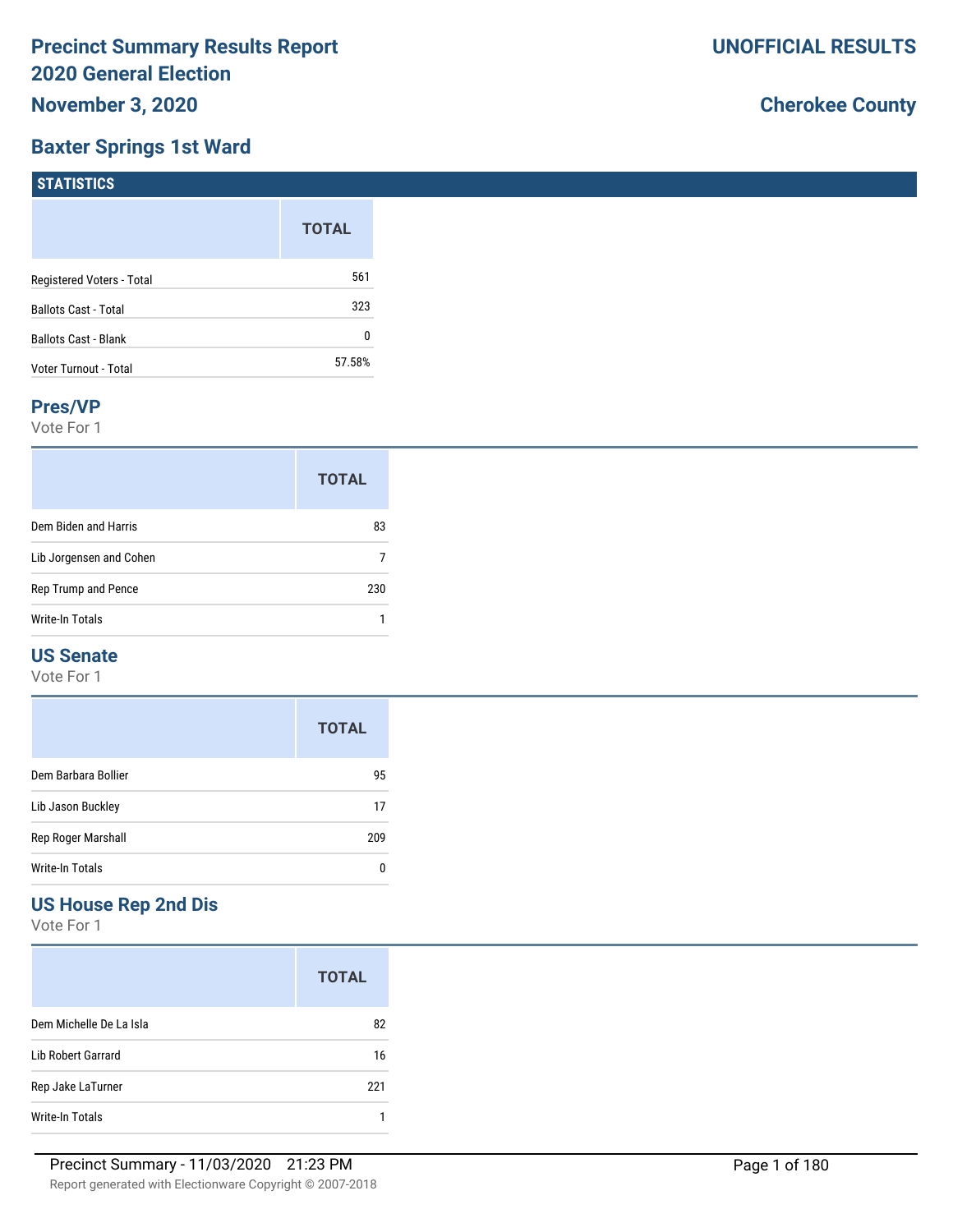# **November 3, 2020**

# **Baxter Springs 1st Ward**

## **KS Sen 13th Dis**

Vote For 1

|                         | <b>TOTAL</b> |
|-------------------------|--------------|
| Rep Richard Hilderbrand | 262          |
| Dem Nancy J. Ingle      | 59           |
| Write-In Totals         | 0            |

## **State Rep 1st Dis**

Vote For 1

|                        | <b>TOTAL</b> |
|------------------------|--------------|
| Rep Michael Houser     | 281          |
| <b>Write-In Totals</b> |              |

## **County Comm 3rd Dis. 3rd Dist**

Vote For 1

|                 | <b>TOTAL</b> |
|-----------------|--------------|
| Rep Cory Moates | 276          |
| Write-In Totals | b            |

# **County Clerk**

Vote For 1

| <b>TOTAL</b> |
|--------------|
| 88           |
| 226          |
| 0            |
|              |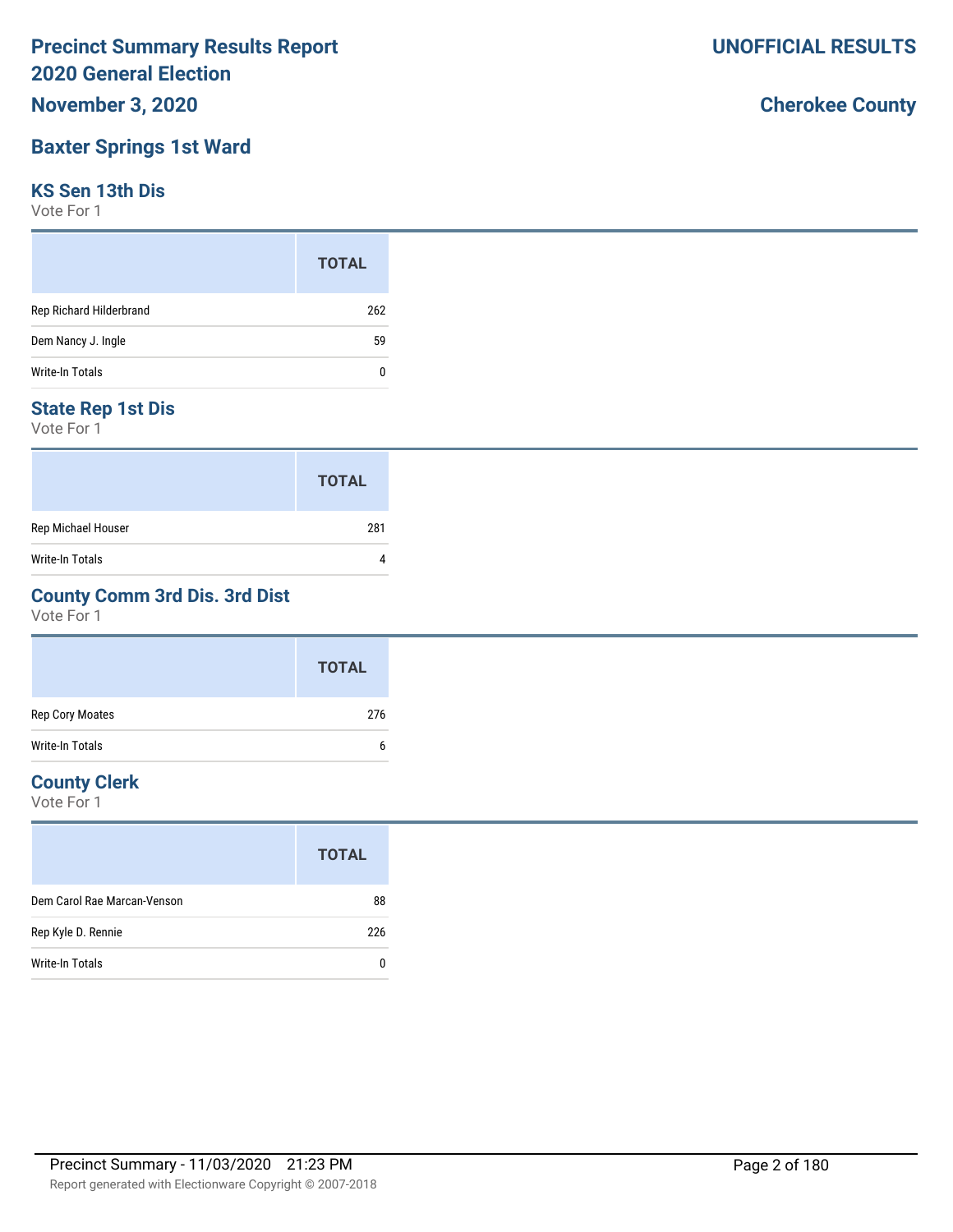# **Baxter Springs 1st Ward**

## **County Trea**

Vote For 1

|                    | <b>TOTAL</b> |
|--------------------|--------------|
| Rep Raven Elmore   | 280          |
| Write-In Totals    |              |
| <b>Demof Deeds</b> |              |

### **Reg of Deeds**

Vote For 1

|                      | <b>TOTAL</b> |  |
|----------------------|--------------|--|
| Rep Barbara S. Bilke | 287          |  |
| Write-In Totals      | 3            |  |

# **County Atty**

Vote For 1

|                 | <b>TOTAL</b> |
|-----------------|--------------|
| Rep Jake Conard | 281          |
| Write-In Totals | 4            |

# **County Sher**

Vote For 1

|                     | <b>TOTAL</b> |
|---------------------|--------------|
| Dem David M. Groves | 271          |
| Write-In Totals     | 11           |

## **BaxterSps City Coun 1st Baxter Springs 1st Ward**

Vote For 1

|                 | <b>TOTAL</b> |
|-----------------|--------------|
| Kelly Abbott    | 261          |
| Write-In Totals | 12           |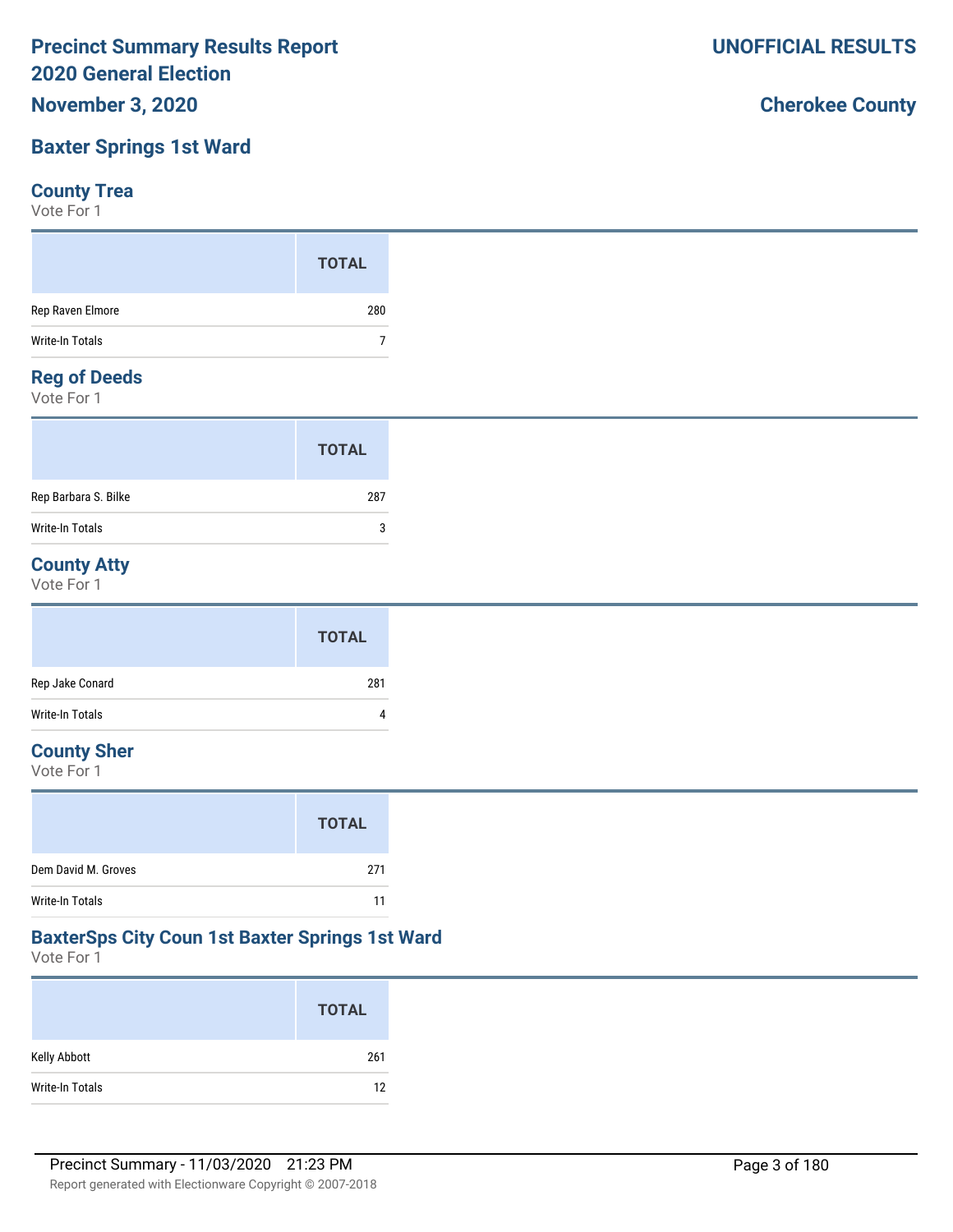**November 3, 2020**

## **Baxter Springs 1st Ward**

### **Supreme Court Justice Pos 4 Rosen**

Vote For 1

|     | <b>TOTAL</b> |
|-----|--------------|
| Yes | 175          |
| No  | 100          |

## **Court of Appeals Judgge Pos 4 Warner**

Vote For 1

|     | <b>TOTAL</b> |
|-----|--------------|
| Yes | 185          |
| No  | 90           |

## **Court of Appeals Judgge Pos 6 Bruns**

Vote For 1

|     | <b>TOTAL</b> |  |
|-----|--------------|--|
| Yes | 186          |  |
| No  | 85           |  |

# **Court of Appeals Judgge Pos 8 Atcheson**

Vote For 1

|     | <b>TOTAL</b> |
|-----|--------------|
| Yes | 171          |
| No  | 102          |

## **Court of Appeals Judgge Pos 9 Burger**

Vote For 1

|     | <b>TOTAL</b> |
|-----|--------------|
| Yes | 166          |
| No  | 106          |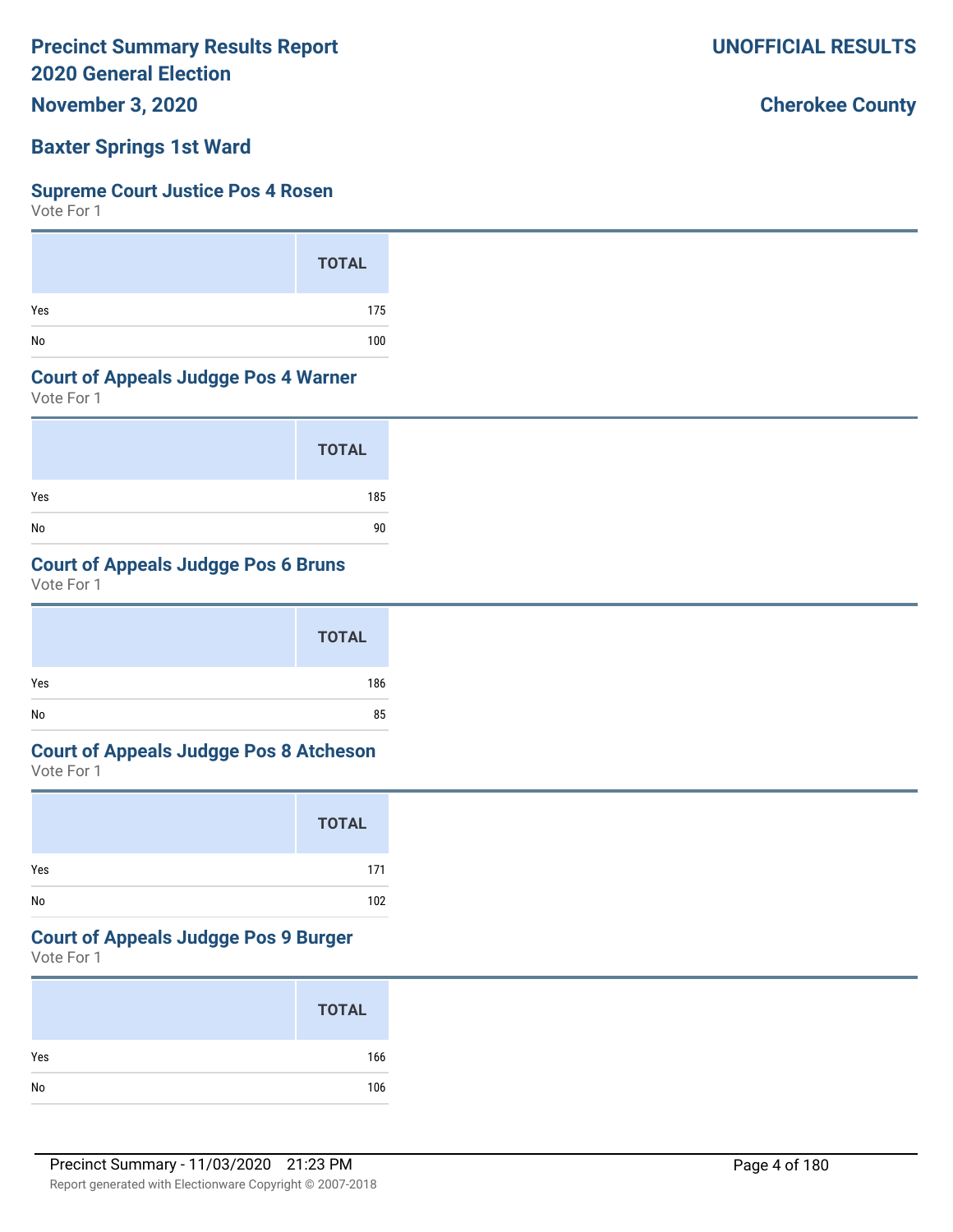**November 3, 2020**

## **Baxter Springs 1st Ward**

## **Court of Appeals Judgge Pos 14 Gardner**

Vote For 1

|     | <b>TOTAL</b> |
|-----|--------------|
| Yes | 187          |
| No  | 89           |

## **Dist Court Judge Pos 11 Div 1 Brunetti**

Vote For 1

|     | <b>TOTAL</b> |
|-----|--------------|
| Yes | 195          |
| No  | 79           |

# **Dist Mag Judge Pos 11 Marsh**

Vote For 1

|     | <b>TOTAL</b> |
|-----|--------------|
| Yes | 189          |
| No  | 92           |

## **Continuation of Sales Tax Revenue**

Vote For 1

|     | <b>TOTAL</b> |
|-----|--------------|
| Yes | 217          |
| No  | 89           |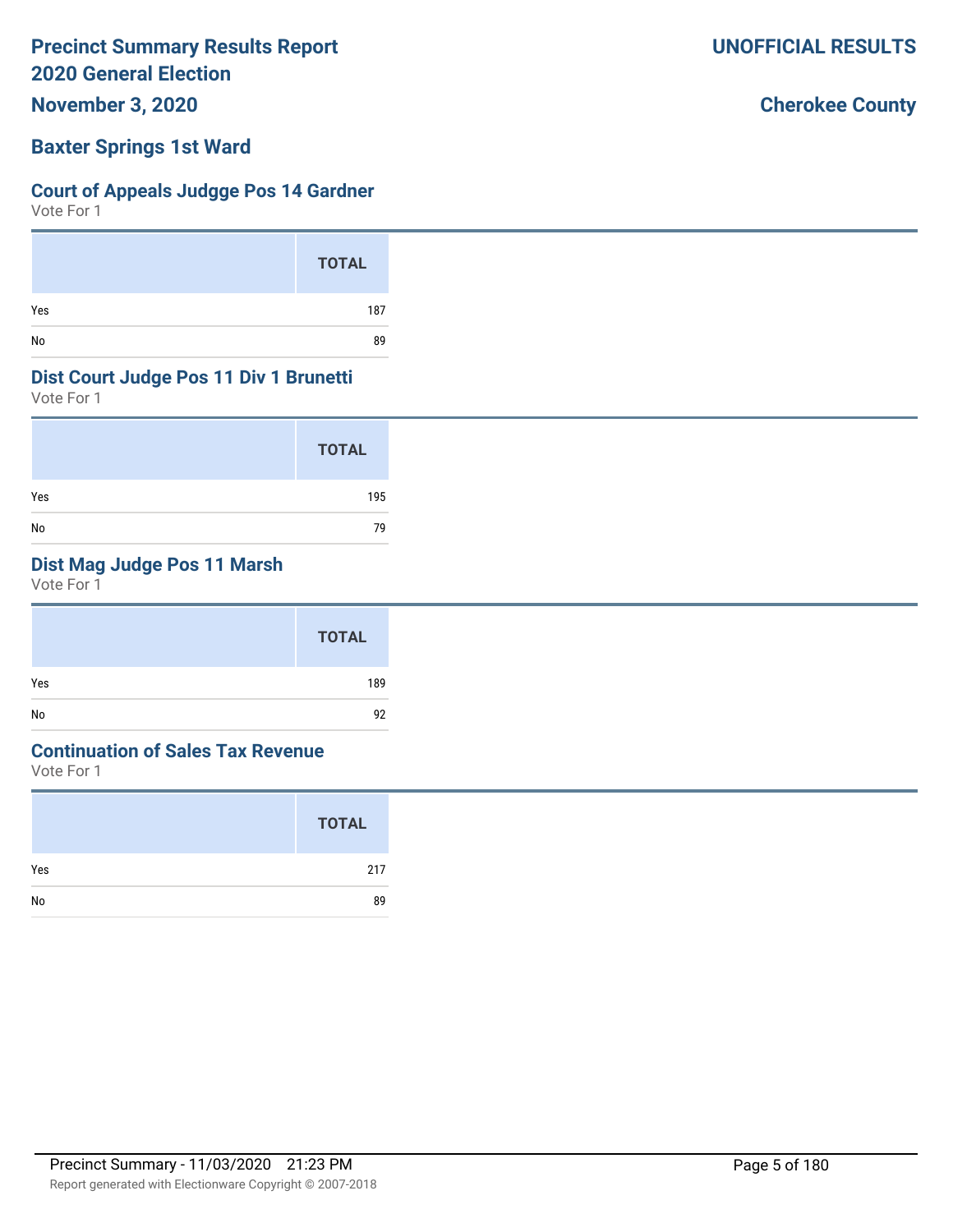# **Baxter Springs 2nd Ward**

# **Cherokee County**

| $1311131103$                |              |
|-----------------------------|--------------|
|                             | <b>TOTAL</b> |
| Registered Voters - Total   | 568          |
| Ballots Cast - Total        | 257          |
| <b>Ballots Cast - Blank</b> | 0            |
| Voter Turnout - Total       | 45.25%       |

### **Pres/VP**

**STATISTICS** 

Vote For 1

|                         | <b>TOTAL</b> |
|-------------------------|--------------|
| Dem Biden and Harris    | 67           |
| Lib Jorgensen and Cohen | 8            |
| Rep Trump and Pence     | 182          |
| Write-In Totals         |              |

## **US Senate**

Vote For 1

|                     | <b>TOTAL</b> |
|---------------------|--------------|
| Dem Barbara Bollier | 67           |
| Lib Jason Buckley   | 21           |
| Rep Roger Marshall  | 168          |
| Write-In Totals     |              |

# **US House Rep 2nd Dis**

|                         | <b>TOTAL</b> |
|-------------------------|--------------|
| Dem Michelle De La Isla | 58           |
| Lib Robert Garrard      | 15           |
| Rep Jake LaTurner       | 182          |
| Write-In Totals         | n            |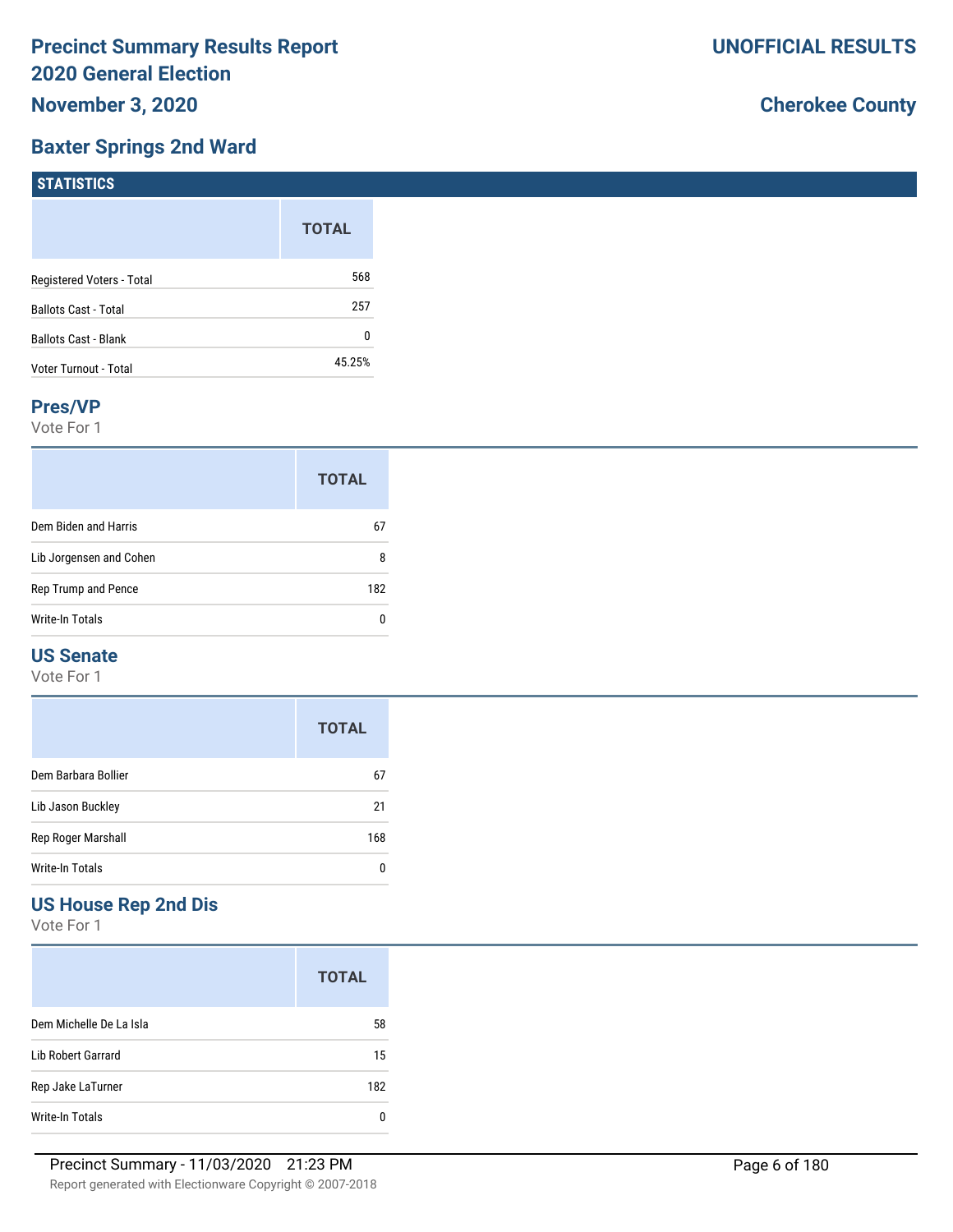# **November 3, 2020**

# **Baxter Springs 2nd Ward**

## **KS Sen 13th Dis**

Vote For 1

|                         | <b>TOTAL</b> |
|-------------------------|--------------|
| Rep Richard Hilderbrand | 198          |
| Dem Nancy J. Ingle      | 53           |
| Write-In Totals         | 1            |

# **State Rep 1st Dis**

Vote For 1

|                        | <b>TOTAL</b> |
|------------------------|--------------|
| Rep Michael Houser     | 228          |
| <b>Write-In Totals</b> | q            |

## **County Comm 3rd Dis. 3rd Dist**

Vote For 1

|                 | <b>TOTAL</b> |
|-----------------|--------------|
| Rep Cory Moates | 221          |
| Write-In Totals | 10           |

# **County Clerk**

Vote For 1

|                             | <b>TOTAL</b> |
|-----------------------------|--------------|
| Dem Carol Rae Marcan-Venson | 71           |
| Rep Kyle D. Rennie          | 174          |
| Write-In Totals             |              |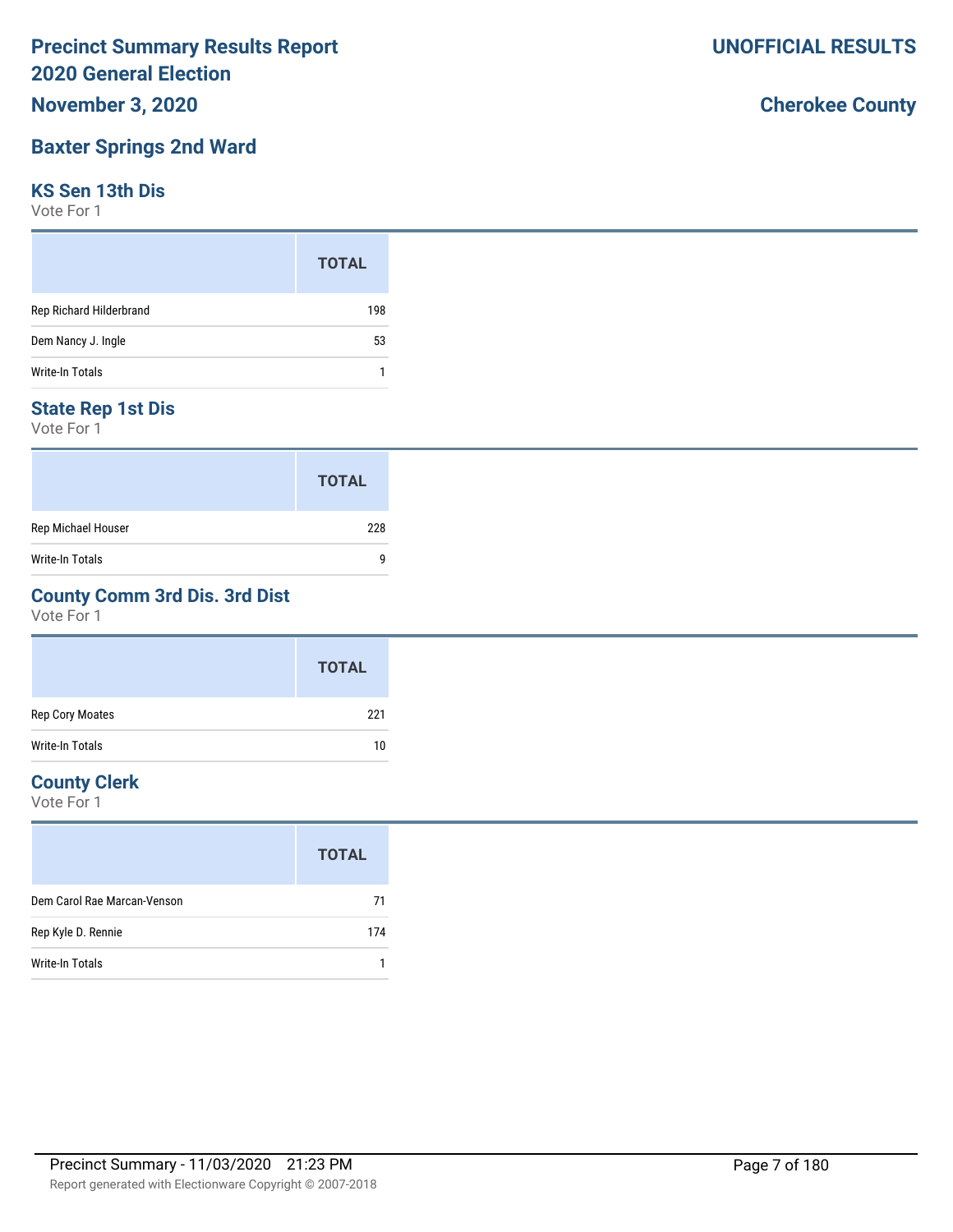# **Baxter Springs 2nd Ward**

## **County Trea**

Vote For 1

|                   | <b>TOTAL</b> |
|-------------------|--------------|
| Rep Raven Elmore  | 223          |
| Write-In Totals   |              |
| <b>BeachBeads</b> |              |

## **Reg of Deeds**

Vote For 1

|                      | <b>TOTAL</b> |  |
|----------------------|--------------|--|
| Rep Barbara S. Bilke | 230          |  |
| Write-In Totals      |              |  |

# **County Atty**

Vote For 1

|                 | <b>TOTAL</b>              |
|-----------------|---------------------------|
| Rep Jake Conard | 225                       |
| Write-In Totals | $\ddot{\phantom{1}}$<br>J |

# **County Sher**

Vote For 1

|                        | <b>TOTAL</b> |
|------------------------|--------------|
| Dem David M. Groves    | 223          |
| <b>Write-In Totals</b> | q            |

# **BaxterSps City Coun 2nd Baxter Springs 2nd Ward**

Vote For 1

|                       | <b>TOTAL</b> |
|-----------------------|--------------|
| <b>Steve Dardenne</b> | 225          |
| Write-In Totals       | 10           |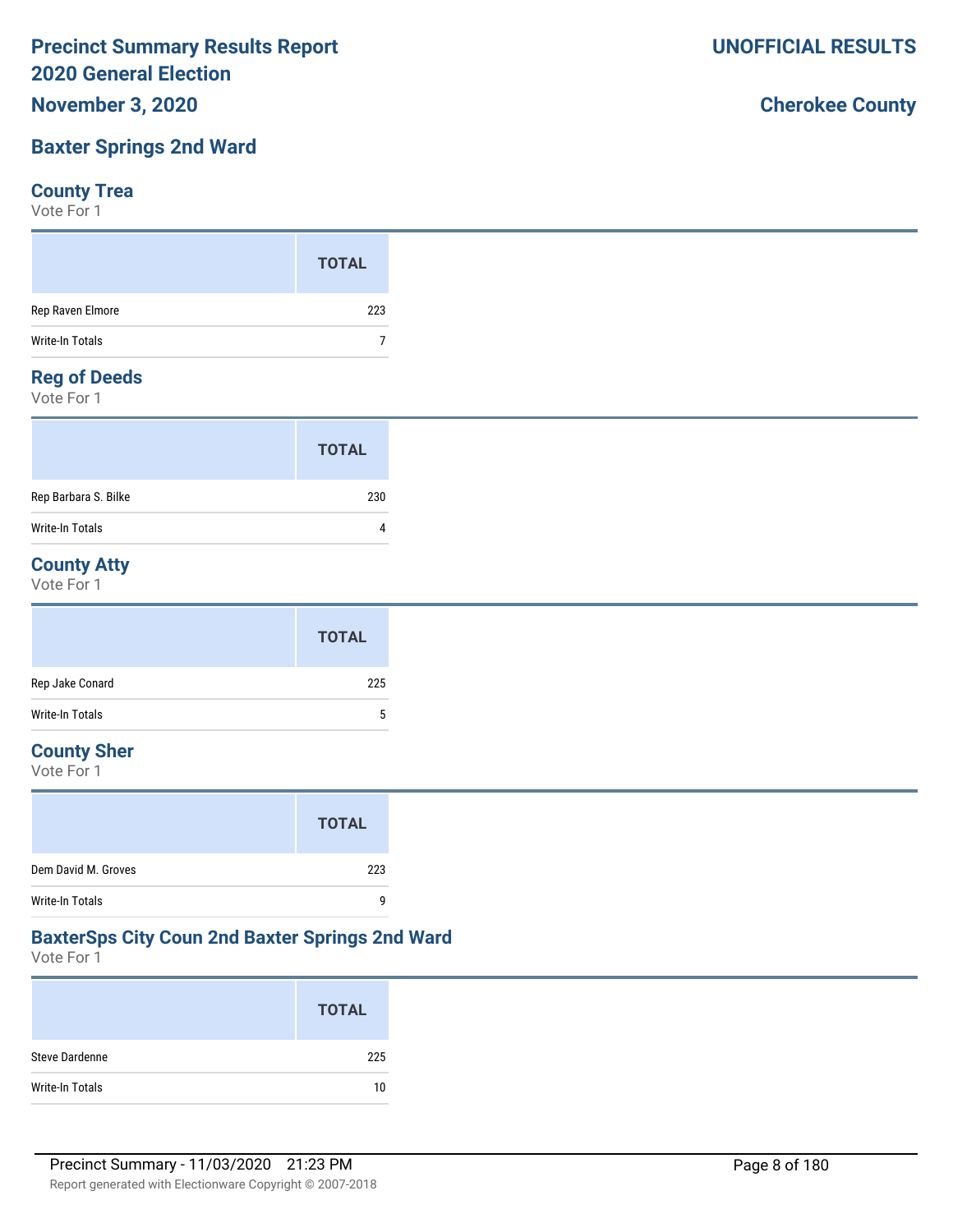**November 3, 2020**

# **Baxter Springs 2nd Ward**

### **Supreme Court Justice Pos 4 Rosen**

Vote For 1

|     | <b>TOTAL</b> |
|-----|--------------|
| Yes | 144          |
| No  | 79           |

## **Court of Appeals Judgge Pos 4 Warner**

Vote For 1

|     | <b>TOTAL</b> |
|-----|--------------|
| Yes | 149          |
| No  | 75           |

# **Court of Appeals Judgge Pos 6 Bruns**

Vote For 1

|     | <b>TOTAL</b> |
|-----|--------------|
| Yes | 150          |
| No  | 71           |

# **Court of Appeals Judgge Pos 8 Atcheson**

Vote For 1

|     | <b>TOTAL</b> |
|-----|--------------|
| Yes | 139          |
| No  | 83           |

## **Court of Appeals Judgge Pos 9 Burger**

Vote For 1

|     | <b>TOTAL</b> |
|-----|--------------|
| Yes | 142          |
| No  | 79           |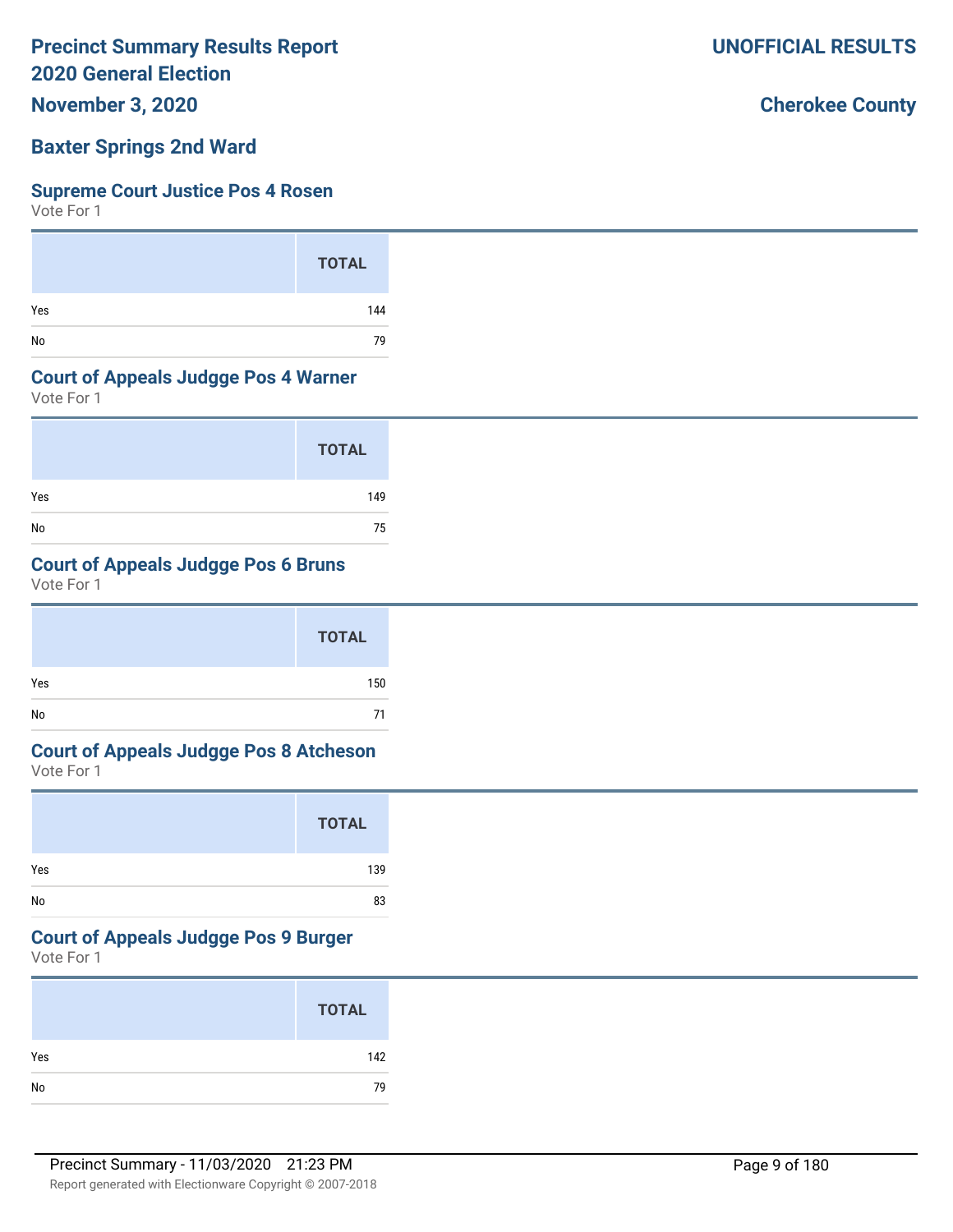**November 3, 2020**

## **Baxter Springs 2nd Ward**

## **Court of Appeals Judgge Pos 14 Gardner**

Vote For 1

|     | <b>TOTAL</b> |
|-----|--------------|
| Yes | 153          |
| No  | 69           |

## **Dist Court Judge Pos 11 Div 1 Brunetti**

Vote For 1

|     | <b>TOTAL</b> |
|-----|--------------|
| Yes | 161          |
| No  | 61           |

# **Dist Mag Judge Pos 11 Marsh**

Vote For 1

|     | <b>TOTAL</b> |
|-----|--------------|
| Yes | 161          |
| No  | 66           |

# **Continuation of Sales Tax Revenue**

Vote For 1

|     | <b>TOTAL</b> |
|-----|--------------|
| Yes | 163          |
| No  | 83           |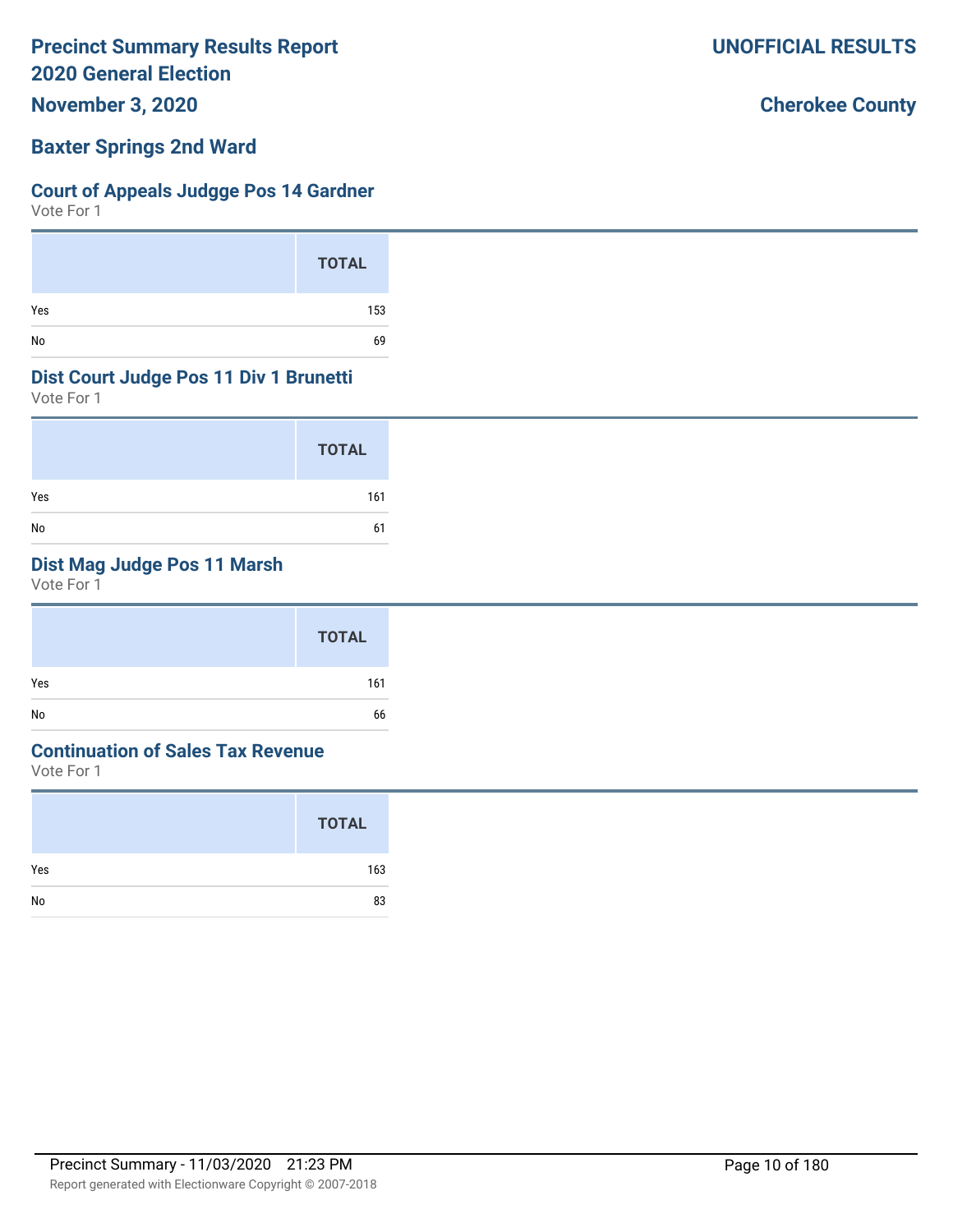# **Baxter Springs 3rd Ward**

# **Cherokee County**

| 1311131103                  |              |
|-----------------------------|--------------|
|                             | <b>TOTAL</b> |
| Registered Voters - Total   | 1,045        |
| <b>Ballots Cast - Total</b> | 616          |
| Ballots Cast - Blank        | 0            |
| Voter Turnout - Total       | 58.95%       |

### **Pres/VP**

**STATISTICS** 

Vote For 1

|                         | <b>TOTAL</b> |
|-------------------------|--------------|
| Dem Biden and Harris    | 165          |
| Lib Jorgensen and Cohen | 11           |
| Rep Trump and Pence     | 440          |
| Write-In Totals         |              |

# **US Senate**

Vote For 1

|                     | <b>TOTAL</b> |
|---------------------|--------------|
| Dem Barbara Bollier | 161          |
| Lib Jason Buckley   | 30           |
| Rep Roger Marshall  | 418          |
| Write-In Totals     | Ω            |

# **US House Rep 2nd Dis**

|                         | <b>TOTAL</b> |
|-------------------------|--------------|
| Dem Michelle De La Isla | 140          |
| Lib Robert Garrard      | 28           |
| Rep Jake LaTurner       | 445          |
| Write-In Totals         |              |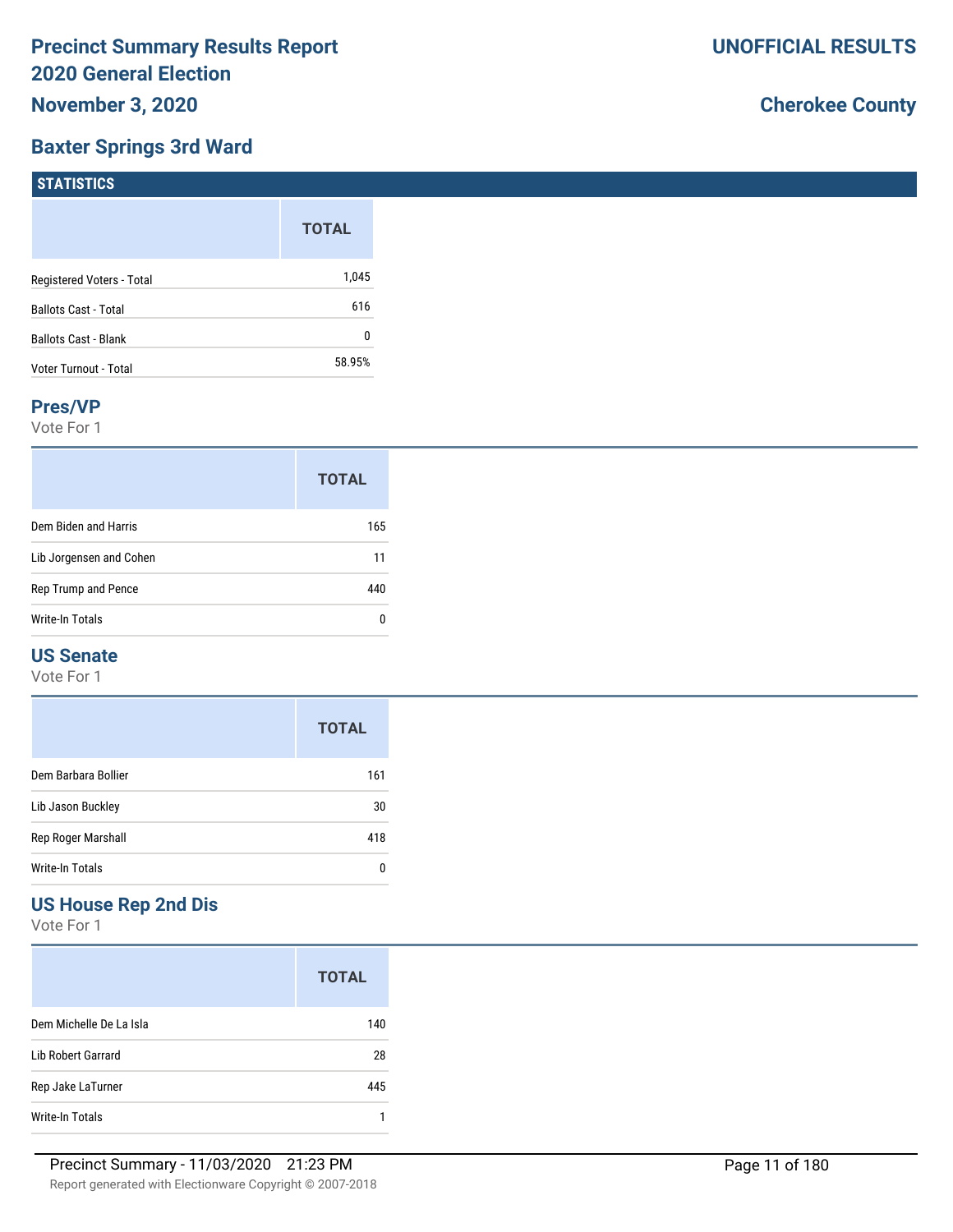# **November 3, 2020**

# **Baxter Springs 3rd Ward**

## **KS Sen 13th Dis**

Vote For 1

|                         | <b>TOTAL</b> |
|-------------------------|--------------|
| Rep Richard Hilderbrand | 489          |
| Dem Nancy J. Ingle      | 124          |
| Write-In Totals         | 0            |

## **State Rep 1st Dis**

Vote For 1

|                    | <b>TOTAL</b> |
|--------------------|--------------|
| Rep Michael Houser | 526          |
| Write-In Totals    | 15           |

## **County Comm 3rd Dis. 3rd Dist**

Vote For 1

|                 | <b>TOTAL</b> |
|-----------------|--------------|
| Rep Cory Moates | 536          |
| Write-In Totals | 20           |

# **County Clerk**

Vote For 1

|                             | <b>TOTAL</b> |
|-----------------------------|--------------|
| Dem Carol Rae Marcan-Venson | 166          |
| Rep Kyle D. Rennie          | 428          |
| Write-In Totals             | າ            |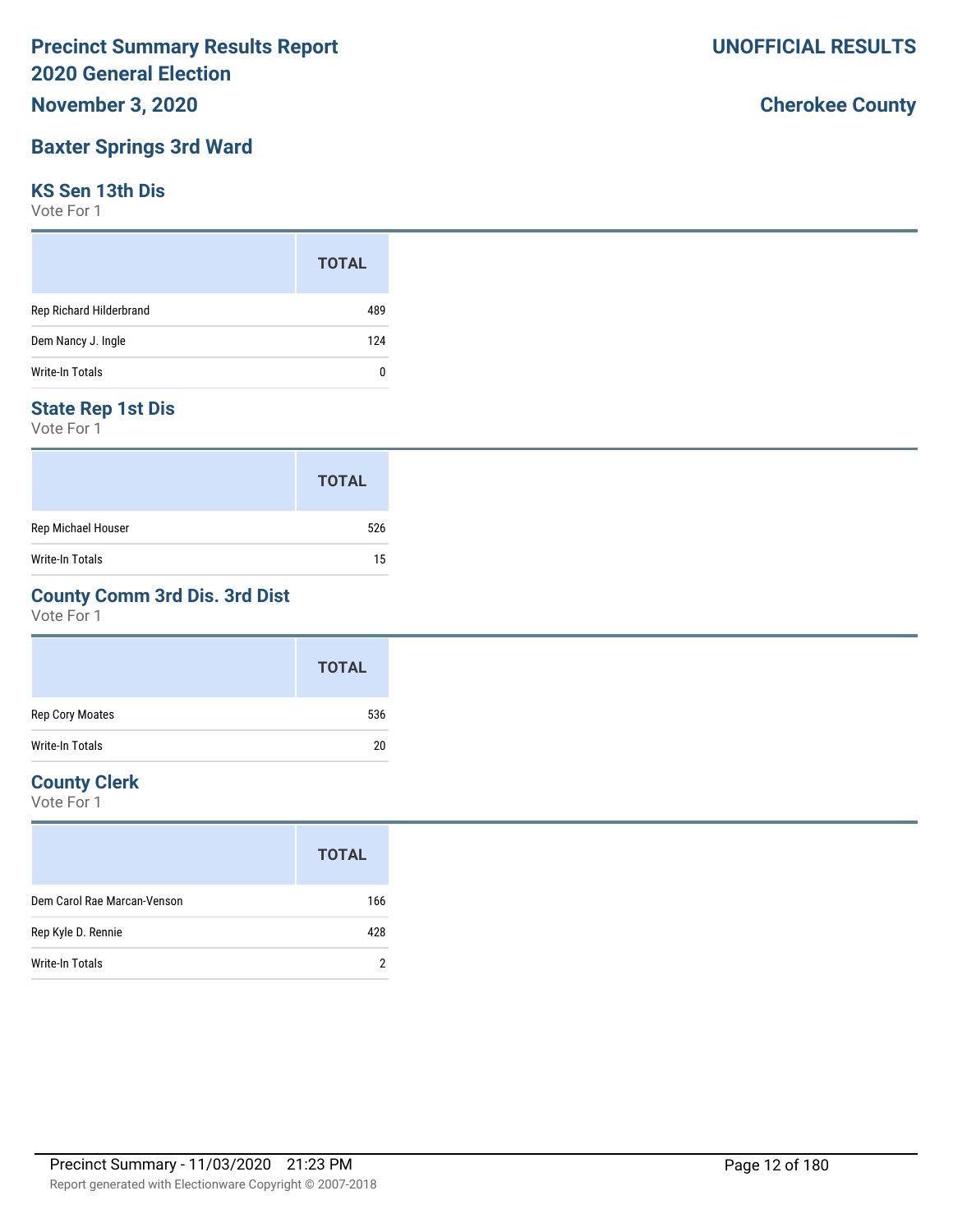# **Baxter Springs 3rd Ward**

## **County Trea**

Vote For 1

## **Reg of Deeds**

Vote For 1

|                      | <b>TOTAL</b> |  |
|----------------------|--------------|--|
| Rep Barbara S. Bilke | 550          |  |
| Write-In Totals      | 6            |  |

# **County Atty**

Vote For 1

|                 | <b>TOTAL</b> |
|-----------------|--------------|
| Rep Jake Conard | 536          |
| Write-In Totals | 9            |

# **County Sher**

Vote For 1

|                     | <b>TOTAL</b> |
|---------------------|--------------|
| Dem David M. Groves | 529          |
| Write-In Totals     | 17           |

# **BaxterSps City Coun 3rd Baxter Springs 3rd Ward**

Vote For 1

|                 | <b>TOTAL</b> |
|-----------------|--------------|
| Gary Sisco      | 523          |
| Write-In Totals | 14           |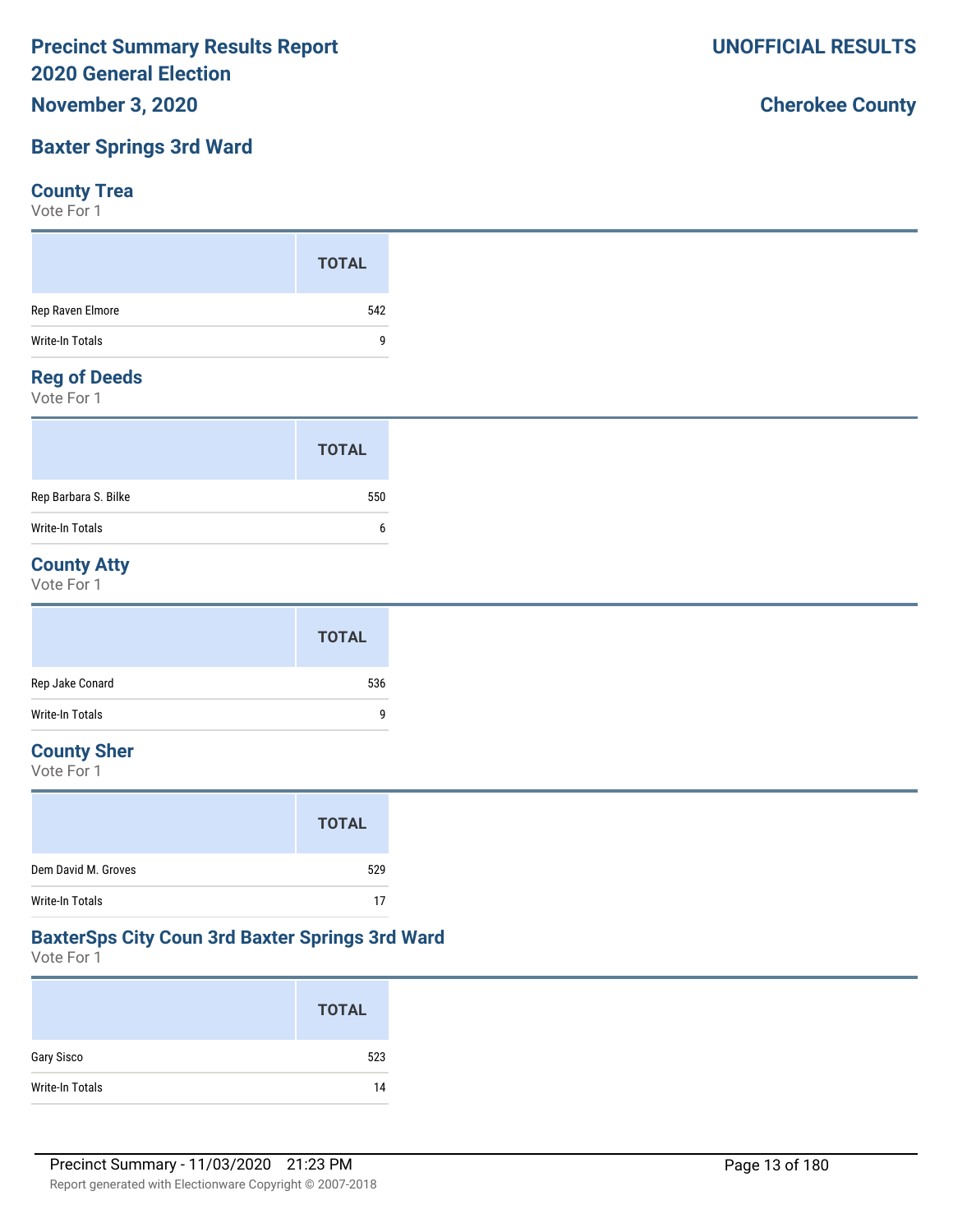**November 3, 2020**

# **Baxter Springs 3rd Ward**

### **Supreme Court Justice Pos 4 Rosen**

Vote For 1

|     | <b>TOTAL</b> |
|-----|--------------|
| Yes | 333          |
| No  | 216          |

## **Court of Appeals Judgge Pos 4 Warner**

Vote For 1

|     | <b>TOTAL</b> |
|-----|--------------|
| Yes | 377          |
| No  | 170          |

## **Court of Appeals Judgge Pos 6 Bruns**

Vote For 1

|     | <b>TOTAL</b> |  |
|-----|--------------|--|
| Yes | 358          |  |
| No  | 184          |  |

# **Court of Appeals Judgge Pos 8 Atcheson**

Vote For 1

|     | <b>TOTAL</b> |
|-----|--------------|
| Yes | 325          |
| No  | 213          |

## **Court of Appeals Judgge Pos 9 Burger**

Vote For 1

| <b>TOTAL</b> |     |
|--------------|-----|
| Yes          | 337 |
| ${\sf No}$   | 204 |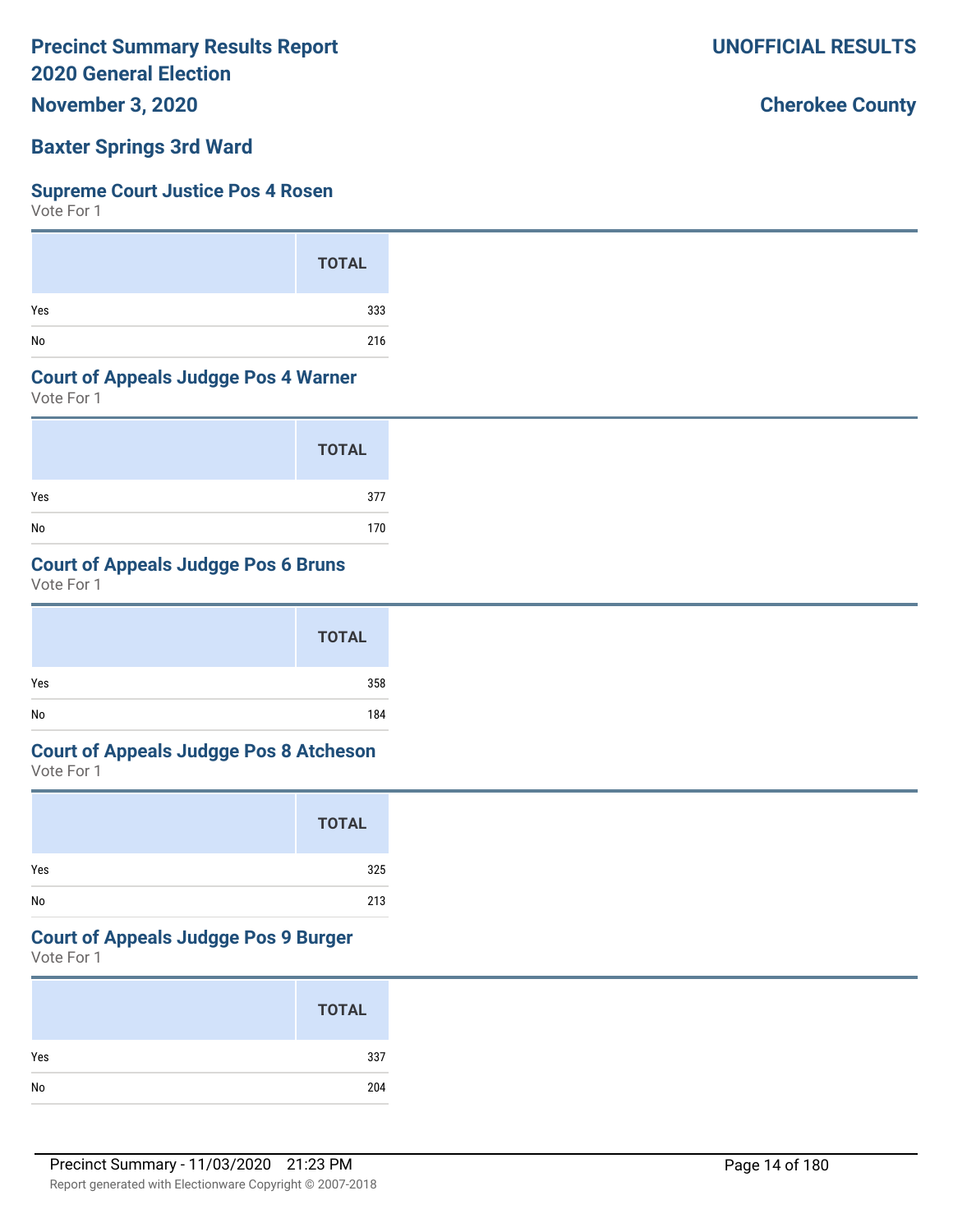**November 3, 2020**

## **Baxter Springs 3rd Ward**

## **Court of Appeals Judgge Pos 14 Gardner**

Vote For 1

|     | <b>TOTAL</b> |
|-----|--------------|
| Yes | 365          |
| No  | 177          |

## **Dist Court Judge Pos 11 Div 1 Brunetti**

Vote For 1

|     | <b>TOTAL</b> |
|-----|--------------|
| Yes | 381          |
| No  | 160          |

# **Dist Mag Judge Pos 11 Marsh**

Vote For 1

| <b>TOTAL</b> |
|--------------|
| Yes<br>404   |
| No<br>148    |

# **Continuation of Sales Tax Revenue**

Vote For 1

|     | <b>TOTAL</b> |
|-----|--------------|
| Yes | 442          |
| No  | 149          |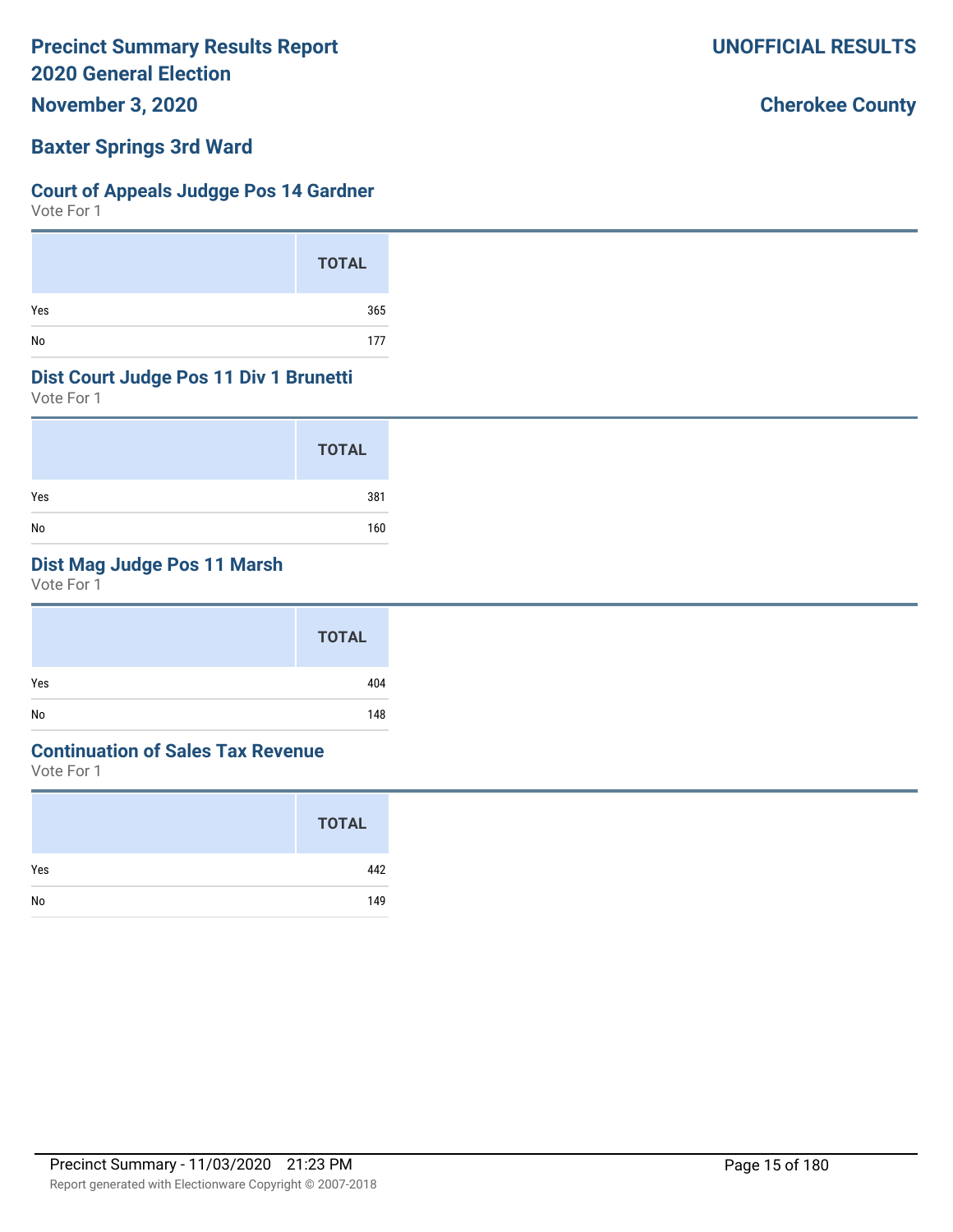## **Baxter Springs 4th Ward**

# **Cherokee County**

| $1311131103$                |              |
|-----------------------------|--------------|
|                             | <b>TOTAL</b> |
| Registered Voters - Total   | 705          |
| <b>Ballots Cast - Total</b> | 336          |
| <b>Ballots Cast - Blank</b> | 0            |
| Voter Turnout - Total       | 47.66%       |
|                             |              |

### **Pres/VP**

**STATISTICS** 

Vote For 1

|                         | <b>TOTAL</b> |
|-------------------------|--------------|
| Dem Biden and Harris    | 88           |
| Lib Jorgensen and Cohen | 3            |
| Rep Trump and Pence     |              |
| Write-In Totals         | n            |

# **US Senate**

Vote For 1

|                     | <b>TOTAL</b> |
|---------------------|--------------|
| Dem Barbara Bollier | 93           |
| Lib Jason Buckley   | 16           |
| Rep Roger Marshall  | 223          |
| Write-In Totals     |              |

# **US House Rep 2nd Dis**

|                         | <b>TOTAL</b> |
|-------------------------|--------------|
| Dem Michelle De La Isla | 81           |
| Lib Robert Garrard      | 15           |
| Rep Jake LaTurner       | 239          |
| Write-In Totals         |              |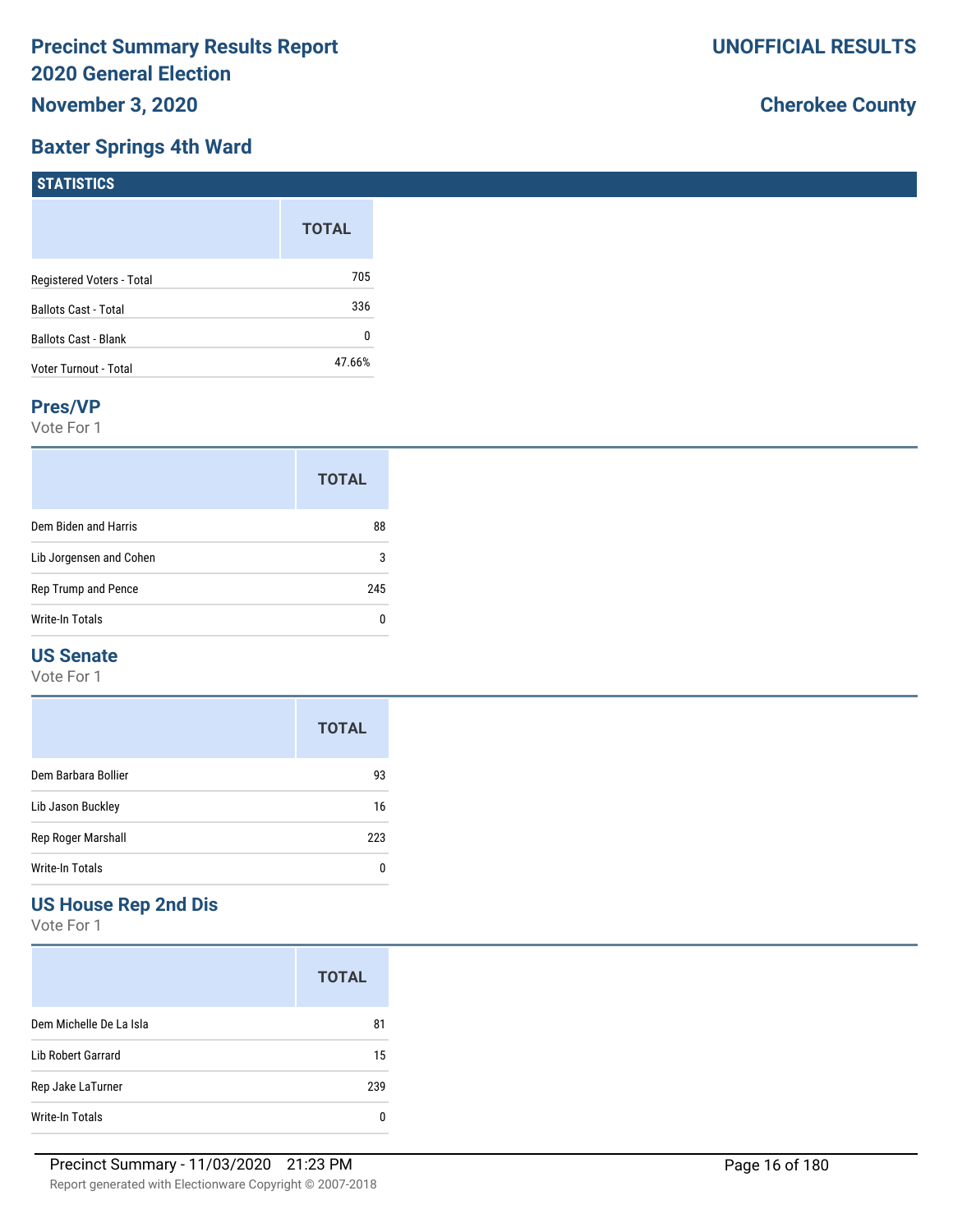# **November 3, 2020**

# **Baxter Springs 4th Ward**

## **KS Sen 13th Dis**

Vote For 1

|                         | <b>TOTAL</b> |
|-------------------------|--------------|
| Rep Richard Hilderbrand | 264          |
| Dem Nancy J. Ingle      | 69           |
| Write-In Totals         | 0            |

# **State Rep 1st Dis**

Vote For 1

|                        | <b>TOTAL</b> |
|------------------------|--------------|
| Rep Michael Houser     | 299          |
| <b>Write-In Totals</b> | 12           |

## **County Comm 3rd Dis. 3rd Dist**

Vote For 1

|                        | <b>TOTAL</b> |
|------------------------|--------------|
| Rep Cory Moates        | 300          |
| <b>Write-In Totals</b> | q            |

# **County Clerk**

Vote For 1

|                             | <b>TOTAL</b> |
|-----------------------------|--------------|
| Dem Carol Rae Marcan-Venson | 89           |
| Rep Kyle D. Rennie          | 238          |
| Write-In Totals             | 0            |
|                             |              |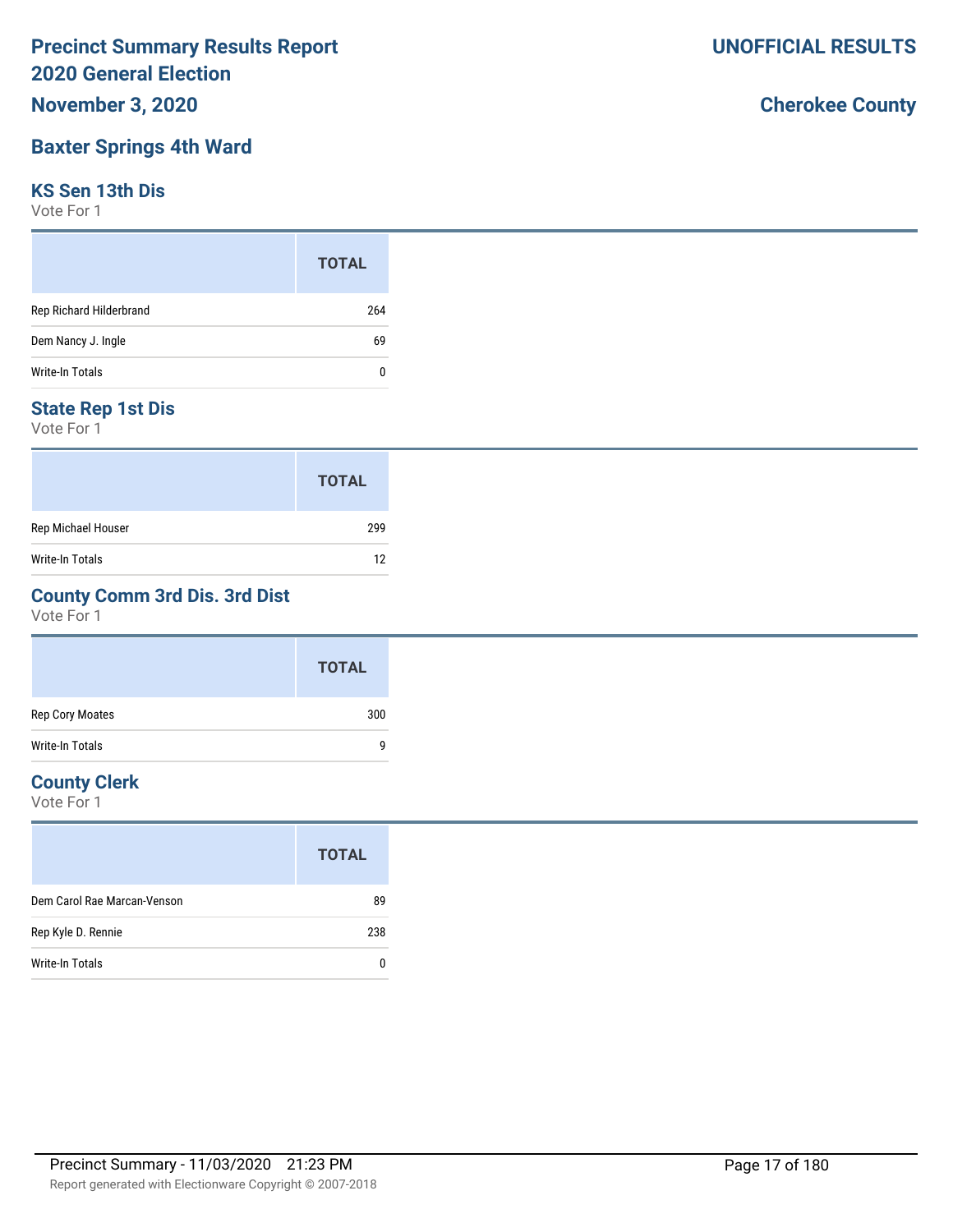# **Baxter Springs 4th Ward**

## **County Trea**

Vote For 1

|                  | <b>TOTAL</b> |
|------------------|--------------|
| Rep Raven Elmore | 304          |
| Write-In Totals  | 8            |
| <b>B</b> CB L    |              |

## **Reg of Deeds**

Vote For 1

|                      | <b>TOTAL</b> |
|----------------------|--------------|
| Rep Barbara S. Bilke | 311          |
| Write-In Totals      | 5            |

# **County Atty**

Vote For 1

|                 | <b>TOTAL</b> |
|-----------------|--------------|
| Rep Jake Conard | 306          |
| Write-In Totals |              |

## **County Sher**

Vote For 1

|                     | <b>TOTAL</b> |
|---------------------|--------------|
| Dem David M. Groves | 284          |
| Write-In Totals     | 15           |

# **BaxterSps City Coun 4th Baxter Springs 4th Ward**

Vote For 1

|                 | <b>TOTAL</b> |
|-----------------|--------------|
| William B. Nott | 289          |
| Write-In Totals | 9            |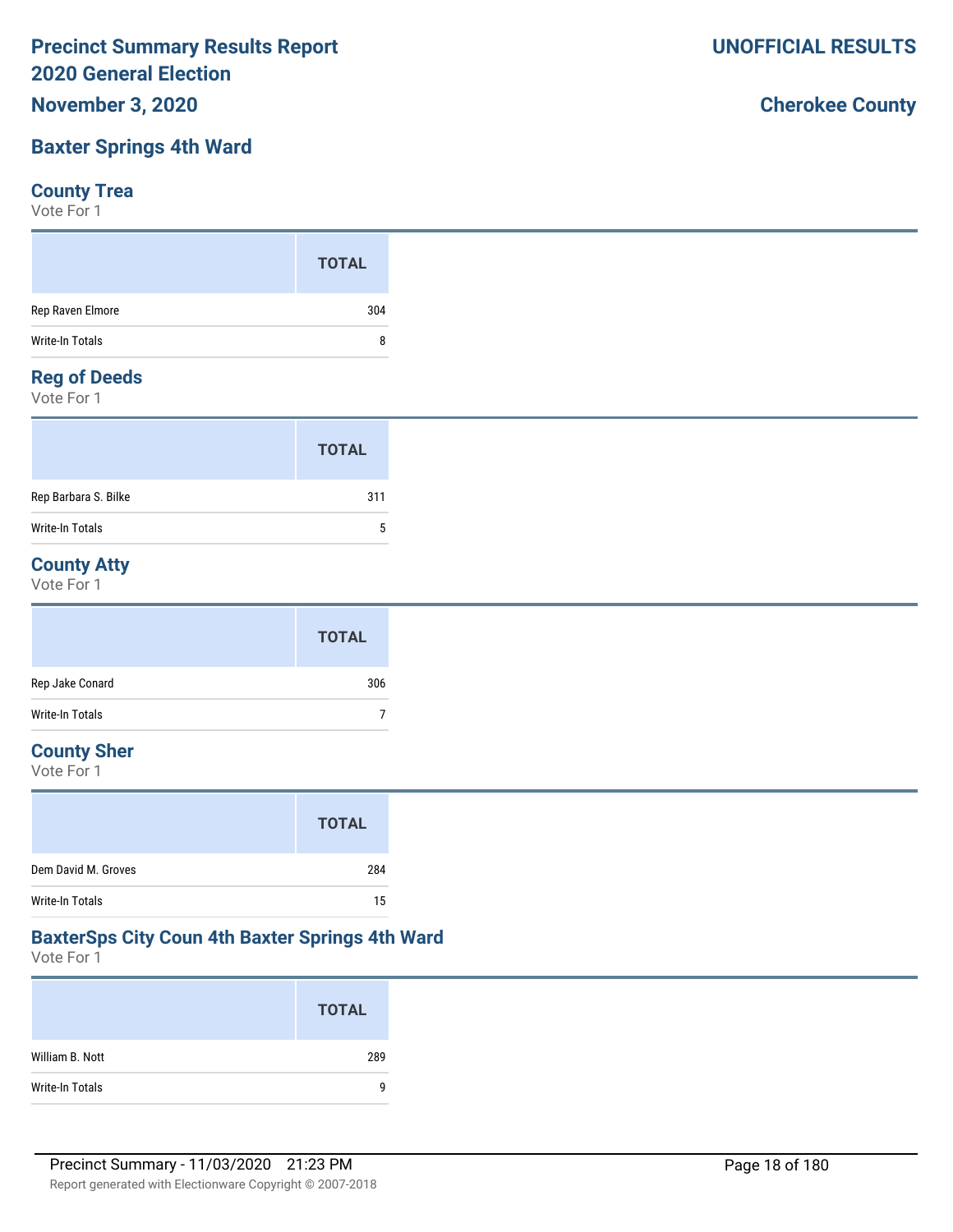**November 3, 2020**

## **Baxter Springs 4th Ward**

### **Supreme Court Justice Pos 4 Rosen**

Vote For 1

|     | <b>TOTAL</b> |
|-----|--------------|
| Yes | 197          |
| No  | 105          |

## **Court of Appeals Judgge Pos 4 Warner**

Vote For 1

|     | <b>TOTAL</b> |
|-----|--------------|
| Yes | 217          |
| No  | 89           |

# **Court of Appeals Judgge Pos 6 Bruns**

Vote For 1

|     | <b>TOTAL</b> |  |
|-----|--------------|--|
| Yes | 222          |  |
| No  | 80           |  |

# **Court of Appeals Judgge Pos 8 Atcheson**

Vote For 1

|     | <b>TOTAL</b> |
|-----|--------------|
| Yes | 202          |
| No  | 95           |

## **Court of Appeals Judgge Pos 9 Burger**

Vote For 1

|            | <b>TOTAL</b> |
|------------|--------------|
| Yes        | 198          |
| ${\sf No}$ | 97           |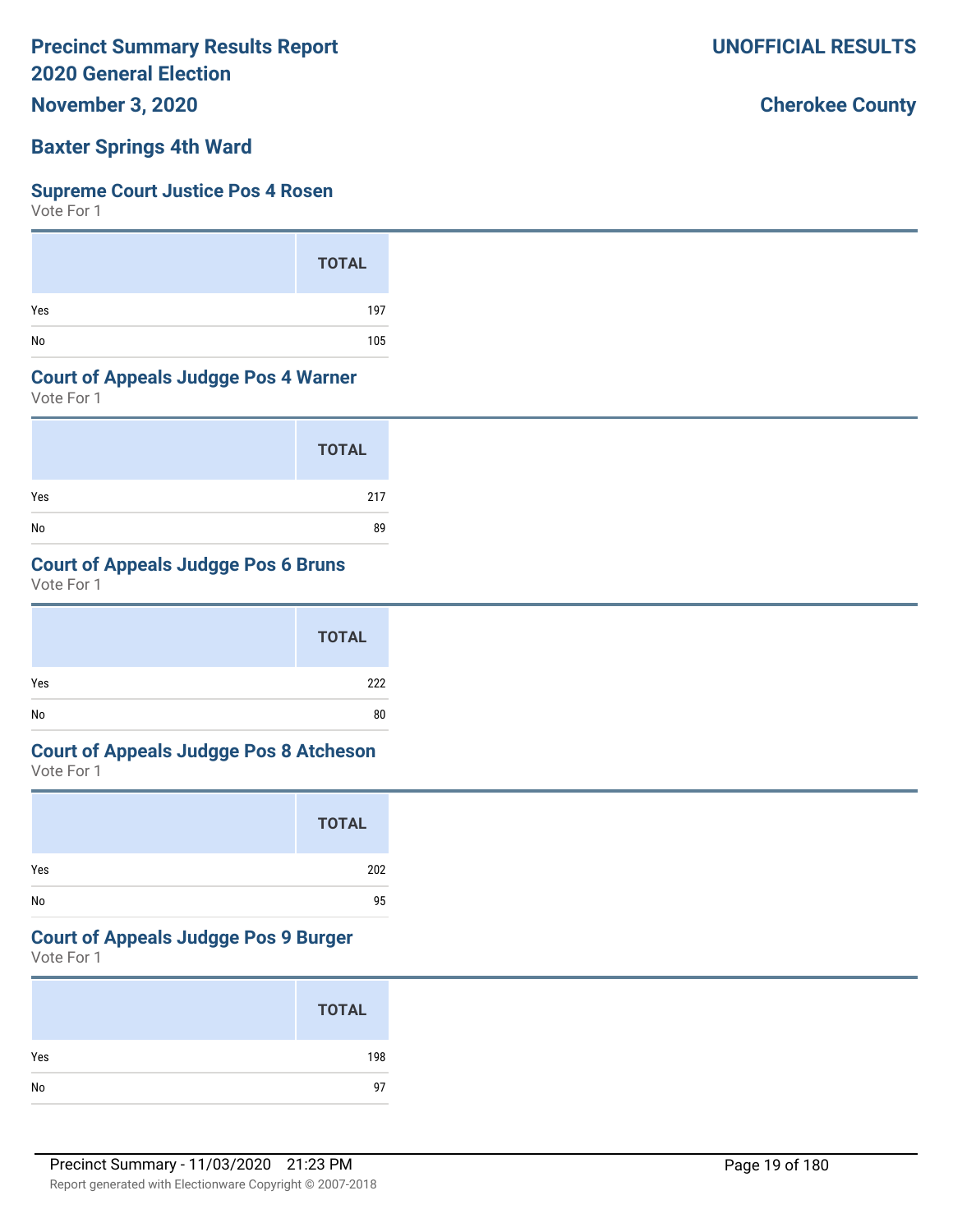**November 3, 2020**

## **Baxter Springs 4th Ward**

## **Court of Appeals Judgge Pos 14 Gardner**

Vote For 1

|     | <b>TOTAL</b> |
|-----|--------------|
| Yes | 218          |
| No  | 85           |

## **Dist Court Judge Pos 11 Div 1 Brunetti**

Vote For 1

|     | <b>TOTAL</b> |
|-----|--------------|
| Yes | 219          |
| No  | 85           |

# **Dist Mag Judge Pos 11 Marsh**

Vote For 1

|     | <b>TOTAL</b> |
|-----|--------------|
| Yes | 228          |
| No  | 83           |

# **Continuation of Sales Tax Revenue**

Vote For 1

|     | <b>TOTAL</b> |
|-----|--------------|
| Yes | 238          |
| No  | 78           |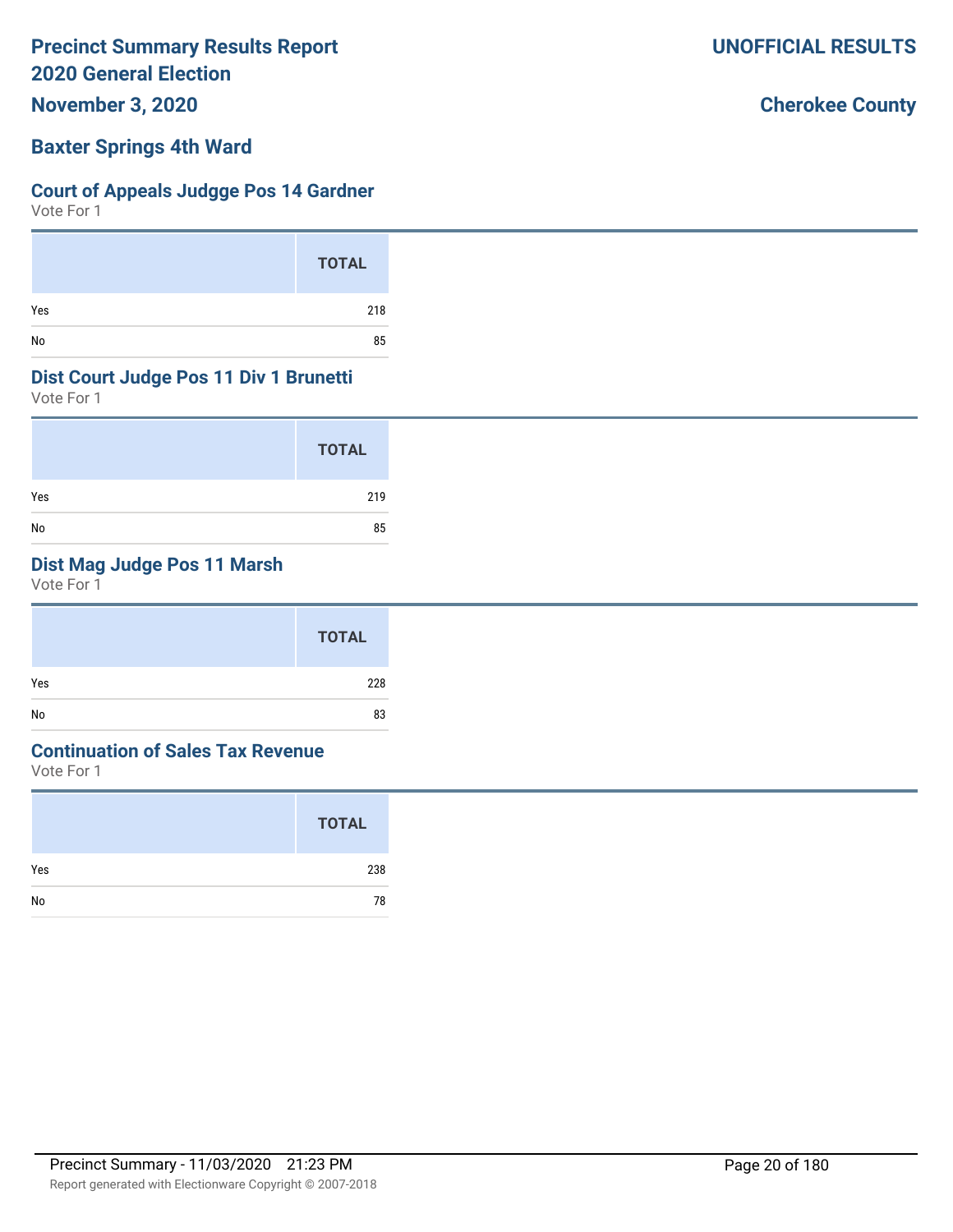# **Columbus 1st Ward**

# **Cherokee County**

| $\blacksquare$ 3181151165   |              |
|-----------------------------|--------------|
|                             | <b>TOTAL</b> |
| Registered Voters - Total   | 357          |
| <b>Ballots Cast - Total</b> | 207          |
| Ballots Cast - Blank        | 0            |
| Voter Turnout - Total       | 57.98%       |

### **Pres/VP**

**STATISTICS** 

Vote For 1

|                         | <b>TOTAL</b> |
|-------------------------|--------------|
| Dem Biden and Harris    | 53           |
| Lib Jorgensen and Cohen | 3            |
| Rep Trump and Pence     | 151          |
| Write-In Totals         |              |

## **US Senate**

Vote For 1

|                     | <b>TOTAL</b> |
|---------------------|--------------|
| Dem Barbara Bollier | 50           |
| Lib Jason Buckley   | 14           |
| Rep Roger Marshall  | 139          |
| Write-In Totals     |              |

# **US House Rep 2nd Dis**

|                           | <b>TOTAL</b> |
|---------------------------|--------------|
| Dem Michelle De La Isla   | 45           |
| <b>Lib Robert Garrard</b> | 12           |
| Rep Jake LaTurner         | 147          |
| Write-In Totals           | n            |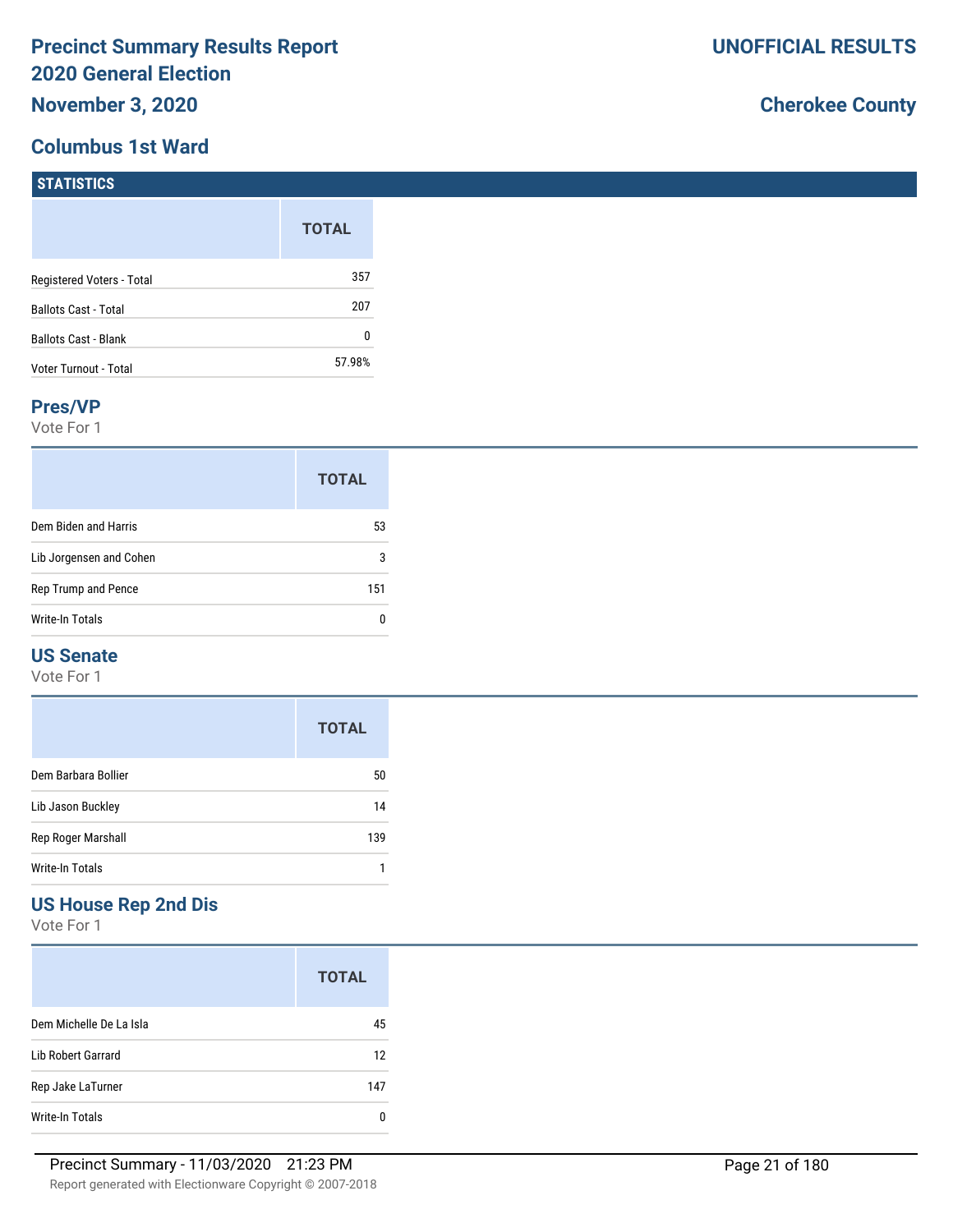# **November 3, 2020**

# **Columbus 1st Ward**

## **KS Sen 13th Dis**

Vote For 1

|                         | <b>TOTAL</b> |
|-------------------------|--------------|
| Rep Richard Hilderbrand | 149          |
| Dem Nancy J. Ingle      | 54           |
| Write-In Totals         | 0            |

## **State Rep 1st Dis**

Vote For 1

|                    | <b>TOTAL</b> |
|--------------------|--------------|
| Rep Michael Houser | 185          |
| Write-In Totals    |              |

# **County Comm 2nd Dis 2nd Dist**

Vote For 1

|                      | <b>TOTAL</b> |
|----------------------|--------------|
| Dem Owen Tom Pryor   | 48           |
| Rep Lorie M. Johnson | 156          |
| Write-In Totals      | 0            |

# **County Clerk**

Vote For 1

|                             | <b>TOTAL</b> |
|-----------------------------|--------------|
| Dem Carol Rae Marcan-Venson | 59           |
| Rep Kyle D. Rennie          | 143          |
| Write-In Totals             |              |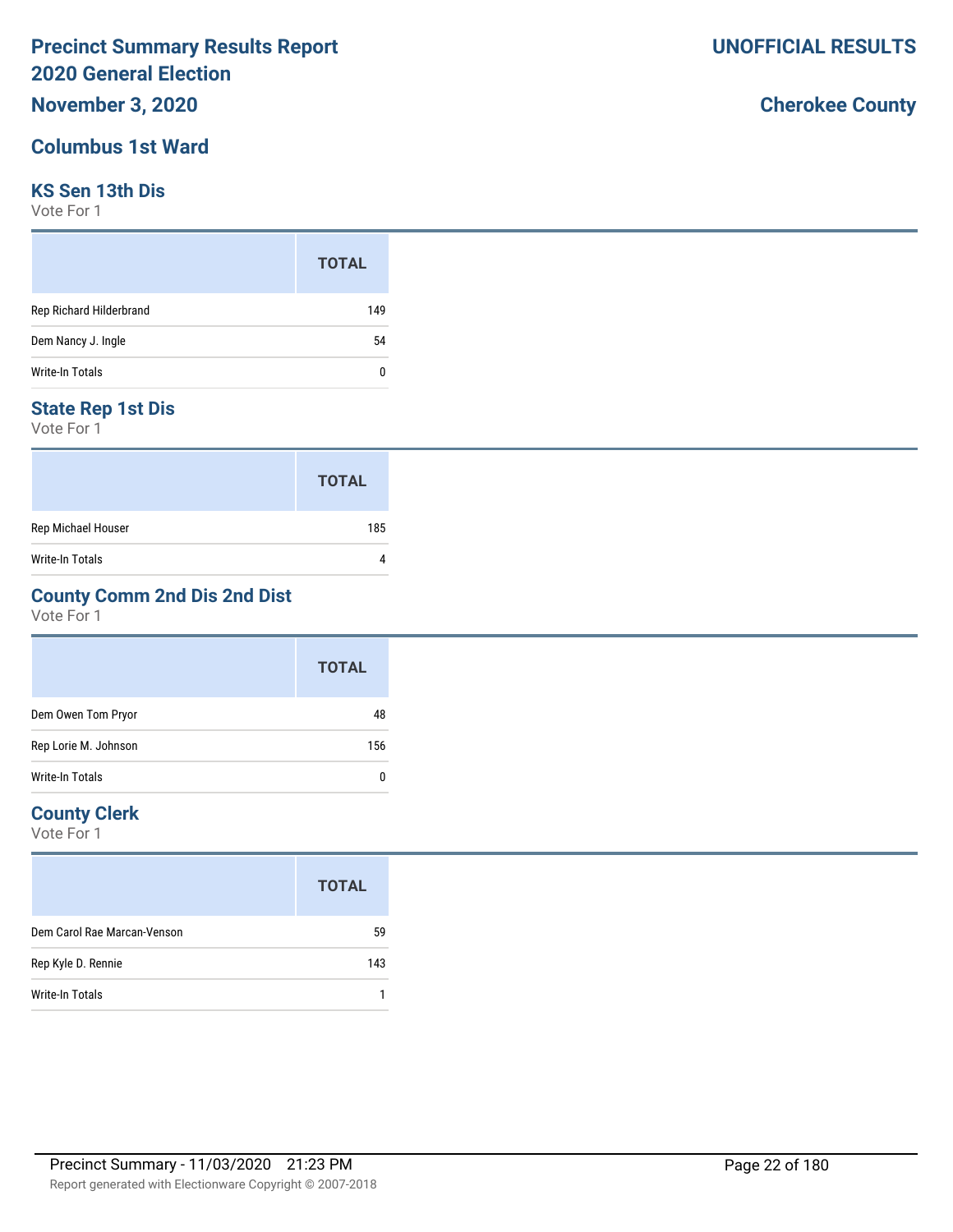# **November 3, 2020**

# **Columbus 1st Ward**

## **County Trea**

Vote For 1

|                  | <b>TOTAL</b> |
|------------------|--------------|
| Rep Raven Elmore | 181          |
| Write-In Totals  | b            |

## **Reg of Deeds**

Vote For 1

|                      | <b>TOTAL</b> |  |
|----------------------|--------------|--|
| Rep Barbara S. Bilke | 182          |  |
| Write-In Totals      | າ            |  |

# **County Atty**

Vote For 1

|                 | <b>TOTAL</b> |
|-----------------|--------------|
| Rep Jake Conard | 182          |
| Write-In Totals | 3            |

# **County Sher**

Vote For 1

# **Col Hospital Bd Columbus Hospital Board**

Vote For 1

|                 | <b>TOTAL</b> |
|-----------------|--------------|
| Write-In Totals | 30           |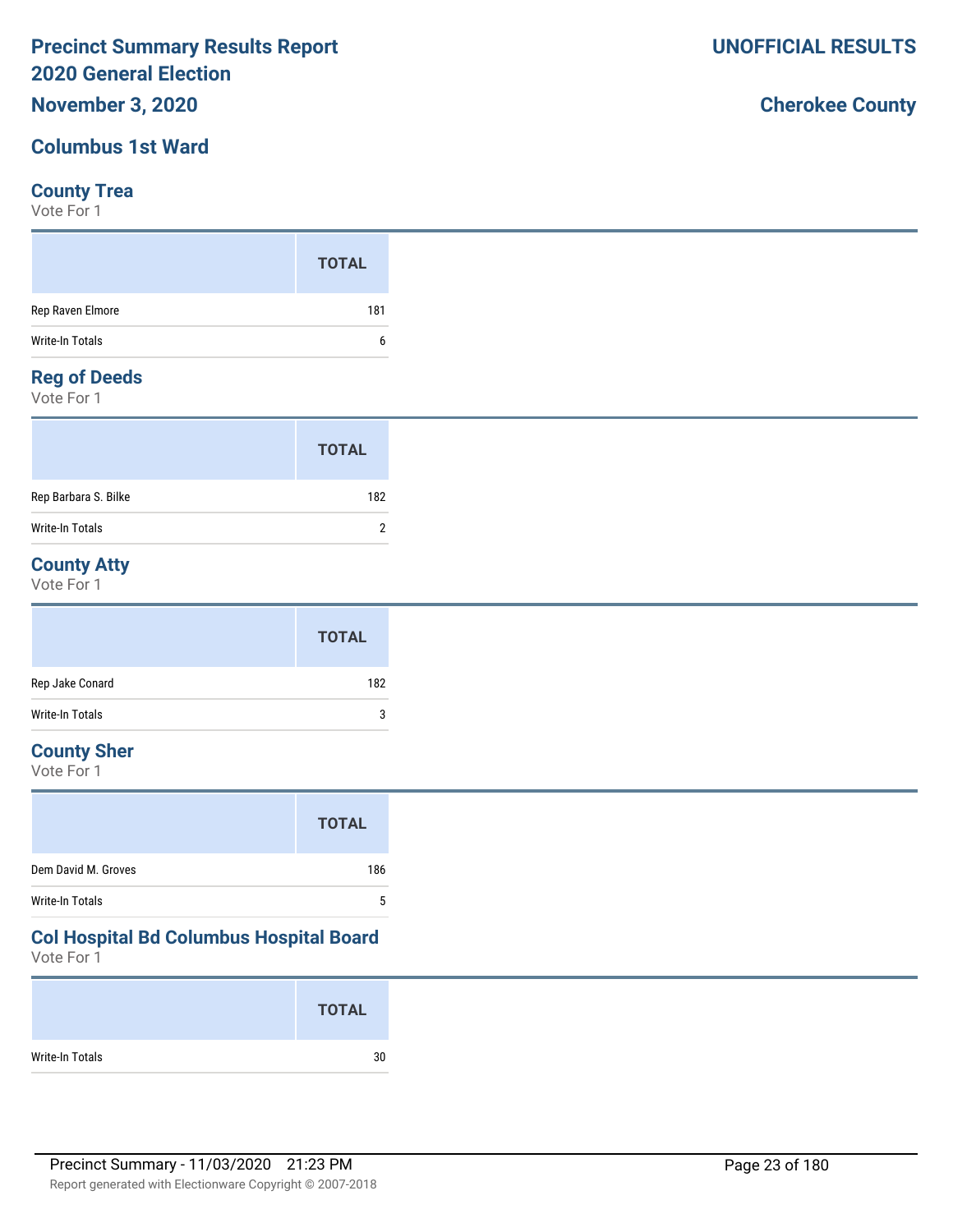**November 3, 2020**

# **Columbus 1st Ward**

## **Supreme Court Justice Pos 4 Rosen**

Vote For 1

|     | <b>TOTAL</b> |
|-----|--------------|
| Yes | 116          |
| No  | 73           |

## **Court of Appeals Judgge Pos 4 Warner**

Vote For 1

|     | <b>TOTAL</b> |
|-----|--------------|
| Yes | 133          |
| No  | 56           |

# **Court of Appeals Judgge Pos 6 Bruns**

Vote For 1

|     | <b>TOTAL</b> |  |
|-----|--------------|--|
| Yes | 132          |  |
| No  | 56           |  |

# **Court of Appeals Judgge Pos 8 Atcheson**

Vote For 1

|     | <b>TOTAL</b> |
|-----|--------------|
| Yes | 120          |
| No  | 71           |

# **Court of Appeals Judgge Pos 9 Burger**

Vote For 1

|            | <b>TOTAL</b> |
|------------|--------------|
| Yes        | 114          |
| ${\sf No}$ | 75           |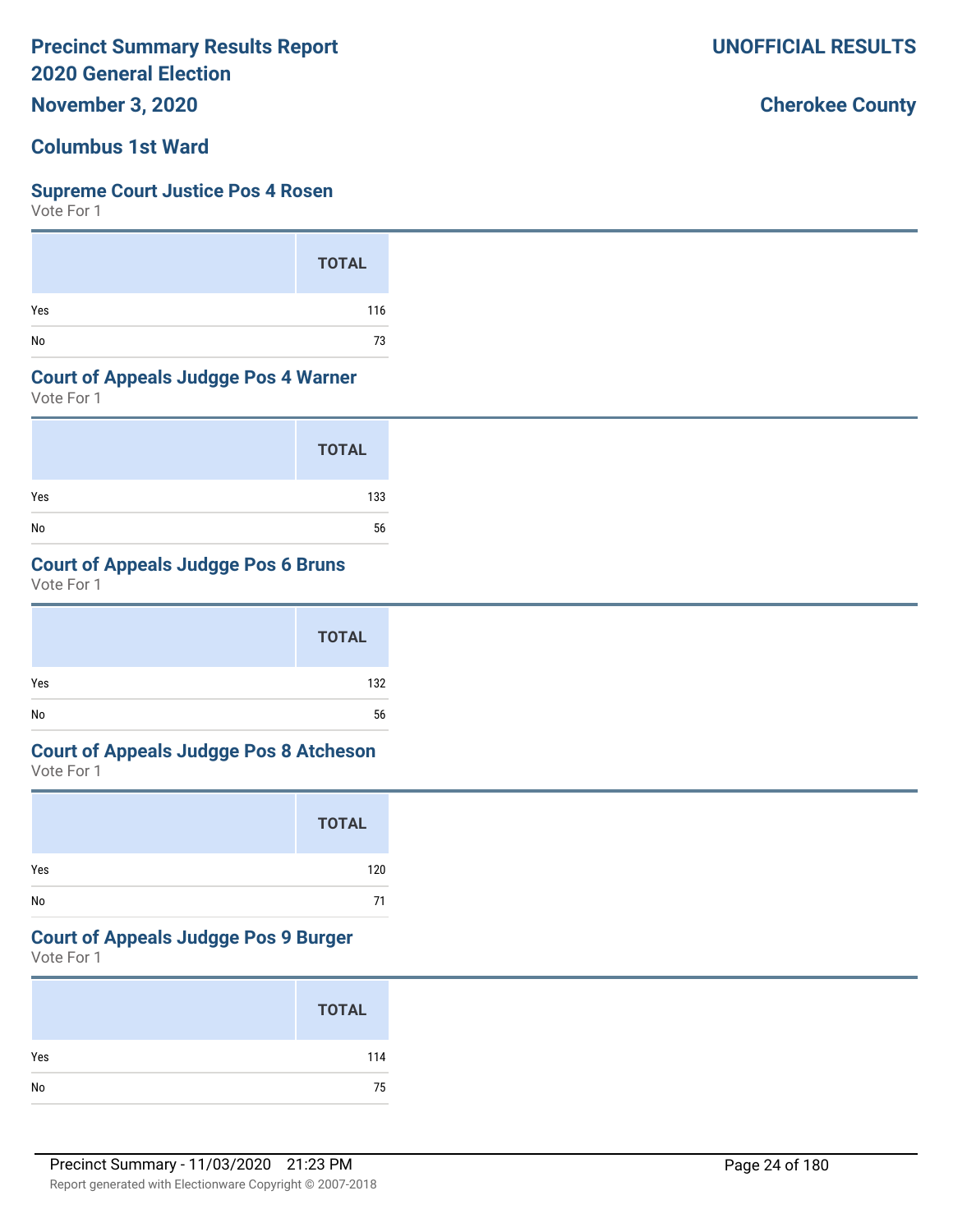**November 3, 2020**

# **Columbus 1st Ward**

## **Court of Appeals Judgge Pos 14 Gardner**

Vote For 1

|     | <b>TOTAL</b> |
|-----|--------------|
| Yes | 133          |
| No  | 57           |

## **Dist Court Judge Pos 11 Div 1 Brunetti**

Vote For 1

|     | <b>TOTAL</b> |
|-----|--------------|
| Yes | 141          |
| No  | 47           |

# **Dist Mag Judge Pos 11 Marsh**

Vote For 1

## **Continuation of Sales Tax Revenue**

Vote For 1

|     | <b>TOTAL</b> |
|-----|--------------|
| Yes | 151          |
| No  | 48           |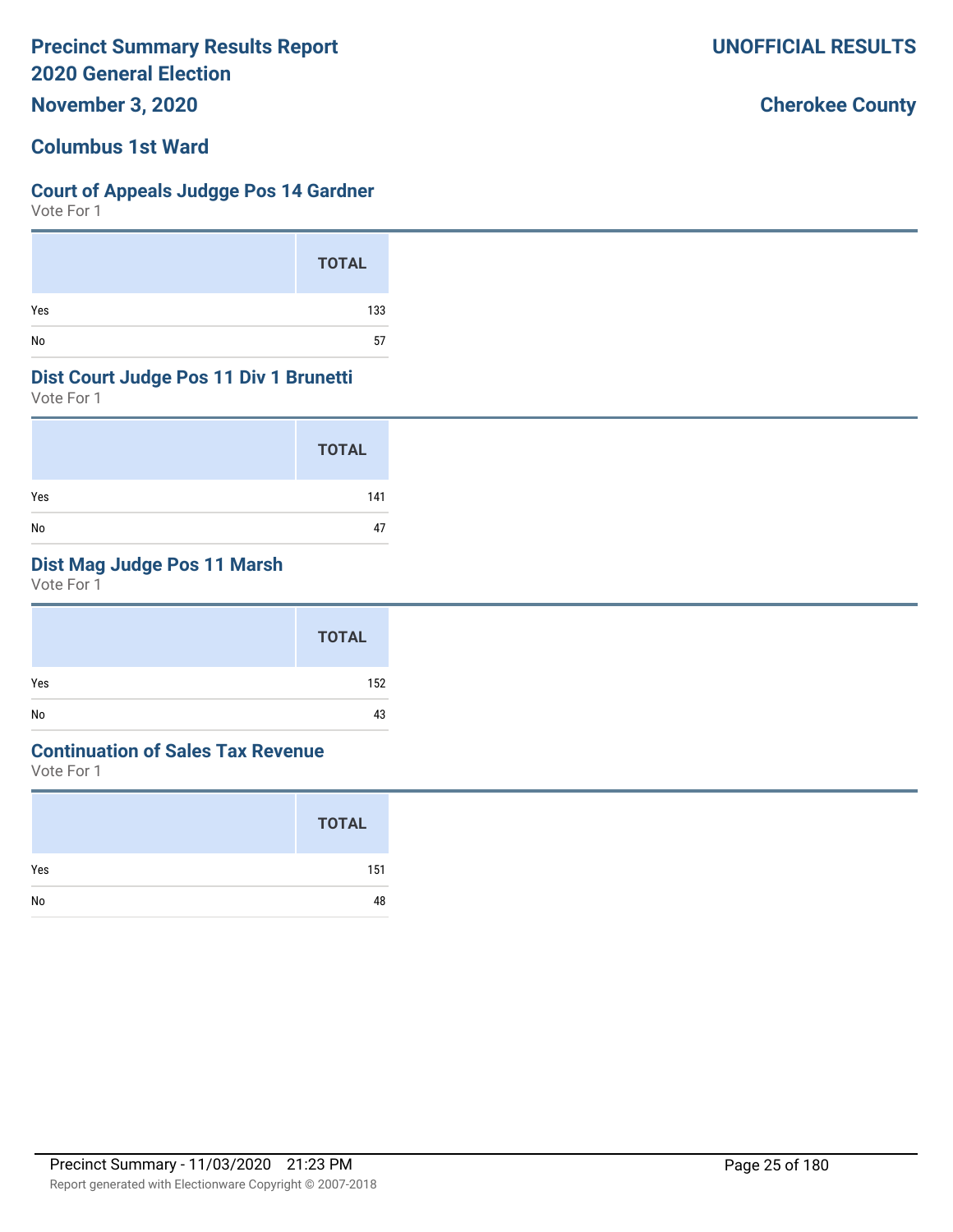# **Columbus 2nd Ward**

# **Cherokee County**

| <b>POIRTIO</b>              |              |
|-----------------------------|--------------|
|                             | <b>TOTAL</b> |
| Registered Voters - Total   | 496          |
| <b>Ballots Cast - Total</b> | 351          |
| <b>Ballots Cast - Blank</b> | 0            |
| Voter Turnout - Total       | 70.77%       |

### **Pres/VP**

**STATISTICS** 

Vote For 1

|                         | <b>TOTAL</b> |
|-------------------------|--------------|
| Dem Biden and Harris    | 97           |
| Lib Jorgensen and Cohen | 13           |
| Rep Trump and Pence     | 236          |
| <b>Write-In Totals</b>  |              |

## **US Senate**

Vote For 1

|                     | <b>TOTAL</b> |
|---------------------|--------------|
| Dem Barbara Bollier | 103          |
| Lib Jason Buckley   | 18           |
| Rep Roger Marshall  | 225          |
| Write-In Totals     |              |

# **US House Rep 2nd Dis**

|                         | <b>TOTAL</b> |
|-------------------------|--------------|
| Dem Michelle De La Isla | 83           |
| Lib Robert Garrard      | 16           |
| Rep Jake LaTurner       | 249          |
| Write-In Totals         |              |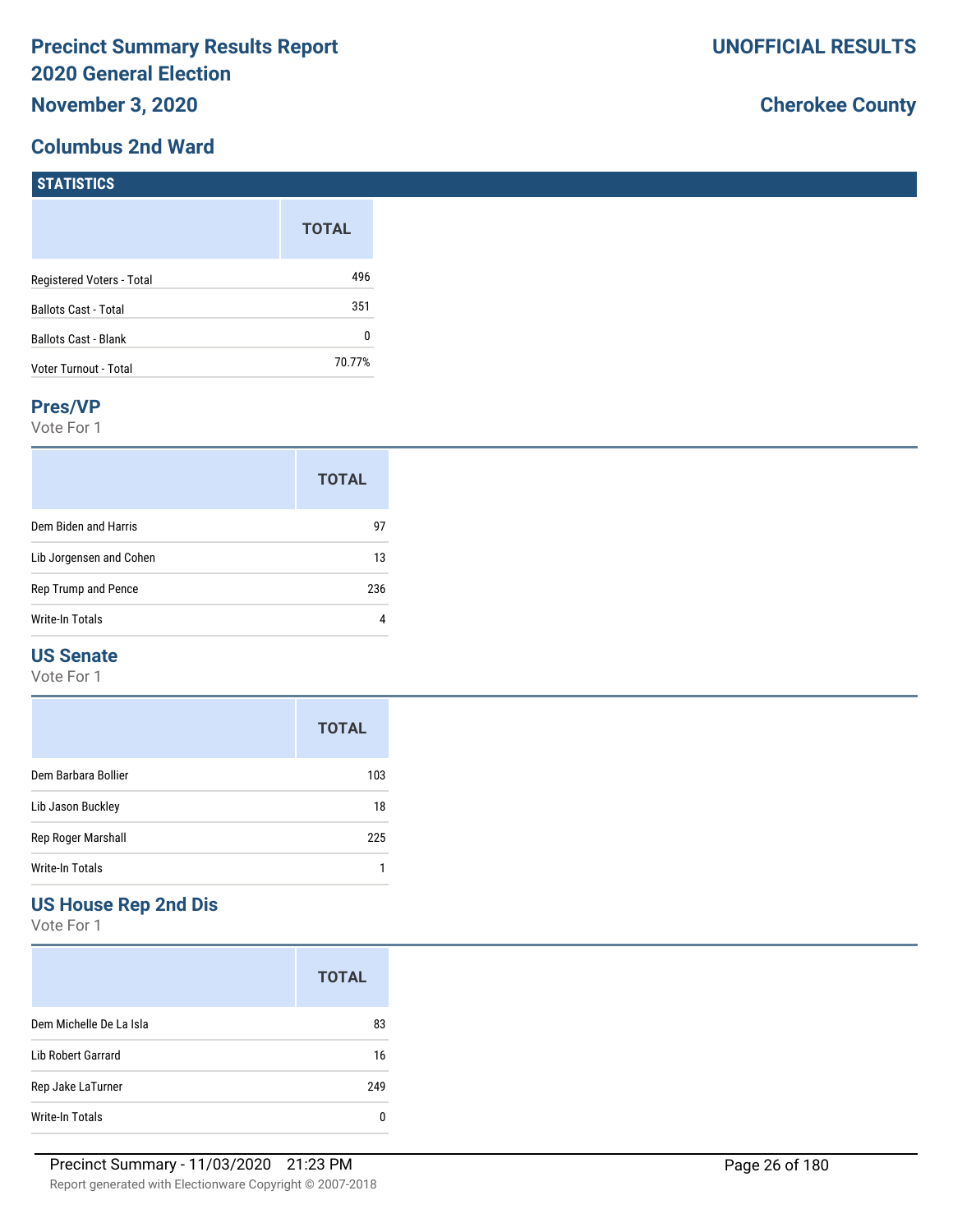# **November 3, 2020**

# **Columbus 2nd Ward**

## **KS Sen 13th Dis**

Vote For 1

|                         | <b>TOTAL</b> |
|-------------------------|--------------|
| Rep Richard Hilderbrand | 252          |
| Dem Nancy J. Ingle      | 91           |
| <b>Write-In Totals</b>  |              |

## **State Rep 1st Dis**

Vote For 1

|                    | <b>TOTAL</b> |
|--------------------|--------------|
| Rep Michael Houser | 289          |
| Write-In Totals    | 11           |

# **County Comm 2nd Dis 2nd Dist**

Vote For 1

|                      | <b>TOTAL</b> |
|----------------------|--------------|
| Dem Owen Tom Pryor   | 115          |
| Rep Lorie M. Johnson | 231          |
| Write-In Totals      |              |

# **County Clerk**

|                             | <b>TOTAL</b> |
|-----------------------------|--------------|
| Dem Carol Rae Marcan-Venson | 100          |
| Rep Kyle D. Rennie          | 244          |
| Write-In Totals             |              |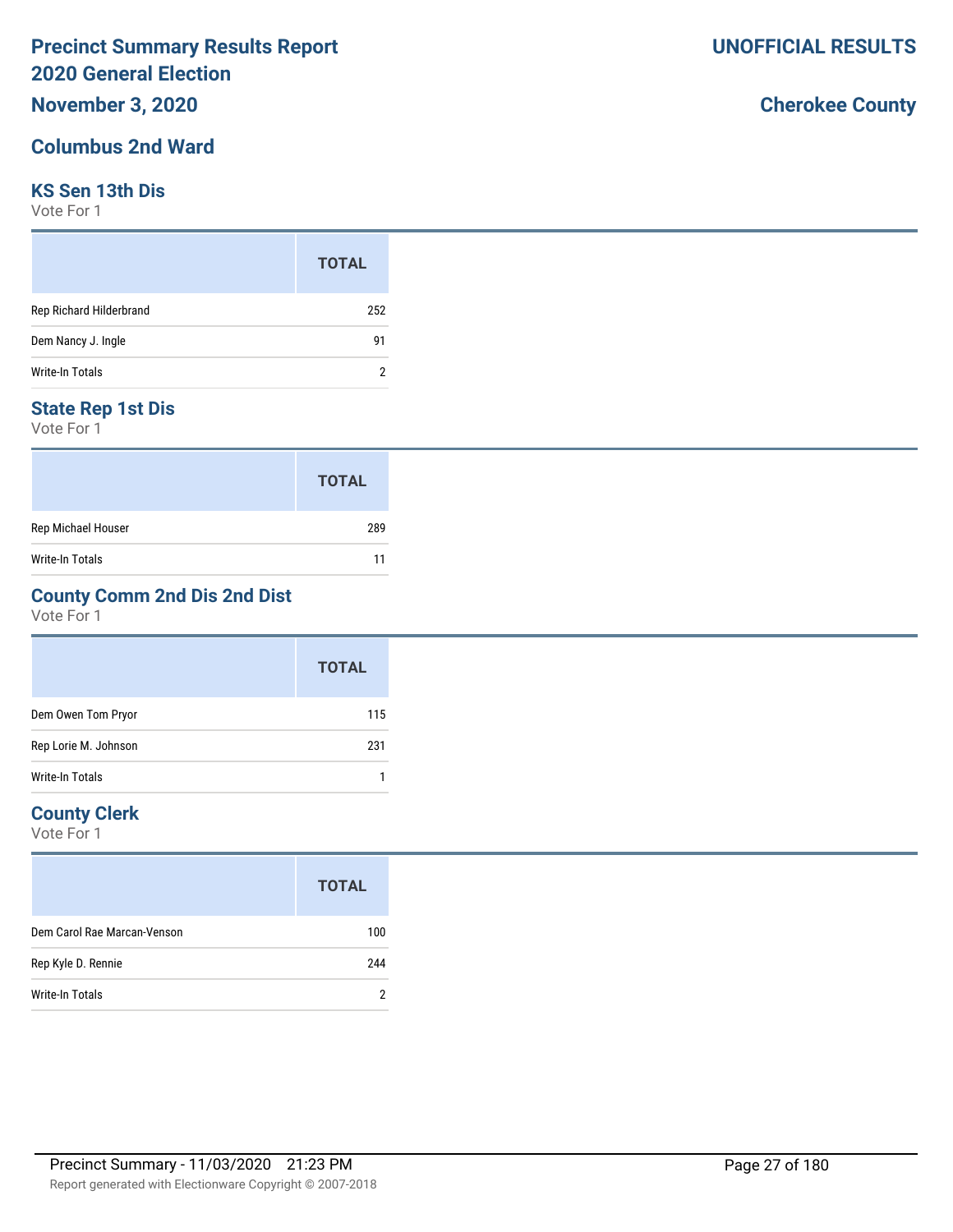# **November 3, 2020**

# **Columbus 2nd Ward**

## **County Trea**

Vote For 1

|                     | <b>TOTAL</b> |
|---------------------|--------------|
| Rep Raven Elmore    | 308          |
| Write-In Totals     | b            |
| <b>Dog of Doods</b> |              |

## **Reg of Deeds**

Vote For 1

|                      | <b>TOTAL</b> |  |
|----------------------|--------------|--|
| Rep Barbara S. Bilke | 308          |  |
| Write-In Totals      | Λ            |  |

# **County Atty**

Vote For 1

|                 | <b>TOTAL</b> |
|-----------------|--------------|
| Rep Jake Conard | 309          |
| Write-In Totals | 3            |

# **County Sher**

Vote For 1

|                     | <b>TOTAL</b> |
|---------------------|--------------|
| Dem David M. Groves | 316          |
| Write-In Totals     | q            |

# **Col Hospital Bd Columbus Hospital Board**

Vote For 1

|                 | <b>TOTAL</b> |
|-----------------|--------------|
| Write-In Totals | 41           |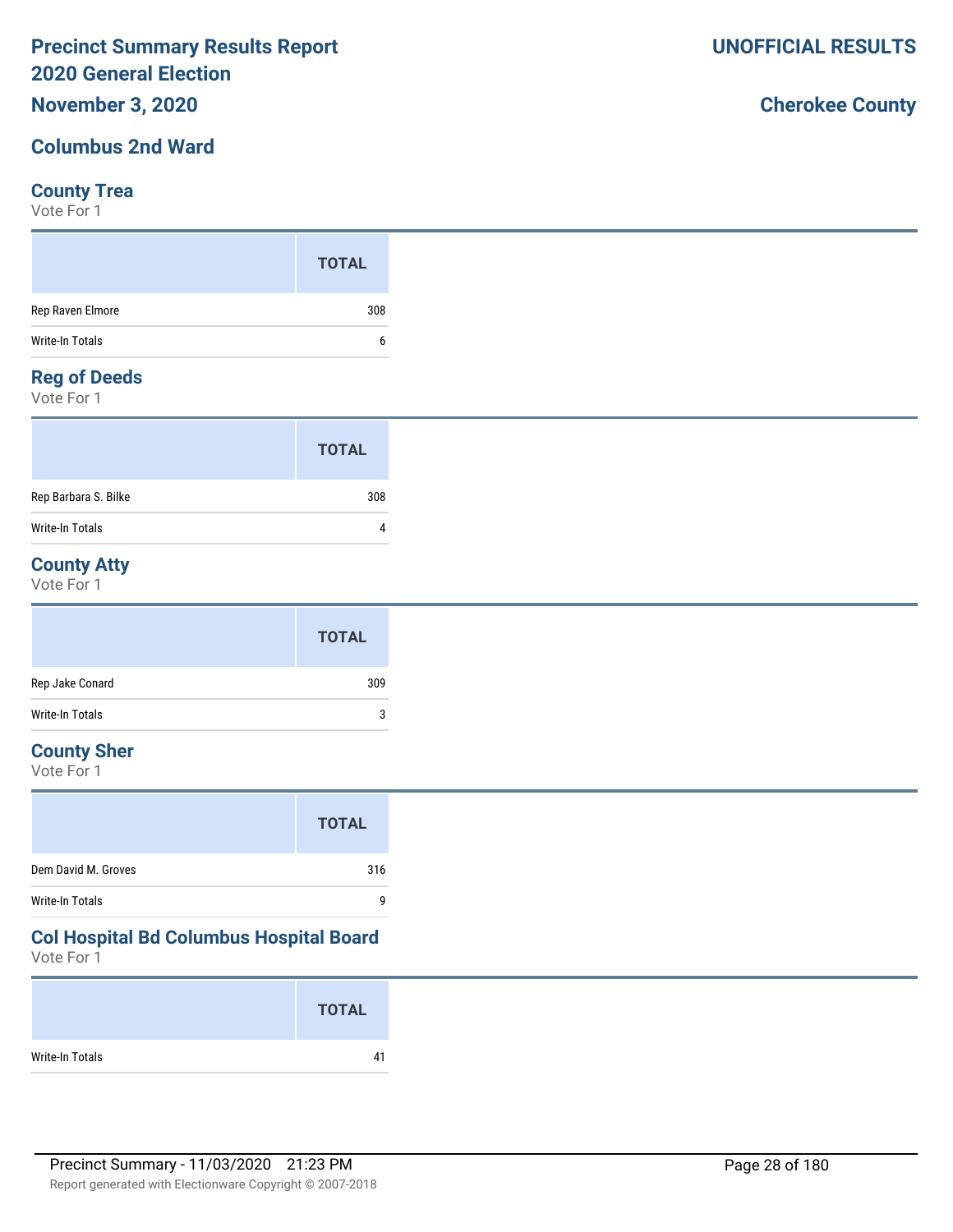**November 3, 2020**

# **Columbus 2nd Ward**

## **Supreme Court Justice Pos 4 Rosen**

Vote For 1

|     | <b>TOTAL</b> |
|-----|--------------|
| Yes | 194          |
| No  | 122          |

## **Court of Appeals Judgge Pos 4 Warner**

Vote For 1

|     | <b>TOTAL</b> |
|-----|--------------|
| Yes | 215          |
| No  | 96           |

# **Court of Appeals Judgge Pos 6 Bruns**

Vote For 1

|     | <b>TOTAL</b> |  |
|-----|--------------|--|
| Yes | 200          |  |
| No  | 108          |  |

# **Court of Appeals Judgge Pos 8 Atcheson**

Vote For 1

|     | <b>TOTAL</b> |
|-----|--------------|
| Yes | 184          |
| No  | 126          |

# **Court of Appeals Judgge Pos 9 Burger**

Vote For 1

|     | <b>TOTAL</b> |
|-----|--------------|
| Yes | 189          |
| No  | 123          |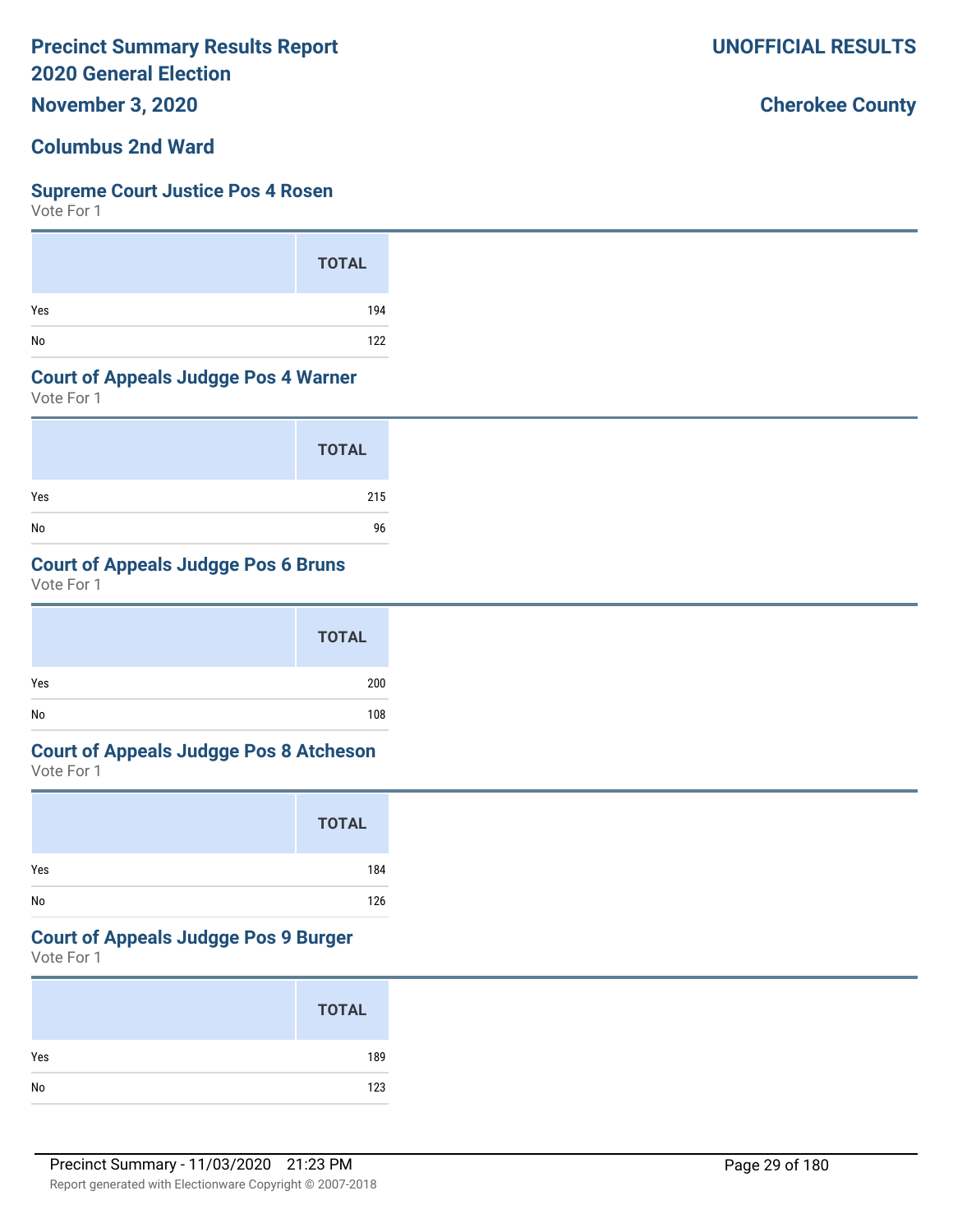**November 3, 2020**

# **Columbus 2nd Ward**

## **Court of Appeals Judgge Pos 14 Gardner**

Vote For 1

|     | <b>TOTAL</b> |
|-----|--------------|
| Yes | 196          |
| No  | 114          |

## **Dist Court Judge Pos 11 Div 1 Brunetti**

Vote For 1

|     | <b>TOTAL</b> |
|-----|--------------|
| Yes | 226          |
| No  | 90           |

# **Dist Mag Judge Pos 11 Marsh**

Vote For 1

|     | <b>TOTAL</b> |
|-----|--------------|
| Yes | 243          |
| No  | 85           |

## **Continuation of Sales Tax Revenue**

Vote For 1

|     | <b>TOTAL</b> |
|-----|--------------|
| Yes | 278          |
| No  | 65           |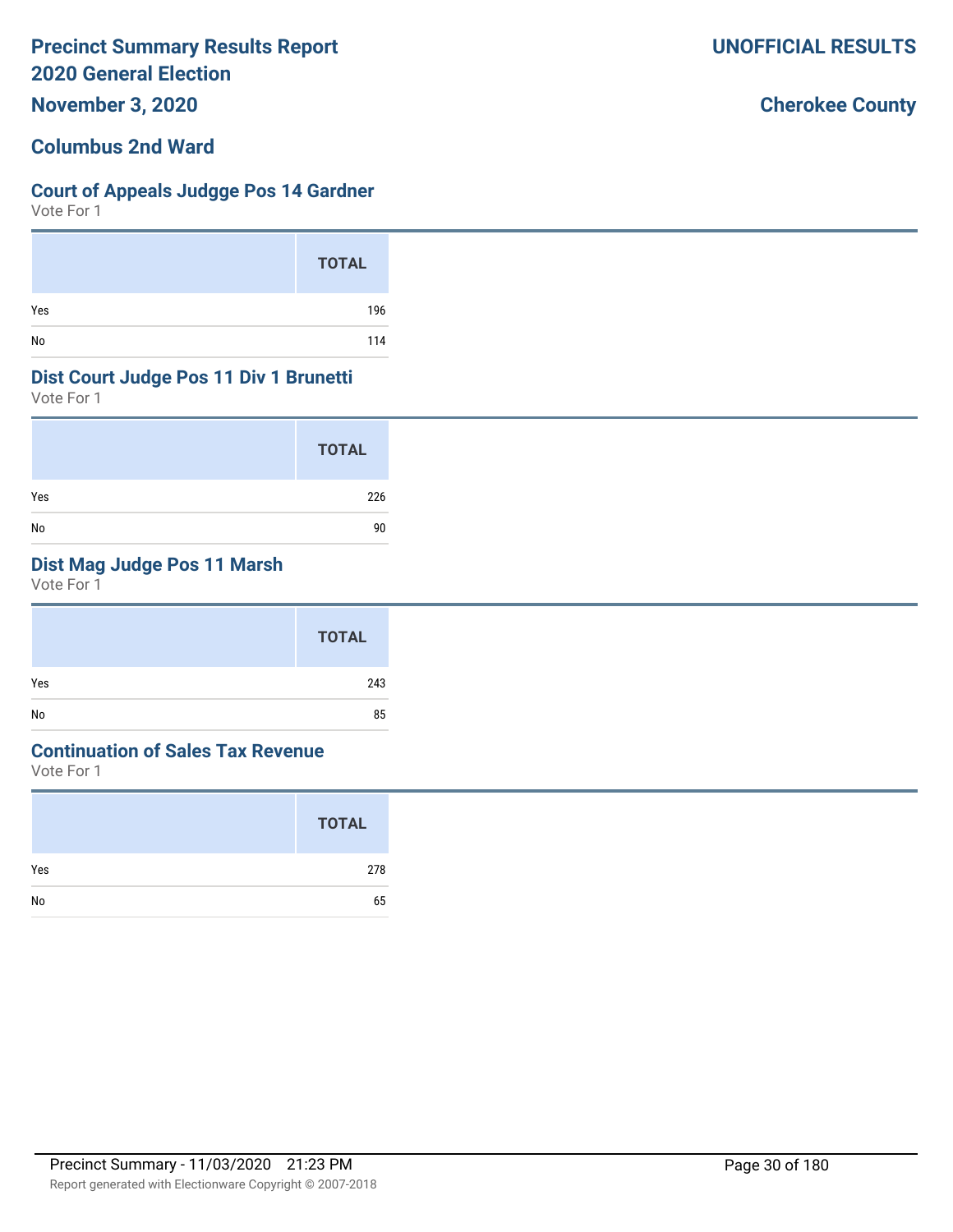# **Columbus 3rd Ward**

# **Cherokee County**

| <b>STATISTICS</b>           |              |
|-----------------------------|--------------|
|                             | <b>TOTAL</b> |
| Registered Voters - Total   | 439          |
| <b>Ballots Cast - Total</b> | 274          |
| <b>Ballots Cast - Blank</b> | 0            |
| Voter Turnout - Total       | 62.41%       |

### **Pres/VP**

Vote For 1

|                         | <b>TOTAL</b> |
|-------------------------|--------------|
| Dem Biden and Harris    | 79           |
| Lib Jorgensen and Cohen | 6            |
| Rep Trump and Pence     | 186          |
| Write-In Totals         |              |

## **US Senate**

Vote For 1

|                     | <b>TOTAL</b> |
|---------------------|--------------|
| Dem Barbara Bollier | 83           |
| Lib Jason Buckley   | 11           |
| Rep Roger Marshall  | 178          |
| Write-In Totals     |              |

# **US House Rep 2nd Dis**

|                         | <b>TOTAL</b> |
|-------------------------|--------------|
| Dem Michelle De La Isla | 67           |
| Lib Robert Garrard      | 8            |
| Rep Jake LaTurner       | 198          |
| Write-In Totals         |              |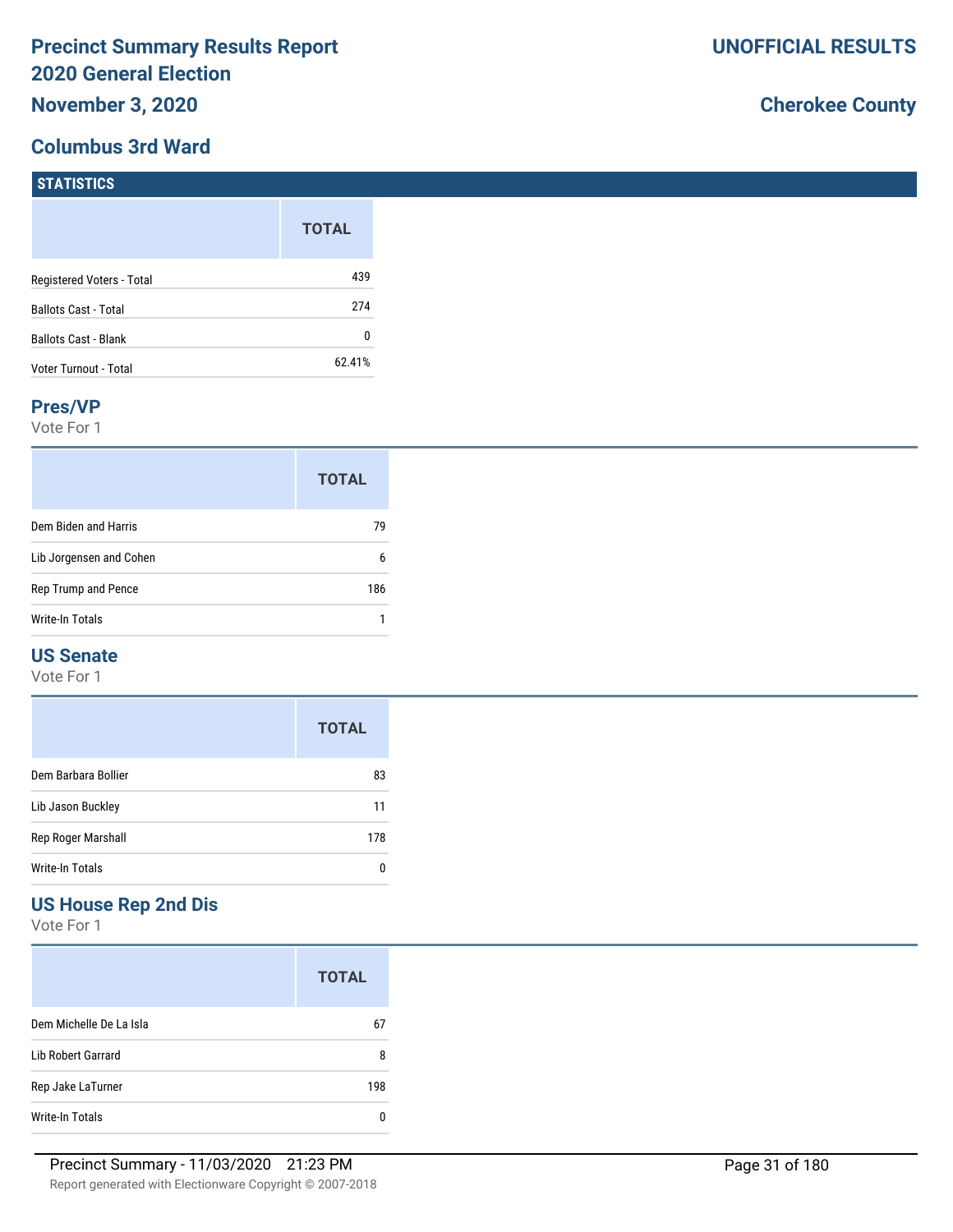# **November 3, 2020**

# **Columbus 3rd Ward**

# **KS Sen 13th Dis**

Vote For 1

|                         | <b>TOTAL</b> |
|-------------------------|--------------|
| Rep Richard Hilderbrand | 196          |
| Dem Nancy J. Ingle      | 74           |
| Write-In Totals         | 0            |

## **State Rep 1st Dis**

Vote For 1

|                        | <b>TOTAL</b> |
|------------------------|--------------|
| Rep Michael Houser     | 240          |
| <b>Write-In Totals</b> | h            |

# **County Comm 2nd Dis 2nd Dist**

Vote For 1

|                      | <b>TOTAL</b> |
|----------------------|--------------|
| Dem Owen Tom Pryor   | 102          |
| Rep Lorie M. Johnson | 172          |
| Write-In Totals      | C            |

# **County Clerk**

Vote For 1

|                             | <b>TOTAL</b> |
|-----------------------------|--------------|
| Dem Carol Rae Marcan-Venson | 76           |
| Rep Kyle D. Rennie          | 193          |
| Write-In Totals             |              |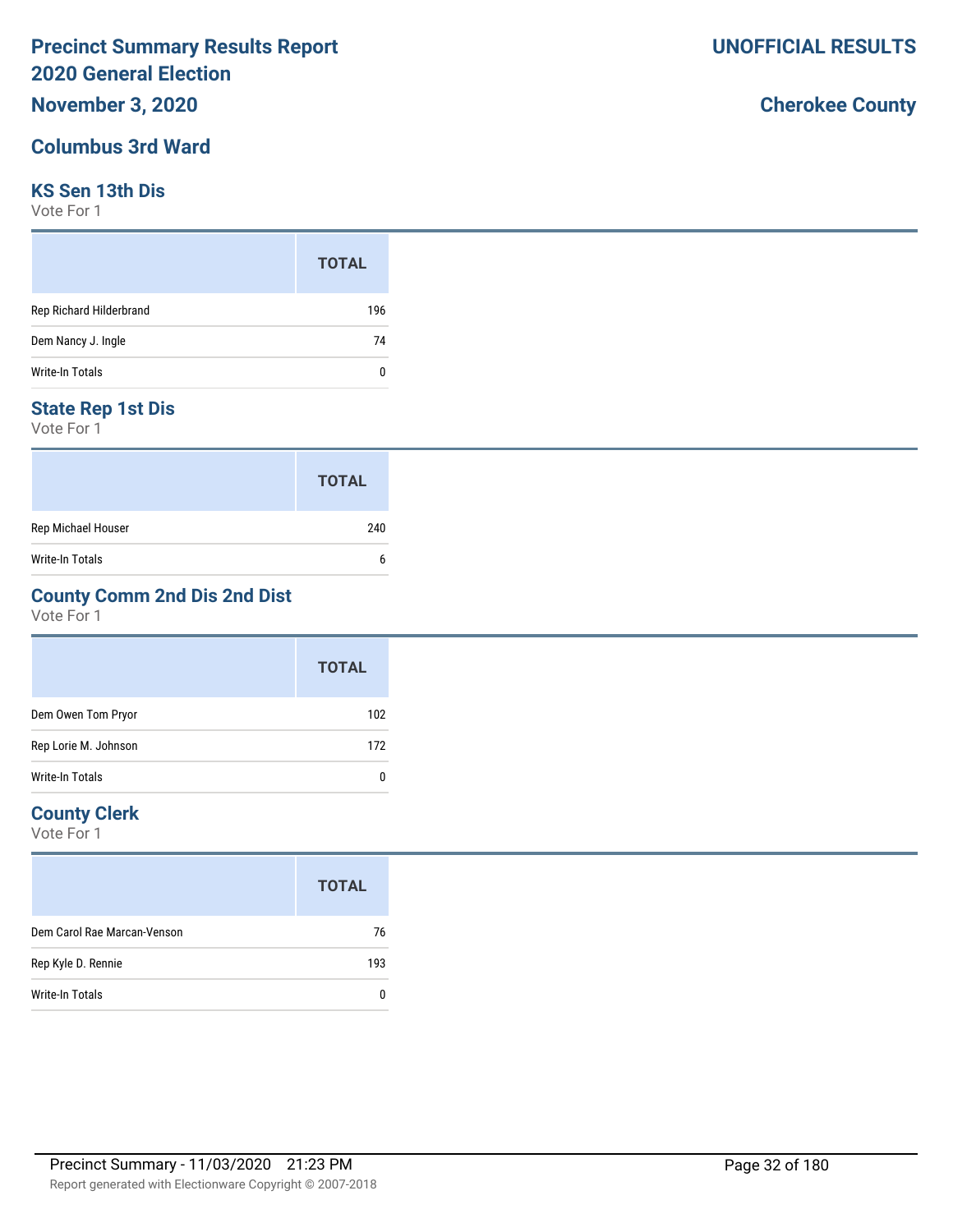# **November 3, 2020**

# **Columbus 3rd Ward**

## **County Trea**

Vote For 1

## **Reg of Deeds**

Vote For 1

|                      | <b>TOTAL</b> |  |
|----------------------|--------------|--|
| Rep Barbara S. Bilke | 245          |  |
| Write-In Totals      | n            |  |

# **County Atty**

Vote For 1

|                 | <b>TOTAL</b> |
|-----------------|--------------|
| Rep Jake Conard | 245          |
| Write-In Totals | 4            |

# **County Sher**

Vote For 1

|                     | <b>TOTAL</b> |
|---------------------|--------------|
| Dem David M. Groves | 252          |
| Write-In Totals     | Δ            |

# **Col Hospital Bd Columbus Hospital Board**

Vote For 1

|                 | <b>TOTAL</b> |
|-----------------|--------------|
| Write-In Totals | 35           |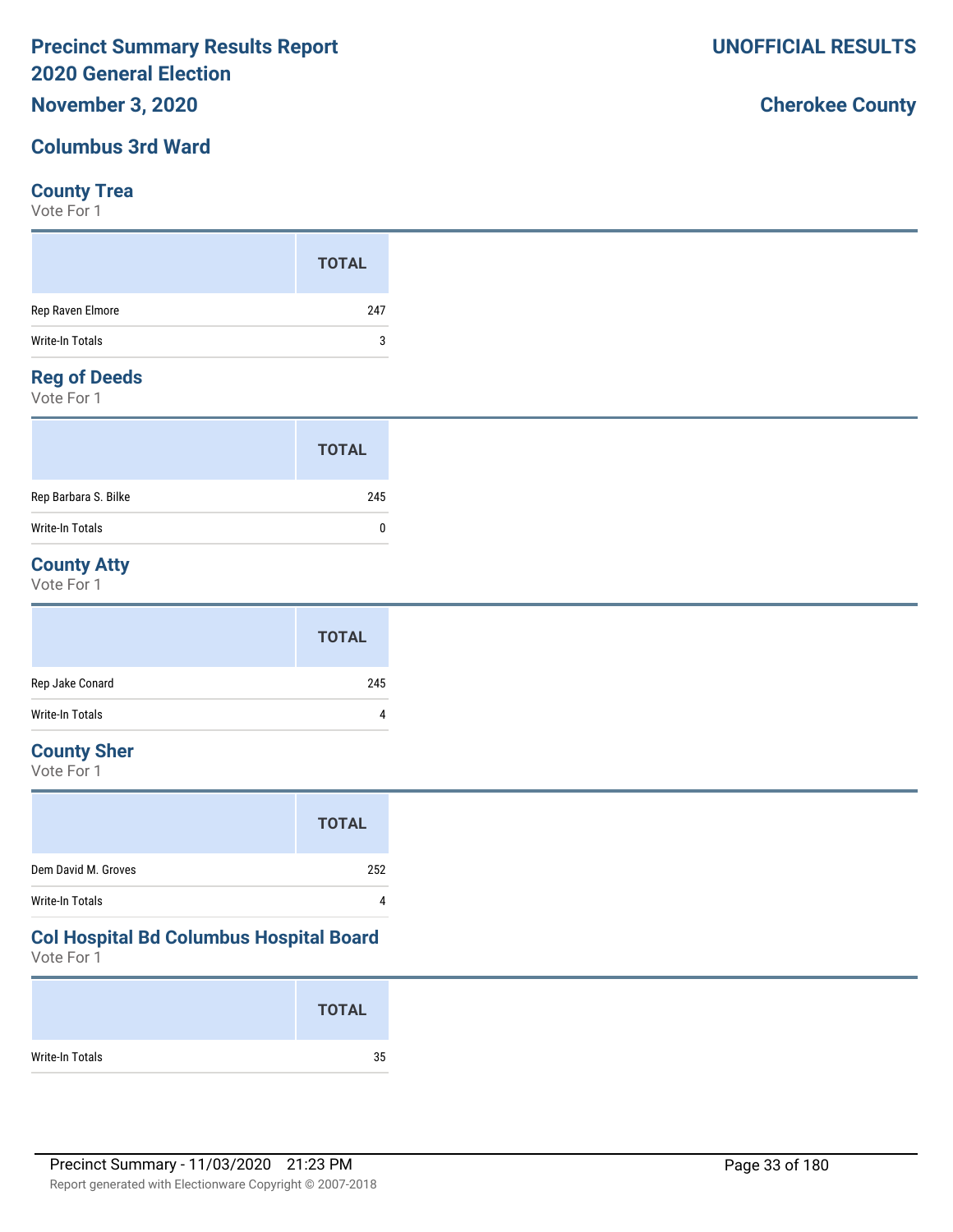**November 3, 2020**

# **Columbus 3rd Ward**

### **Supreme Court Justice Pos 4 Rosen**

Vote For 1

|     | <b>TOTAL</b> |
|-----|--------------|
| Yes | 161          |
| No  | 82           |

## **Court of Appeals Judgge Pos 4 Warner**

Vote For 1

|     | <b>TOTAL</b> |
|-----|--------------|
| Yes | 171          |
| No  | 77           |

# **Court of Appeals Judgge Pos 6 Bruns**

Vote For 1

|     | <b>TOTAL</b> |
|-----|--------------|
| Yes | 164          |
| No  | 81           |

# **Court of Appeals Judgge Pos 8 Atcheson**

Vote For 1

|     | <b>TOTAL</b> |
|-----|--------------|
| Yes | 149          |
| No  | 93           |

# **Court of Appeals Judgge Pos 9 Burger**

Vote For 1

|     | <b>TOTAL</b> |
|-----|--------------|
| Yes | 162          |
|     | 82           |

**UNOFFICIAL RESULTS**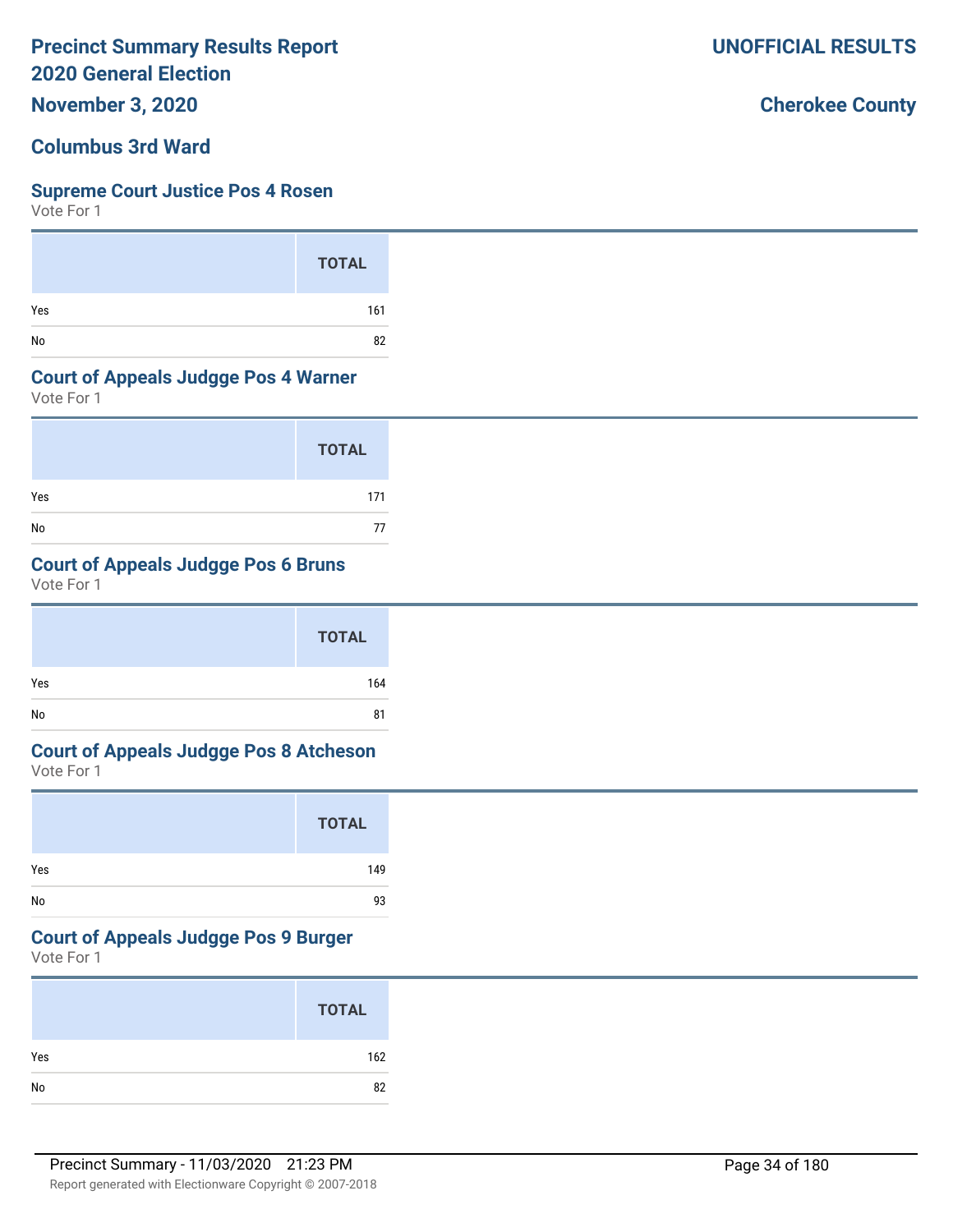**November 3, 2020**

# **Columbus 3rd Ward**

# **Court of Appeals Judgge Pos 14 Gardner**

Vote For 1

|     | <b>TOTAL</b> |
|-----|--------------|
| Yes | 164          |
| No  | 80           |

## **Dist Court Judge Pos 11 Div 1 Brunetti**

Vote For 1

|     | <b>TOTAL</b> |
|-----|--------------|
| Yes | 170          |
| No  | 75           |

# **Dist Mag Judge Pos 11 Marsh**

Vote For 1

|     | <b>TOTAL</b> |
|-----|--------------|
| Yes | 192          |
| No  | 62           |

# **Continuation of Sales Tax Revenue**

Vote For 1

|     | <b>TOTAL</b> |
|-----|--------------|
| Yes | 216          |
| No  | 48           |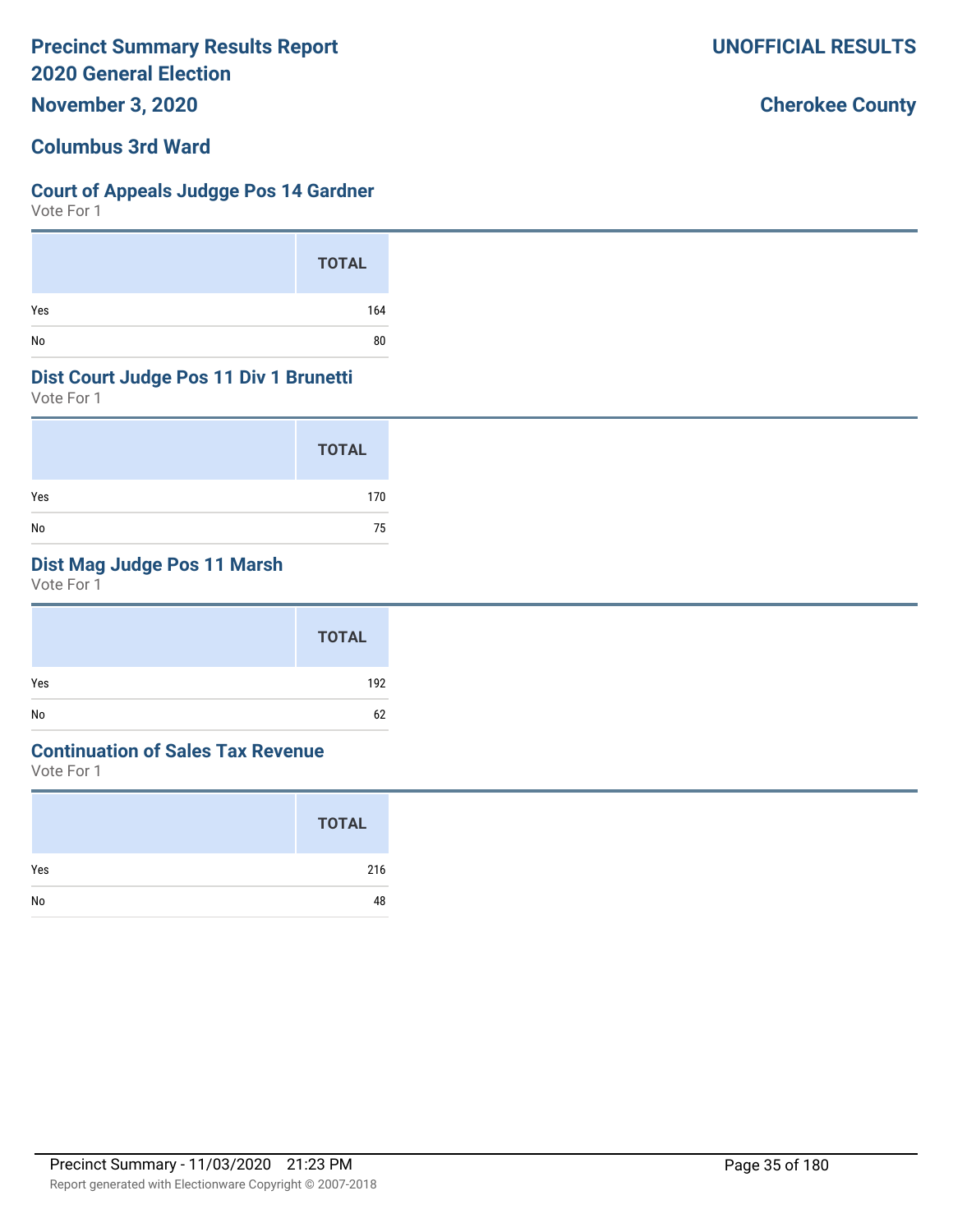# **Columbus 4th Ward**

# **Cherokee County**

| 1311131103                  |              |
|-----------------------------|--------------|
|                             | <b>TOTAL</b> |
| Registered Voters - Total   | 405          |
| <b>Ballots Cast - Total</b> | 239          |
| <b>Ballots Cast - Blank</b> | 0            |
| Voter Turnout - Total       | 59.01%       |

### **Pres/VP**

**STATISTICS** 

Vote For 1

|                         | <b>TOTAL</b> |
|-------------------------|--------------|
| Dem Biden and Harris    | 69           |
| Lib Jorgensen and Cohen | 5            |
| Rep Trump and Pence     | 161          |
| Write-In Totals         | 2            |

## **US Senate**

Vote For 1

|                     | <b>TOTAL</b> |
|---------------------|--------------|
| Dem Barbara Bollier | 68           |
| Lib Jason Buckley   | 19           |
| Rep Roger Marshall  | 149          |
| Write-In Totals     |              |

# **US House Rep 2nd Dis**

|                         | <b>TOTAL</b> |
|-------------------------|--------------|
| Dem Michelle De La Isla | 63           |
| Lib Robert Garrard      | 15           |
| Rep Jake LaTurner       | 158          |
| Write-In Totals         |              |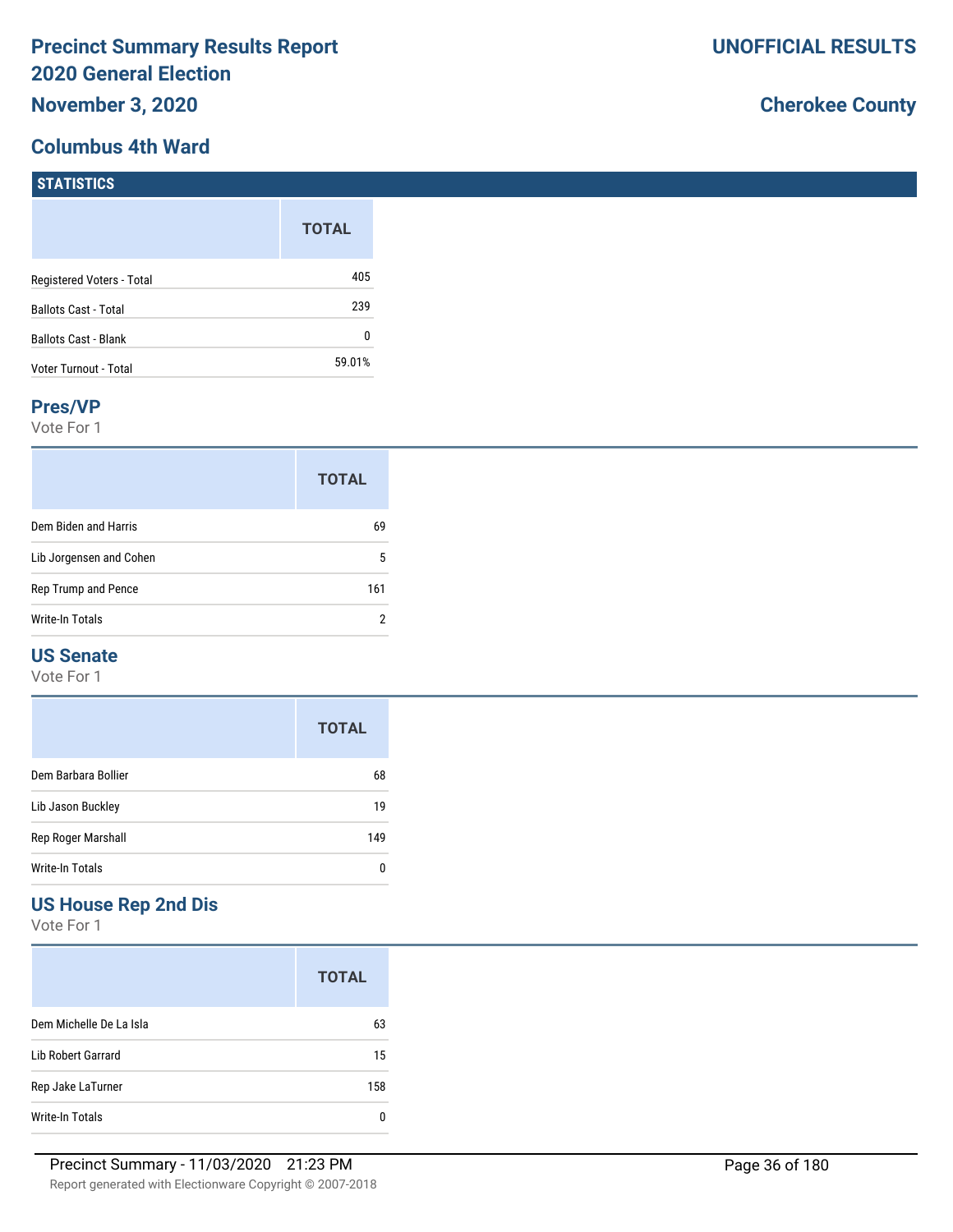## **November 3, 2020**

### **Columbus 4th Ward**

### **KS Sen 13th Dis**

Vote For 1

|                         | <b>TOTAL</b> |
|-------------------------|--------------|
| Rep Richard Hilderbrand | 167          |
| Dem Nancy J. Ingle      | 69           |
| Write-In Totals         | 0            |

### **State Rep 1st Dis**

Vote For 1

|                    | <b>TOTAL</b> |
|--------------------|--------------|
| Rep Michael Houser | 213          |
| Write-In Totals    |              |

### **County Comm 2nd Dis 2nd Dist**

Vote For 1

|                        | <b>TOTAL</b> |
|------------------------|--------------|
| Dem Owen Tom Pryor     | 91           |
| Rep Lorie M. Johnson   | 143          |
| <b>Write-In Totals</b> | 0            |

### **County Clerk**

Vote For 1

|                             | <b>TOTAL</b> |
|-----------------------------|--------------|
| Dem Carol Rae Marcan-Venson | 75           |
| Rep Kyle D. Rennie          | 158          |
| Write-In Totals             | ঽ            |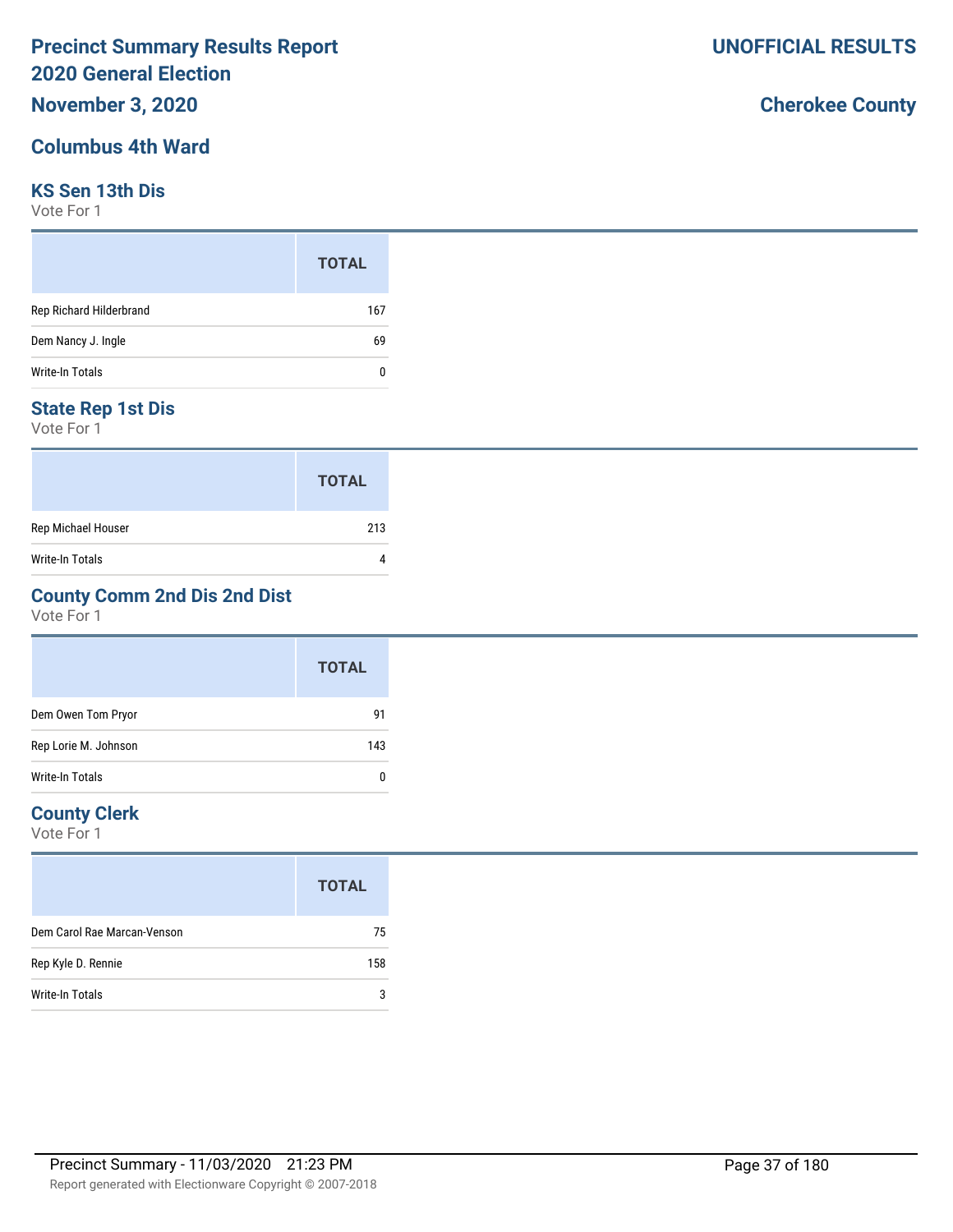### **November 3, 2020**

### **Columbus 4th Ward**

#### **County Trea**

Vote For 1

#### **Reg of Deeds**

Vote For 1

|                      | <b>TOTAL</b> |  |
|----------------------|--------------|--|
| Rep Barbara S. Bilke | 213          |  |
| Write-In Totals      | າ            |  |

### **County Atty**

Vote For 1

|                 | <b>TOTAL</b> |
|-----------------|--------------|
| Rep Jake Conard | 210          |
| Write-In Totals | C            |

### **County Sher**

Vote For 1

| Dem David M. Groves<br>215 |
|----------------------------|
| Write-In Totals<br>q       |

## **Col Hospital Bd Columbus Hospital Board**

Vote For 1

|                 | <b>TOTAL</b> |
|-----------------|--------------|
| Write-In Totals | 36           |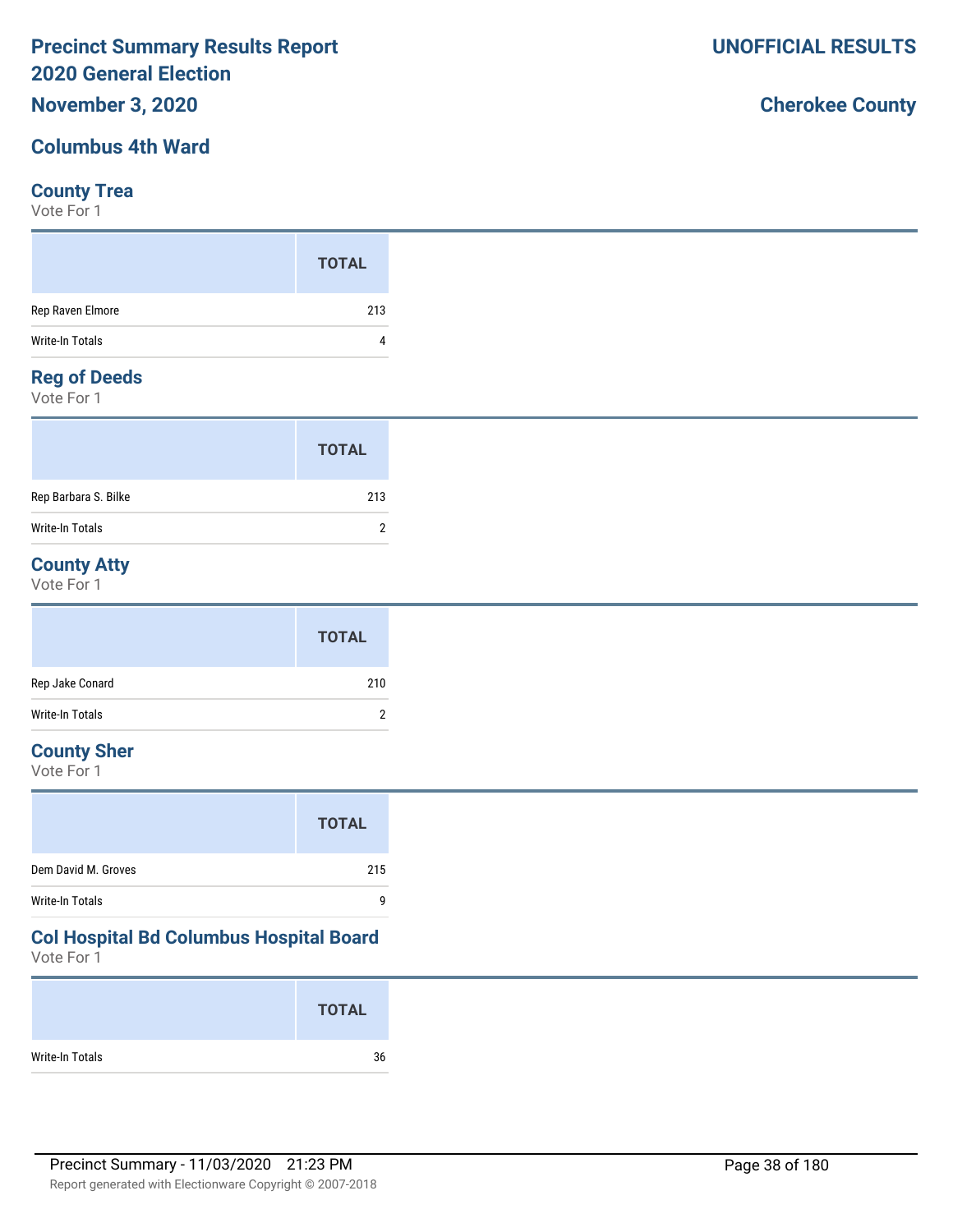**November 3, 2020**

### **Columbus 4th Ward**

### **Supreme Court Justice Pos 4 Rosen**

Vote For 1

|     | <b>TOTAL</b> |  |
|-----|--------------|--|
| Yes | 123          |  |
| No  | 81           |  |

### **Court of Appeals Judgge Pos 4 Warner**

Vote For 1

|     | <b>TOTAL</b> |
|-----|--------------|
| Yes | 139          |
| No  | 63           |

### **Court of Appeals Judgge Pos 6 Bruns**

Vote For 1

|     | <b>TOTAL</b> |  |
|-----|--------------|--|
| Yes | 130          |  |
| No  | 72           |  |

# **Court of Appeals Judgge Pos 8 Atcheson**

Vote For 1

|     | <b>TOTAL</b> |
|-----|--------------|
| Yes | 117          |
| No  | 82           |

# **Court of Appeals Judgge Pos 9 Burger**

Vote For 1

|     | <b>TOTAL</b> |
|-----|--------------|
| Yes | 117          |
|     | 81           |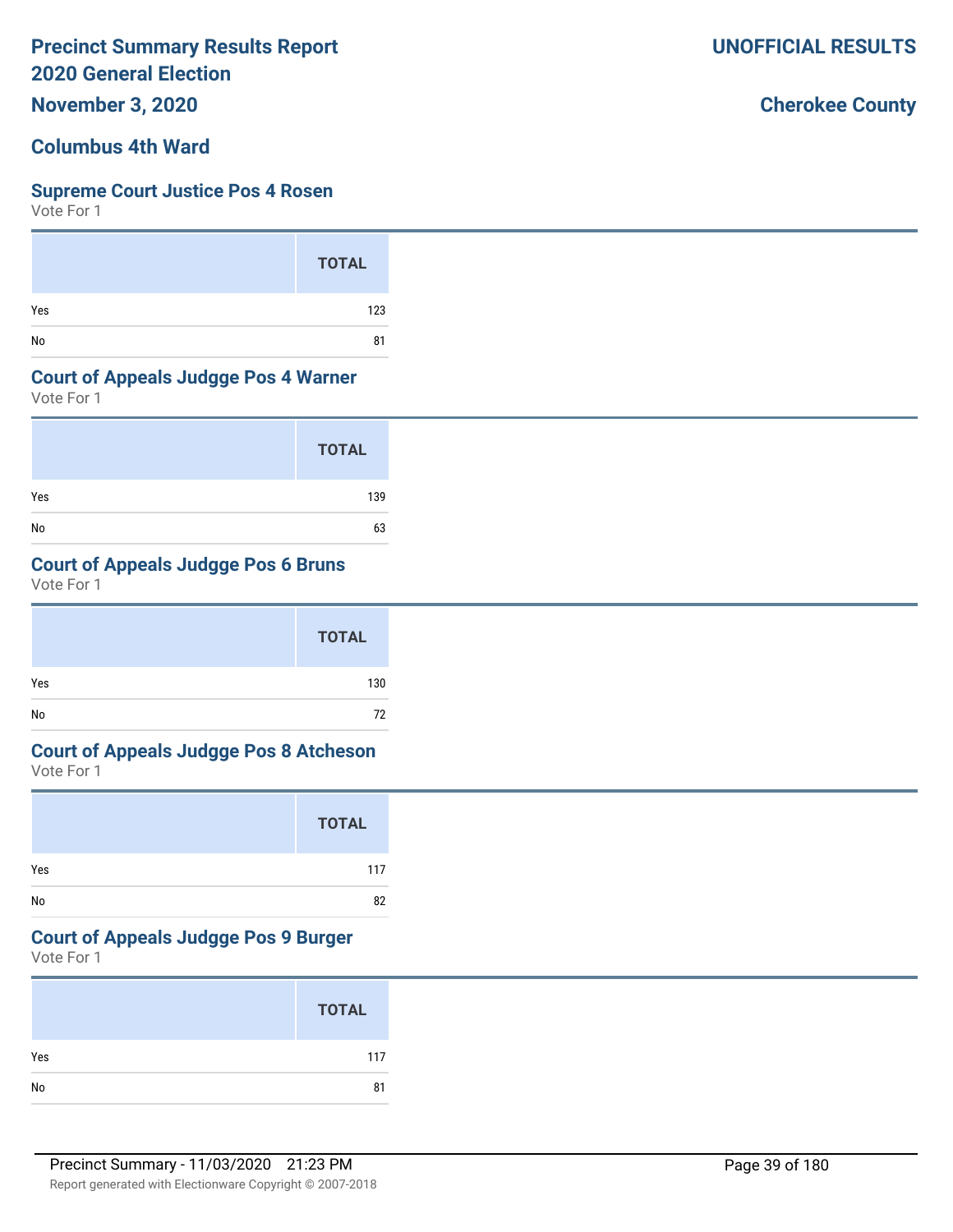**November 3, 2020**

### **Columbus 4th Ward**

### **Court of Appeals Judgge Pos 14 Gardner**

Vote For 1

|     | <b>TOTAL</b> |
|-----|--------------|
| Yes | 133          |
| No  | 69           |

#### **Dist Court Judge Pos 11 Div 1 Brunetti**

Vote For 1

|     | <b>TOTAL</b> |
|-----|--------------|
| Yes | 145          |
| No  | 63           |

### **Dist Mag Judge Pos 11 Marsh**

Vote For 1

|     | <b>TOTAL</b> |
|-----|--------------|
| Yes | 175          |
| No  | 46           |

### **Continuation of Sales Tax Revenue**

Vote For 1

|     | <b>TOTAL</b> |
|-----|--------------|
| Yes | 176          |
| No  | 50           |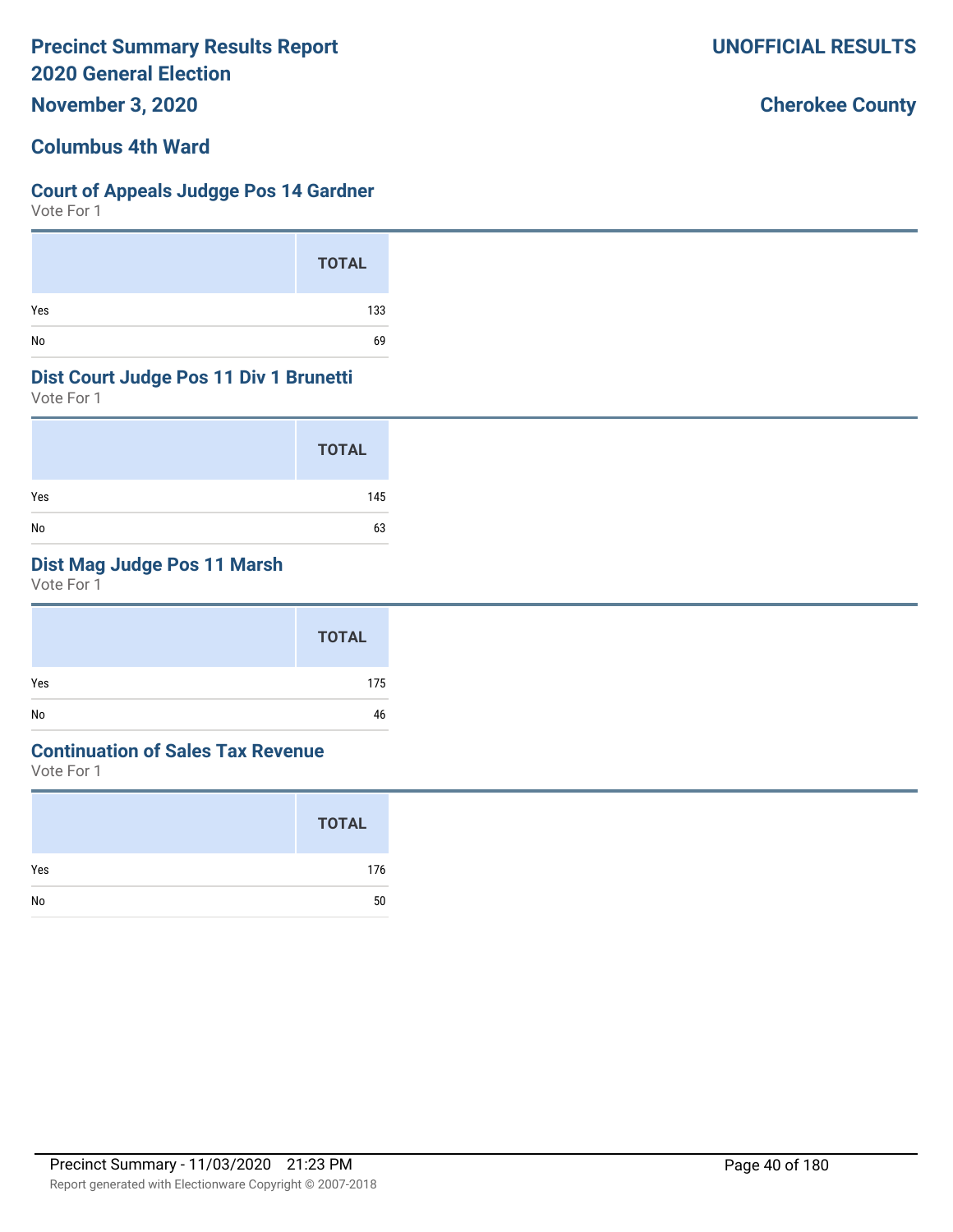### **Columbus 5th Ward**

# **Cherokee County**

| <b>STATISTICS</b>           |              |
|-----------------------------|--------------|
|                             | <b>TOTAL</b> |
| Registered Voters - Total   | 364          |
| <b>Ballots Cast - Total</b> | 231          |
| <b>Ballots Cast - Blank</b> | 0            |
| Voter Turnout - Total       | 63.46%       |

#### **Pres/VP**

Vote For 1

|                         | <b>TOTAL</b> |
|-------------------------|--------------|
| Dem Biden and Harris    | 56           |
| Lib Jorgensen and Cohen |              |
| Rep Trump and Pence     | 173          |
| Write-In Totals         |              |

### **US Senate**

Vote For 1

|                     | <b>TOTAL</b> |
|---------------------|--------------|
| Dem Barbara Bollier | 57           |
| Lib Jason Buckley   |              |
| Rep Roger Marshall  | 158          |
| Write-In Totals     |              |

### **US House Rep 2nd Dis**

Vote For 1

|                         | <b>TOTAL</b> |
|-------------------------|--------------|
| Dem Michelle De La Isla | 44           |
| Lib Robert Garrard      | 11           |
| Rep Jake LaTurner       | 166          |
| Write-In Totals         |              |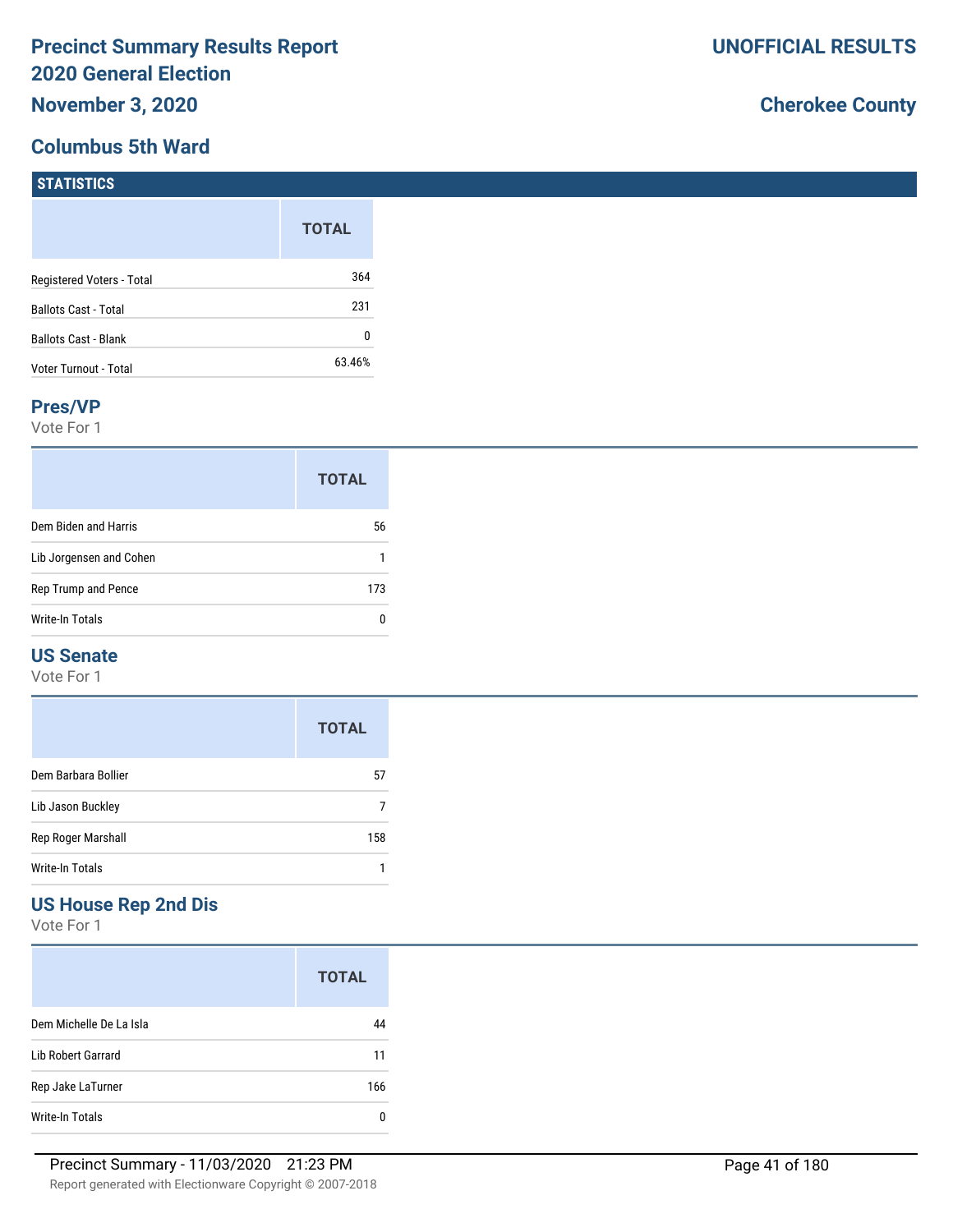## **November 3, 2020**

### **Columbus 5th Ward**

### **KS Sen 13th Dis**

Vote For 1

|                         | <b>TOTAL</b> |  |
|-------------------------|--------------|--|
| Rep Richard Hilderbrand | 174          |  |
| Dem Nancy J. Ingle      | 49           |  |
| Write-In Totals         | 0            |  |

### **State Rep 1st Dis**

Vote For 1

|                    | <b>TOTAL</b> |
|--------------------|--------------|
| Rep Michael Houser | 200          |
| Write-In Totals    | 8            |

### **County Comm 2nd Dis 2nd Dist**

Vote For 1

|                      | <b>TOTAL</b> |
|----------------------|--------------|
| Dem Owen Tom Pryor   | 64           |
| Rep Lorie M. Johnson | 160          |
| Write-In Totals      | 0            |

### **County Clerk**

Vote For 1

|                             | <b>TOTAL</b> |
|-----------------------------|--------------|
| Dem Carol Rae Marcan-Venson | 55           |
| Rep Kyle D. Rennie          | 167          |
| Write-In Totals             |              |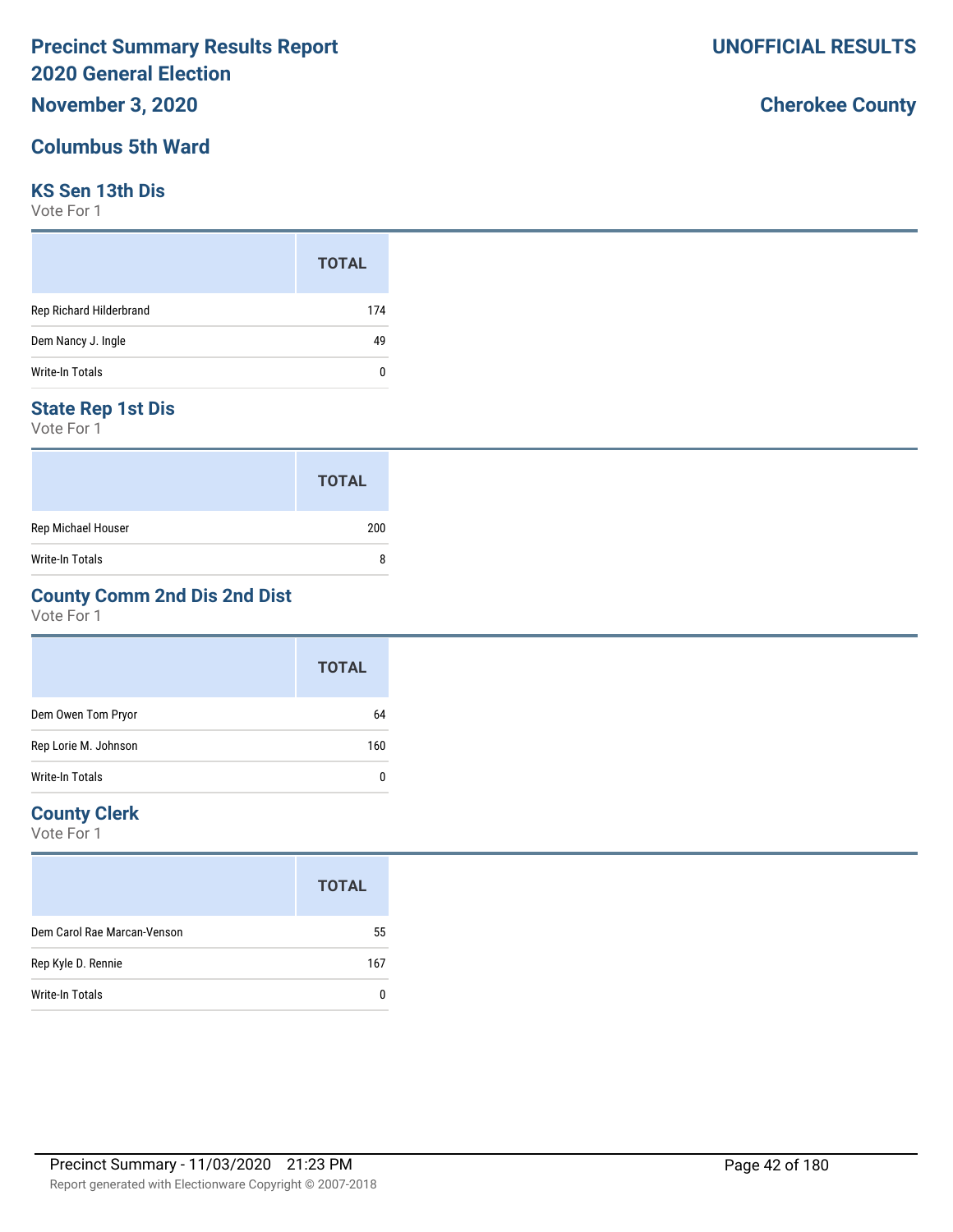### **November 3, 2020**

### **Columbus 5th Ward**

#### **County Trea**

Vote For 1

|                    | <b>TOTAL</b> |
|--------------------|--------------|
| Rep Raven Elmore   | 197          |
| Write-In Totals    | 9            |
| <b>Demof Deeds</b> |              |

#### **Reg of Deeds**

Vote For 1

|                      | <b>TOTAL</b> |  |
|----------------------|--------------|--|
| Rep Barbara S. Bilke | 194          |  |
| Write-In Totals      | q            |  |

### **County Atty**

Vote For 1

|                 | <b>TOTAL</b> |
|-----------------|--------------|
| Rep Jake Conard | 197          |
| Write-In Totals |              |

### **County Sher**

Vote For 1

## **Col Hospital Bd Columbus Hospital Board**

Vote For 1

|                 | <b>TOTAL</b> |
|-----------------|--------------|
| Write-In Totals | 36           |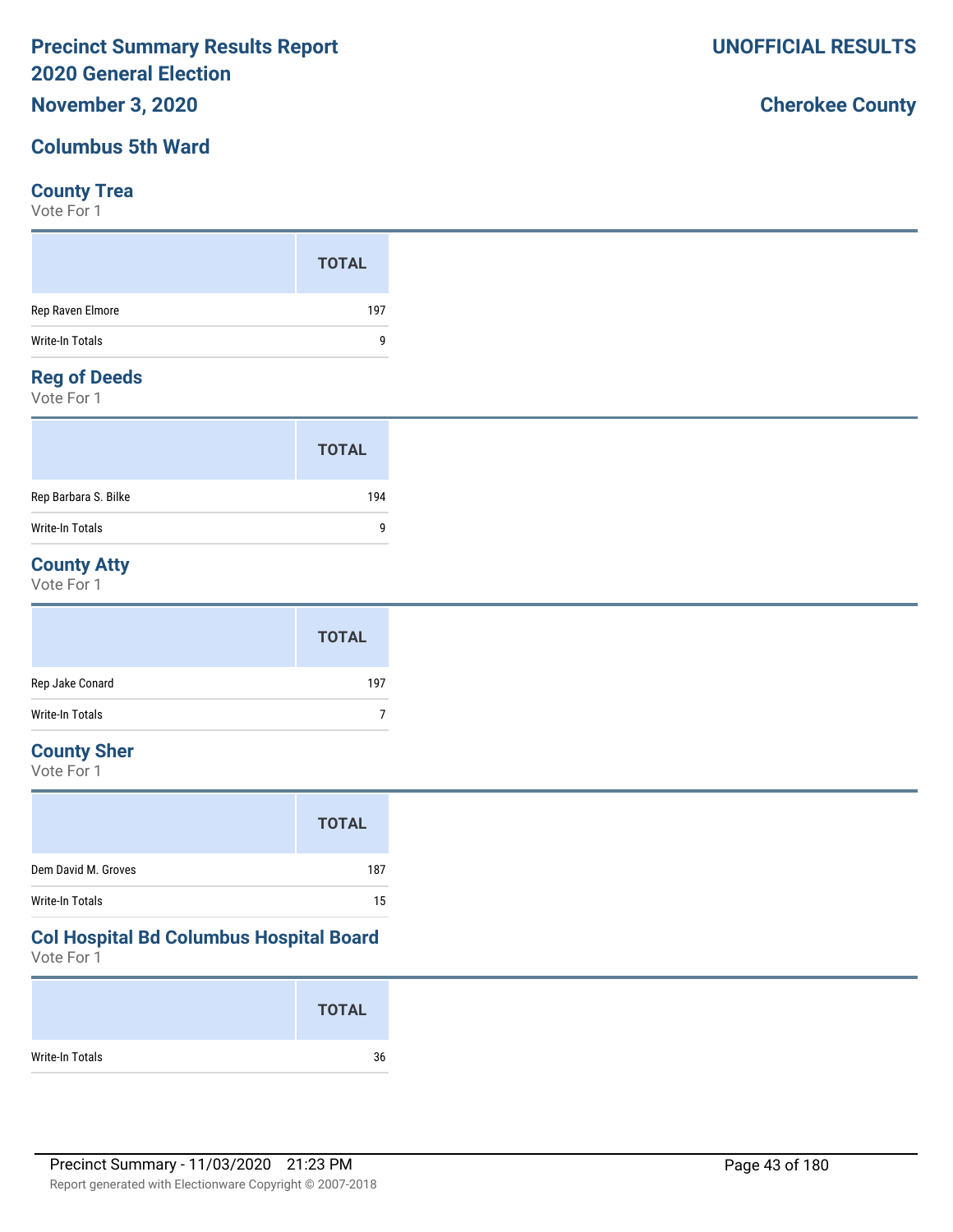**November 3, 2020**

### **Columbus 5th Ward**

### **Supreme Court Justice Pos 4 Rosen**

Vote For 1

|     | <b>TOTAL</b> |
|-----|--------------|
| Yes | 136          |
| No  | 69           |

#### **Court of Appeals Judgge Pos 4 Warner**

Vote For 1

|     | <b>TOTAL</b> |
|-----|--------------|
| Yes | 142          |
| No  | 65           |

### **Court of Appeals Judgge Pos 6 B**

Vote For 1

|     | <b>TOTAL</b> |  |
|-----|--------------|--|
| Yes | 146          |  |
| No  | 60           |  |

# **Court of Appeals Judgge Pos 8 Atcheson**

Vote For 1

|     | <b>TOTAL</b> |
|-----|--------------|
| Yes | 126          |
| No  | 81           |

# **Court of Appeals Judgge Pos 9 Burger**

Vote For 1

|               | <b>TOTAL</b> |
|---------------|--------------|
| Yes           | 131          |
| $\mathsf{No}$ | 76           |

|              | 65 |
|--------------|----|
| <b>Bruns</b> |    |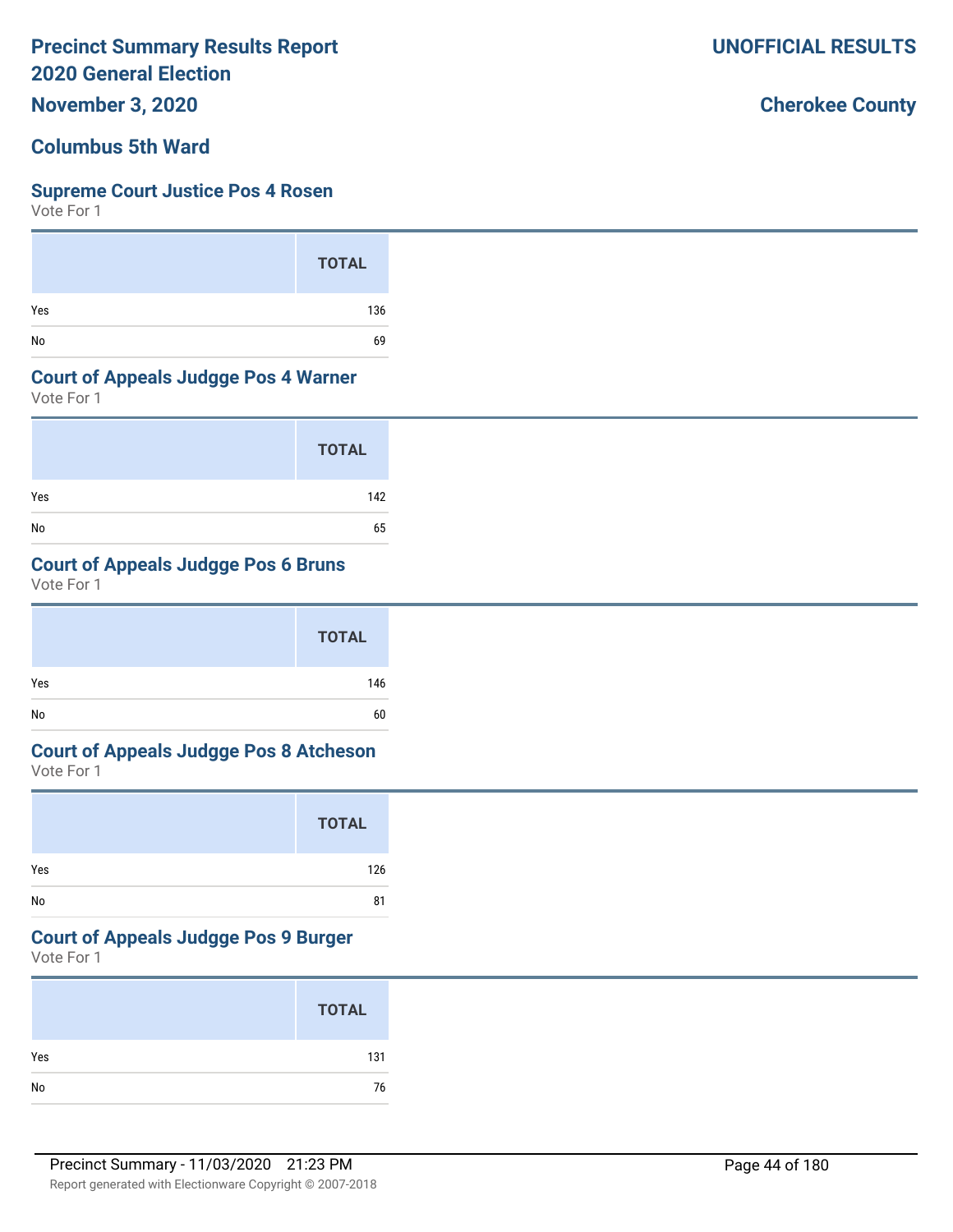**November 3, 2020**

### **Columbus 5th Ward**

### **Court of Appeals Judgge Pos 14 Gardner**

Vote For 1

|     | <b>TOTAL</b> |
|-----|--------------|
| Yes | 140          |
| No  | 66           |

#### **Dist Court Judge Pos 11 Div 1 Brunetti**

Vote For 1

|     | <b>TOTAL</b> |
|-----|--------------|
| Yes | 144          |
| No  | 59           |

### **Dist Mag Judge Pos 11 Marsh**

Vote For 1

|     | <b>TOTAL</b> |
|-----|--------------|
| Yes | 164          |
| No  | 50           |

### **Continuation of Sales Tax Revenue**

Vote For 1

|     | <b>TOTAL</b> |
|-----|--------------|
| Yes | 154          |
| No  | 65           |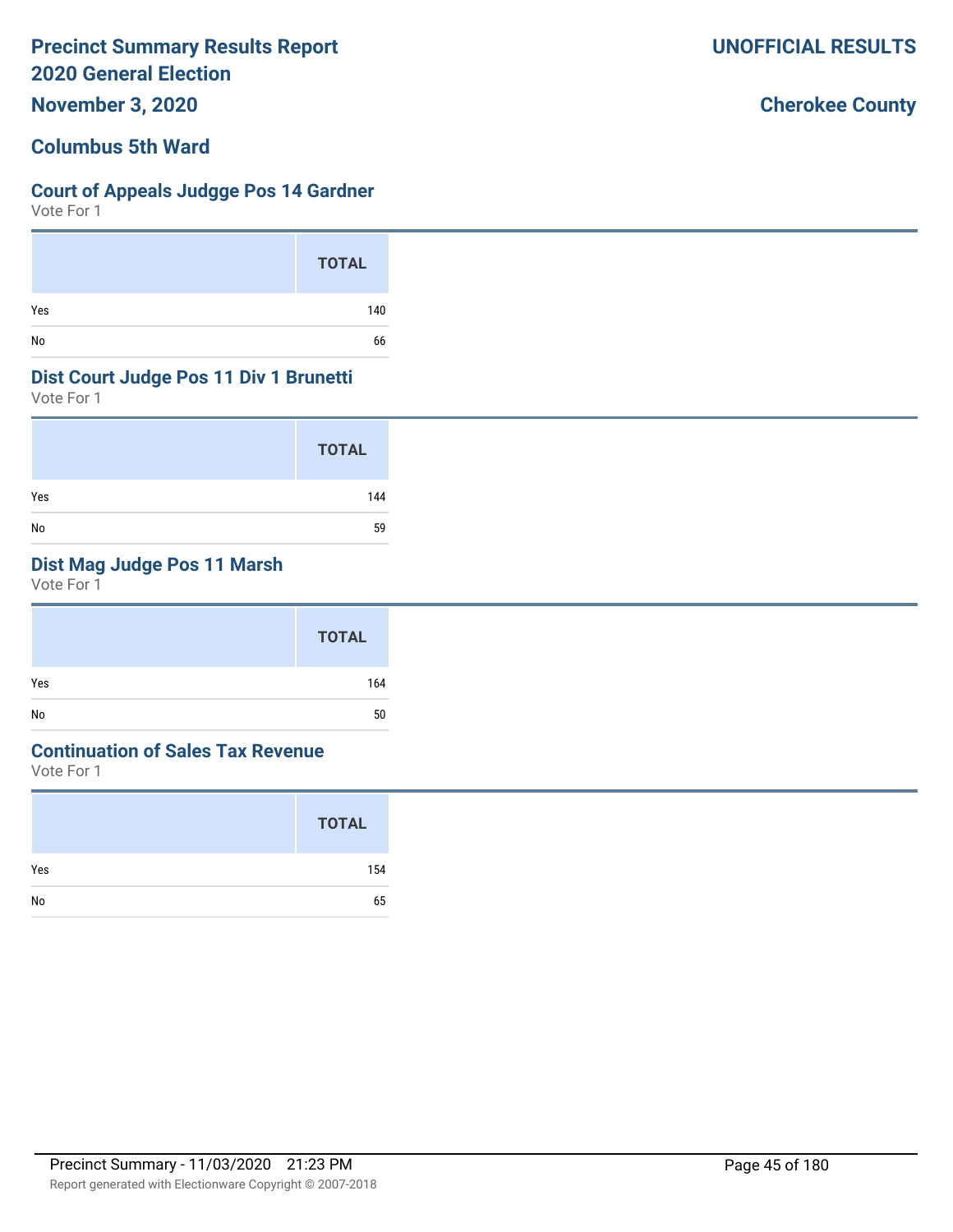### **Galena 1st Ward**

# **Cherokee County**

| <b>ISTATISTICS</b> |  |
|--------------------|--|
|                    |  |

|                             | <b>TOTAL</b> |
|-----------------------------|--------------|
| Registered Voters - Total   | 547          |
| <b>Ballots Cast - Total</b> | 253          |
| <b>Ballots Cast - Blank</b> | N            |
| Voter Turnout - Total       | 46.25%       |

#### **Pres/VP**

Vote For 1

|                         | <b>TOTAL</b> |
|-------------------------|--------------|
| Dem Biden and Harris    | 71           |
| Lib Jorgensen and Cohen | 6            |
| Rep Trump and Pence     | 176          |
| <b>Write-In Totals</b>  |              |

### **US Senate**

Vote For 1

|                     | <b>TOTAL</b> |
|---------------------|--------------|
| Dem Barbara Bollier | 67           |
| Lib Jason Buckley   | 21           |
| Rep Roger Marshall  | 161          |
| Write-In Totals     |              |

### **US House Rep 2nd Dis**

Vote For 1

|                         | <b>TOTAL</b> |
|-------------------------|--------------|
| Dem Michelle De La Isla | 57           |
| Lib Robert Garrard      | 8            |
| Rep Jake LaTurner       | 185          |
| Write-In Totals         |              |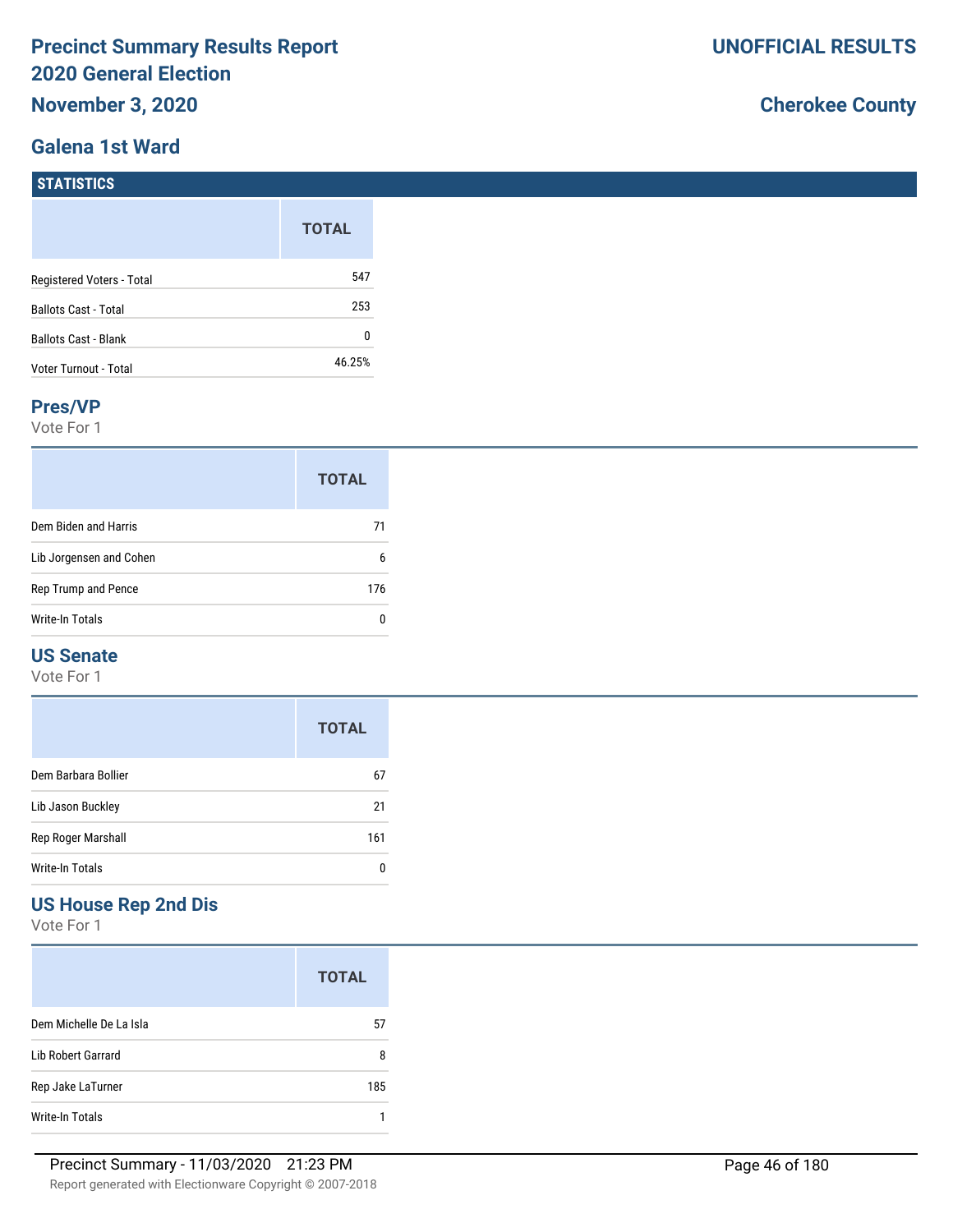# **November 3, 2020**

### **Galena 1st Ward**

#### **KS Sen 13th Dis**

Vote For 1

|                         | <b>TOTAL</b> |
|-------------------------|--------------|
| Rep Richard Hilderbrand | 188          |
| Dem Nancy J. Ingle      | 62           |
| Write-In Totals         | 0            |

### **State Rep 1st Dis**

Vote For 1

|                        | <b>TOTAL</b> |
|------------------------|--------------|
| Rep Michael Houser     | 214          |
| <b>Write-In Totals</b> | 10           |

### **County Clerk**

Vote For 1

|                             | <b>TOTAL</b> |
|-----------------------------|--------------|
| Dem Carol Rae Marcan-Venson | 74           |
| Rep Kyle D. Rennie          | 171          |
| Write-In Totals             | 2            |

### **County Trea**

Vote For 1

|                        | <b>TOTAL</b> |
|------------------------|--------------|
| Rep Raven Elmore       | 220          |
| <b>Write-In Totals</b> | 5            |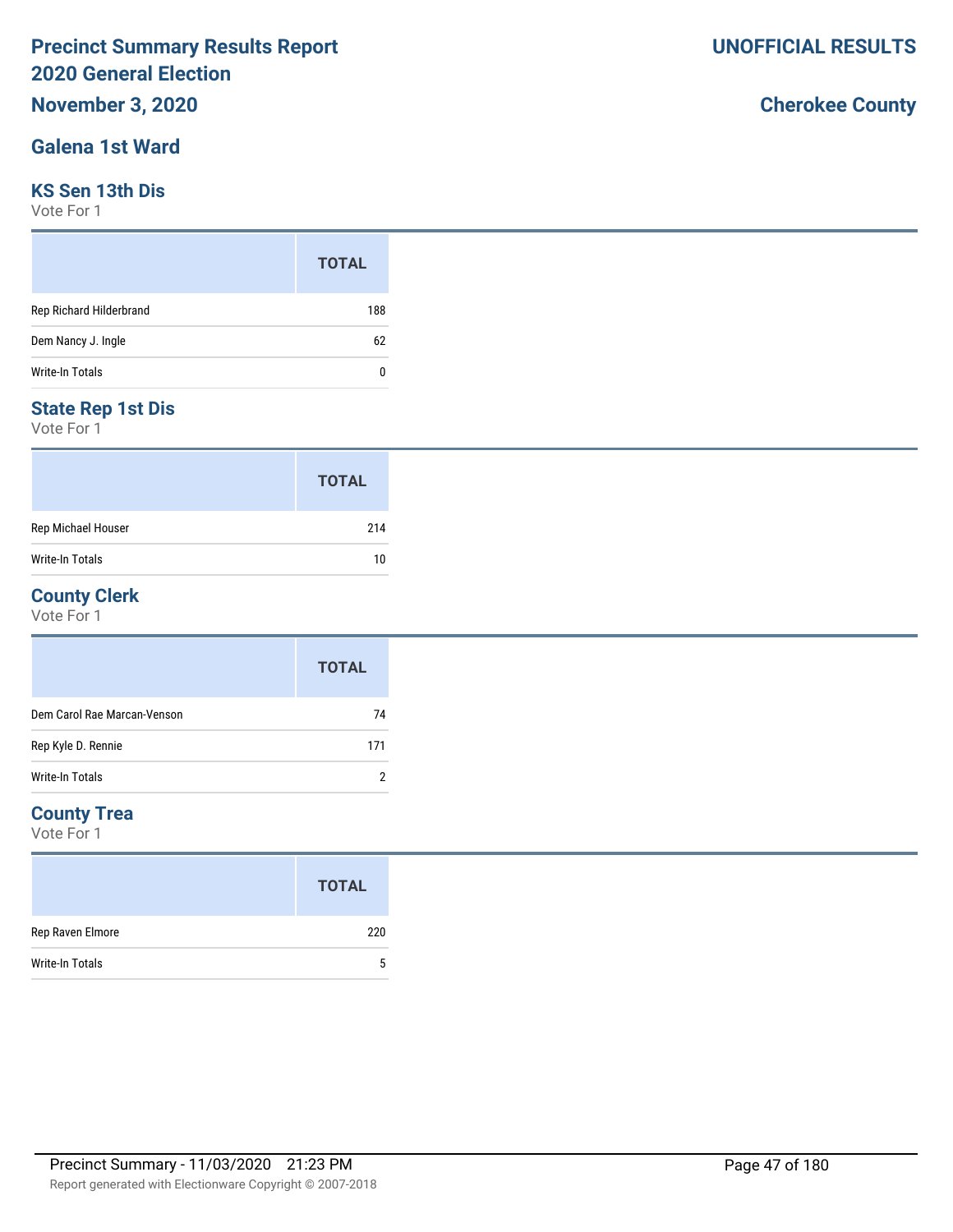# **November 3, 2020**

### **Galena 1st Ward**

### **Reg of Deeds**

Vote For 1

|                      | <b>TOTAL</b> |
|----------------------|--------------|
| Rep Barbara S. Bilke | 215          |
| Write-In Totals      | 5            |
|                      |              |

### **County Atty**

Vote For 1

|                 | <b>TOTAL</b> |
|-----------------|--------------|
| Rep Jake Conard | 215          |
| Write-In Totals |              |

### **County Sher**

Vote For 1

|                     | <b>TOTAL</b> |
|---------------------|--------------|
| Dem David M. Groves | 222          |
| Write-In Totals     | 8            |

#### **Supreme Court Justice Pos 4 Rosen**

Vote For 1

|     | <b>TOTAL</b> |
|-----|--------------|
| Yes | 144          |
| No  | 73           |

### **Court of Appeals Judgge Pos 4 Warner**

Vote For 1

|     | <b>TOTAL</b> |
|-----|--------------|
| Yes | 142          |
| No  | 74           |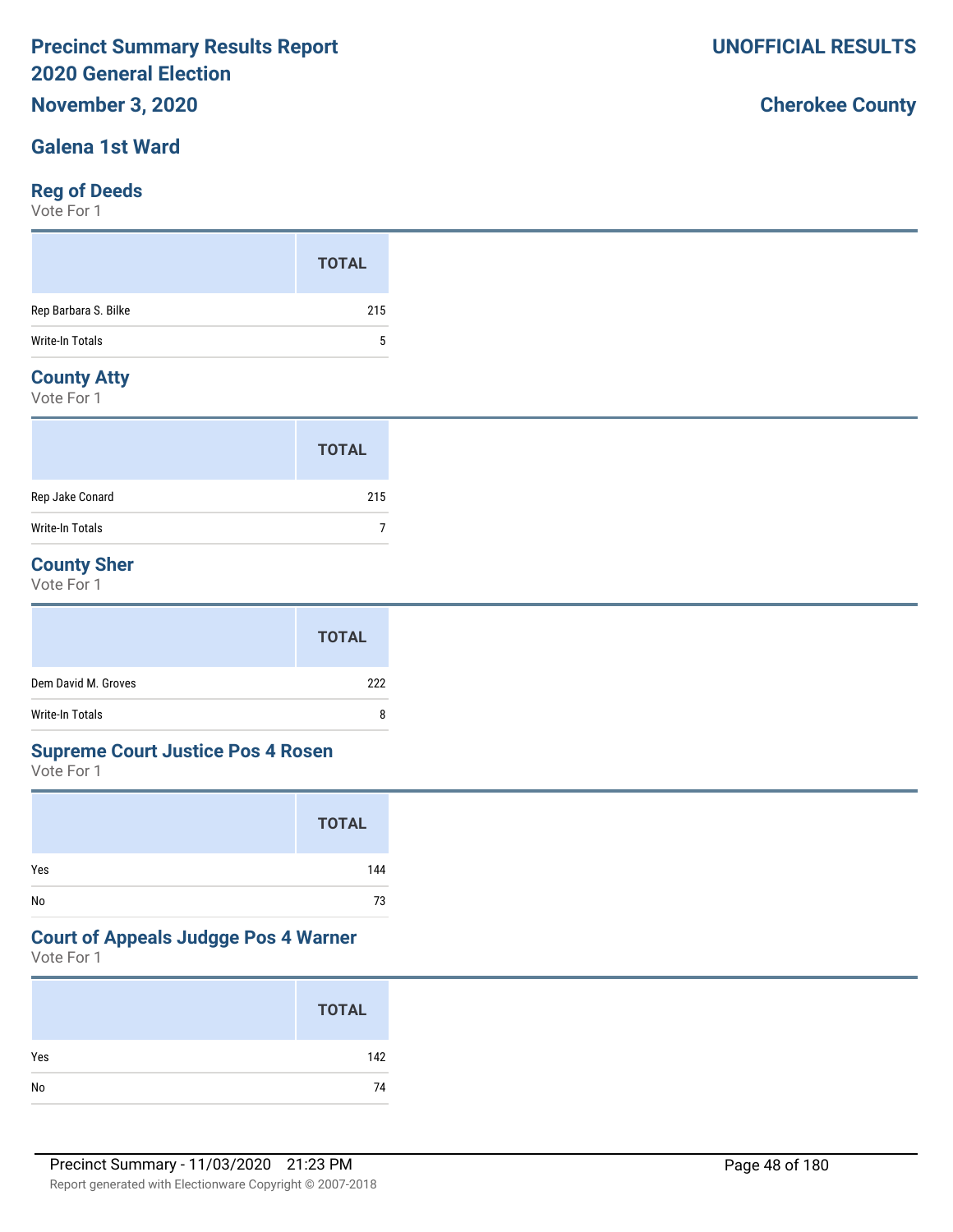**November 3, 2020**

### **Galena 1st Ward**

#### **Court of Appeals Judgge Pos 6 Bruns**

Vote For 1

|     | <b>TOTAL</b> |
|-----|--------------|
| Yes | 142          |
| No  | 73           |

#### **Court of Appeals Judgge Pos 8 Atcheson**

Vote For 1

|     | <b>TOTAL</b> |
|-----|--------------|
| Yes | 149          |
| No  | 66           |

### **Court of Appeals Judgge Pos 9 Burger**

Vote For 1

|     | <b>TOTAL</b> |
|-----|--------------|
| Yes | 143          |
| No  | 73           |

# **Court of Appeals Judgge Pos 14 Gardner**

Vote For 1

|     | <b>TOTAL</b> |
|-----|--------------|
| Yes | 144          |
| No  | 73           |

#### **Dist Court Judge Pos 11 Div 1 Brunetti**

Vote For 1

|     | <b>TOTAL</b> |
|-----|--------------|
| Yes | 150          |
| No  | 69           |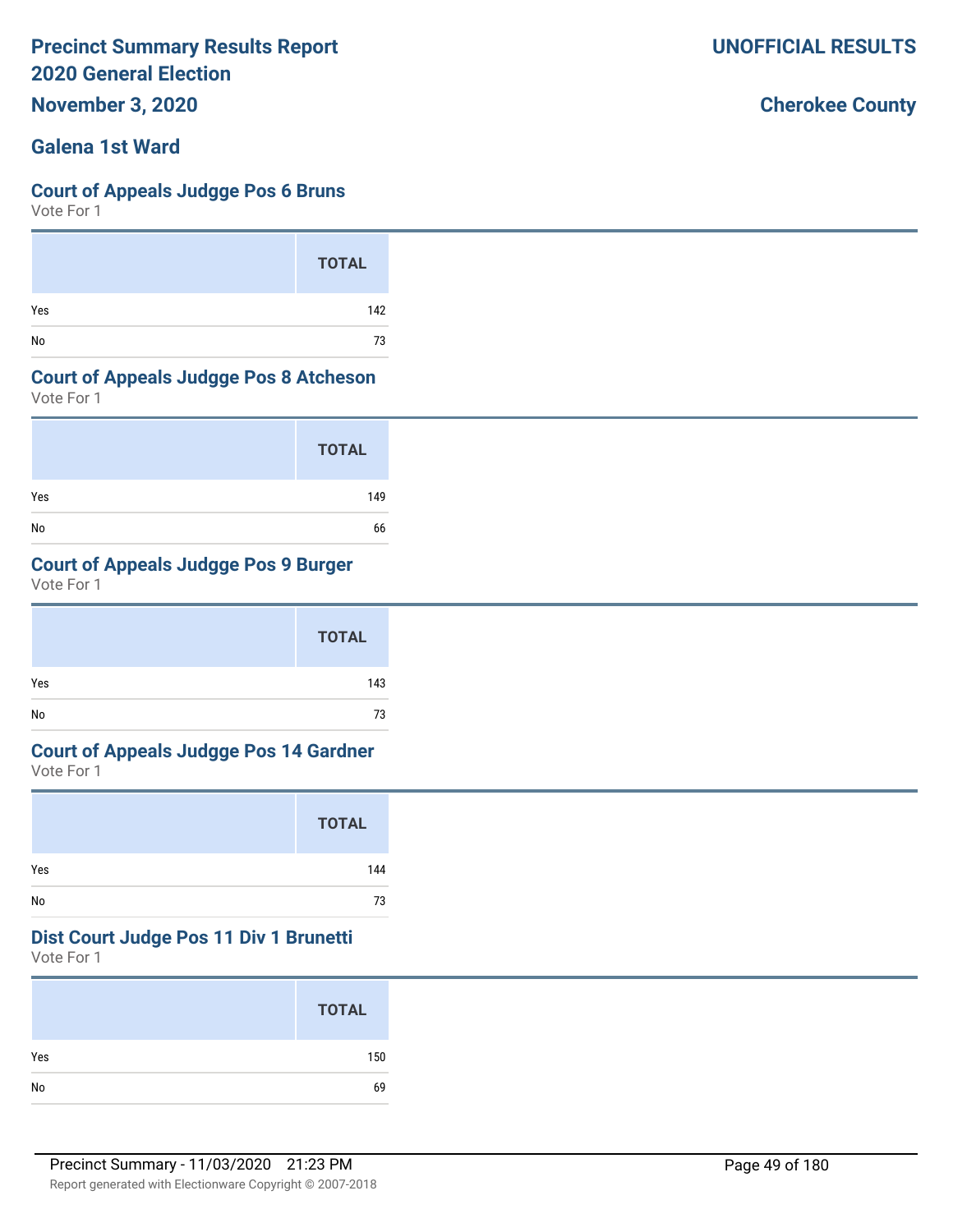**November 3, 2020**

### **Galena 1st Ward**

### **Dist Mag Judge Pos 11 Marsh**

Vote For 1

|     | <b>TOTAL</b> |
|-----|--------------|
| Yes | 157          |
| No  | 64           |

### **Continuation of Sales Tax Revenue**

Vote For 1

|     | <b>TOTAL</b> |
|-----|--------------|
| Yes | 175          |
| No  | 68           |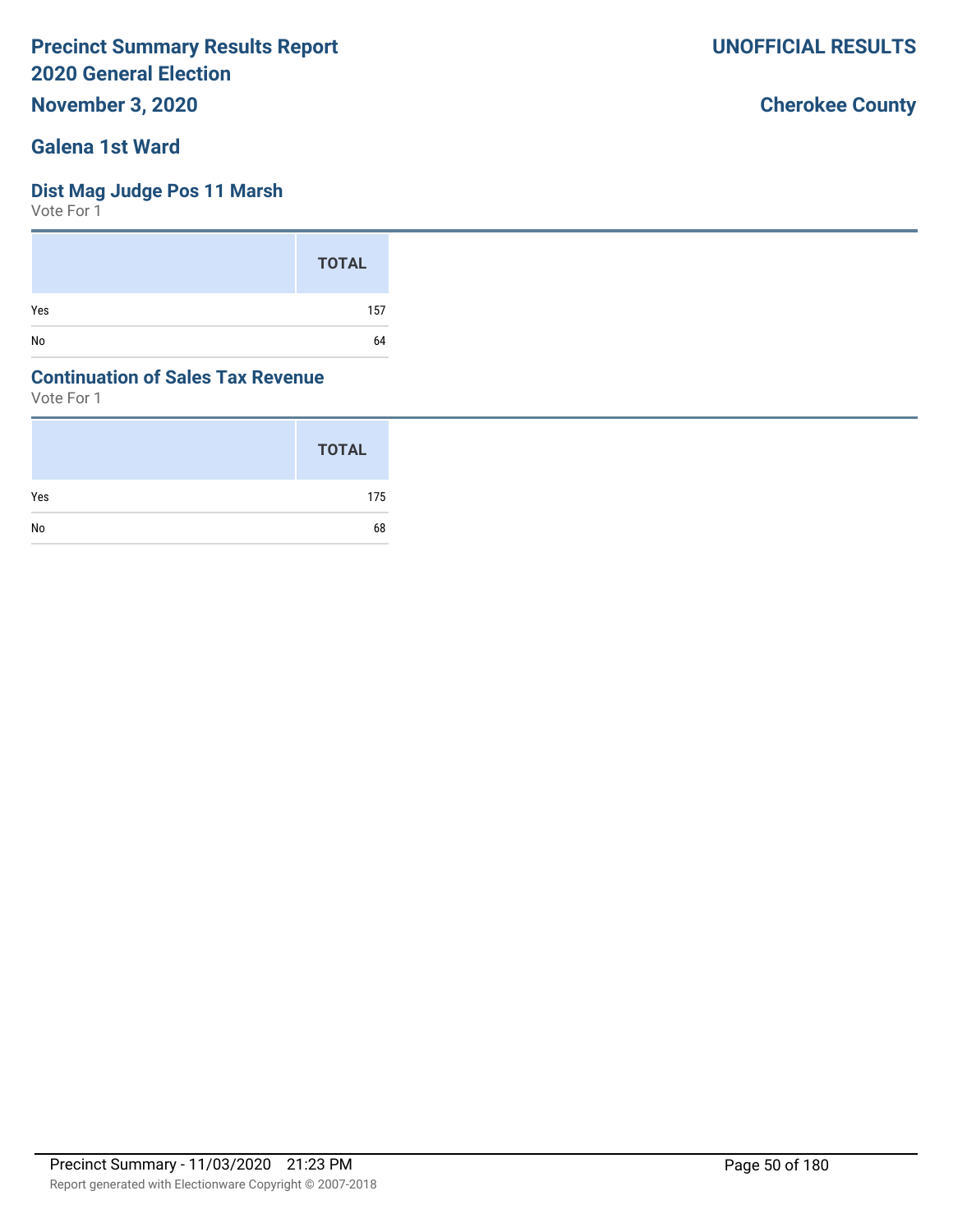### **Galena 2nd Ward**

**STATISTICS** 

# **Cherokee County**

| $31$ A1131163               |              |
|-----------------------------|--------------|
|                             | <b>TOTAL</b> |
| Registered Voters - Total   | 410          |
| <b>Ballots Cast - Total</b> | 203          |
| <b>Ballots Cast - Blank</b> | 0            |
| Voter Turnout - Total       | 49.51%       |

#### **Pres/VP**

Vote For 1

|                         | <b>TOTAL</b> |
|-------------------------|--------------|
| Dem Biden and Harris    | 46           |
| Lib Jorgensen and Cohen | 6            |
| Rep Trump and Pence     | 150          |
| Write-In Totals         |              |

### **US Senate**

Vote For 1

|                     | <b>TOTAL</b> |
|---------------------|--------------|
| Dem Barbara Bollier | 50           |
| Lib Jason Buckley   | 15           |
| Rep Roger Marshall  | 134          |
| Write-In Totals     | 0            |

## **US House Rep 2nd Dis**

Vote For 1

|                         | <b>TOTAL</b> |
|-------------------------|--------------|
| Dem Michelle De La Isla | 50           |
| Lib Robert Garrard      | 10           |
| Rep Jake LaTurner       | 138          |
| Write-In Totals         |              |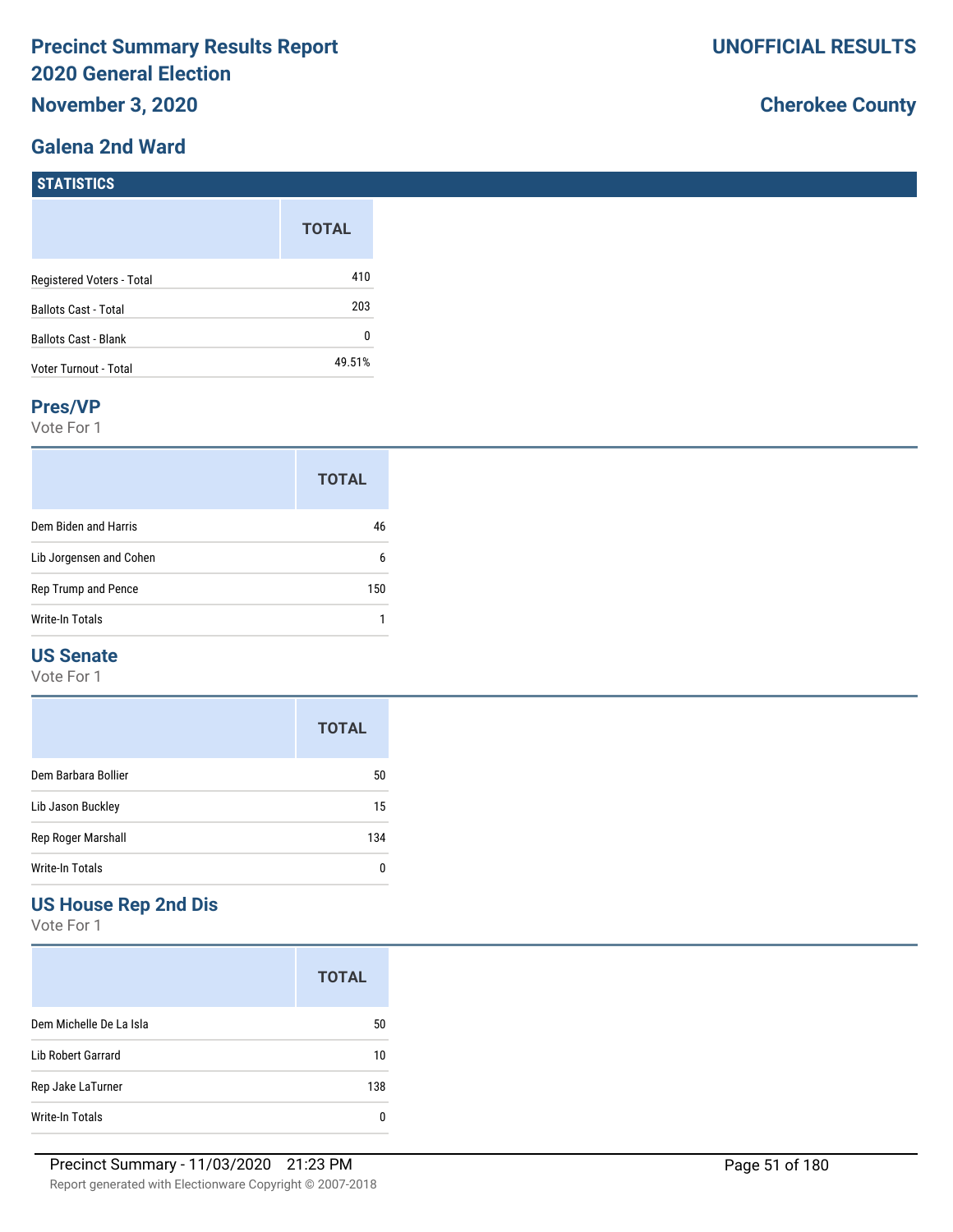# **November 3, 2020**

### **Galena 2nd Ward**

#### **KS Sen 13th Dis**

Vote For 1

|                         | <b>TOTAL</b> |
|-------------------------|--------------|
| Rep Richard Hilderbrand | 151          |
| Dem Nancy J. Ingle      | 47           |
| Write-In Totals         |              |

### **State Rep 1st Dis**

Vote For 1

|                    | <b>TOTAL</b> |
|--------------------|--------------|
| Rep Michael Houser | 174          |
| Write-In Totals    |              |

#### **County Clerk**

Vote For 1

|                             | <b>TOTAL</b> |
|-----------------------------|--------------|
| Dem Carol Rae Marcan-Venson | 50           |
| Rep Kyle D. Rennie          | 144          |
| <b>Write-In Totals</b>      |              |

### **County Trea**

Vote For 1

|                  | <b>TOTAL</b> |
|------------------|--------------|
| Rep Raven Elmore | 177          |
| Write-In Totals  | 3            |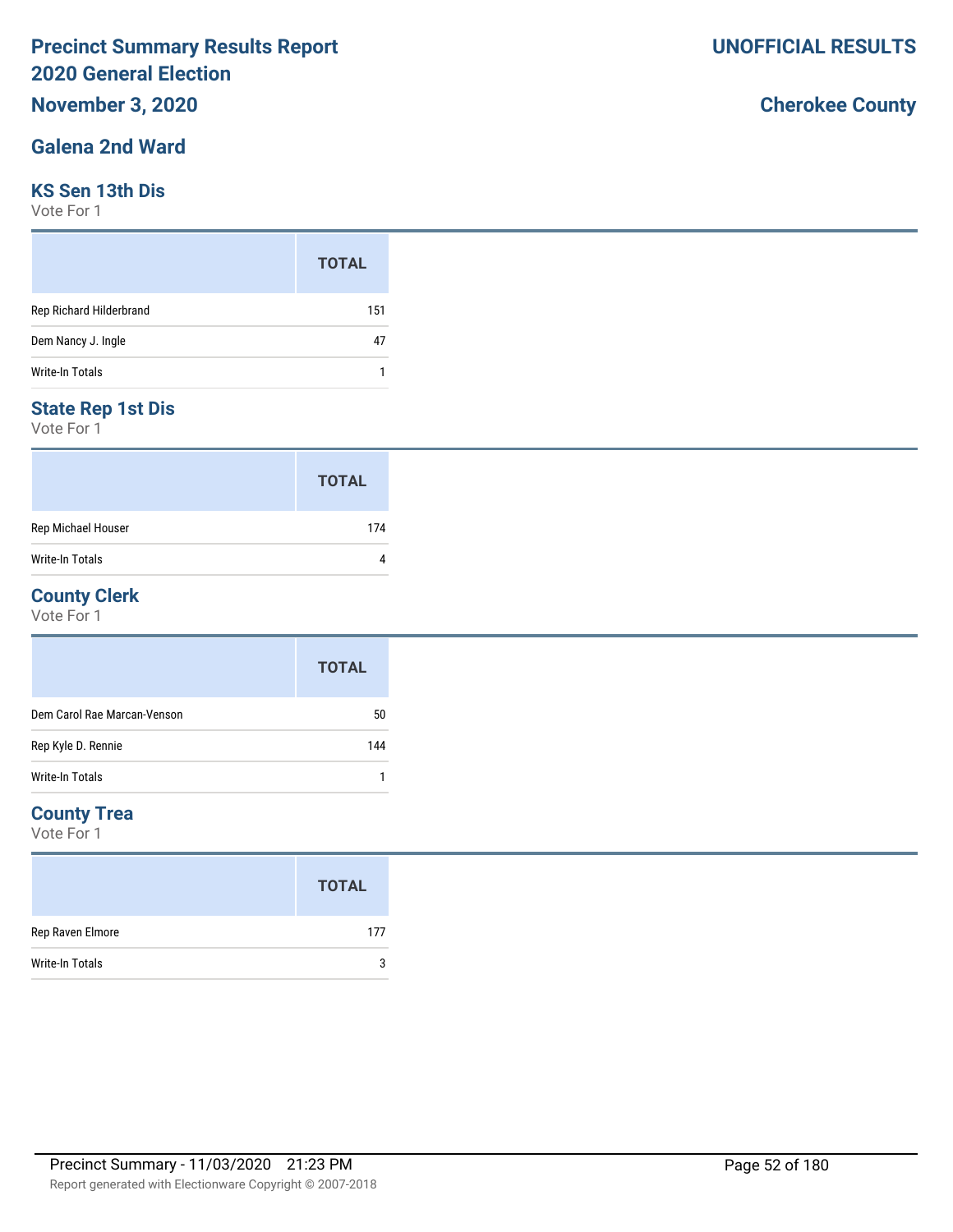## **November 3, 2020**

### **Galena 2nd Ward**

### **Reg of Deeds**

Vote For 1

### **County Atty**

Vote For 1

|                 | <b>TOTAL</b> |  |
|-----------------|--------------|--|
| Rep Jake Conard | 179          |  |
| Write-In Totals | 3            |  |

### **County Sher**

Vote For 1

|                     | <b>TOTAL</b> |
|---------------------|--------------|
| Dem David M. Groves | 175          |
| Write-In Totals     | g            |

#### **Supreme Court Justice Pos 4 Rosen**

Vote For 1

|     | <b>TOTAL</b> |
|-----|--------------|
| Yes | 122          |
| No  | 61           |

### **Court of Appeals Judgge Pos 4 Warner**

Vote For 1

|     | <b>TOTAL</b> |
|-----|--------------|
| Yes | 130          |
| No  | 51           |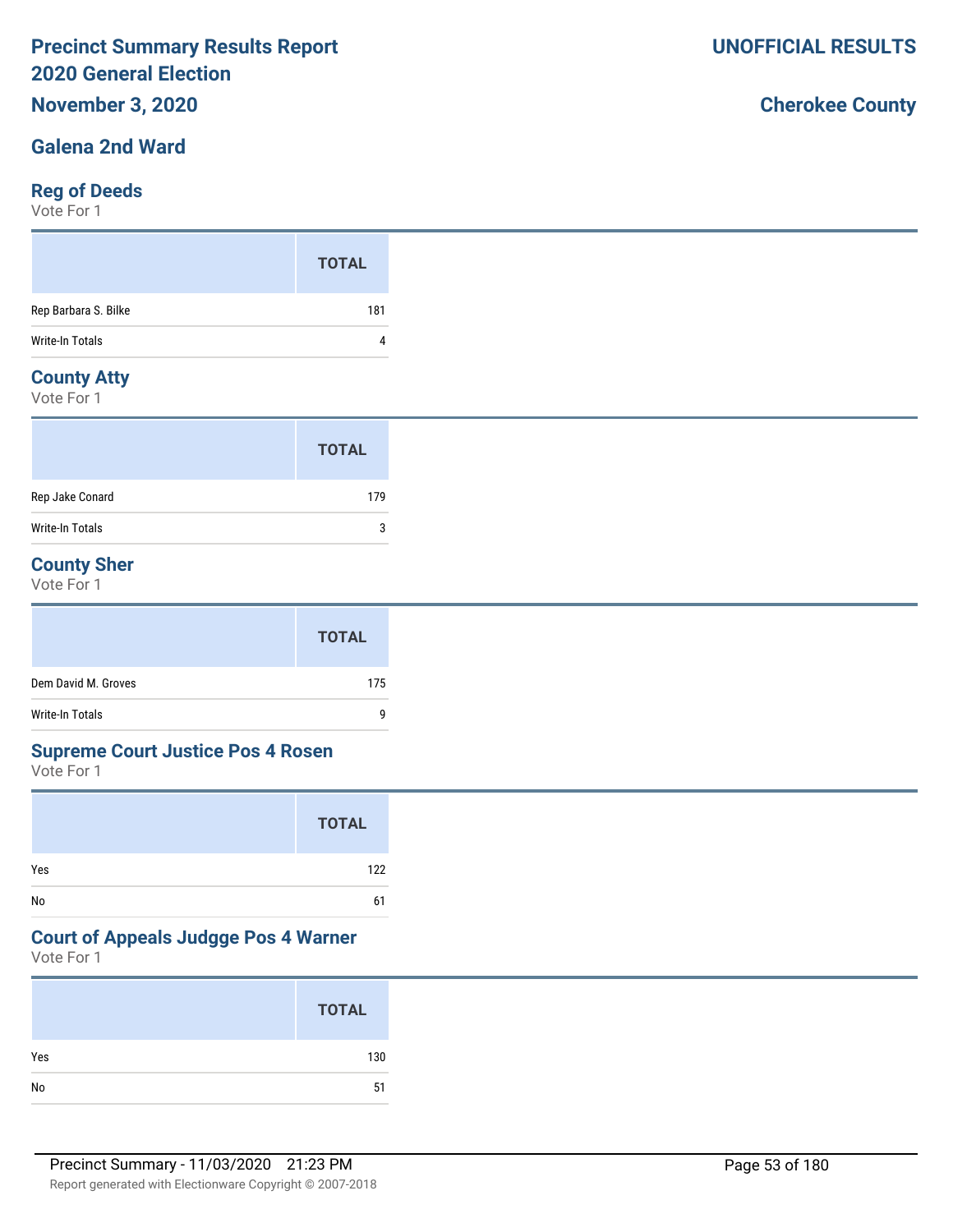**November 3, 2020**

### **Galena 2nd Ward**

#### **Court of Appeals Judgge Pos 6 Bruns**

Vote For 1

|     | <b>TOTAL</b> |
|-----|--------------|
| Yes | 131          |
| No  | 50           |

#### **Court of Appeals Judgge Pos 8 Atcheson**

Vote For 1

|     | <b>TOTAL</b> |
|-----|--------------|
| Yes | 121          |
| No  | 58           |

### **Court of Appeals Judgge Pos 9 Burger**

Vote For 1

|     | <b>TOTAL</b> |
|-----|--------------|
| Yes | 121          |
| No  | 58           |

# **Court of Appeals Judgge Pos 14 Gardner**

Vote For 1

|     | <b>TOTAL</b> |
|-----|--------------|
| Yes | 127          |
| No  | 51           |

#### **Dist Court Judge Pos 11 Div 1 Brunetti**

Vote For 1

|     | <b>TOTAL</b> |
|-----|--------------|
| Yes | 138          |
| No  | 41           |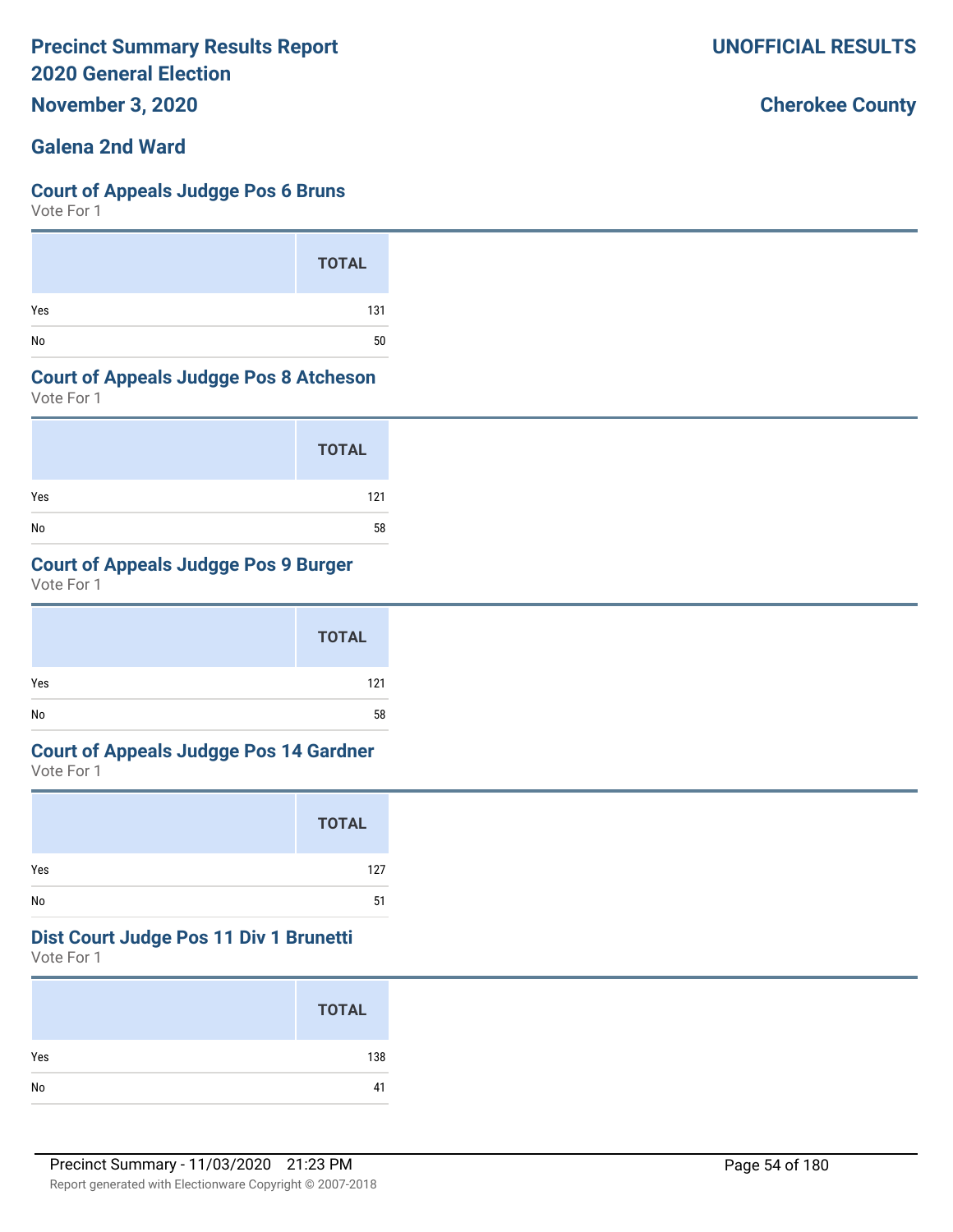**November 3, 2020**

### **Galena 2nd Ward**

### **Dist Mag Judge Pos 11 Marsh**

Vote For 1

|     | <b>TOTAL</b> |
|-----|--------------|
| Yes | 142          |
| No  | 40           |

### **Continuation of Sales Tax Revenue**

Vote For 1

|     | <b>TOTAL</b> |
|-----|--------------|
| Yes | 141          |
| No  | 52           |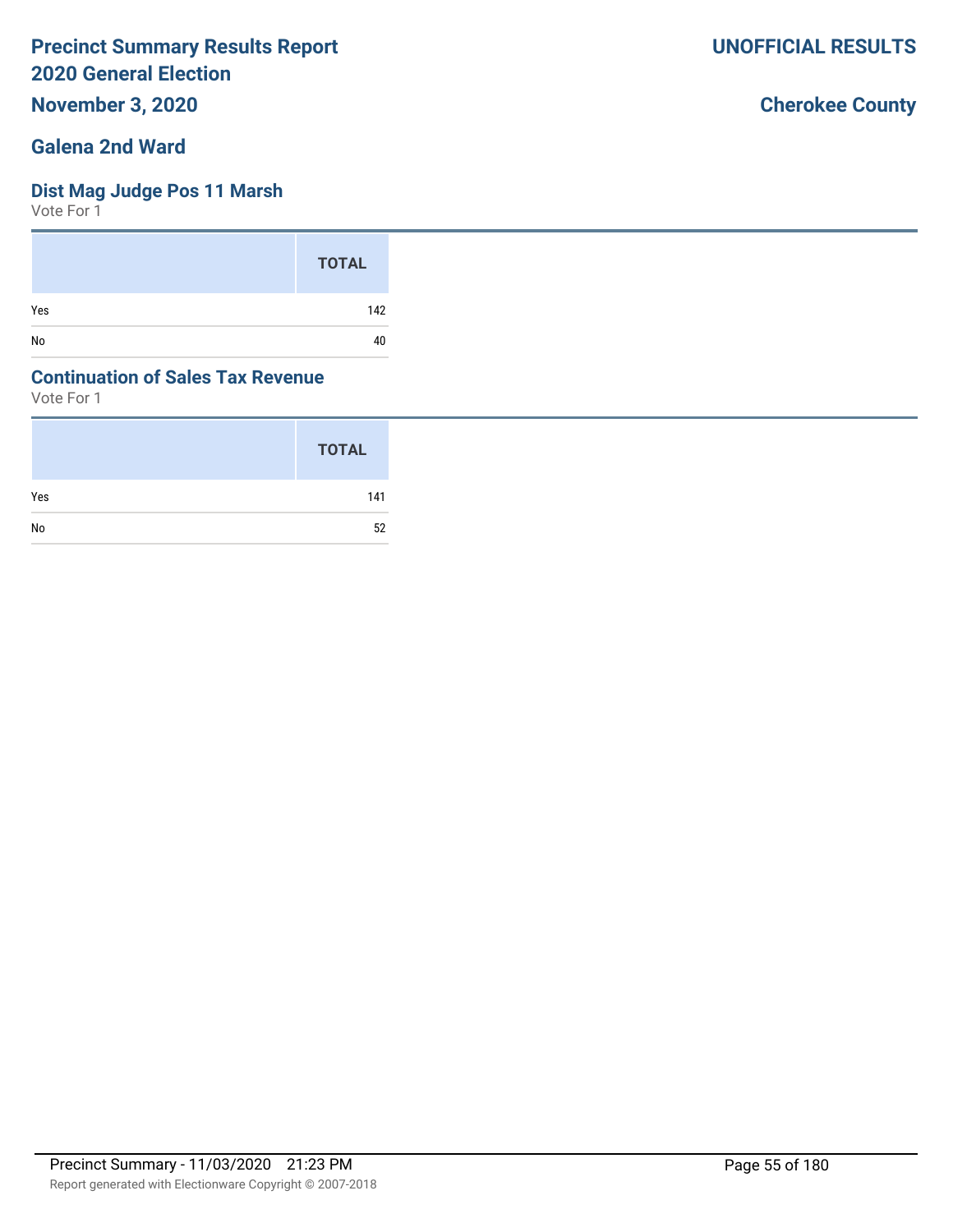### **Galena 3rd Ward**

# **Cherokee County**

#### **STATISTICS**

|                             | <b>TOTAL</b> |
|-----------------------------|--------------|
| Registered Voters - Total   | 658          |
| <b>Ballots Cast - Total</b> | 394          |
| <b>Ballots Cast - Blank</b> | N            |
| Voter Turnout - Total       | 59.88%       |

#### **Pres/VP**

Vote For 1

|                         | <b>TOTAL</b> |
|-------------------------|--------------|
| Dem Biden and Harris    | 102          |
| Lib Jorgensen and Cohen | g            |
| Rep Trump and Pence     | 282          |
| Write-In Totals         |              |

### **US Senate**

Vote For 1

|                     | <b>TOTAL</b> |
|---------------------|--------------|
| Dem Barbara Bollier | 108          |
| Lib Jason Buckley   | 24           |
| Rep Roger Marshall  | 258          |
| Write-In Totals     |              |

### **US House Rep 2nd Dis**

Vote For 1

|                           | <b>TOTAL</b> |
|---------------------------|--------------|
| Dem Michelle De La Isla   | 94           |
| <b>Lib Robert Garrard</b> | 21           |
| Rep Jake LaTurner         | 277          |
| Write-In Totals           |              |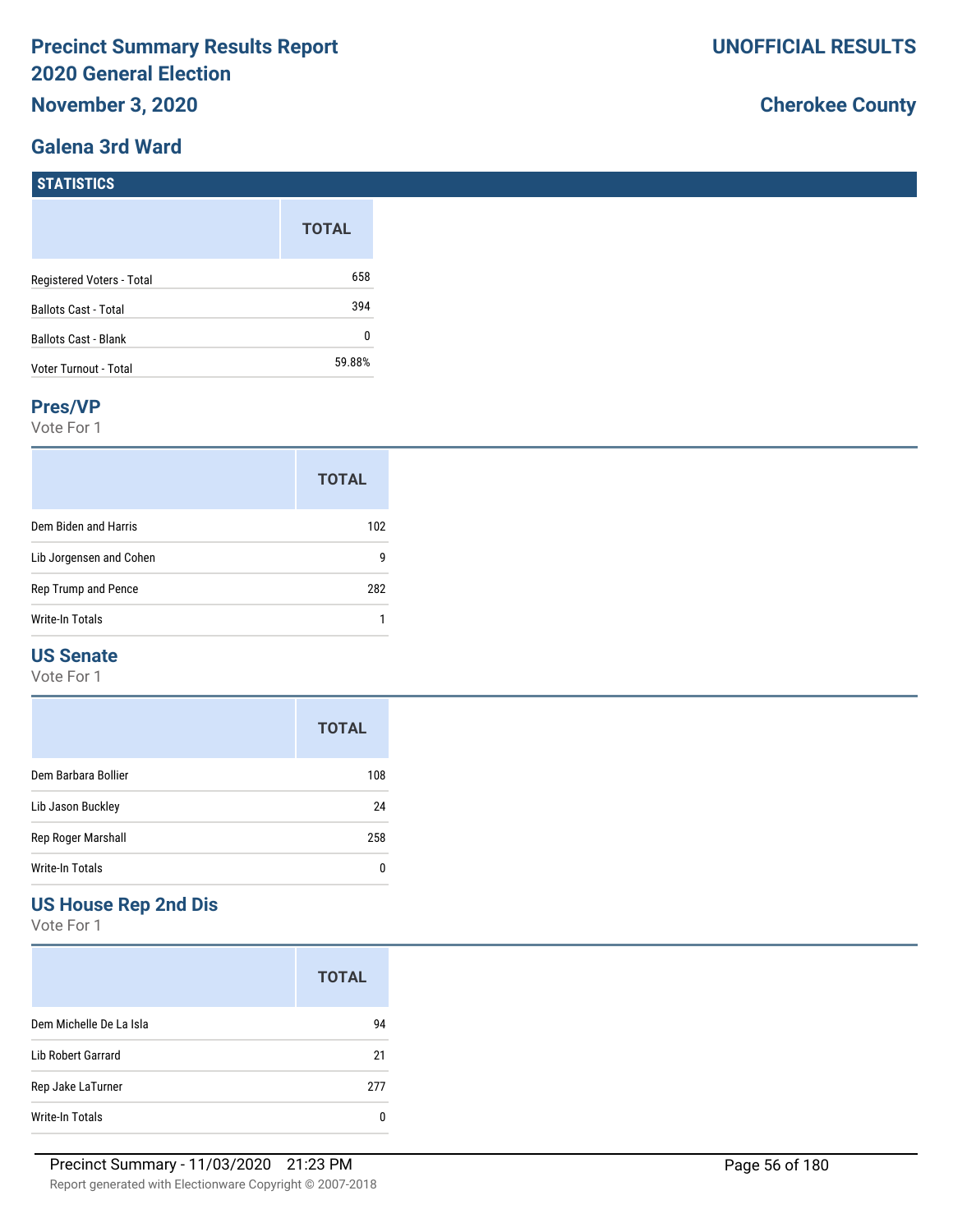# **November 3, 2020**

### **Galena 3rd Ward**

#### **KS Sen 13th Dis**

Vote For 1

|                         | <b>TOTAL</b> |  |
|-------------------------|--------------|--|
| Rep Richard Hilderbrand | 295          |  |
| Dem Nancy J. Ingle      | 92           |  |
| Write-In Totals         | 0            |  |

### **State Rep 1st Dis**

Vote For 1

|                        | <b>TOTAL</b> |
|------------------------|--------------|
| Rep Michael Houser     | 326          |
| <b>Write-In Totals</b> | 14           |

#### **County Clerk**

Vote For 1

|                             | <b>TOTAL</b> |
|-----------------------------|--------------|
| Dem Carol Rae Marcan-Venson | 114          |
| Rep Kyle D. Rennie          | 271          |
| Write-In Totals             |              |

### **County Trea**

Vote For 1

|                        | <b>TOTAL</b> |
|------------------------|--------------|
| Rep Raven Elmore       | 351          |
| <b>Write-In Totals</b> | 5            |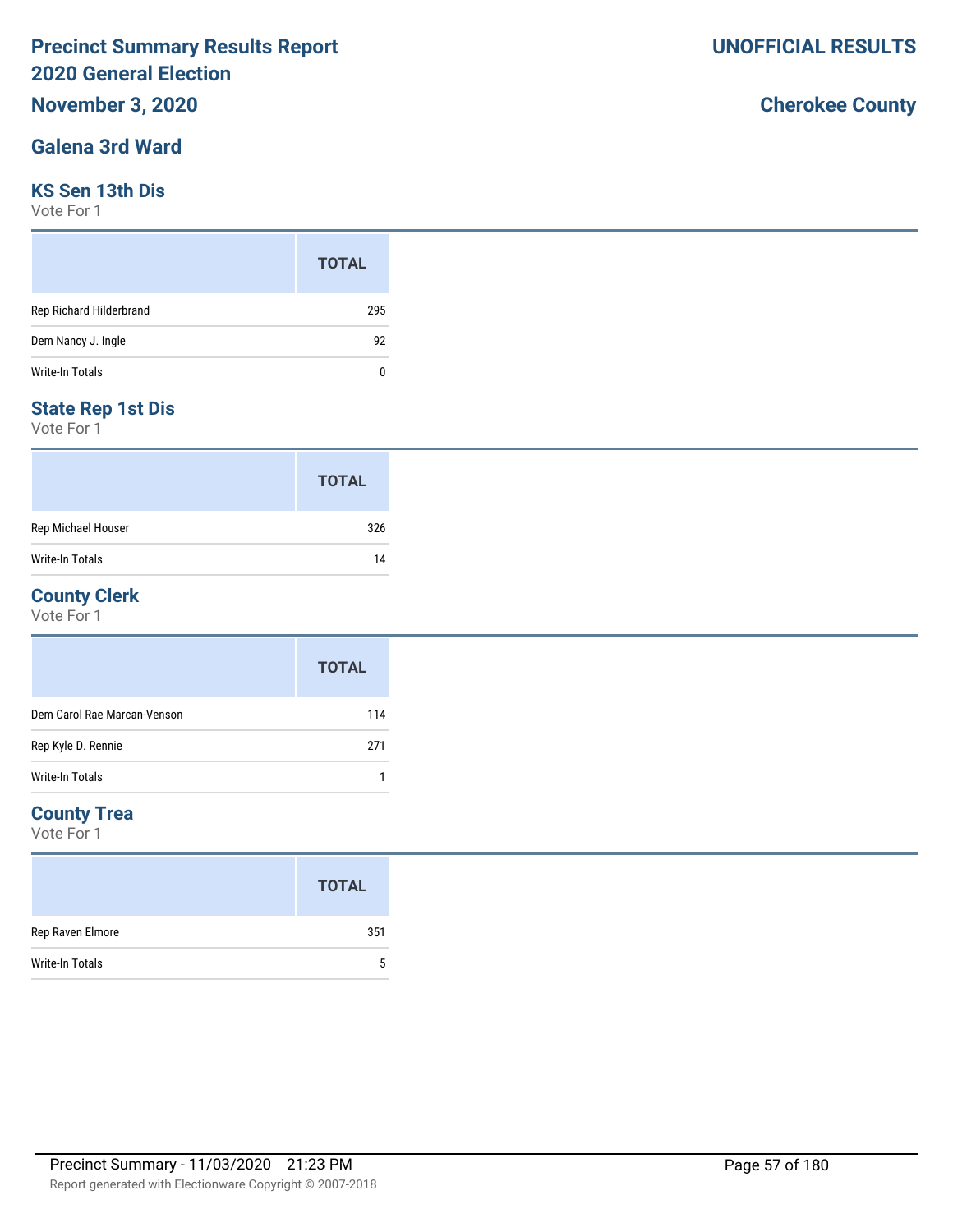## **November 3, 2020**

### **Galena 3rd Ward**

### **Reg of Deeds**

Vote For 1

|                      | <b>TOTAL</b> |
|----------------------|--------------|
| Rep Barbara S. Bilke | 348          |
| Write-In Totals      | 5            |
| <b>Construction</b>  |              |

### **County Atty**

Vote For 1

|                        | <b>TOTAL</b> |  |
|------------------------|--------------|--|
| Rep Jake Conard        | 336          |  |
| <b>Write-In Totals</b> |              |  |

### **County Sher**

Vote For 1

|                     | <b>TOTAL</b> |
|---------------------|--------------|
| Dem David M. Groves | 339          |
| Write-In Totals     | 10           |

#### **Supreme Court Justice Pos 4 Rosen**

Vote For 1

|     | <b>TOTAL</b> |
|-----|--------------|
| Yes | 218          |
| No  | 137          |

### **Court of Appeals Judgge Pos 4 Warner**

Vote For 1

|     | <b>TOTAL</b> |
|-----|--------------|
| Yes | 245          |
|     | 111          |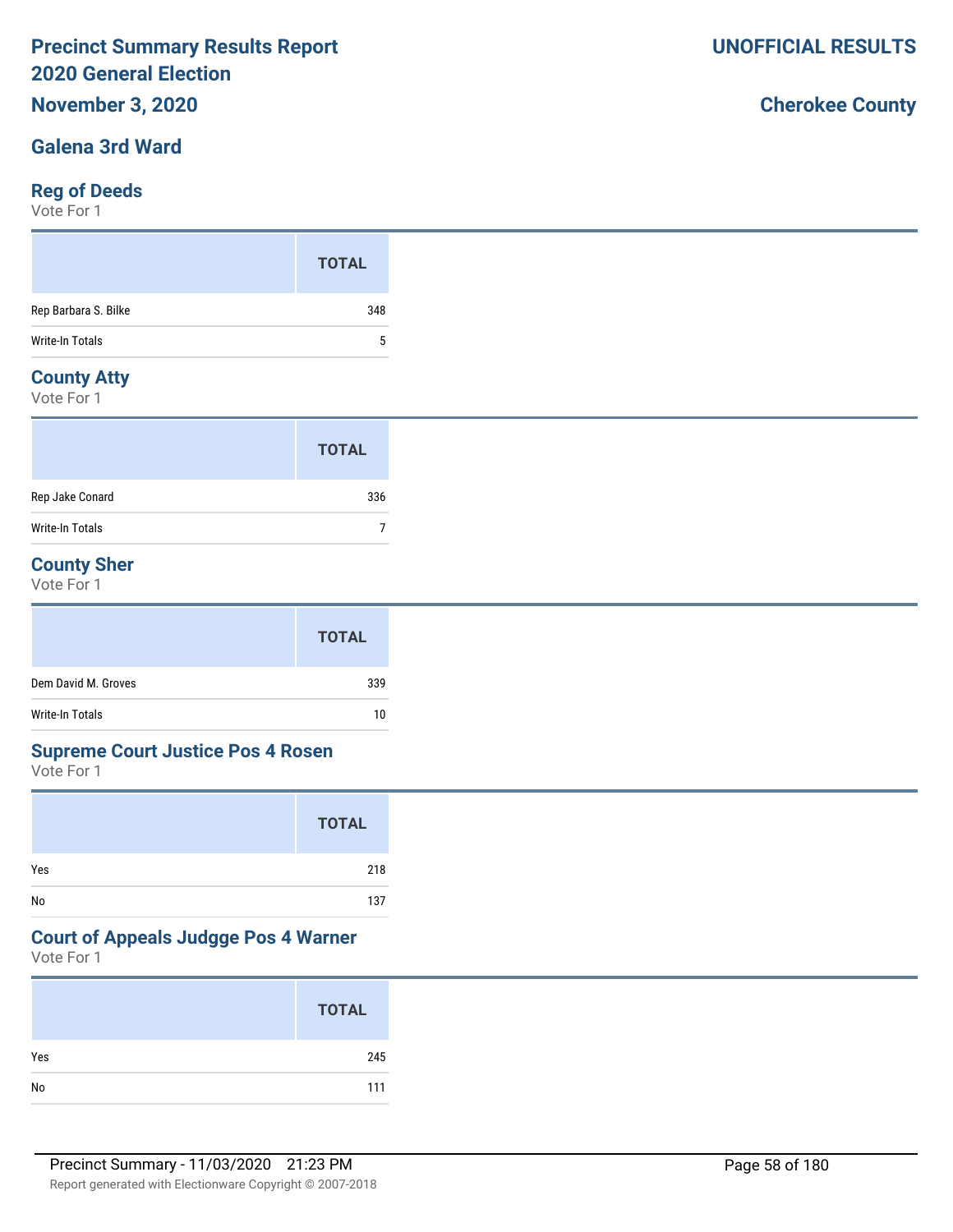**November 3, 2020**

### **Galena 3rd Ward**

#### **Court of Appeals Judgge Pos 6 Bruns**

Vote For 1

|     | <b>TOTAL</b> |
|-----|--------------|
| Yes | 231          |
| No  | 119          |

#### **Court of Appeals Judgge Pos 8 Atcheson**

Vote For 1

|     | <b>TOTAL</b> |
|-----|--------------|
| Yes | 222          |
| No  | 130          |

### **Court of Appeals Judgge Pos 9 Burger**

Vote For 1

|     | <b>TOTAL</b> |  |
|-----|--------------|--|
| Yes | 222          |  |
| No  | 129          |  |

# **Court of Appeals Judgge Pos 14 Gardner**

Vote For 1

|     | <b>TOTAL</b> |
|-----|--------------|
| Yes | 238          |
| No  | 115          |

#### **Dist Court Judge Pos 11 Div 1 Brunetti**

Vote For 1

|     | <b>TOTAL</b> |
|-----|--------------|
| Yes | 244          |
| No  | 109          |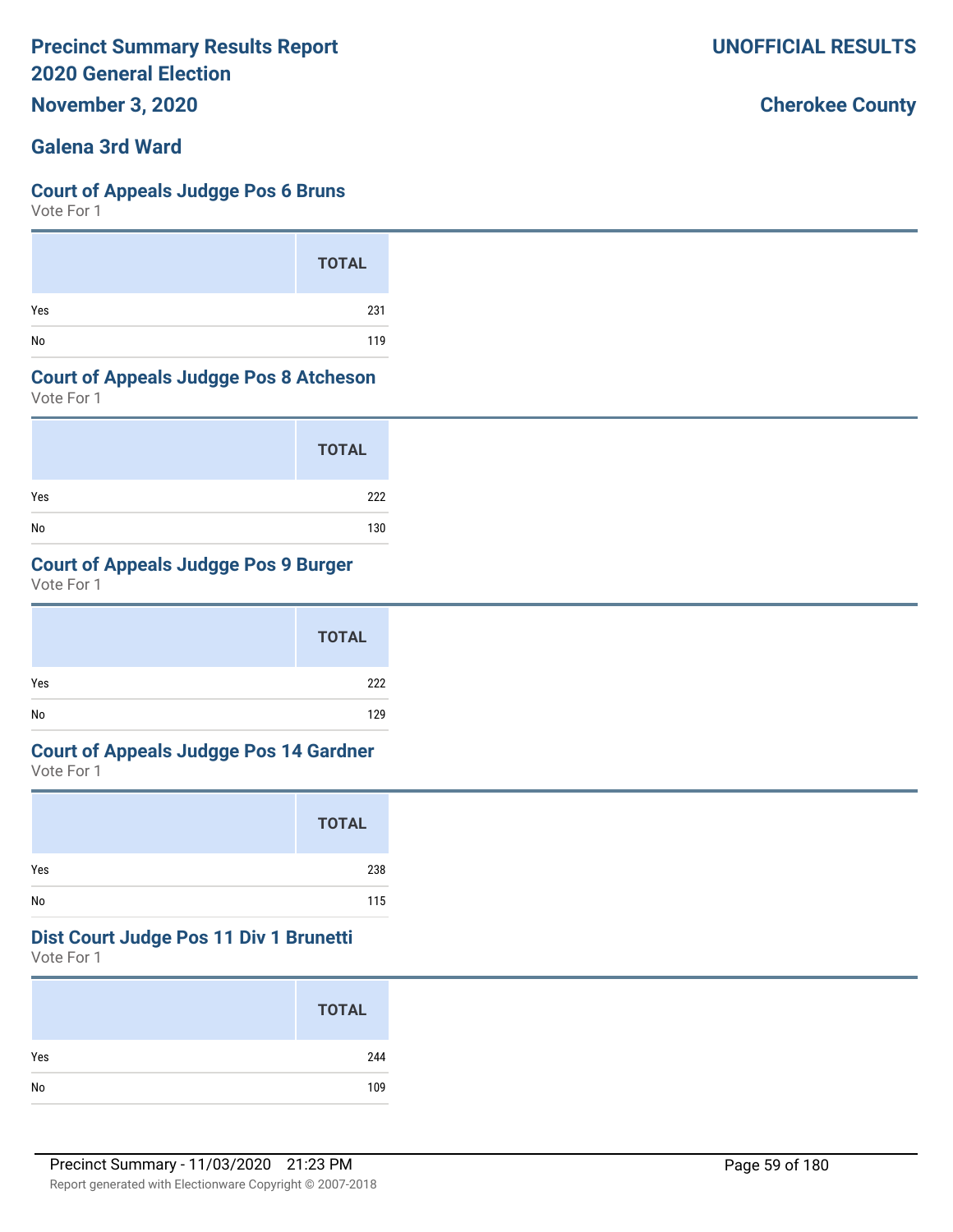**November 3, 2020**

### **Galena 3rd Ward**

### **Dist Mag Judge Pos 11 Marsh**

Vote For 1

|     | <b>TOTAL</b> |
|-----|--------------|
| Yes | 245          |
| No  | 114          |

### **Continuation of Sales Tax Revenue**

Vote For 1

|     | <b>TOTAL</b> |
|-----|--------------|
| Yes | 268          |
| No  | 106          |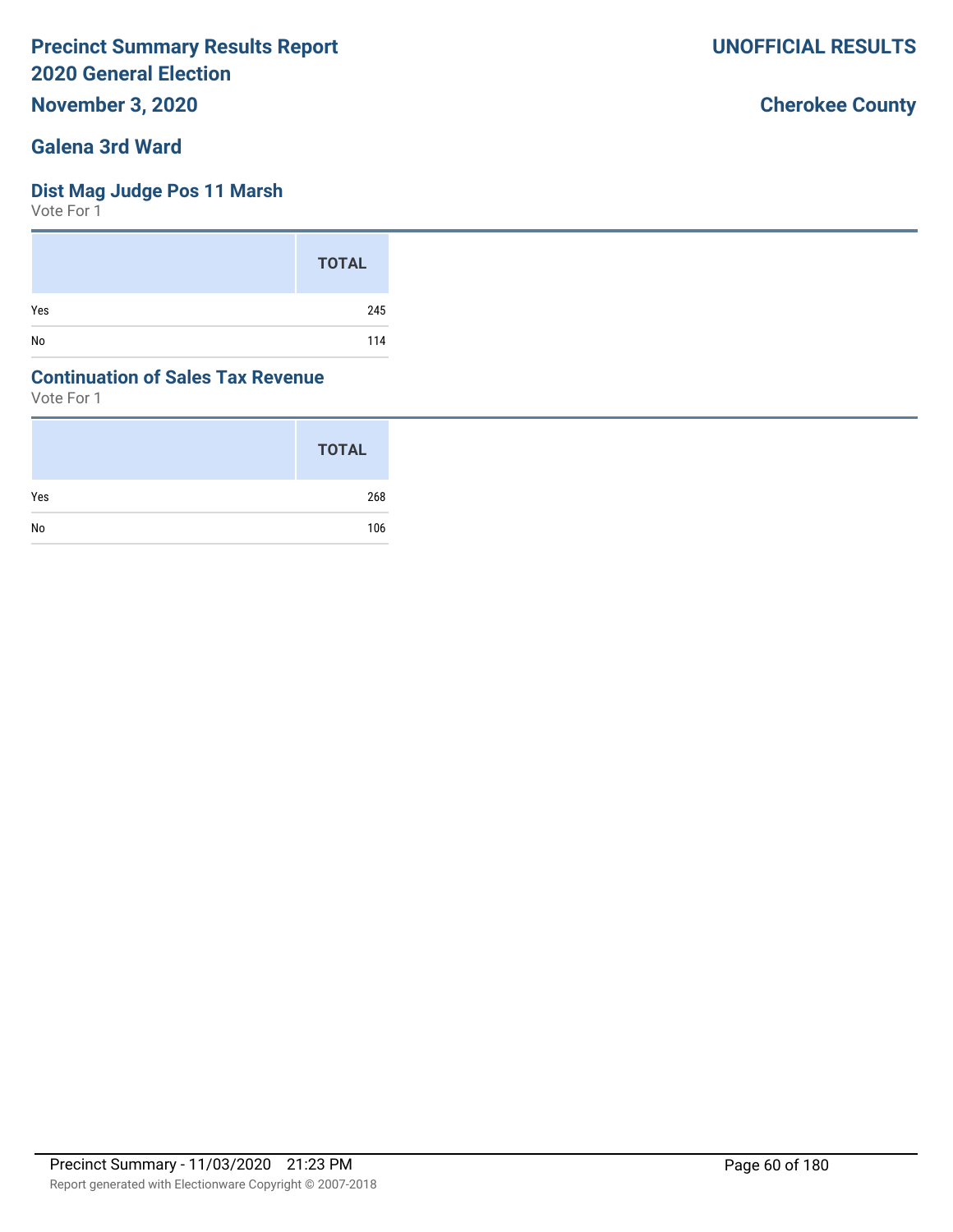### **Galena 4th Ward**

# **Cherokee County**

|                             | <b>TOTAL</b> |
|-----------------------------|--------------|
| Registered Voters - Total   | 375          |
| <b>Ballots Cast - Total</b> | 184          |
| <b>Ballots Cast - Blank</b> | 0            |
| Voter Turnout - Total       | 49.07%       |

#### **Pres/VP**

Vote For 1

|                         | <b>TOTAL</b> |
|-------------------------|--------------|
| Dem Biden and Harris    | 41           |
| Lib Jorgensen and Cohen | 8            |
| Rep Trump and Pence     | 135          |
| Write-In Totals         |              |

### **US Senate**

Vote For 1

|                     | <b>TOTAL</b> |
|---------------------|--------------|
| Dem Barbara Bollier | 45           |
| Lib Jason Buckley   | 13           |
| Rep Roger Marshall  | 120          |
| Write-In Totals     |              |

### **US House Rep 2nd Dis**

Vote For 1

|                         | <b>TOTAL</b> |
|-------------------------|--------------|
| Dem Michelle De La Isla | 37           |
| Lib Robert Garrard      | 10           |
| Rep Jake LaTurner       | 134          |
| Write-In Totals         | n            |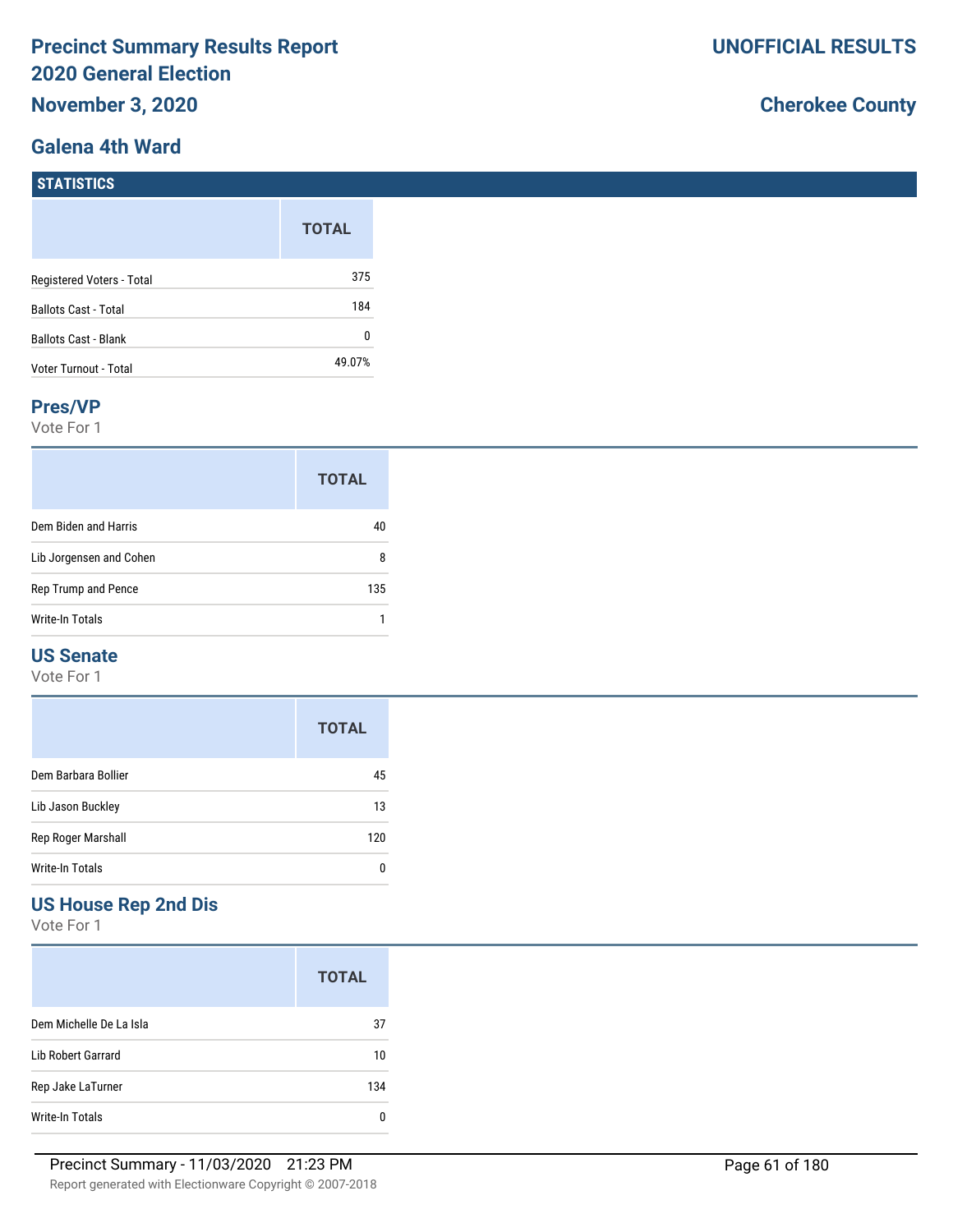# **November 3, 2020**

### **Galena 4th Ward**

#### **KS Sen 13th Dis**

Vote For 1

|                         | <b>TOTAL</b> |
|-------------------------|--------------|
| Rep Richard Hilderbrand | 144          |
| Dem Nancy J. Ingle      | 36           |
| Write-In Totals         | 0            |

### **State Rep 1st Dis**

Vote For 1

|                    | <b>TOTAL</b> |
|--------------------|--------------|
| Rep Michael Houser | 163          |
| Write-In Totals    |              |

### **County Clerk**

Vote For 1

|                             | <b>TOTAL</b> |
|-----------------------------|--------------|
| Dem Carol Rae Marcan-Venson | 46           |
| Rep Kyle D. Rennie          | 133          |
| Write-In Totals             |              |

### **County Trea**

Vote For 1

|                  | <b>TOTAL</b> |
|------------------|--------------|
| Rep Raven Elmore | 172          |
| Write-In Totals  | 3            |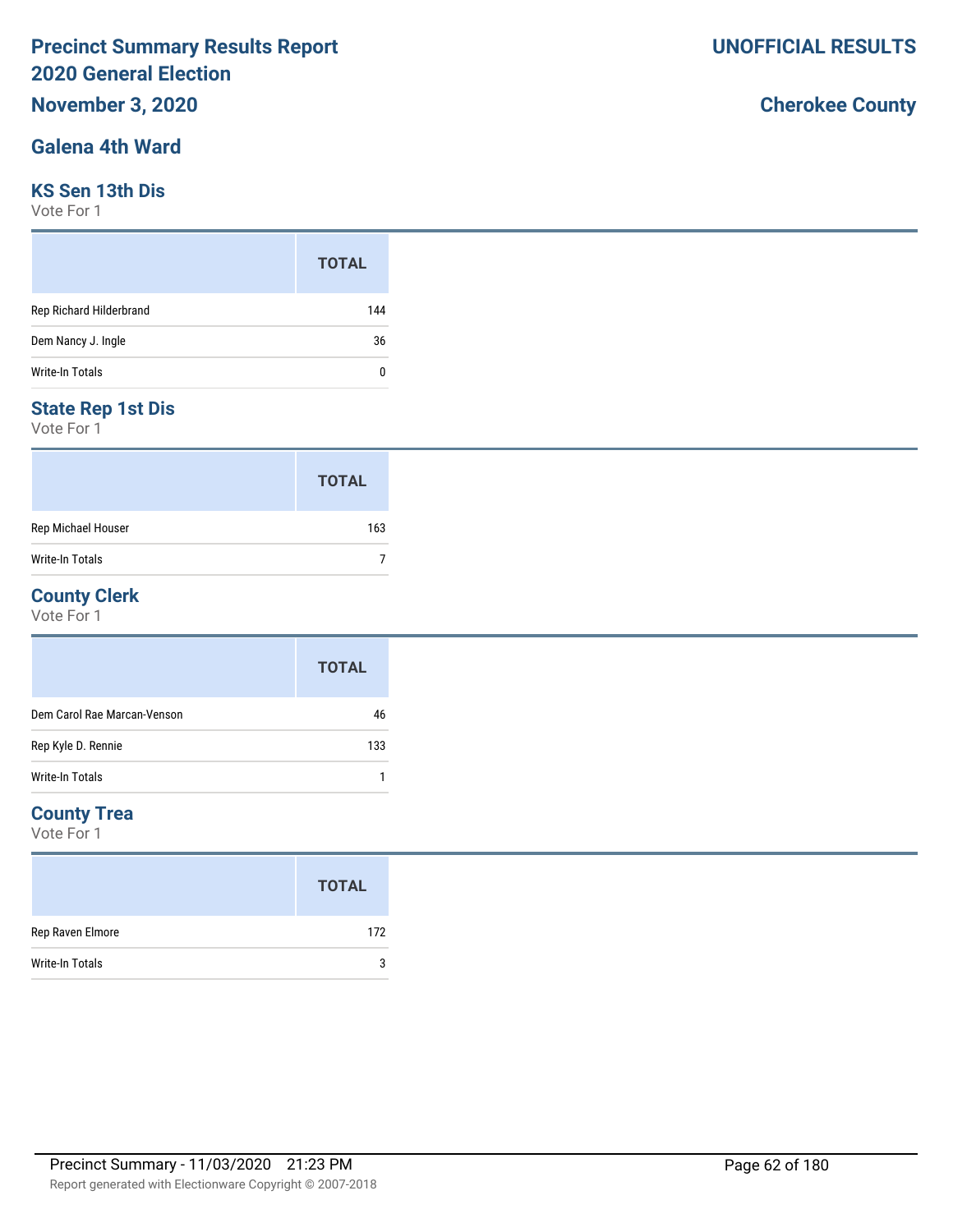# **November 3, 2020**

### **Galena 4th Ward**

### **Reg of Deeds**

Vote For 1

|                      | <b>TOTAL</b> |
|----------------------|--------------|
| Rep Barbara S. Bilke | 171          |
| Write-In Totals      | 4            |
| Construction Address |              |

### **County Atty**

Vote For 1

|                 | <b>TOTAL</b> |
|-----------------|--------------|
| Rep Jake Conard | 169          |
| Write-In Totals | 3            |

### **County Sher**

Vote For 1

|                     | <b>TOTAL</b> |
|---------------------|--------------|
| Dem David M. Groves | 158          |
| Write-In Totals     | 10           |

#### **Supreme Court Justice Pos 4 Rosen**

Vote For 1

|     | <b>TOTAL</b> |
|-----|--------------|
| Yes | 126          |
| No  | 43           |

### **Court of Appeals Judgge Pos 4 Warner**

Vote For 1

|     | <b>TOTAL</b> |
|-----|--------------|
| Yes | 121          |
| No  | 45           |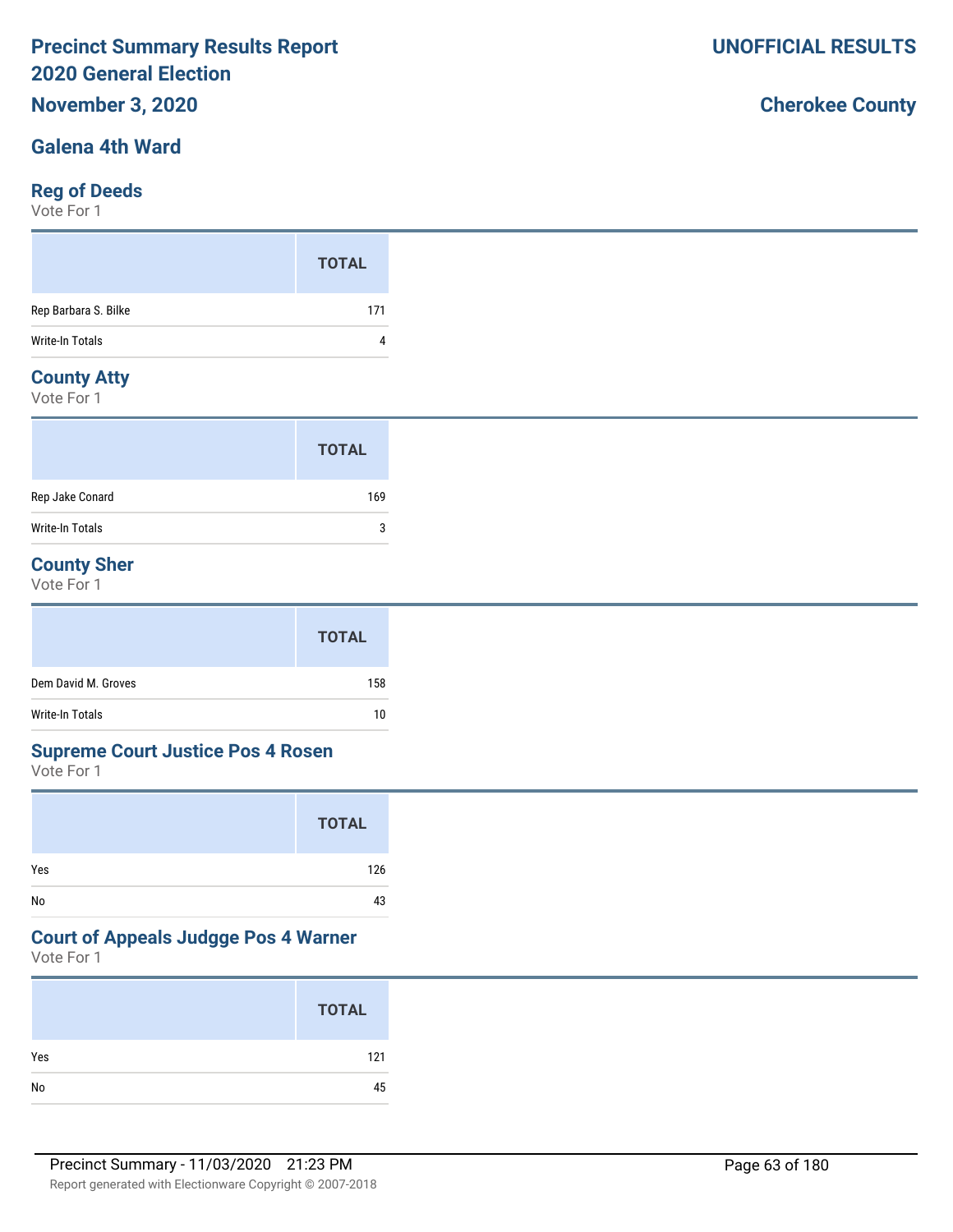**November 3, 2020**

### **Galena 4th Ward**

#### **Court of Appeals Judgge Pos 6 Bruns**

Vote For 1

|     | <b>TOTAL</b> |
|-----|--------------|
| Yes | 124          |
| No  | 40           |

#### **Court of Appeals Judgge Pos 8 Atcheson**

Vote For 1

|     | <b>TOTAL</b> |
|-----|--------------|
| Yes | 112          |
| No  | 53           |

### **Court of Appeals Judgge Pos 9 Burger**

Vote For 1

|     | <b>TOTAL</b> |  |
|-----|--------------|--|
| Yes | 108          |  |
| No  | 55           |  |

# **Court of Appeals Judgge Pos 14 Gardner**

Vote For 1

|     | <b>TOTAL</b> |
|-----|--------------|
| Yes | 123          |
| No  | 40           |

#### **Dist Court Judge Pos 11 Div 1 Brunetti**

Vote For 1

|     | <b>TOTAL</b> |
|-----|--------------|
| Yes | 122          |
| No  | 44           |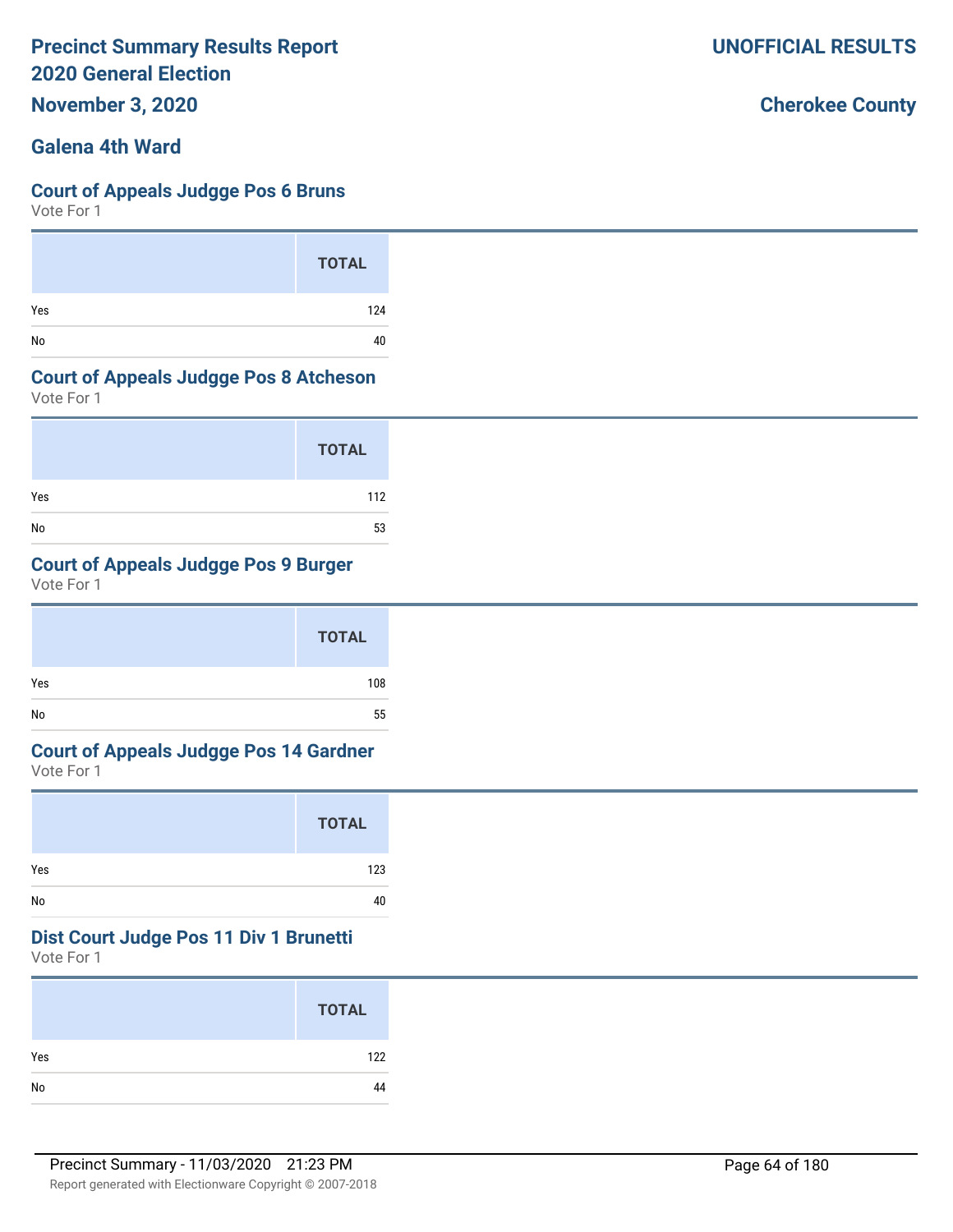**November 3, 2020**

### **Galena 4th Ward**

### **Dist Mag Judge Pos 11 Marsh**

Vote For 1

|     | <b>TOTAL</b> |
|-----|--------------|
| Yes | 129          |
| No  | 40           |

### **Continuation of Sales Tax Revenue**

Vote For 1

|     | <b>TOTAL</b> |
|-----|--------------|
| Yes | 129          |
| No  | 46           |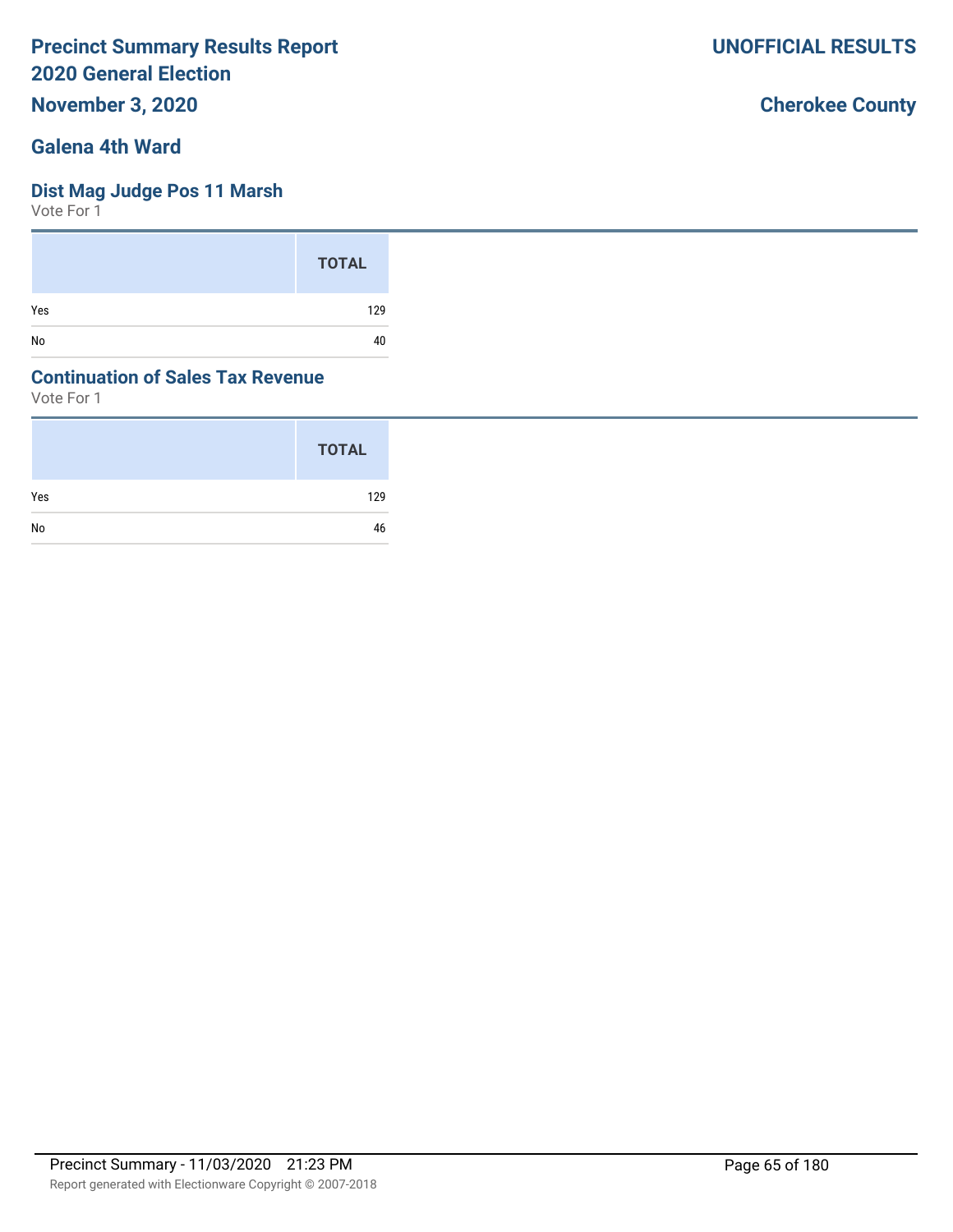### **Scammon 1st Ward**

**STATISTICS**

# **Cherokee County**

| $\blacksquare$ 3181151165   |              |
|-----------------------------|--------------|
|                             | <b>TOTAL</b> |
| Registered Voters - Total   | 72           |
| <b>Ballots Cast - Total</b> | 55           |
| Ballots Cast - Blank        | 0            |
| Voter Turnout - Total       | 76.39%       |

#### **Pres/VP**

Vote For 1

|                         | <b>TOTAL</b> |
|-------------------------|--------------|
| Dem Biden and Harris    | 19           |
| Lib Jorgensen and Cohen |              |
| Rep Trump and Pence     | 35           |
| Write-In Totals         | n            |

### **US Senate**

Vote For 1

|                     | <b>TOTAL</b> |
|---------------------|--------------|
| Dem Barbara Bollier | 21           |
| Lib Jason Buckley   |              |
| Rep Roger Marshall  | 30           |
| Write-In Totals     |              |

## **US House Rep 2nd Dis**

Vote For 1

|                           | <b>TOTAL</b> |
|---------------------------|--------------|
| Dem Michelle De La Isla   | 21           |
| <b>Lib Robert Garrard</b> |              |
| Rep Jake LaTurner         | 30           |
| Write-In Totals           |              |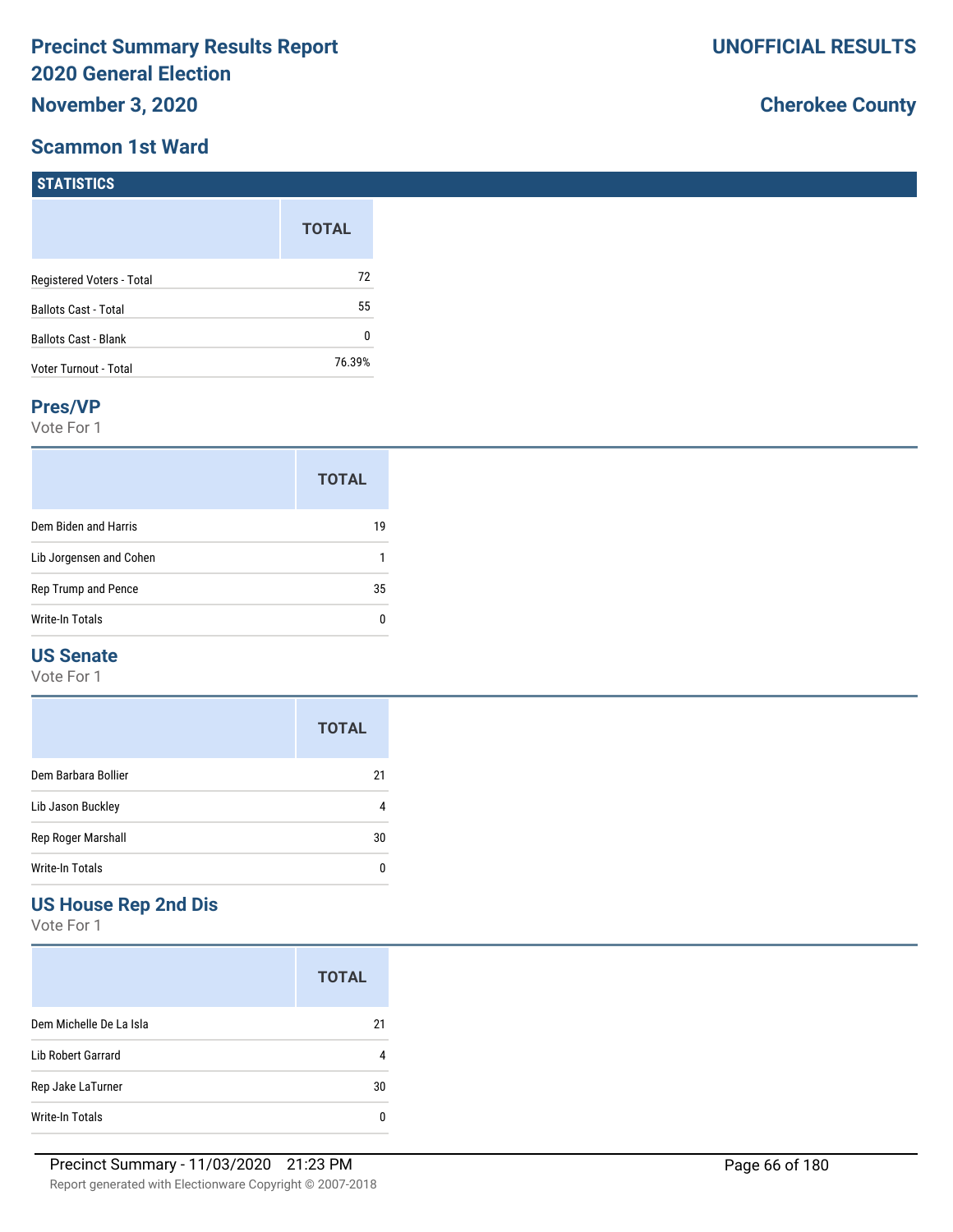## **November 3, 2020**

### **Scammon 1st Ward**

### **KS Sen 13th Dis**

Vote For 1

|                         | <b>TOTAL</b> |
|-------------------------|--------------|
| Rep Richard Hilderbrand | 31           |
| Dem Nancy J. Ingle      | 23           |
| <b>Write-In Totals</b>  |              |

### **State Rep 1st Dis**

Vote For 1

|                        | <b>TOTAL</b> |
|------------------------|--------------|
| Rep Michael Houser     | 43           |
| <b>Write-In Totals</b> |              |

### **County Clerk**

Vote For 1

|                             | <b>TOTAL</b> |
|-----------------------------|--------------|
| Dem Carol Rae Marcan-Venson | 31           |
| Rep Kyle D. Rennie          | 24           |
| Write-In Totals             | 0            |

### **County Trea**

Vote For 1

|                        | <b>TOTAL</b> |
|------------------------|--------------|
| Rep Raven Elmore       | 47           |
| <b>Write-In Totals</b> |              |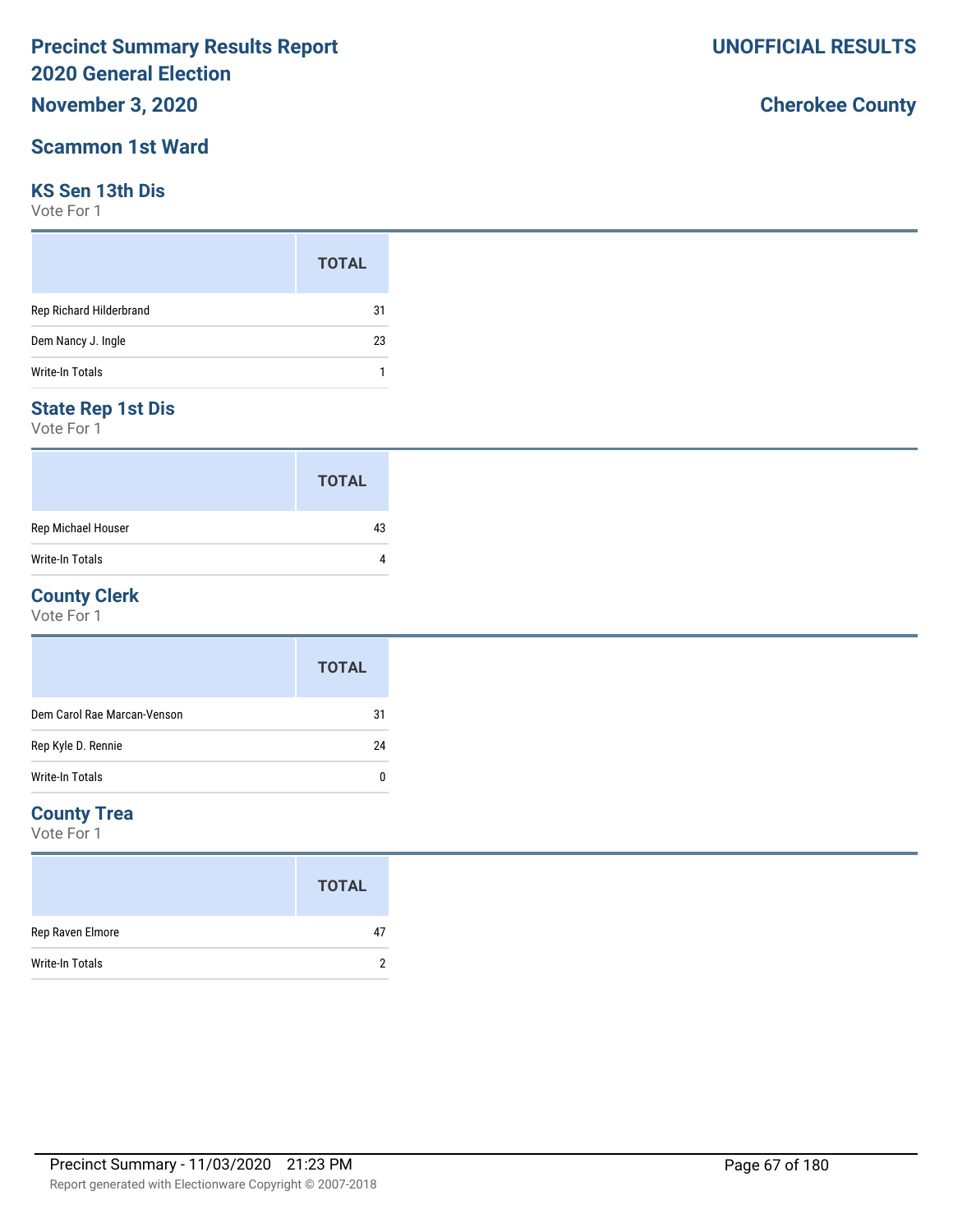### **November 3, 2020**

### **Scammon 1st Ward**

### **Reg of Deeds**

Vote For 1

### **County Atty**

Vote For 1

|                 | <b>TOTAL</b> |  |
|-----------------|--------------|--|
| Rep Jake Conard | 47           |  |
| Write-In Totals |              |  |

### **County Sher**

Vote For 1

|                     | <b>TOTAL</b> |
|---------------------|--------------|
| Dem David M. Groves | 54           |
| Write-In Totals     | $\mathbf{0}$ |

#### **Supreme Court Justice Pos 4 Rosen**

Vote For 1

|     | <b>TOTAL</b> |
|-----|--------------|
| Yes | 32           |
| No  | 18           |

### **Court of Appeals Judgge Pos 4 Warner**

Vote For 1

|     | <b>TOTAL</b> |
|-----|--------------|
| Yes | 32           |
| No  | 18           |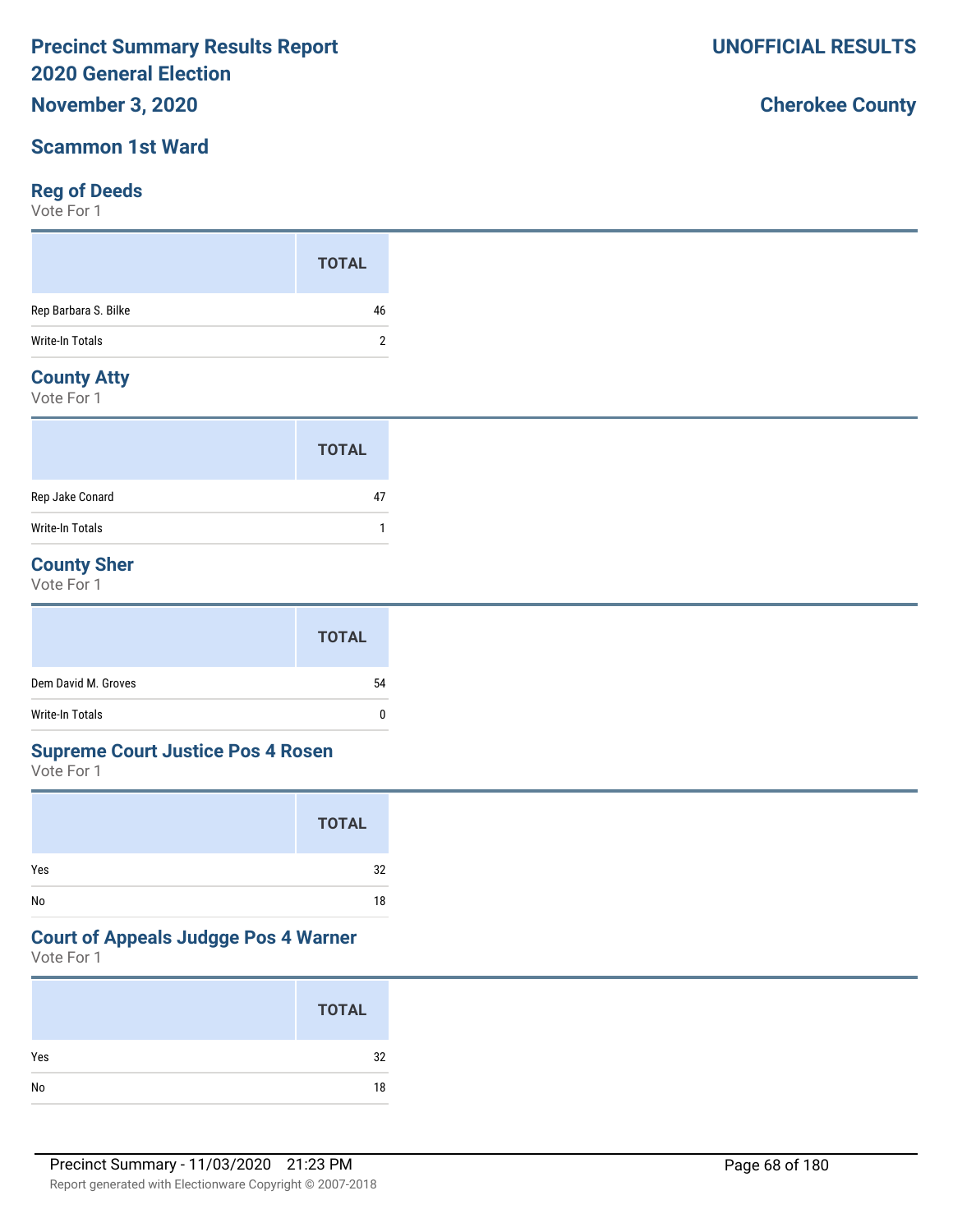**November 3, 2020**

### **Scammon 1st Ward**

#### **Court of Appeals Judgge Pos 6 Bruns**

Vote For 1

|     | <b>TOTAL</b> |
|-----|--------------|
| Yes | 30           |
| No  | 20           |

#### **Court of Appeals Judgge Pos 8 Atcheson**

Vote For 1

|     | <b>TOTAL</b> |
|-----|--------------|
| Yes | 28           |
| No  | 22           |

### **Court of Appeals Judgge Pos 9 Burger**

Vote For 1

|     | <b>TOTAL</b> |
|-----|--------------|
| Yes | 25           |
| No  | 24           |

# **Court of Appeals Judgge Pos 14 Gardner**

Vote For 1

|     | <b>TOTAL</b> |
|-----|--------------|
| Yes | 29           |
| No  | 21           |

#### **Dist Court Judge Pos 11 Div 1 Brunetti**

Vote For 1

|     | <b>TOTAL</b> |
|-----|--------------|
| Yes | 36           |
| No  | 15           |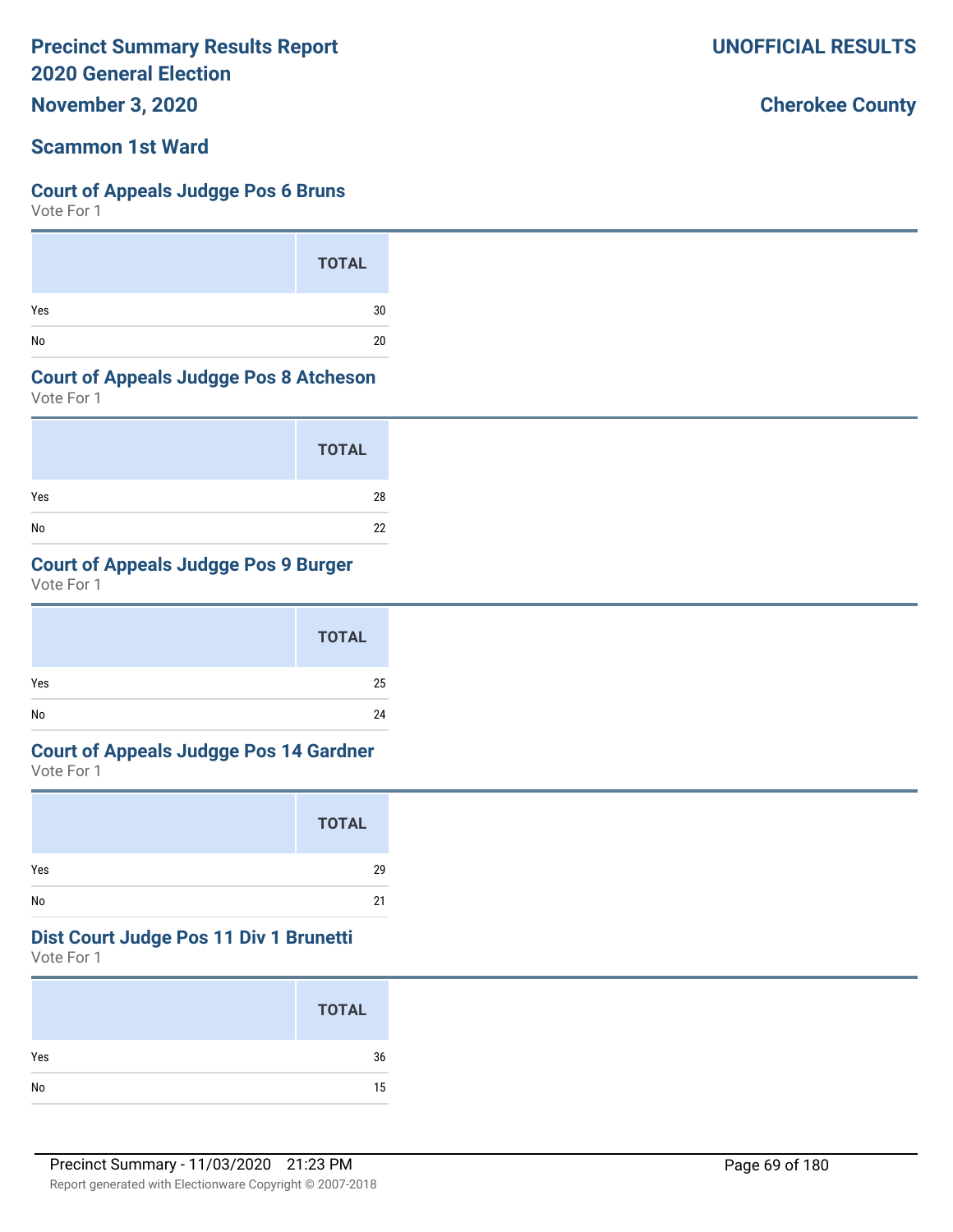**November 3, 2020**

### **Scammon 1st Ward**

### **Dist Mag Judge Pos 11 Marsh**

Vote For 1

|     | <b>TOTAL</b> |
|-----|--------------|
| Yes | 32           |
| No  | 19           |

### **Continuation of Sales Tax Revenue**

Vote For 1

|     | <b>TOTAL</b> |
|-----|--------------|
| Yes | 39           |
| No  | 15           |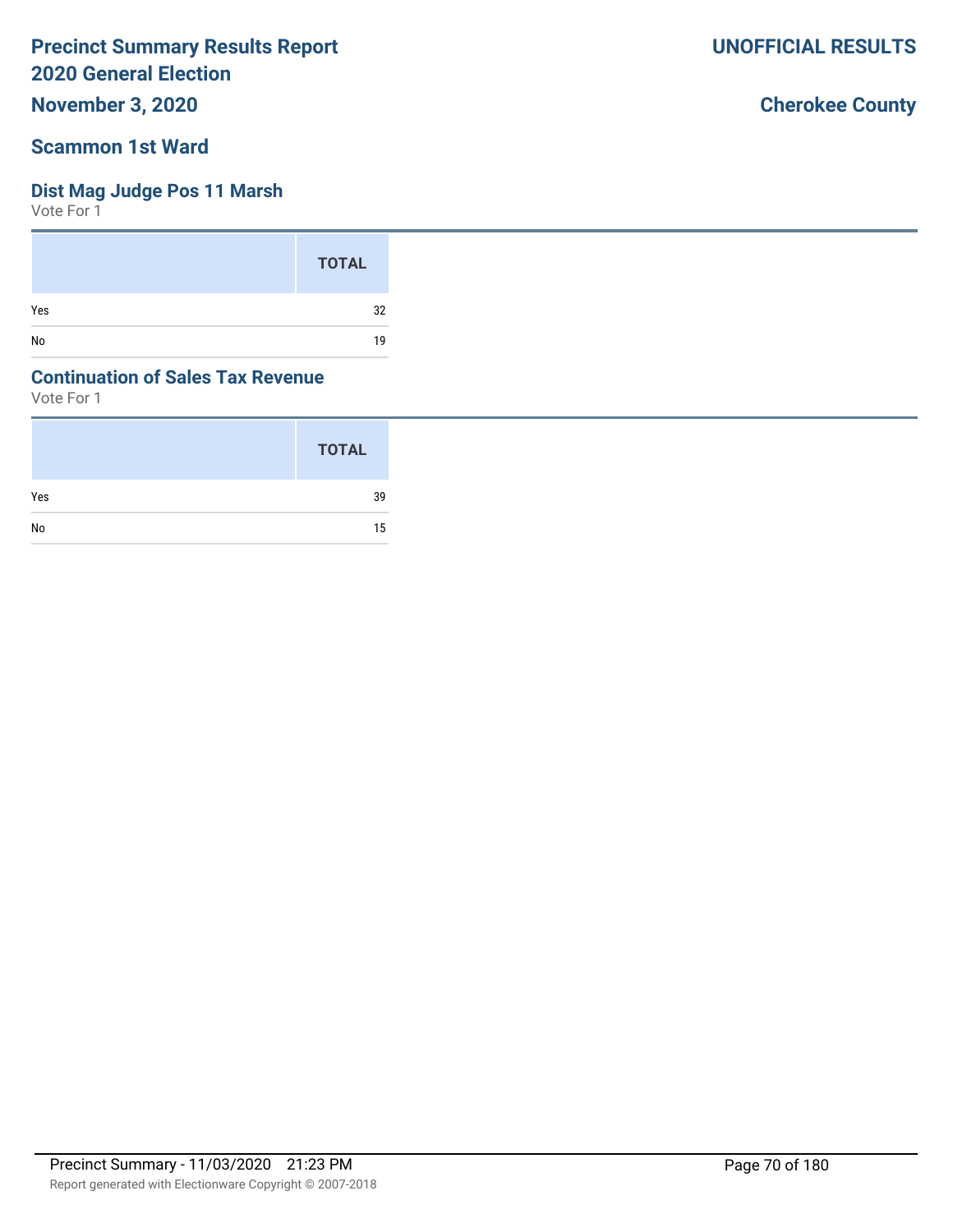### **Scammon 2nd Ward**

# **Cherokee County**

| $\blacksquare$              |              |
|-----------------------------|--------------|
|                             | <b>TOTAL</b> |
| Registered Voters - Total   | 105          |
| <b>Ballots Cast - Total</b> | 68           |
| <b>Ballots Cast - Blank</b> | 0            |
| Voter Turnout - Total       | 64.76%       |

#### **Pres/VP**

**STATICTICS** 

Vote For 1

|                         | <b>TOTAL</b> |  |
|-------------------------|--------------|--|
| Dem Biden and Harris    | 13           |  |
| Lib Jorgensen and Cohen | 5            |  |
| Rep Trump and Pence     | 49           |  |
| <b>Write-In Totals</b>  |              |  |

### **US Senate**

Vote For 1

|                     | <b>TOTAL</b> |
|---------------------|--------------|
| Dem Barbara Bollier | 17           |
| Lib Jason Buckley   | 2            |
| Rep Roger Marshall  | 48           |
| Write-In Totals     |              |

## **US House Rep 2nd Dis**

Vote For 1

|                         | <b>TOTAL</b> |
|-------------------------|--------------|
| Dem Michelle De La Isla | 12           |
| Lib Robert Garrard      | 6            |
| Rep Jake LaTurner       | 49           |
| Write-In Totals         |              |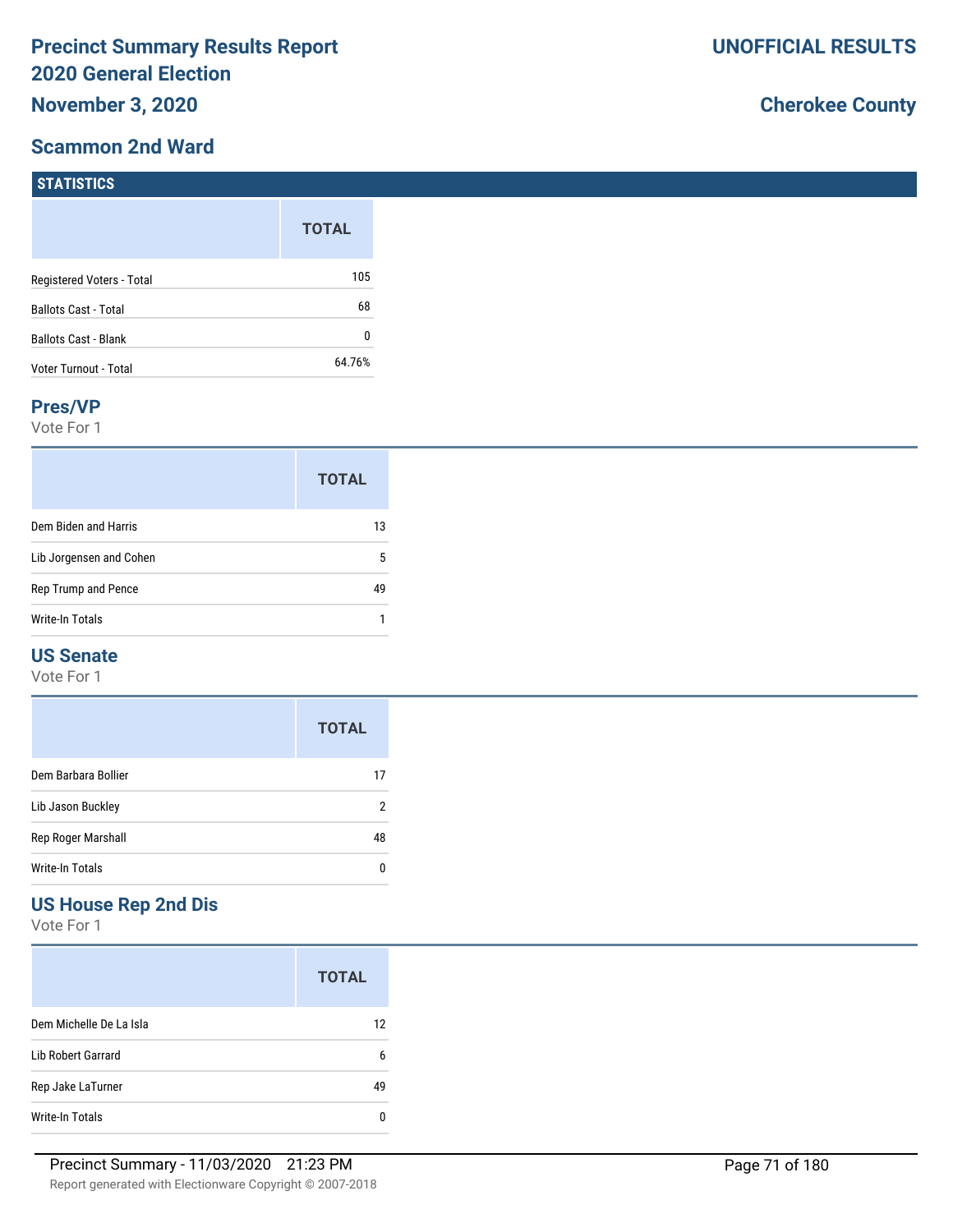## **November 3, 2020**

### **Scammon 2nd Ward**

### **KS Sen 13th Dis**

Vote For 1

|                         | <b>TOTAL</b> |
|-------------------------|--------------|
| Rep Richard Hilderbrand | 49           |
| Dem Nancy J. Ingle      | 17           |
| Write-In Totals         | n            |

### **State Rep 1st Dis**

Vote For 1

|                        | <b>TOTAL</b> |  |
|------------------------|--------------|--|
| Rep Michael Houser     | 59           |  |
| <b>Write-In Totals</b> |              |  |

### **County Clerk**

Vote For 1

|                             | <b>TOTAL</b> |
|-----------------------------|--------------|
| Dem Carol Rae Marcan-Venson | 23           |
| Rep Kyle D. Rennie          | 43           |
| <b>Write-In Totals</b>      | 0            |

### **County Trea**

Vote For 1

|                        | <b>TOTAL</b> |  |
|------------------------|--------------|--|
| Rep Raven Elmore       | 63           |  |
| <b>Write-In Totals</b> |              |  |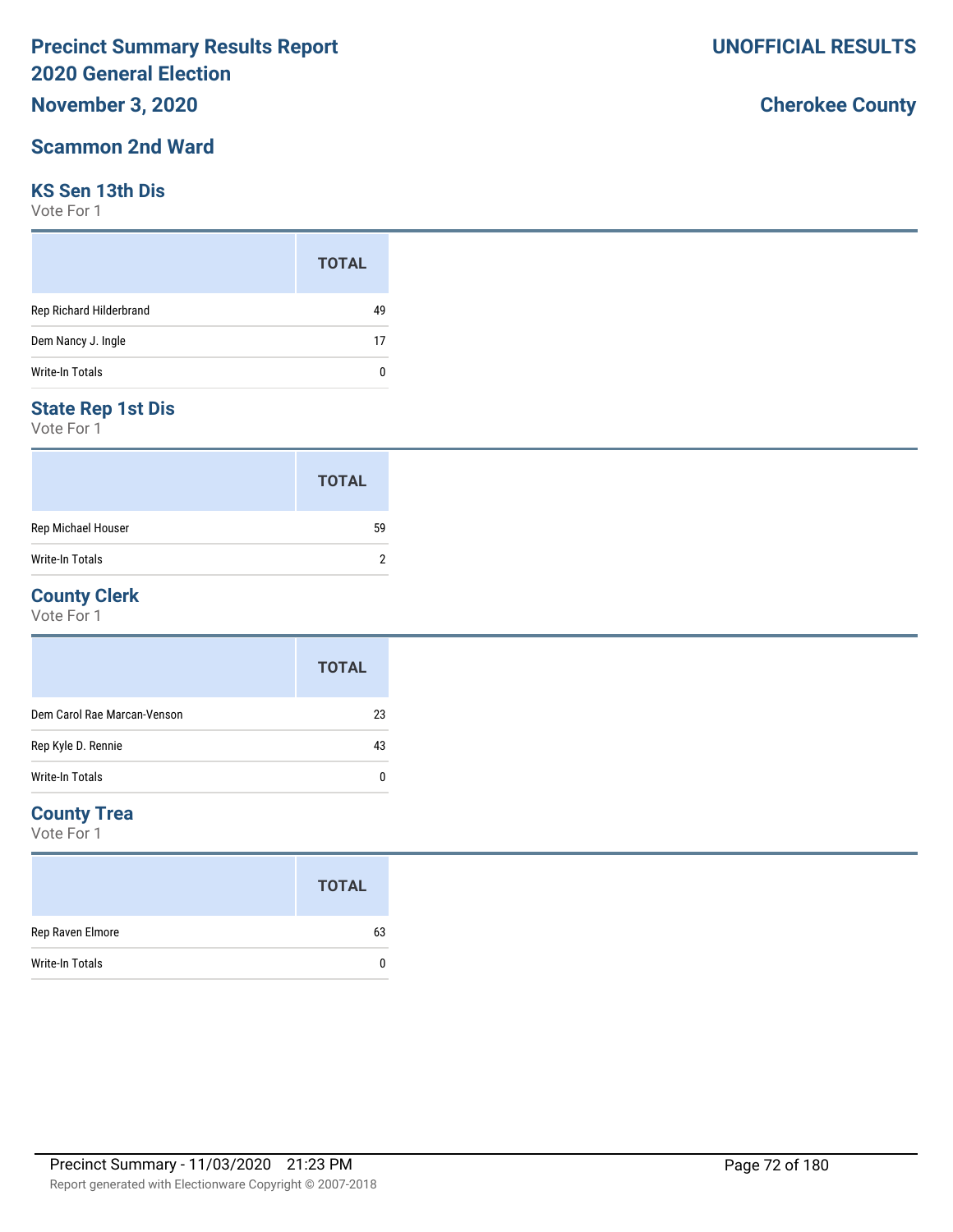## **November 3, 2020**

### **Scammon 2nd Ward**

#### **Reg of Deeds**

Vote For 1

|                      | <b>TOTAL</b> |
|----------------------|--------------|
| Rep Barbara S. Bilke | 63           |
| Write-In Totals      | 0            |
|                      |              |

#### **County Atty**

Vote For 1

|                        | <b>TOTAL</b> |
|------------------------|--------------|
| Rep Jake Conard        | 62           |
| <b>Write-In Totals</b> | 0            |

### **County Sher**

Vote For 1

|                     | <b>TOTAL</b> |
|---------------------|--------------|
| Dem David M. Groves | 61           |
| Write-In Totals     | b.           |

#### **Supreme Court Justice Pos 4 Rosen**

Vote For 1

|     | <b>TOTAL</b> |
|-----|--------------|
| Yes | 38           |
| No  | 23           |

#### **Court of Appeals Judgge Pos 4 Warner**

Vote For 1

|     | <b>TOTAL</b> |
|-----|--------------|
| Yes | 36           |
|     | 26           |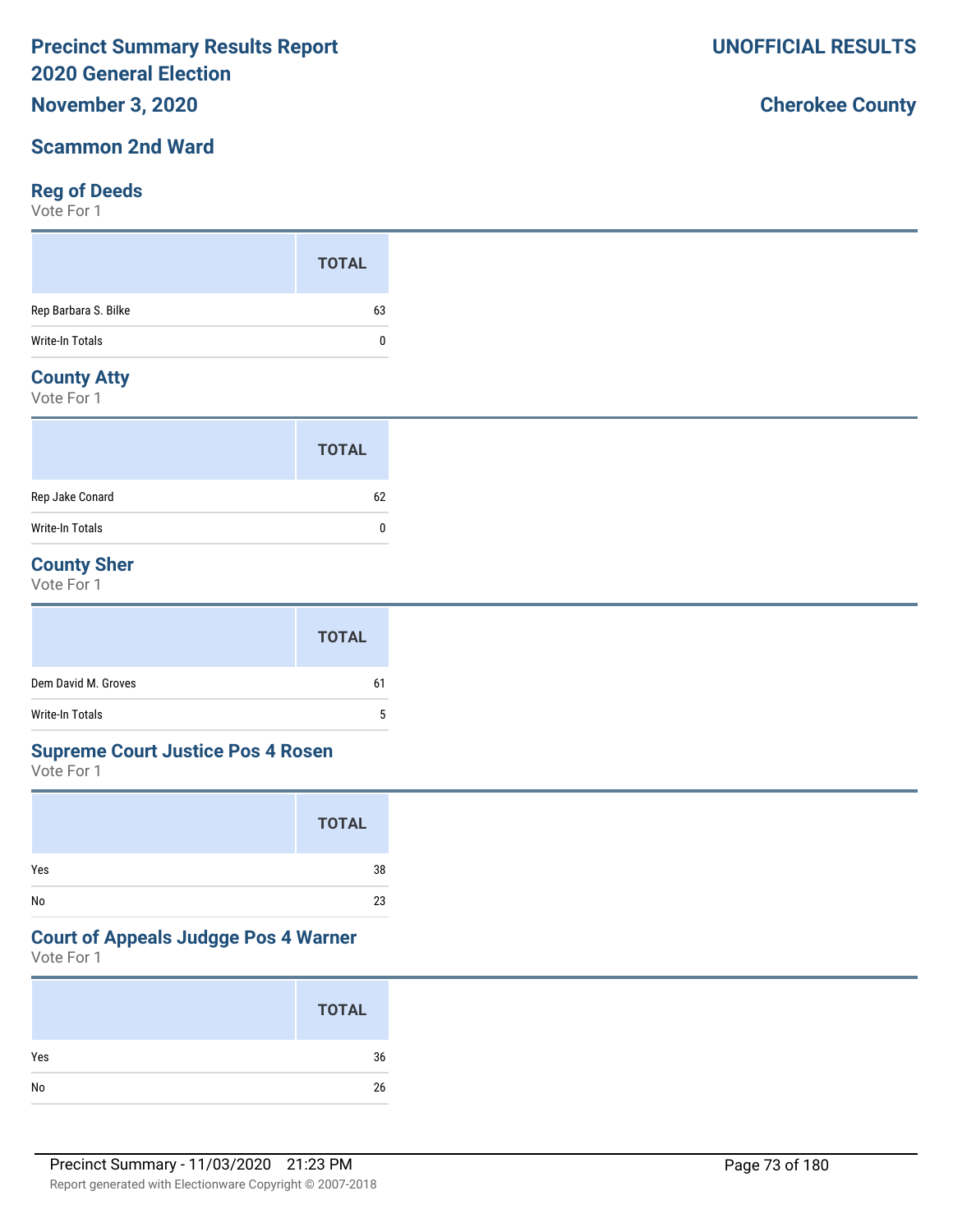**November 3, 2020**

## **Scammon 2nd Ward**

#### **Court of Appeals Judgge Pos 6 Bruns**

Vote For 1

|     | <b>TOTAL</b> |
|-----|--------------|
| Yes | 41           |
| No  | 20           |

#### **Court of Appeals Judgge Pos 8 Atcheson**

Vote For 1

|     | <b>TOTAL</b> |
|-----|--------------|
| Yes | 36           |
| No  | 26           |

## **Court of Appeals Judgge Pos 9 Burger**

Vote For 1

|     | <b>TOTAL</b> |
|-----|--------------|
| Yes | 34           |
| No  | 27           |

# **Court of Appeals Judgge Pos 14 Gardner**

Vote For 1

|     | <b>TOTAL</b> |
|-----|--------------|
| Yes | 33           |
| No  | 29           |

#### **Dist Court Judge Pos 11 Div 1 Brunetti**

Vote For 1

|     | <b>TOTAL</b> |
|-----|--------------|
| Yes | 48           |
| No  | 16           |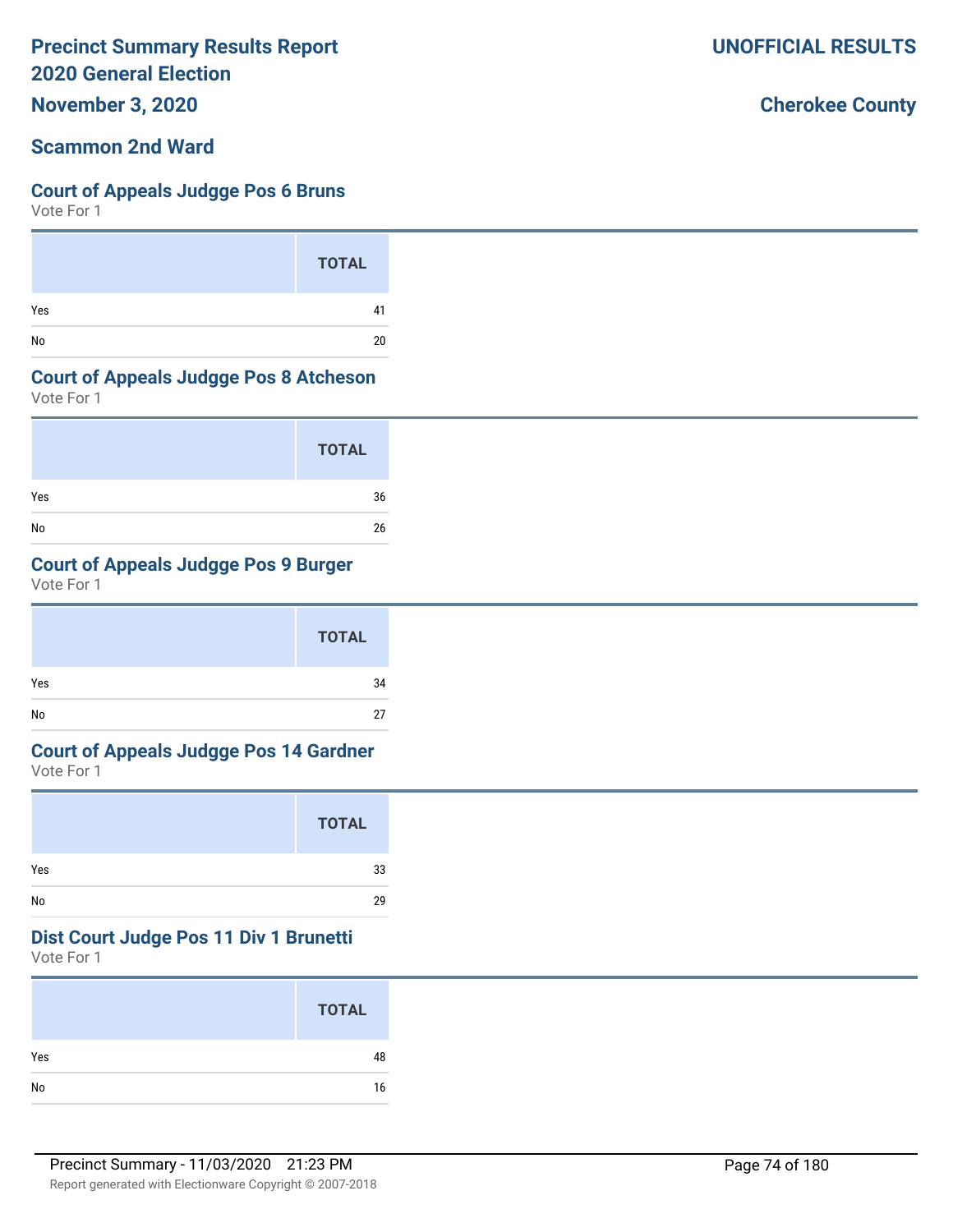**November 3, 2020**

#### **Scammon 2nd Ward**

#### **Dist Mag Judge Pos 11 Marsh**

Vote For 1

|     | <b>TOTAL</b> |
|-----|--------------|
| Yes | 44           |
| No  | 21           |

#### **Continuation of Sales Tax Revenue**

Vote For 1

|     | <b>TOTAL</b> |
|-----|--------------|
| Yes | 50           |
| No  | 15           |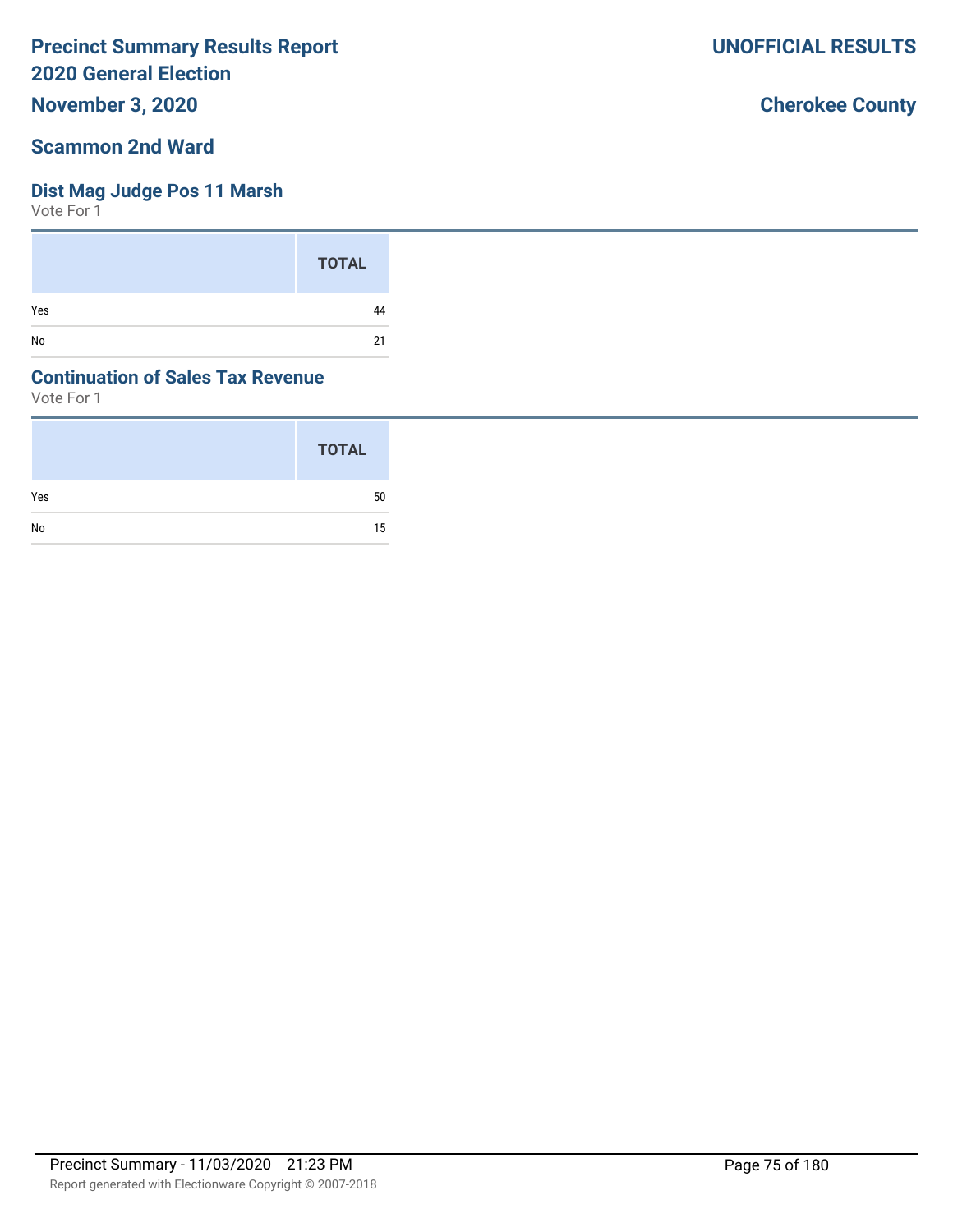#### **Scammon 3rd Ward**

**STATISTICS**

# **Cherokee County**

| $\blacksquare$ 3181151165   |              |
|-----------------------------|--------------|
|                             | <b>TOTAL</b> |
| Registered Voters - Total   | 113          |
| <b>Ballots Cast - Total</b> | 76           |
| Ballots Cast - Blank        | 0            |
| Voter Turnout - Total       | 67.26%       |

#### **Pres/VP**

Vote For 1

|                         | <b>TOTAL</b> |
|-------------------------|--------------|
| Dem Biden and Harris    | 18           |
| Lib Jorgensen and Cohen | 5            |
| Rep Trump and Pence     | 53           |
| Write-In Totals         | n            |

#### **US Senate**

Vote For 1

|                     | <b>TOTAL</b> |
|---------------------|--------------|
| Dem Barbara Bollier | 18           |
| Lib Jason Buckley   | 6            |
| Rep Roger Marshall  | 52           |
| Write-In Totals     |              |

# **US House Rep 2nd Dis**

Vote For 1

|                           | <b>TOTAL</b> |
|---------------------------|--------------|
| Dem Michelle De La Isla   | 18           |
| <b>Lib Robert Garrard</b> |              |
| Rep Jake LaTurner         | 51           |
| Write-In Totals           |              |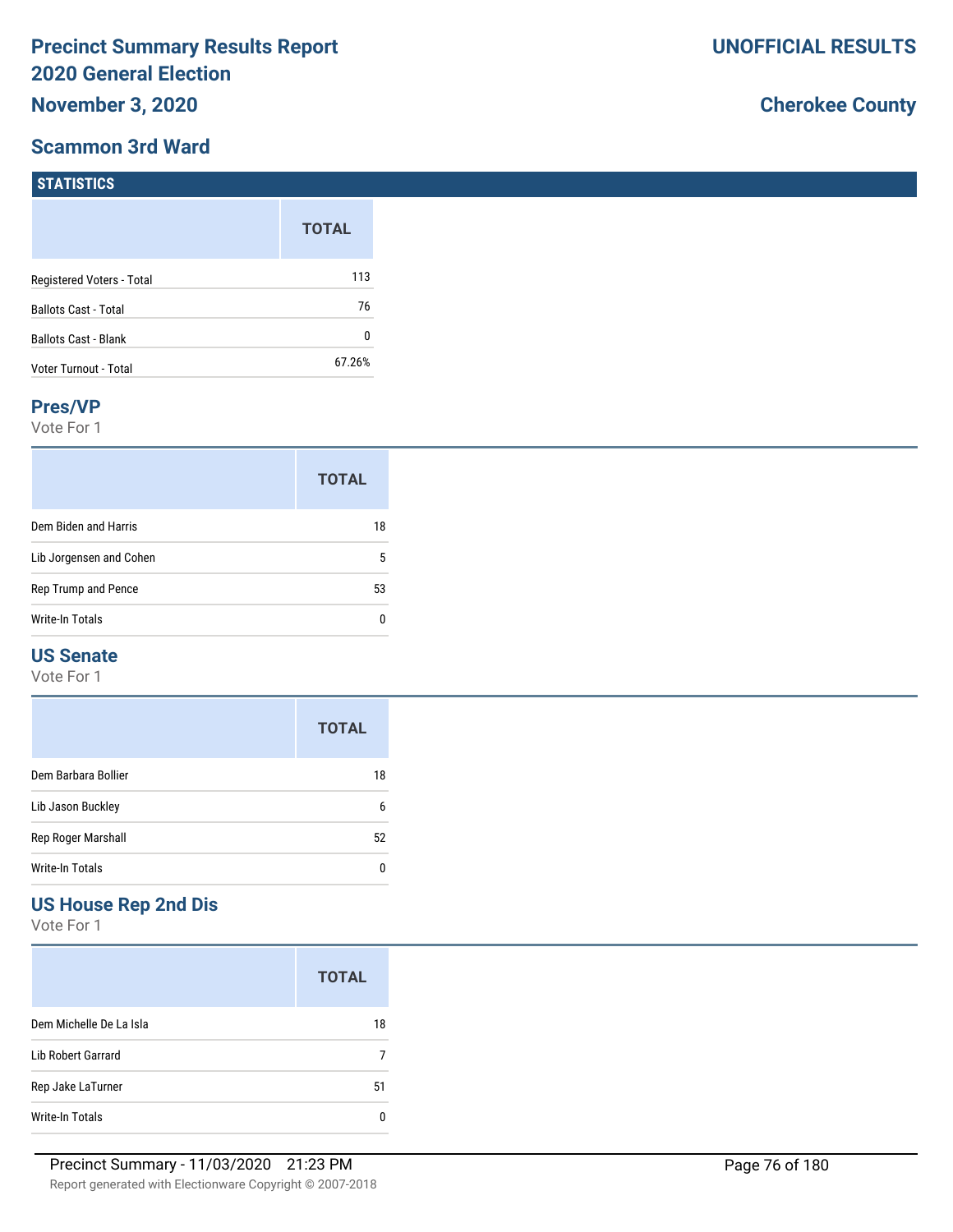## **November 3, 2020**

### **Scammon 3rd Ward**

#### **KS Sen 13th Dis**

Vote For 1

|                         | <b>TOTAL</b> |
|-------------------------|--------------|
| Rep Richard Hilderbrand | 52           |
| Dem Nancy J. Ingle      | 22           |
| <b>Write-In Totals</b>  | n            |

### **State Rep 1st Dis**

Vote For 1

|                        | <b>TOTAL</b> |
|------------------------|--------------|
| Rep Michael Houser     | 65           |
| <b>Write-In Totals</b> | 5            |

#### **County Clerk**

Vote For 1

|                             | <b>TOTAL</b> |
|-----------------------------|--------------|
| Dem Carol Rae Marcan-Venson | 24           |
| Rep Kyle D. Rennie          | 51           |
| <b>Write-In Totals</b>      | 0            |

#### **County Trea**

Vote For 1

|                  | <b>TOTAL</b> |
|------------------|--------------|
| Rep Raven Elmore | 61           |
| Write-In Totals  | 5            |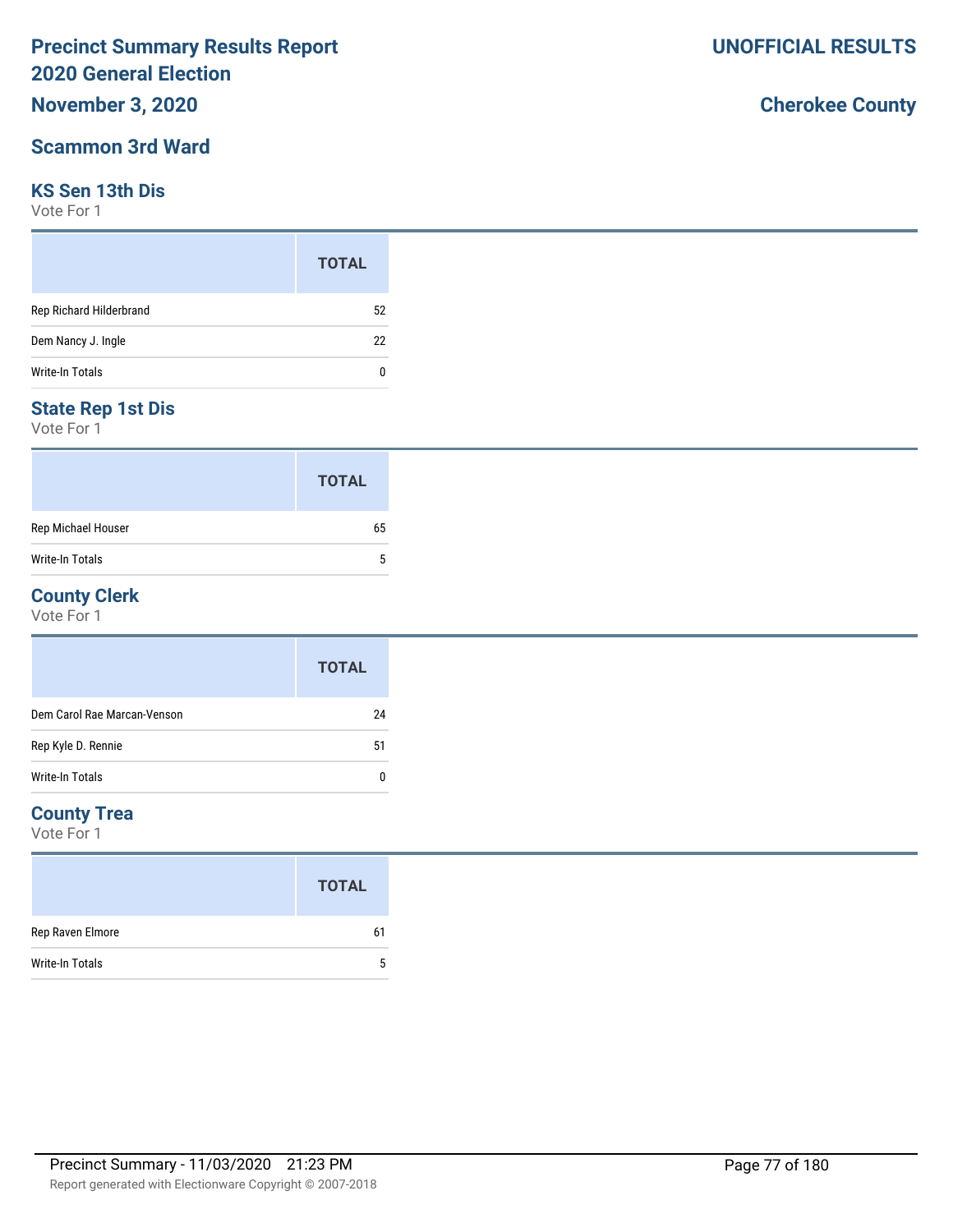### **November 3, 2020**

### **Scammon 3rd Ward**

#### **Reg of Deeds**

Vote For 1

#### **County Atty**

Vote For 1

|                 | <b>TOTAL</b> |  |
|-----------------|--------------|--|
| Rep Jake Conard | 67           |  |
| Write-In Totals |              |  |

### **County Sher**

Vote For 1

|                     | <b>TOTAL</b> |
|---------------------|--------------|
| Dem David M. Groves | 68           |
| Write-In Totals     |              |

#### **Supreme Court Justice Pos 4 Rosen**

Vote For 1

|     | <b>TOTAL</b> |
|-----|--------------|
| Yes | 38           |
| No  | 27           |

# **Court of Appeals Judgge Pos 4 Warner**

Vote For 1

| <b>TOTAL</b> |    |
|--------------|----|
|              | 39 |
|              | 26 |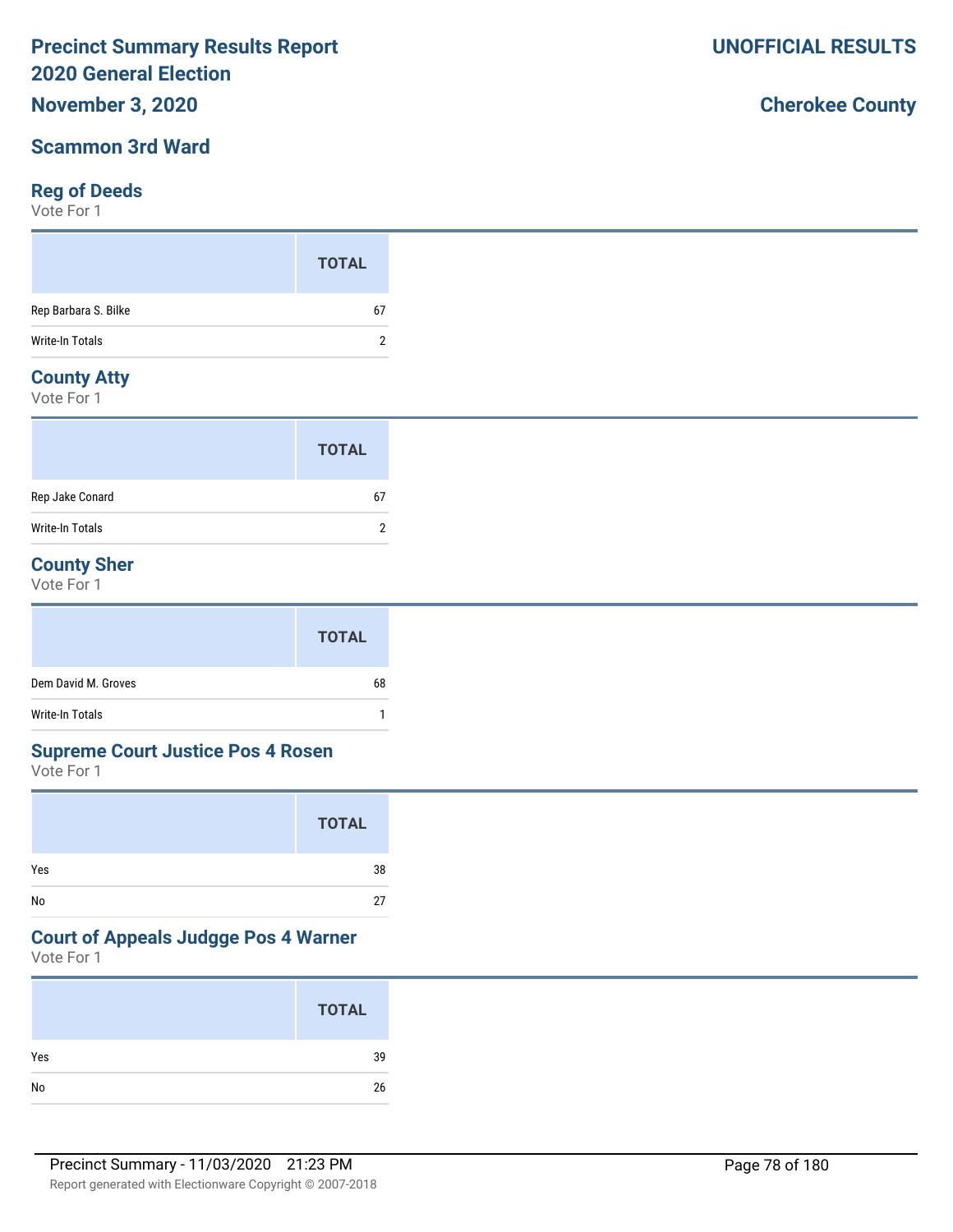**November 3, 2020**

### **Scammon 3rd Ward**

#### **Court of Appeals Judgge Pos 6 Bruns**

Vote For 1

|     | <b>TOTAL</b> |
|-----|--------------|
| Yes | 41           |
| No  | 23           |

#### **Court of Appeals Judgge Pos 8 Atcheson**

Vote For 1

|     | <b>TOTAL</b> |
|-----|--------------|
| Yes | 33           |
| No  | 32           |

## **Court of Appeals Judgge Pos 9 Burger**

Vote For 1

|     | <b>TOTAL</b> |  |
|-----|--------------|--|
| Yes | 33           |  |
| No  | 30           |  |

# **Court of Appeals Judgge Pos 14 Gardner**

Vote For 1

|     | <b>TOTAL</b> |
|-----|--------------|
| Yes | 39           |
| No  | 26           |

#### **Dist Court Judge Pos 11 Div 1 Brunetti**

Vote For 1

|     | <b>TOTAL</b> |
|-----|--------------|
| Yes | 45           |
| No  | 22           |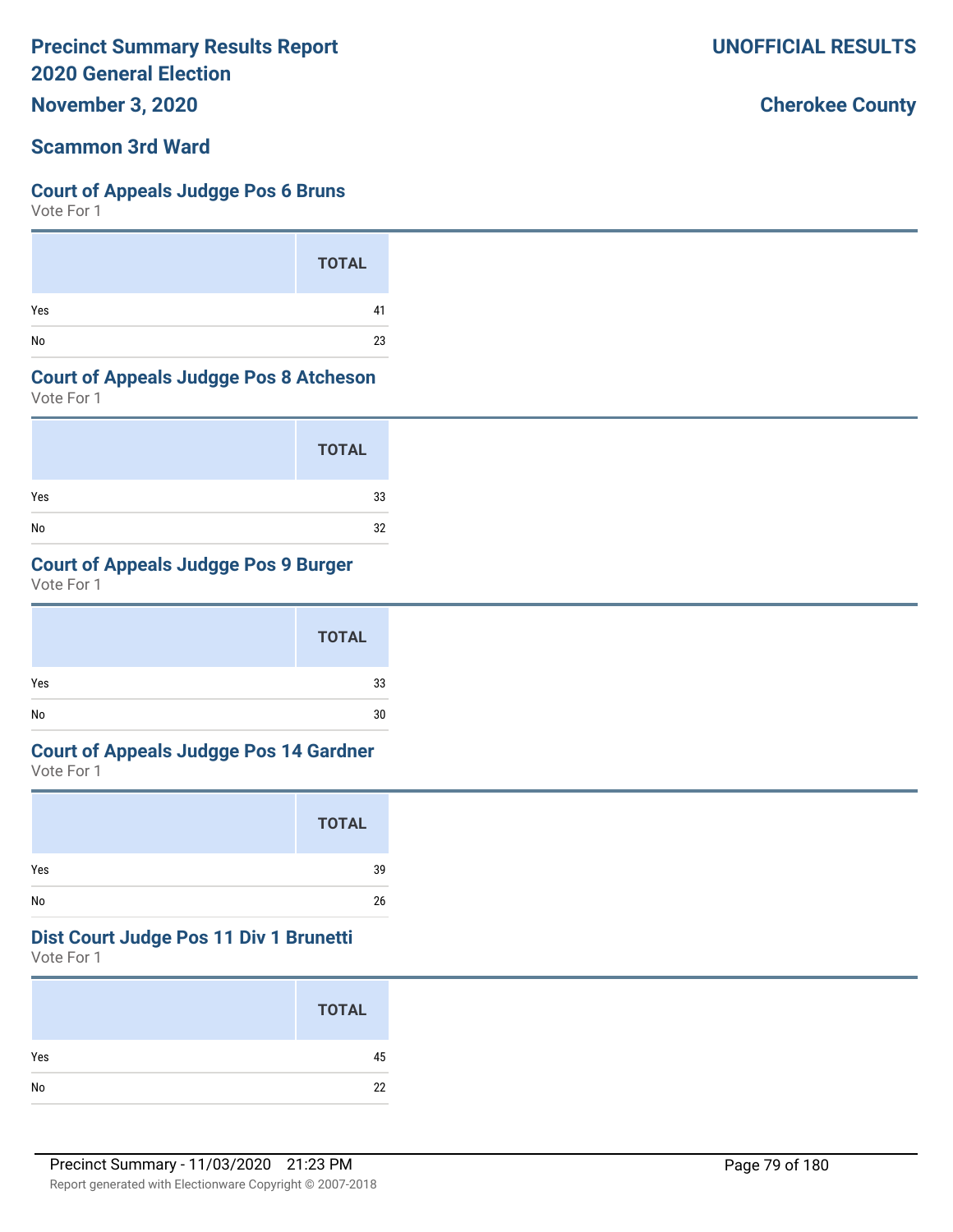**November 3, 2020**

### **Scammon 3rd Ward**

### **Dist Mag Judge Pos 11 Marsh**

Vote For 1

|     | <b>TOTAL</b> |
|-----|--------------|
| Yes | 51           |
| No  | 18           |

### **Continuation of Sales Tax Revenue**

Vote For 1

|     | <b>TOTAL</b> |
|-----|--------------|
| Yes | -51          |
| No  | 20           |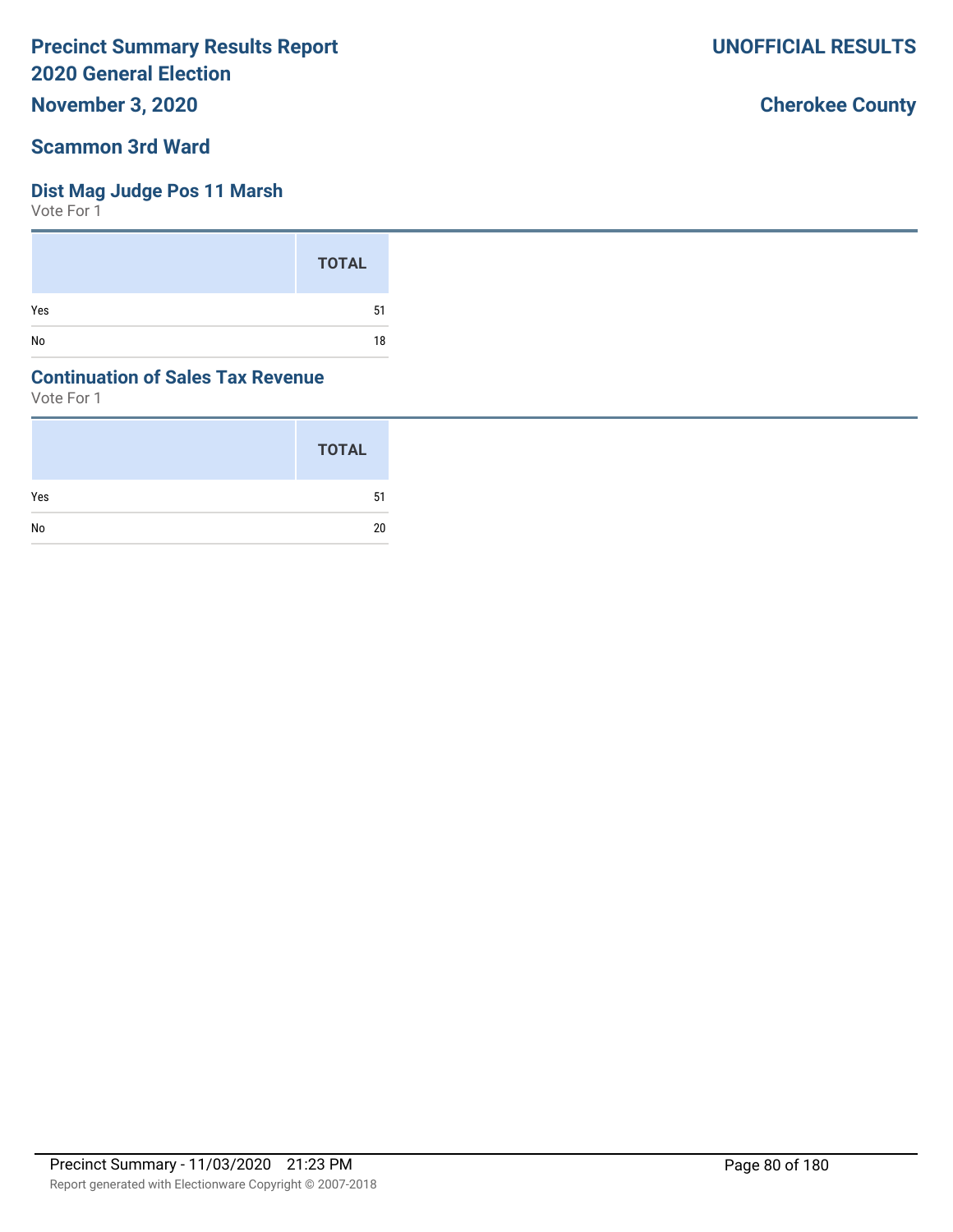# **Weir City**

# **Cherokee County**

| <b>STATISTICS</b>           |              |
|-----------------------------|--------------|
|                             | <b>TOTAL</b> |
| Registered Voters - Total   | 432          |
| <b>Ballots Cast - Total</b> | 248          |
| <b>Ballots Cast - Blank</b> | 0            |
| Voter Turnout - Total       | 57.41%       |

#### **Pres/VP**

Vote For 1

|                         | <b>TOTAL</b> |
|-------------------------|--------------|
| Dem Biden and Harris    | 95           |
| Lib Jorgensen and Cohen | g            |
| Rep Trump and Pence     | 142          |
| <b>Write-In Totals</b>  | n            |

#### **US Senate**

Vote For 1

|                     | <b>TOTAL</b> |
|---------------------|--------------|
| Dem Barbara Bollier | 107          |
| Lib Jason Buckley   | 20           |
| Rep Roger Marshall  | 120          |
| Write-In Totals     |              |

# **US House Rep 2nd Dis**

Vote For 1

|                           | <b>TOTAL</b> |
|---------------------------|--------------|
| Dem Michelle De La Isla   | 97           |
| <b>Lib Robert Garrard</b> | 19           |
| Rep Jake LaTurner         | 130          |
| Write-In Totals           |              |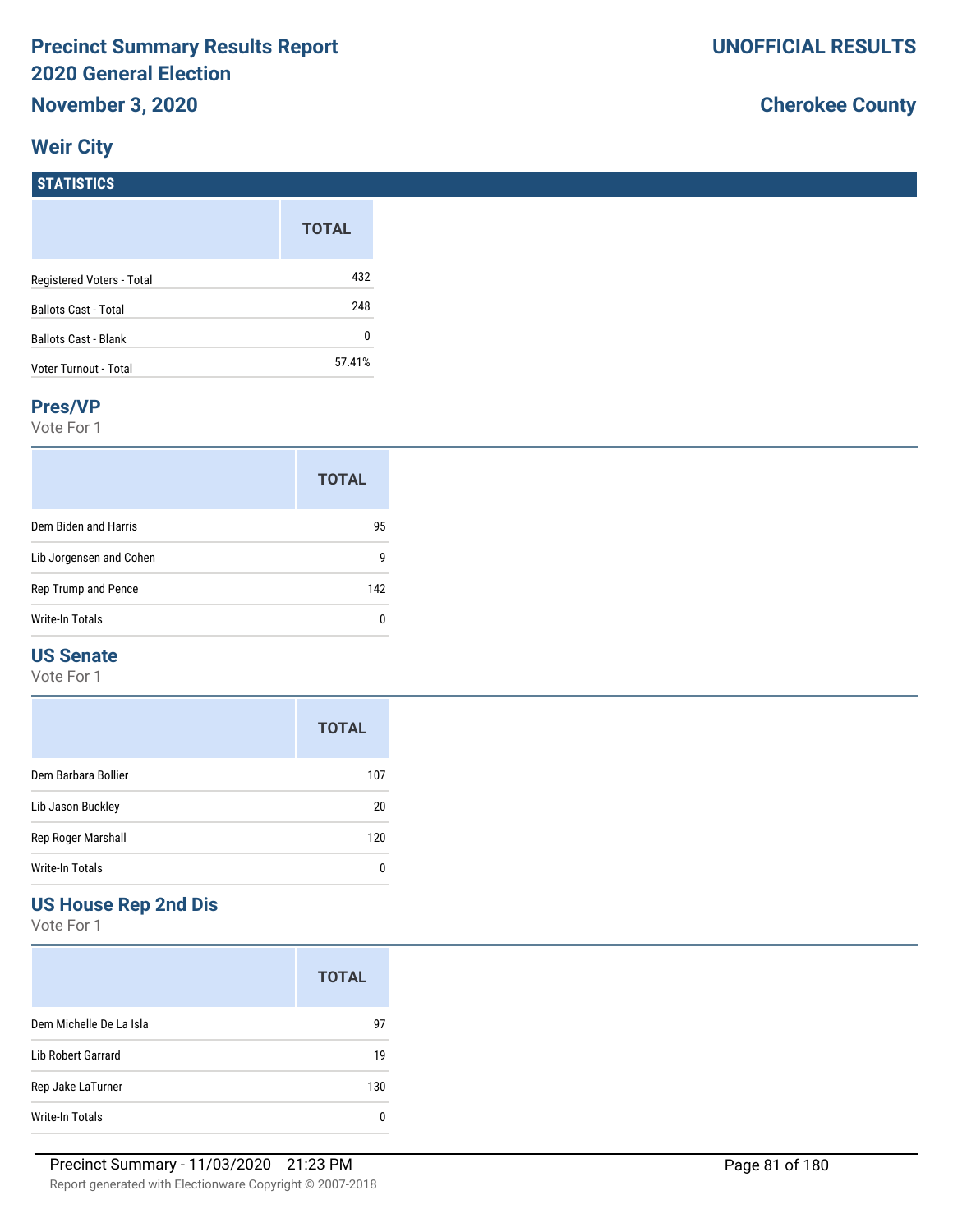### **Weir City**

#### **KS Sen 13th Dis**

Vote For 1

|                         | <b>TOTAL</b> |
|-------------------------|--------------|
| Rep Richard Hilderbrand | 136          |
| Dem Nancy J. Ingle      | 110          |
| Write-In Totals         | 0            |

#### **State Rep 1st Dis**

Vote For 1

|                    | <b>TOTAL</b> |
|--------------------|--------------|
| Rep Michael Houser | 195          |
| Write-In Totals    | 14           |

#### **County Clerk**

Vote For 1

|                             | <b>TOTAL</b> |
|-----------------------------|--------------|
| Dem Carol Rae Marcan-Venson | 113          |
| Rep Kyle D. Rennie          | 131          |
| Write-In Totals             | 0            |

#### **County Trea**

Vote For 1

|                        | <b>TOTAL</b> |
|------------------------|--------------|
| Rep Raven Elmore       | 204          |
| <b>Write-In Totals</b> | 8            |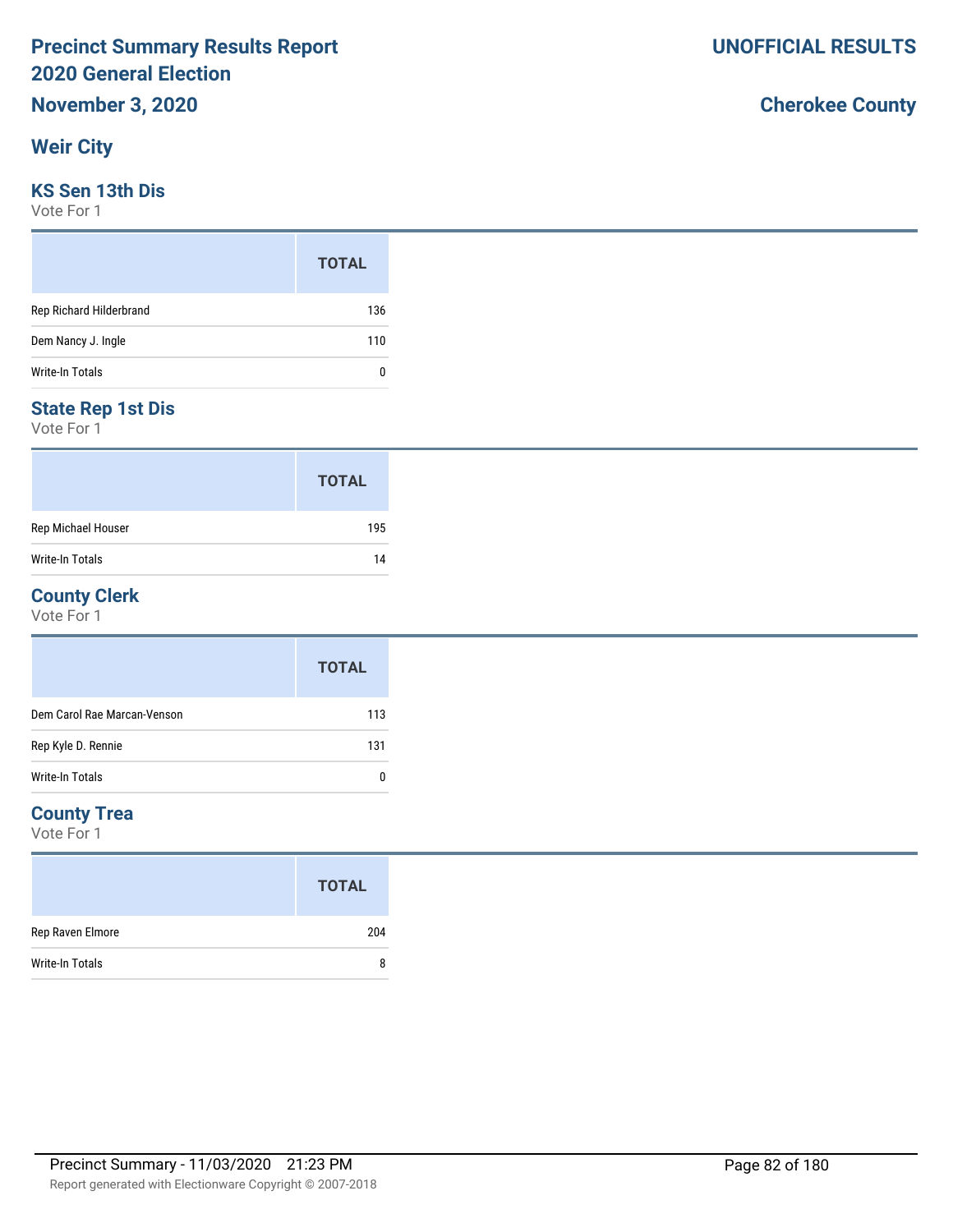### **Weir City**

#### **Reg of Deeds**

Vote For 1

#### **County Atty**

Vote For 1

|                 | <b>TOTAL</b> |
|-----------------|--------------|
| Rep Jake Conard | 202          |
| Write-In Totals | 11           |

### **County Sher**

Vote For 1

|                     | <b>TOTAL</b> |
|---------------------|--------------|
| Dem David M. Groves | 220          |
| Write-In Totals     | 11           |

#### **Supreme Court Justice Pos 4 Rosen**

Vote For 1

|     | <b>TOTAL</b> |
|-----|--------------|
| Yes | 150          |
| No  | 77           |

#### **Court of Appeals Judgge Pos 4 Warner**

Vote For 1

|     | <b>TOTAL</b> |
|-----|--------------|
| Yes | 161          |
| No  | 65           |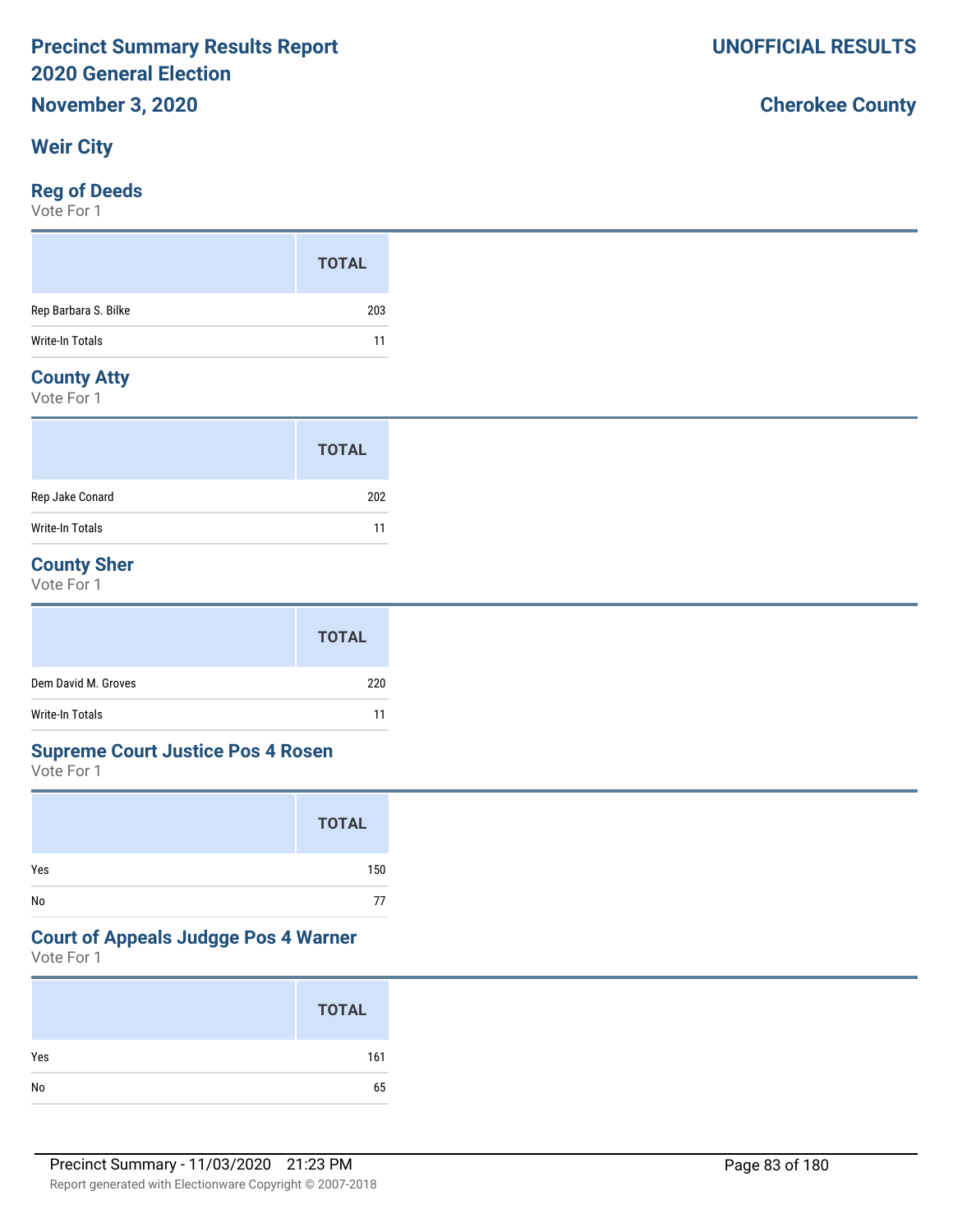**November 3, 2020**

## **Weir City**

#### **Court of Appeals Judgge Pos 6 Bruns**

Vote For 1

|     | <b>TOTAL</b> |
|-----|--------------|
| Yes | 155          |
| No  | 70           |

#### **Court of Appeals Judgge Pos 8 Atcheson**

Vote For 1

|     | <b>TOTAL</b> |
|-----|--------------|
| Yes | 143          |
| No  | 82           |

## **Court of Appeals Judgge Pos 9 Burger**

Vote For 1

|     | <b>TOTAL</b> |  |
|-----|--------------|--|
| Yes | 144          |  |
| No  | 81           |  |

# **Court of Appeals Judgge Pos 14 Gardner**

Vote For 1

|     | <b>TOTAL</b> |
|-----|--------------|
| Yes | 166          |
| No  | 61           |

#### **Dist Court Judge Pos 11 Div 1 Brunetti**

Vote For 1

|     | <b>TOTAL</b> |
|-----|--------------|
| Yes | 179          |
| No  | 52           |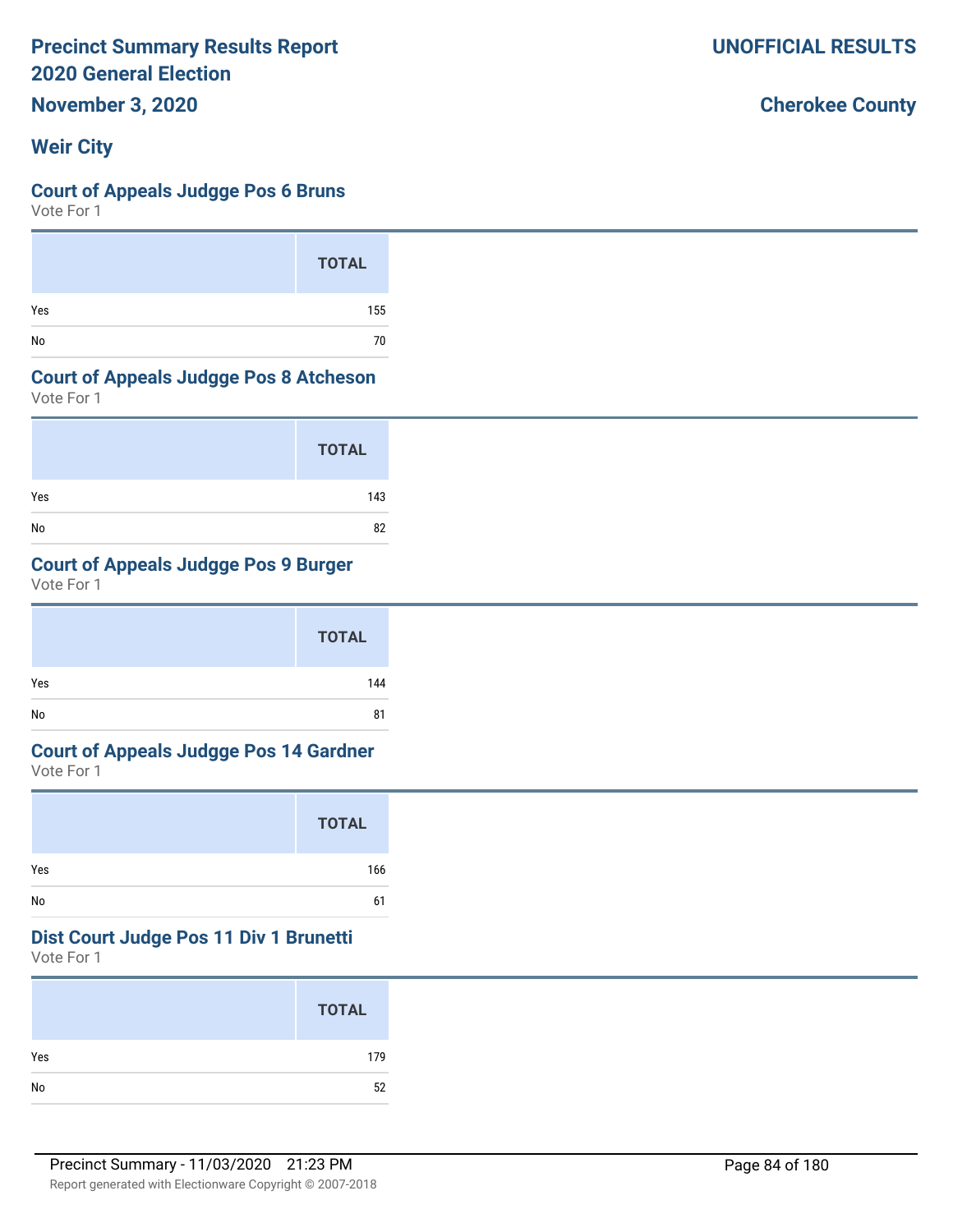**November 3, 2020**

## **Weir City**

#### **Dist Mag Judge Pos 11 Marsh**

Vote For 1

|     | <b>TOTAL</b> |
|-----|--------------|
| Yes | 163          |
| No  | 66           |

### **Continuation of Sales Tax Revenue**

Vote For 1

|     | <b>TOTAL</b> |
|-----|--------------|
| Yes | 178          |
| No  | 62           |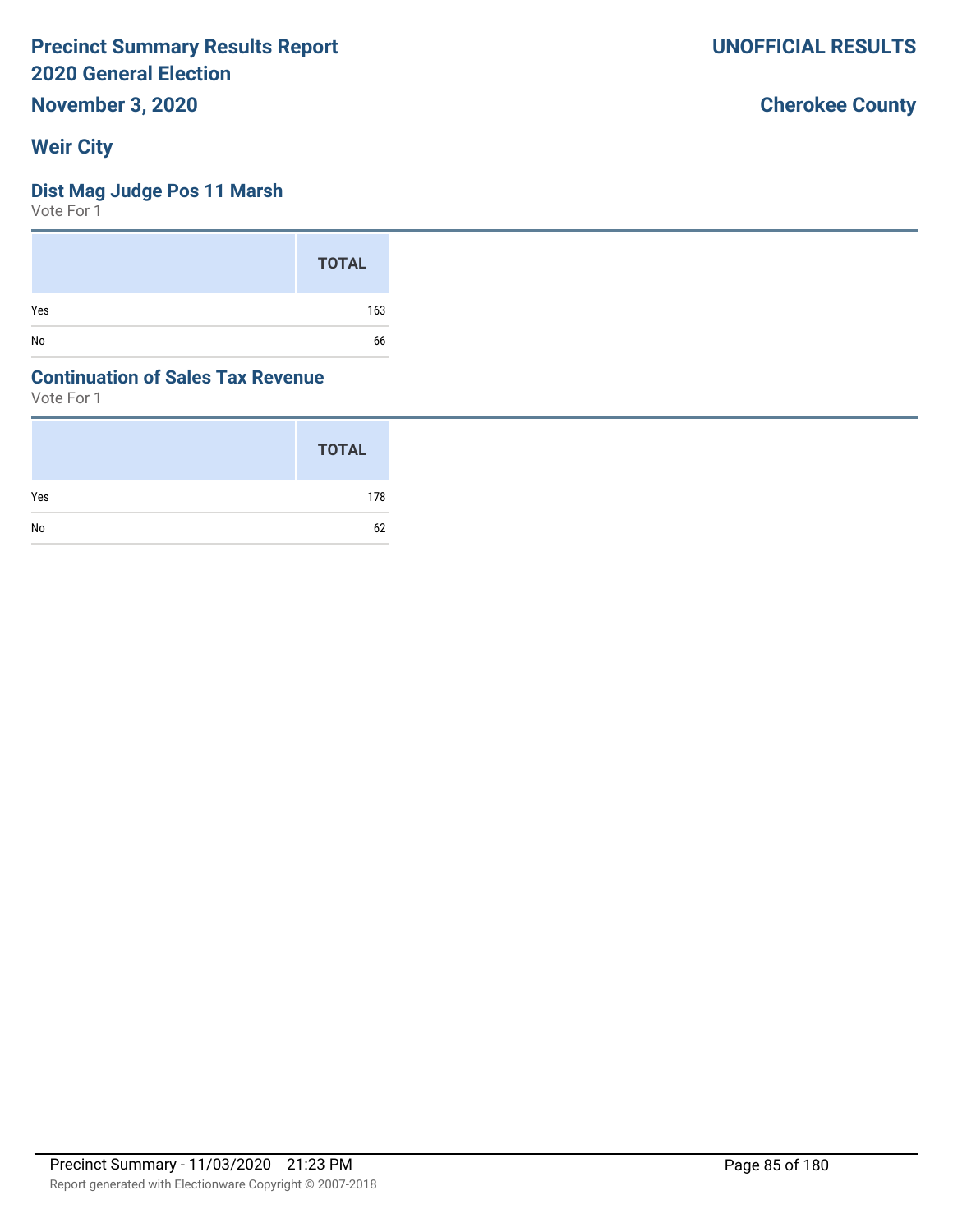## **Cherokee**

**STATISTICS**

# **Cherokee County**

| ,,,,,,,,,,,                 |              |
|-----------------------------|--------------|
|                             | <b>TOTAL</b> |
| Registered Voters - Total   | 248          |
| <b>Ballots Cast - Total</b> | 190          |
| <b>Ballots Cast - Blank</b> | 0            |
| Voter Turnout - Total       | 76.61%       |
|                             |              |

#### **Pres/VP**

Vote For 1

|                         | <b>TOTAL</b> |
|-------------------------|--------------|
| Dem Biden and Harris    | 65           |
| Lib Jorgensen and Cohen | 5            |
| Rep Trump and Pence     | 118          |
| Write-In Totals         | 2            |

#### **US Senate**

Vote For 1

|                     | <b>TOTAL</b> |
|---------------------|--------------|
| Dem Barbara Bollier | 67           |
| Lib Jason Buckley   | 10           |
| Rep Roger Marshall  | 108          |
| Write-In Totals     |              |

# **US House Rep 2nd Dis**

Vote For 1

|                         | <b>TOTAL</b> |
|-------------------------|--------------|
| Dem Michelle De La Isla | 63           |
| Lib Robert Garrard      |              |
| Rep Jake LaTurner       | 117          |
| Write-In Totals         |              |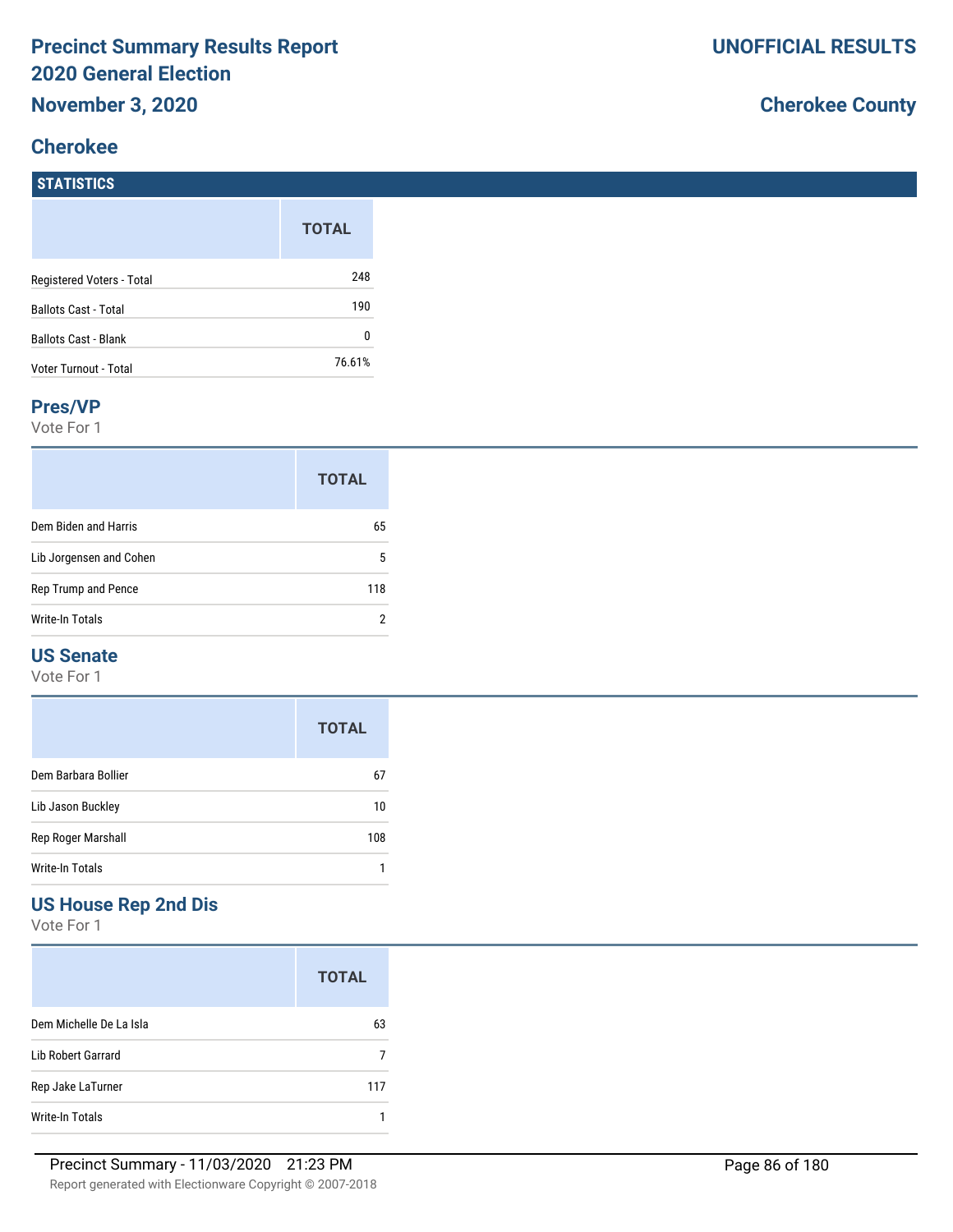#### **Cherokee**

#### **KS Sen 13th Dis**

Vote For 1

|                         | <b>TOTAL</b> |
|-------------------------|--------------|
| Rep Richard Hilderbrand | 119          |
| Dem Nancy J. Ingle      | 68           |
| Write-In Totals         | 0            |

#### **State Rep 1st Dis**

Vote For 1

|                        | <b>TOTAL</b> |
|------------------------|--------------|
| Rep Michael Houser     | 160          |
| <b>Write-In Totals</b> |              |

#### **County Clerk**

Vote For 1

|                             | <b>TOTAL</b> |
|-----------------------------|--------------|
| Dem Carol Rae Marcan-Venson | 63           |
| Rep Kyle D. Rennie          | 122          |
| Write-In Totals             |              |

#### **County Trea**

Vote For 1

|                        | <b>TOTAL</b> |
|------------------------|--------------|
| Rep Raven Elmore       | 166          |
| <b>Write-In Totals</b> |              |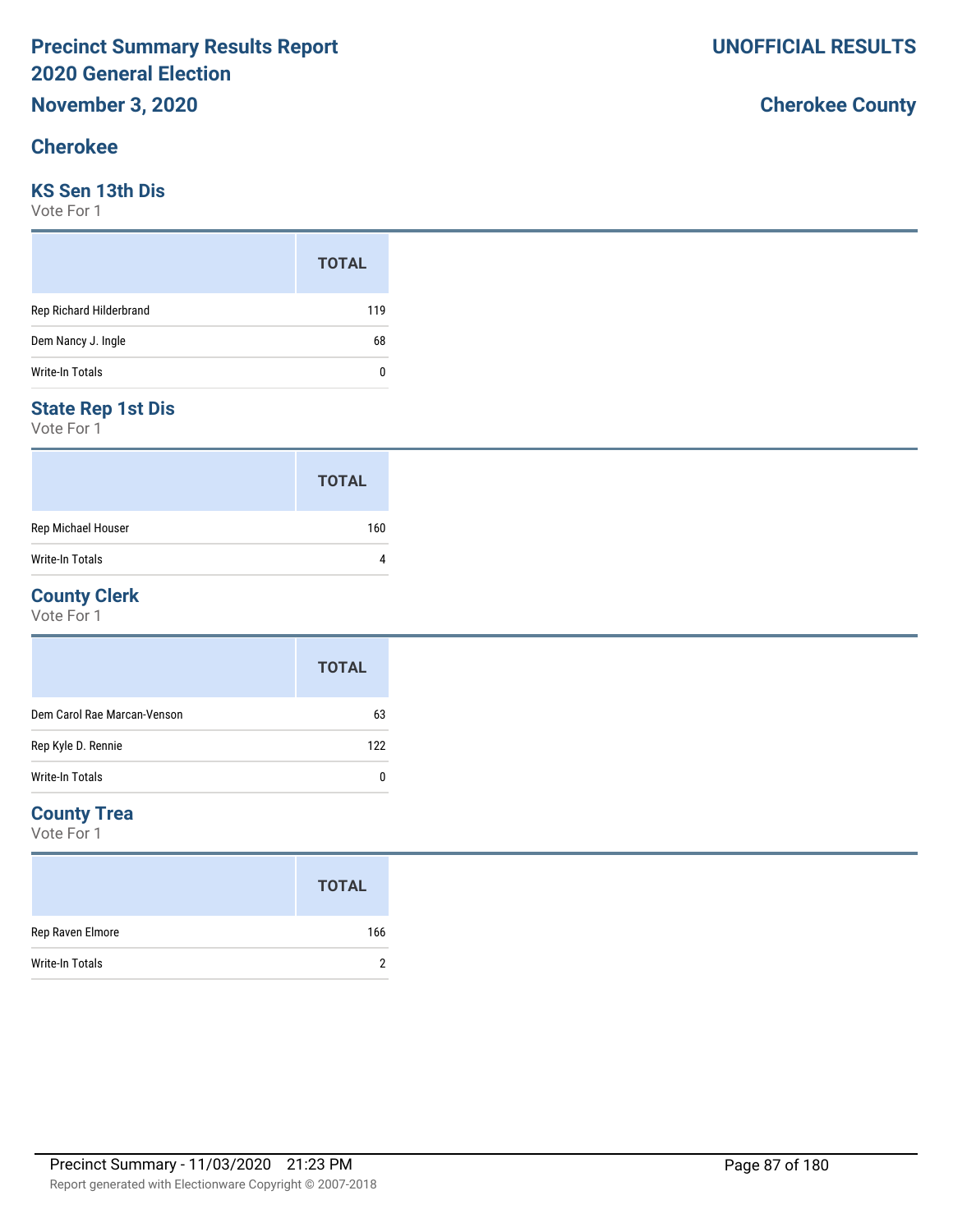#### **Cherokee**

#### **Reg of Deeds**

Vote For 1

#### **County Atty**

Vote For 1

|                 | <b>TOTAL</b> |  |
|-----------------|--------------|--|
| Rep Jake Conard | 167          |  |
| Write-In Totals | っ            |  |

### **County Sher**

Vote For 1

|                     | <b>TOTAL</b> |
|---------------------|--------------|
| Dem David M. Groves | 165          |
| Write-In Totals     | 3            |

# **CK Township Trust Cherokee**

Vote For 1

|                      | <b>TOTAL</b> |
|----------------------|--------------|
| Rep Kimberly Grissom | 168          |
| Write-In Totals      |              |
|                      |              |

## **CK Township Trea Cherokee**

Vote For 1

|                    | <b>TOTAL</b> |
|--------------------|--------------|
| Dem Jason A. Smith | 152          |
| Write-In Totals    | 8            |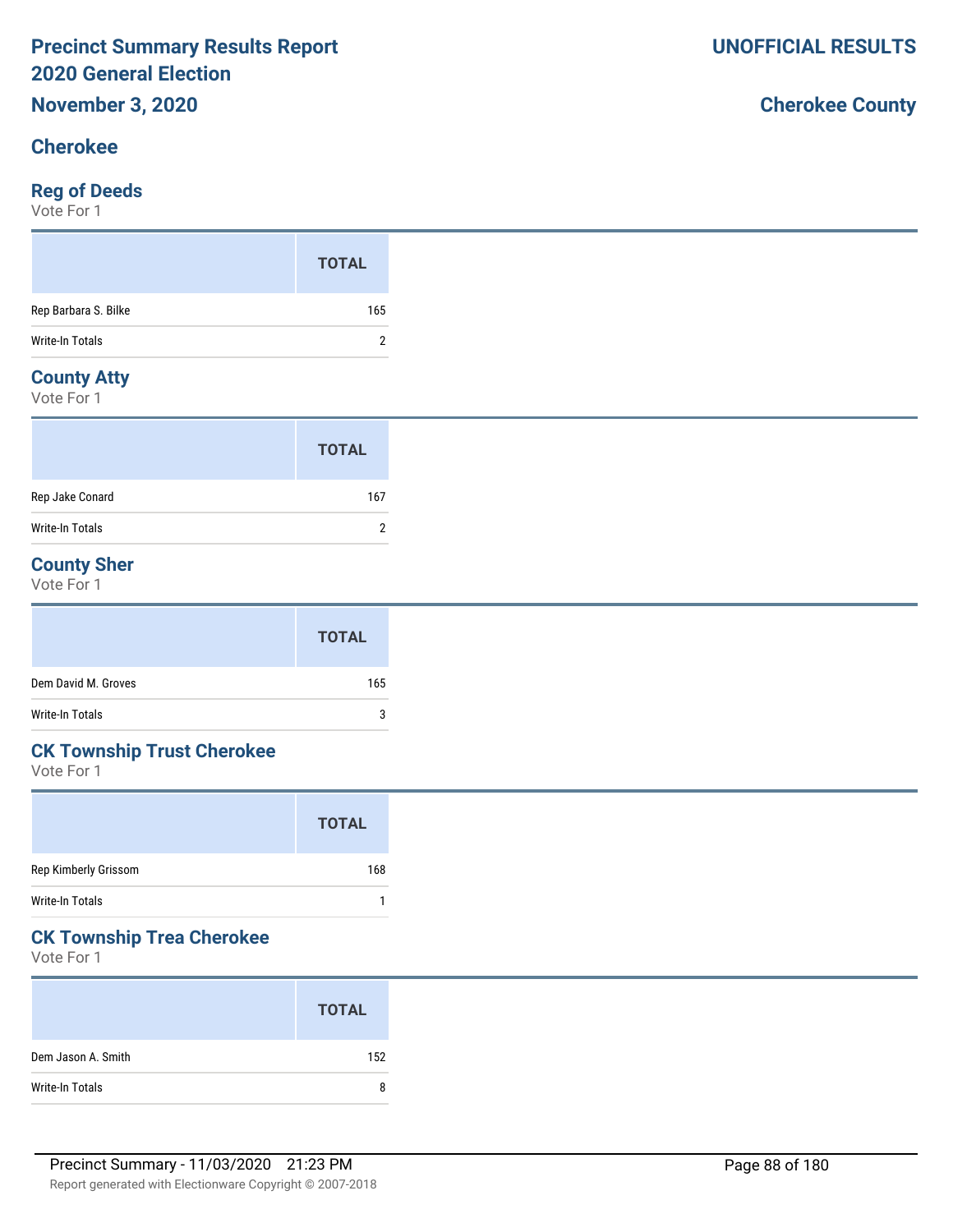**November 3, 2020**

# **Cherokee**

### **Supreme Court Justice Pos 4 Rosen**

Vote For 1

|     | <b>TOTAL</b> |
|-----|--------------|
| Yes | 100          |
| No  | 71           |

## **Court of Appeals Judgge Pos 4 Warner**

Vote For 1

|     | <b>TOTAL</b> |
|-----|--------------|
| Yes | 111          |
| No  | 60           |

# **Court of Appeals Judgge Pos 6 Bruns**

Vote For 1

|         | <b>TOTAL</b> |
|---------|--------------|
| Yes     | 110          |
| No<br>- | 61           |

# **Court of Appeals Judgge Pos 8 Atcheson**

Vote For 1

|     | <b>TOTAL</b> |
|-----|--------------|
| Yes | 97           |
| No  | 72           |

## **Court of Appeals Judgge Pos 9 Burger**

Vote For 1

| <b>TOTAL</b> |     |
|--------------|-----|
| Yes          | 102 |
|              | 66  |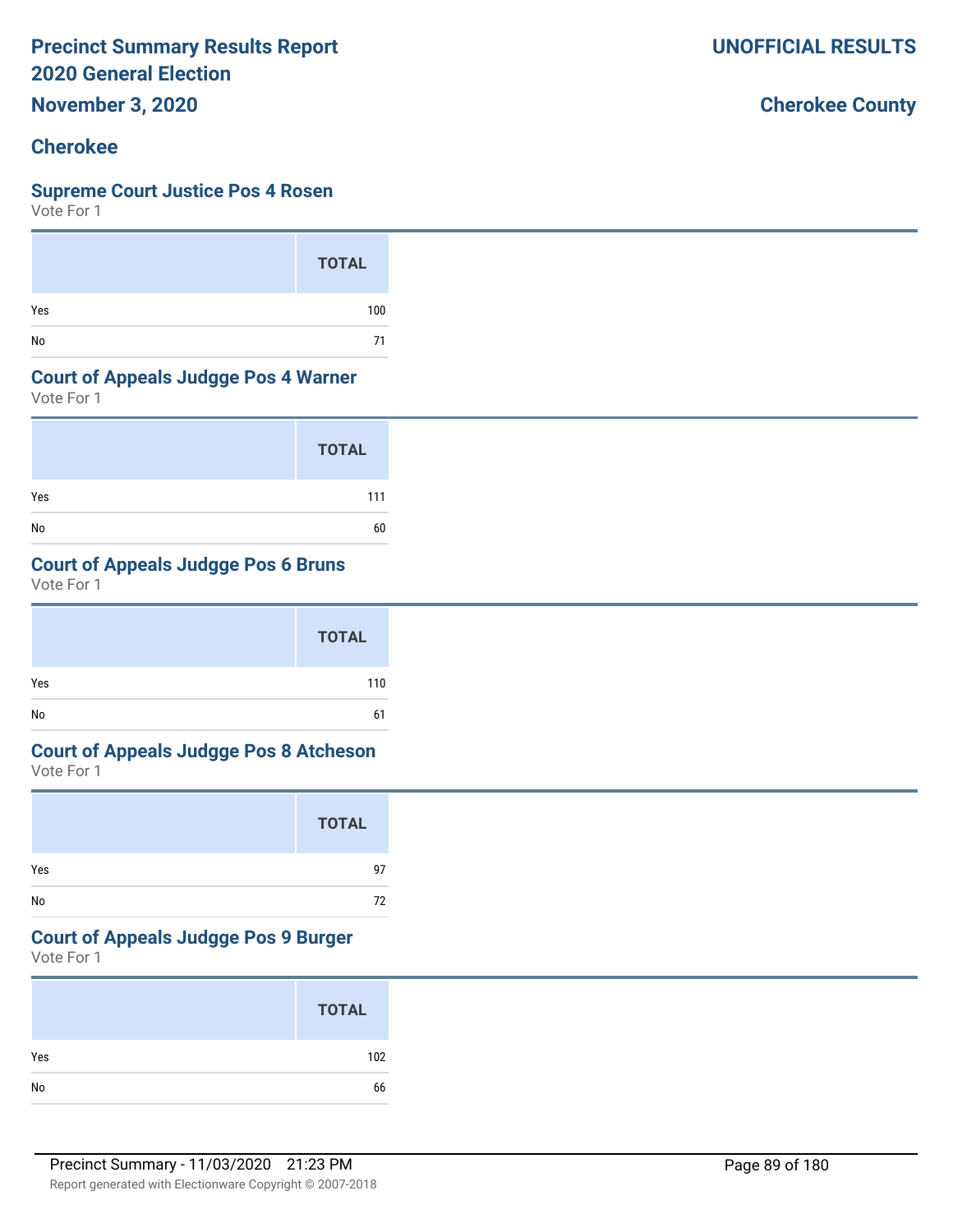**November 3, 2020**

#### **Cherokee**

#### **Court of Appeals Judgge Pos 14 Gardner**

Vote For 1

|     | <b>TOTAL</b> |
|-----|--------------|
| Yes | 111          |
| No  | 58           |

#### **Dist Court Judge Pos 11 Div 1 Brunetti**

Vote For 1

|     | <b>TOTAL</b> |
|-----|--------------|
| Yes | 110          |
| No  | 63           |

## **Dist Mag Judge Pos 11 Marsh**

Vote For 1

|     | <b>TOTAL</b> |
|-----|--------------|
| Yes | 113          |
| No  | 60           |

#### **Continuation of Sales Tax Revenue**

Vote For 1

|     | <b>TOTAL</b> |
|-----|--------------|
| Yes | 133          |
| No  | 48           |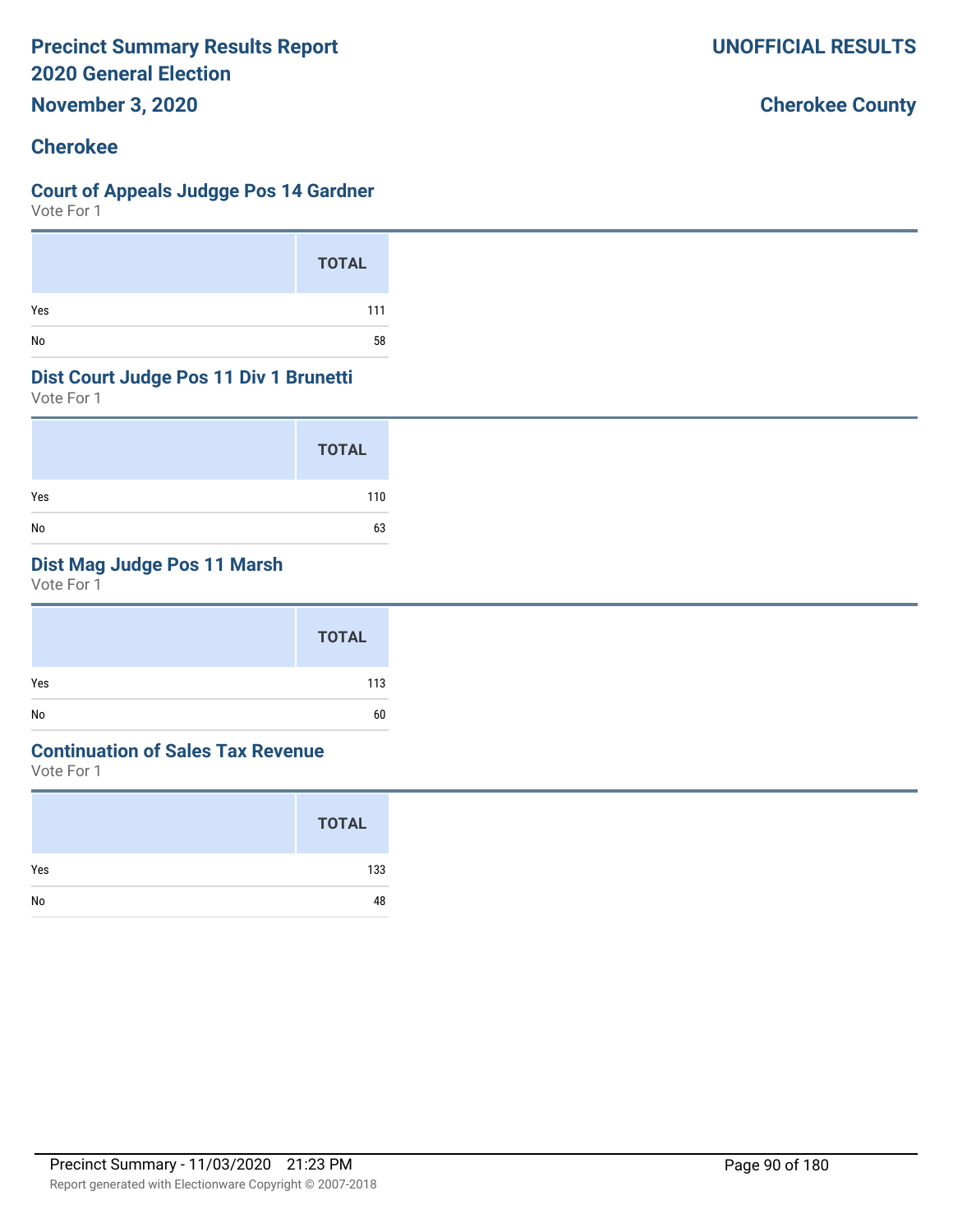### **Crawford**

# **Cherokee County**

| <b>STATISTICS</b>           |              |
|-----------------------------|--------------|
|                             | <b>TOTAL</b> |
| Registered Voters - Total   | 470          |
| <b>Ballots Cast - Total</b> | 355          |
| <b>Ballots Cast - Blank</b> | 0            |
| Voter Turnout - Total       | 75.53%       |

#### **Pres/VP**

Vote For 1

|                         | <b>TOTAL</b> |
|-------------------------|--------------|
| Dem Biden and Harris    | 64           |
| Lib Jorgensen and Cohen | 6            |
| Rep Trump and Pence     | 284          |
| Write-In Totals         |              |

#### **US Senate**

Vote For 1

|                     | <b>TOTAL</b> |
|---------------------|--------------|
| Dem Barbara Bollier | 71           |
| Lib Jason Buckley   | 17           |
| Rep Roger Marshall  | 265          |
| Write-In Totals     |              |

## **US House Rep 2nd Dis**

Vote For 1

|                         | <b>TOTAL</b> |
|-------------------------|--------------|
| Dem Michelle De La Isla | 61           |
| Lib Robert Garrard      | g            |
| Rep Jake LaTurner       | 284          |
| Write-In Totals         |              |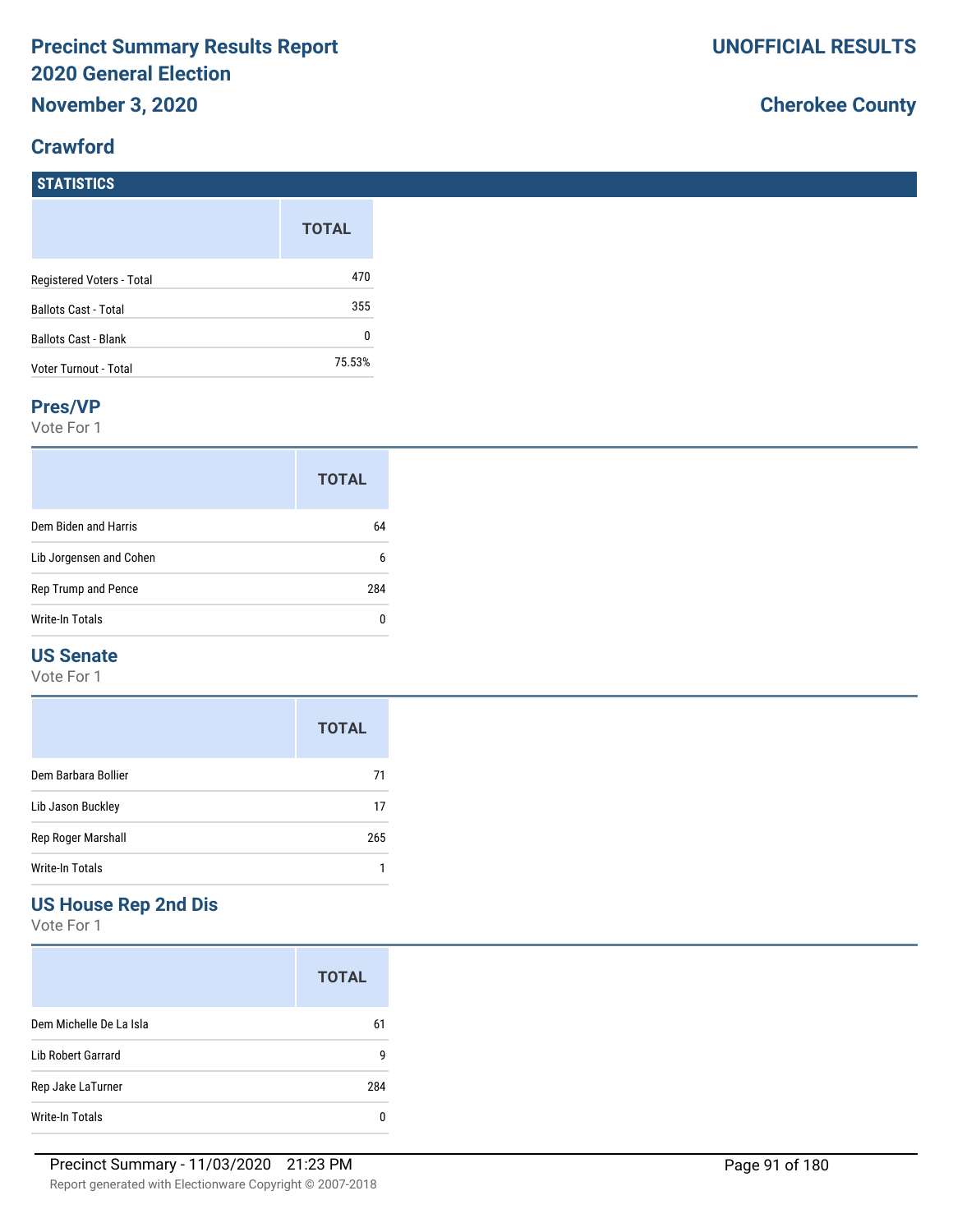#### **Crawford**

#### **KS Sen 13th Dis**

Vote For 1

|                         | <b>TOTAL</b> |
|-------------------------|--------------|
| Rep Richard Hilderbrand | 295          |
| Dem Nancy J. Ingle      | 59           |
| Write-In Totals         | 0            |

#### **State Rep 1st Dis**

Vote For 1

|                    | <b>TOTAL</b> |
|--------------------|--------------|
| Rep Michael Houser | 323          |
| Write-In Totals    |              |

### **County Comm 2nd Dis 2nd Dist**

Vote For 1

|                      | <b>TOTAL</b> |
|----------------------|--------------|
| Dem Owen Tom Pryor   | 79           |
| Rep Lorie M. Johnson | 269          |
| Write-In Totals      |              |

#### **County Clerk**

Vote For 1

|                             | <b>TOTAL</b> |
|-----------------------------|--------------|
| Dem Carol Rae Marcan-Venson | 87           |
| Rep Kyle D. Rennie          | 263          |
| Write-In Totals             |              |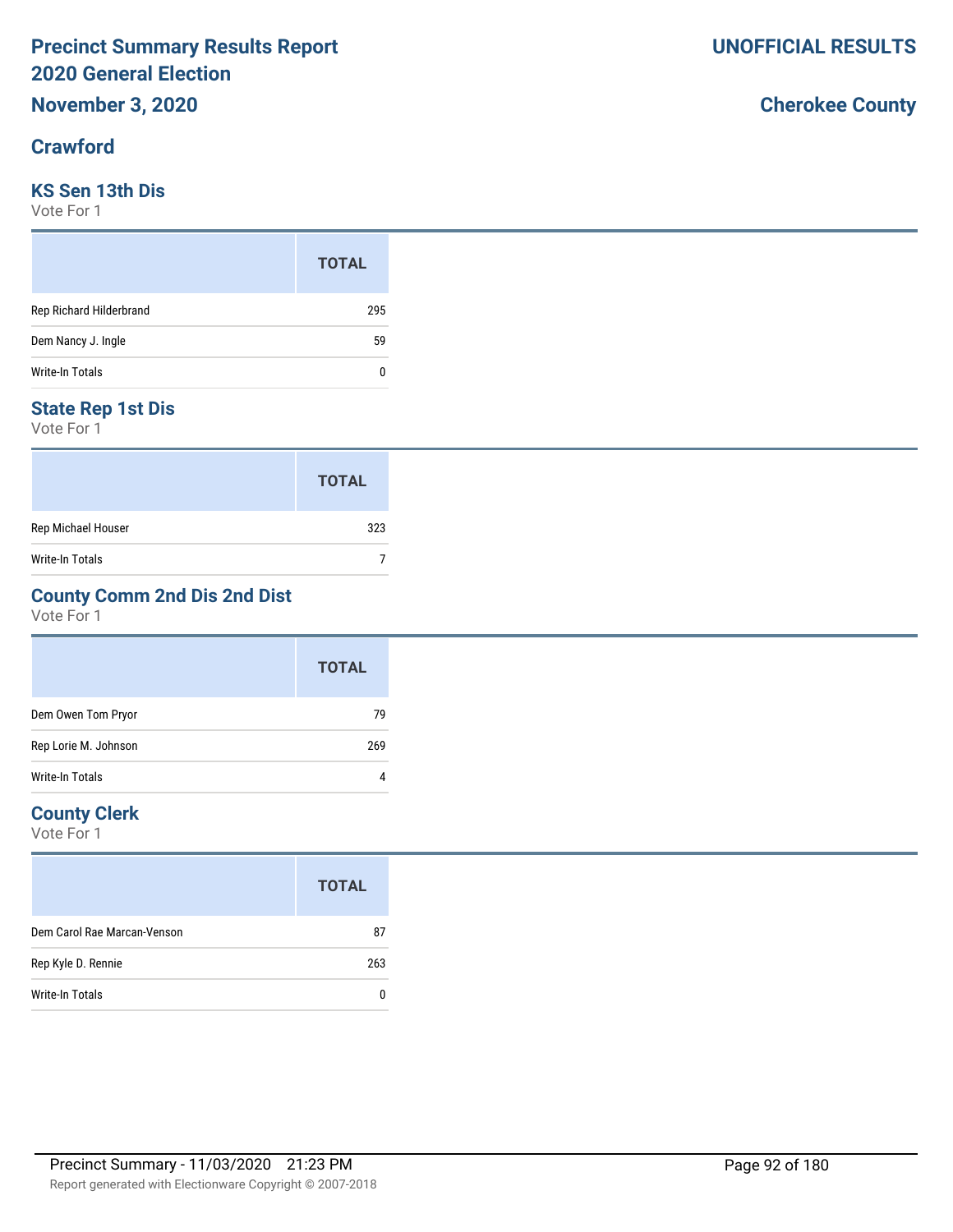#### **Crawford**

#### **County Trea**

Vote For 1

#### **Reg of Deeds**

Vote For 1

|                      | <b>TOTAL</b> |  |
|----------------------|--------------|--|
| Rep Barbara S. Bilke | 326          |  |
| Write-In Totals      | 3            |  |

# **County Atty**

Vote For 1

|                 | <b>TOTAL</b> |
|-----------------|--------------|
| Rep Jake Conard | 332          |
| Write-In Totals | 3            |

### **County Sher**

Vote For 1

|                     | <b>TOTAL</b> |
|---------------------|--------------|
| Dem David M. Groves | 318          |
| Write-In Totals     | 12           |

## **CR Township Trust Crawford**

Vote For 1

|                    | <b>TOTAL</b> |
|--------------------|--------------|
| Rep Walter C. Hess | 327          |
| Write-In Totals    | b            |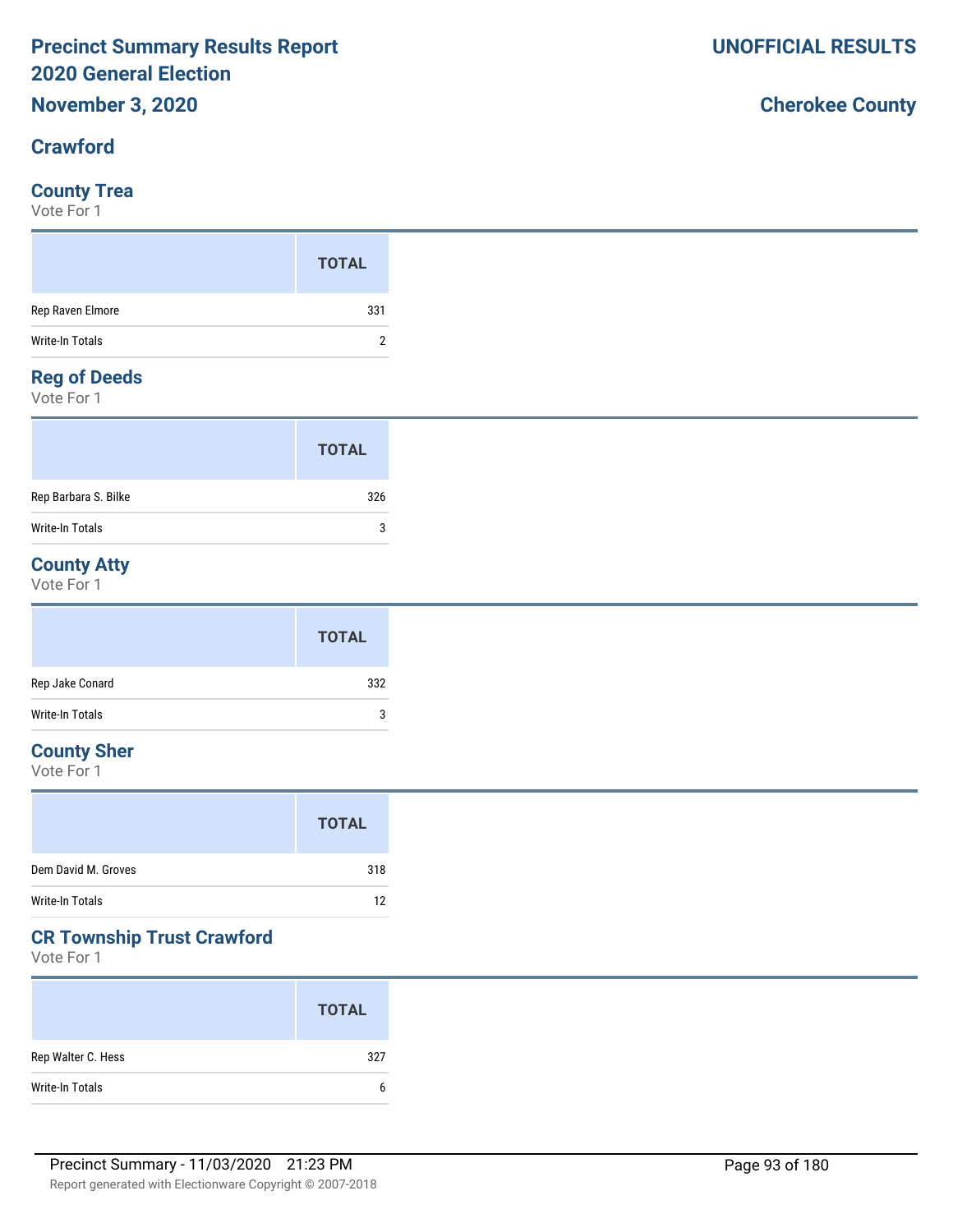**November 3, 2020**

#### **Crawford**

#### **CR Township Trea Crawford**

Vote For 1

|                        | <b>TOTAL</b> |
|------------------------|--------------|
| Dem Jack D. Cossairt   | 297          |
| <b>Write-In Totals</b> | q            |

#### **Supreme Court Justice Pos 4 Rosen**

Vote For 1

|     | <b>TOTAL</b> |
|-----|--------------|
| Yes | 169          |
| No  | 159          |

## **Court of Appeals Judgge Pos 4 Warner**

Vote For 1

|     | <b>TOTAL</b> |
|-----|--------------|
| Yes | 173          |
| No  | 156          |

#### **Court of Appeals Judgge Pos 6 Bruns**

Vote For 1

|     | <b>TOTAL</b> |
|-----|--------------|
| Yes | 182          |
| No  | 142          |

# **Court of Appeals Judgge Pos 8 Atcheson**

Vote For 1

|     | <b>TOTAL</b> |
|-----|--------------|
| Yes | 153          |
| No  | 170          |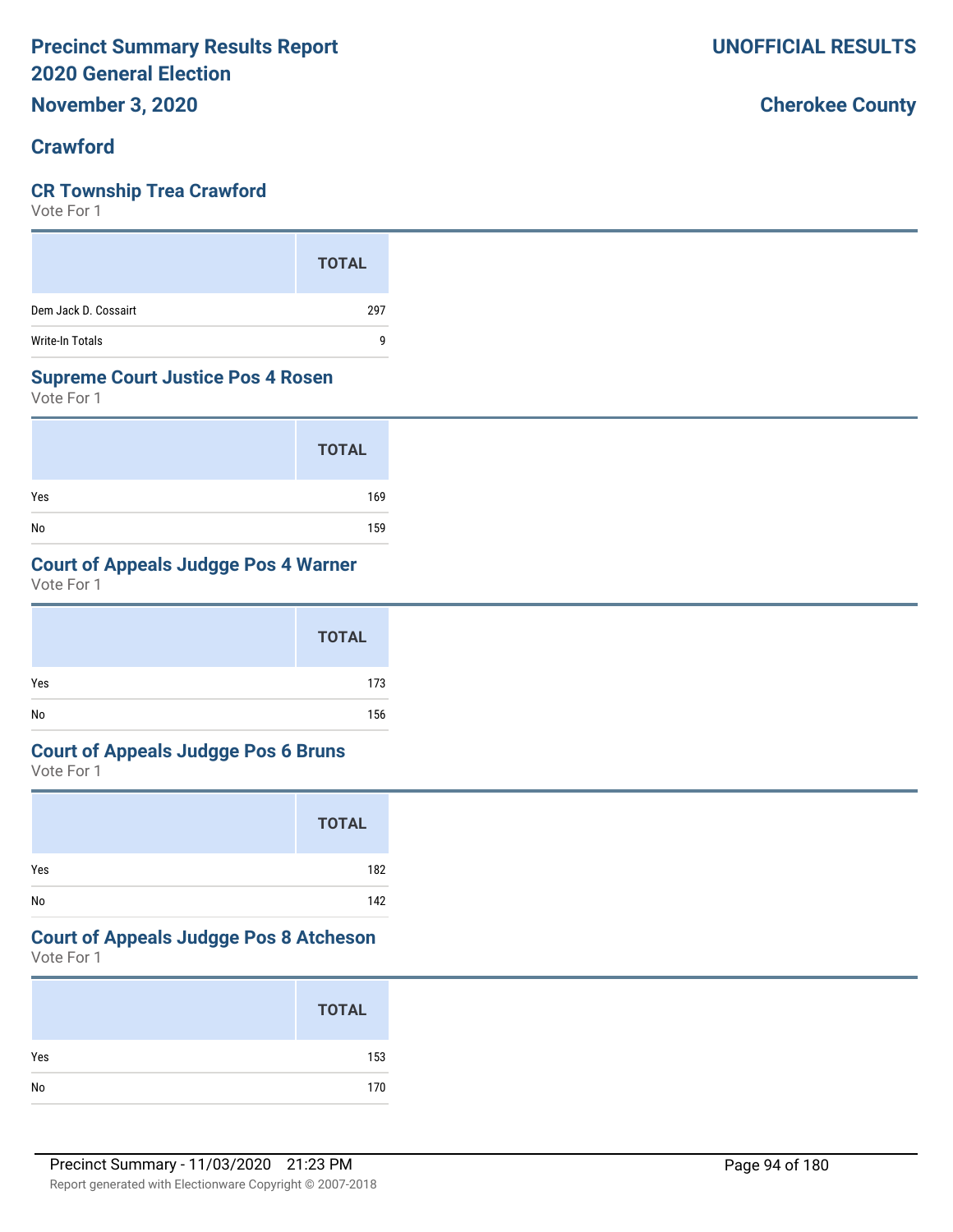**November 3, 2020**

### **Crawford**

## **Court of Appeals Judgge Pos 9 Burger**

Vote For 1

|     | <b>TOTAL</b> |
|-----|--------------|
| Yes | 164          |
| No  | 162          |

## **Court of Appeals Judgge Pos 14 Gardner**

Vote For 1

|     | <b>TOTAL</b> |
|-----|--------------|
| Yes | 184          |
| No  | 140          |

# **Dist Court Judge Pos 11 Div 1 Brunetti**

Vote For 1

| <b>TOTAL</b> |
|--------------|
| Yes<br>205   |
| No<br>124    |

# **Dist Mag Judge Pos 11 Marsh**

Vote For 1

|     | <b>TOTAL</b> |
|-----|--------------|
| Yes | 242          |
| No  | 96           |

# **Continuation of Sales Tax Revenue**

Vote For 1

|     | <b>TOTAL</b> |
|-----|--------------|
| Yes | 253          |
| No  | 93           |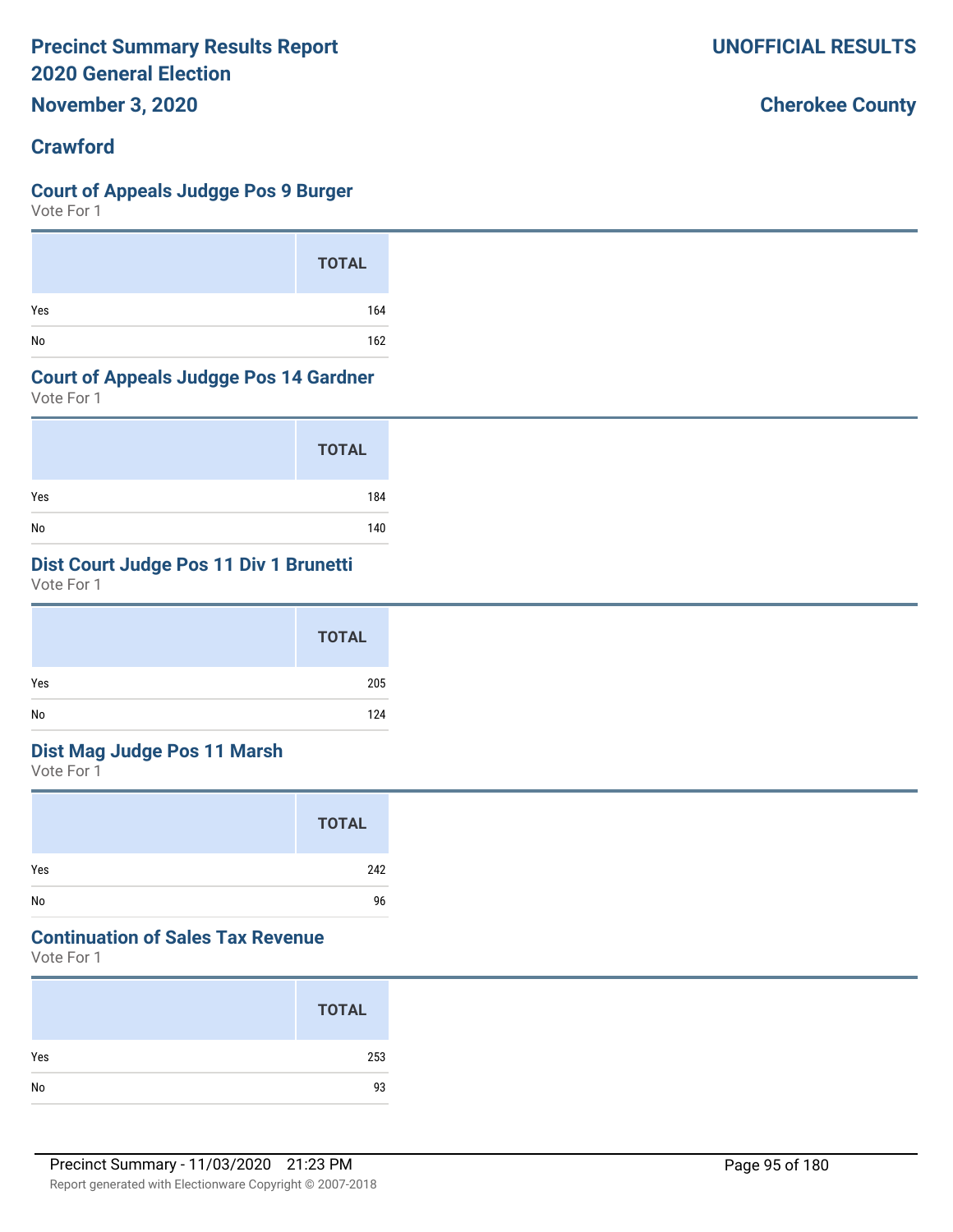#### **Garden-Lowell**

|                             | <b>TOTAL</b> |
|-----------------------------|--------------|
| Registered Voters - Total   | 1,550        |
| <b>Ballots Cast - Total</b> | 1,003        |
| <b>Ballots Cast - Blank</b> | ŋ            |
| Voter Turnout - Total       | 64.71%       |

#### **Pres/VP**

Vote For 1

|                         | <b>TOTAL</b> |
|-------------------------|--------------|
| Dem Biden and Harris    | 250          |
| Lib Jorgensen and Cohen | 14           |
| Rep Trump and Pence     | 734          |
| Write-In Totals         |              |

#### **US Senate**

Vote For 1

|                     | <b>TOTAL</b> |
|---------------------|--------------|
| Dem Barbara Bollier | 282          |
| Lib Jason Buckley   | 41           |
| Rep Roger Marshall  | 670          |
| Write-In Totals     |              |

## **US House Rep 2nd Dis**

Vote For 1

|                         | <b>TOTAL</b> |
|-------------------------|--------------|
| Dem Michelle De La Isla | 233          |
| Lib Robert Garrard      | 34           |
| Rep Jake LaTurner       | 729          |
| Write-In Totals         | 2            |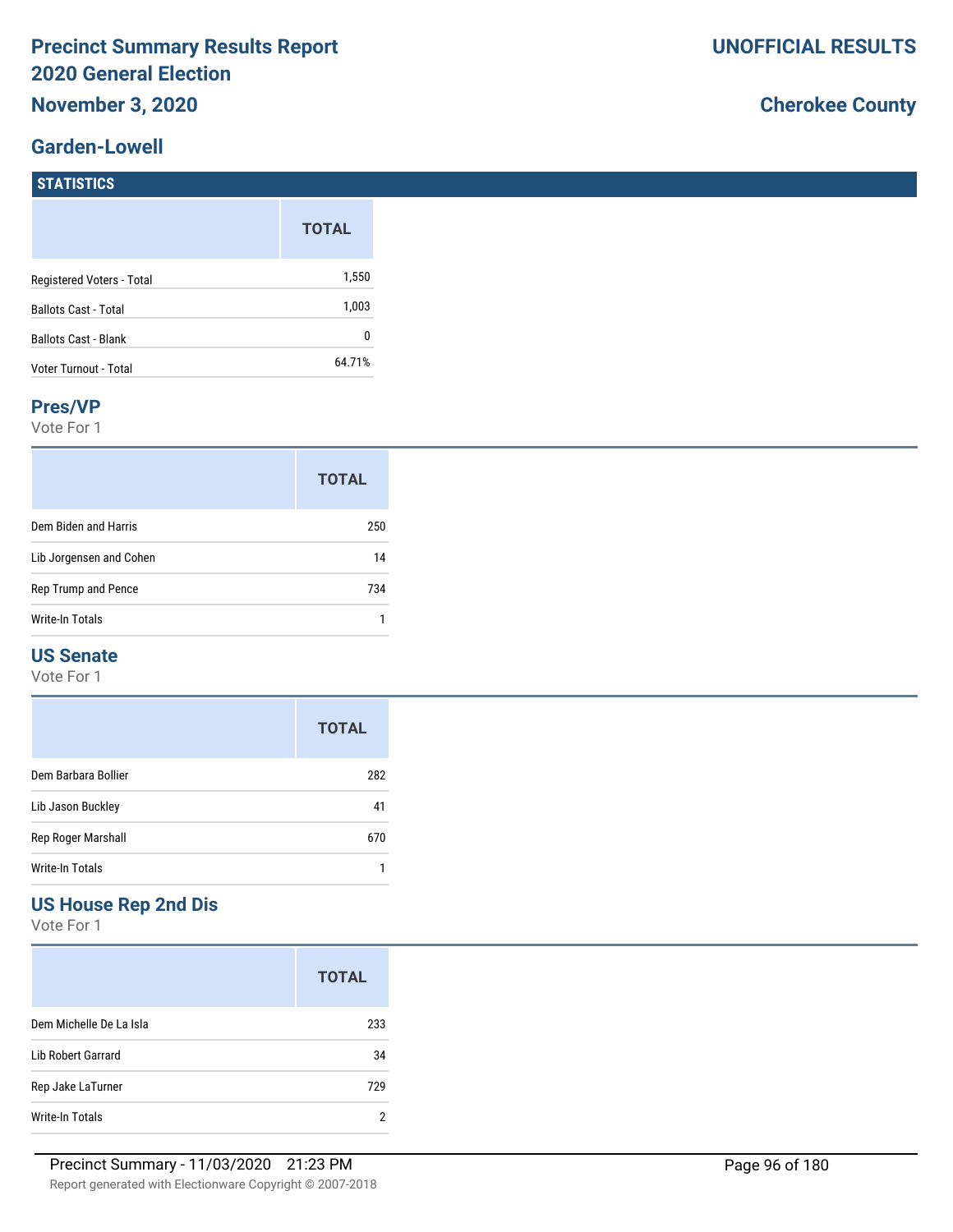#### **Garden-Lowell**

#### **KS Sen 13th Dis**

Vote For 1

|                         | <b>TOTAL</b> |
|-------------------------|--------------|
| Rep Richard Hilderbrand | 798          |
| Dem Nancy J. Ingle      | 195          |
| Write-In Totals         |              |

#### **State Rep 1st Dis**

Vote For 1

|                        | <b>TOTAL</b> |
|------------------------|--------------|
| Rep Michael Houser     | 876          |
| <b>Write-In Totals</b> | 19           |

### **County Comm 3rd Dis. 3rd Dist**

Vote For 1

|                        | <b>TOTAL</b> |
|------------------------|--------------|
| Rep Cory Moates        | 864          |
| <b>Write-In Totals</b> | 26           |

#### **County Clerk**

Vote For 1

|                             | <b>TOTAL</b> |
|-----------------------------|--------------|
| Dem Carol Rae Marcan-Venson | 260          |
| Rep Kyle D. Rennie          | 718          |
| Write-In Totals             |              |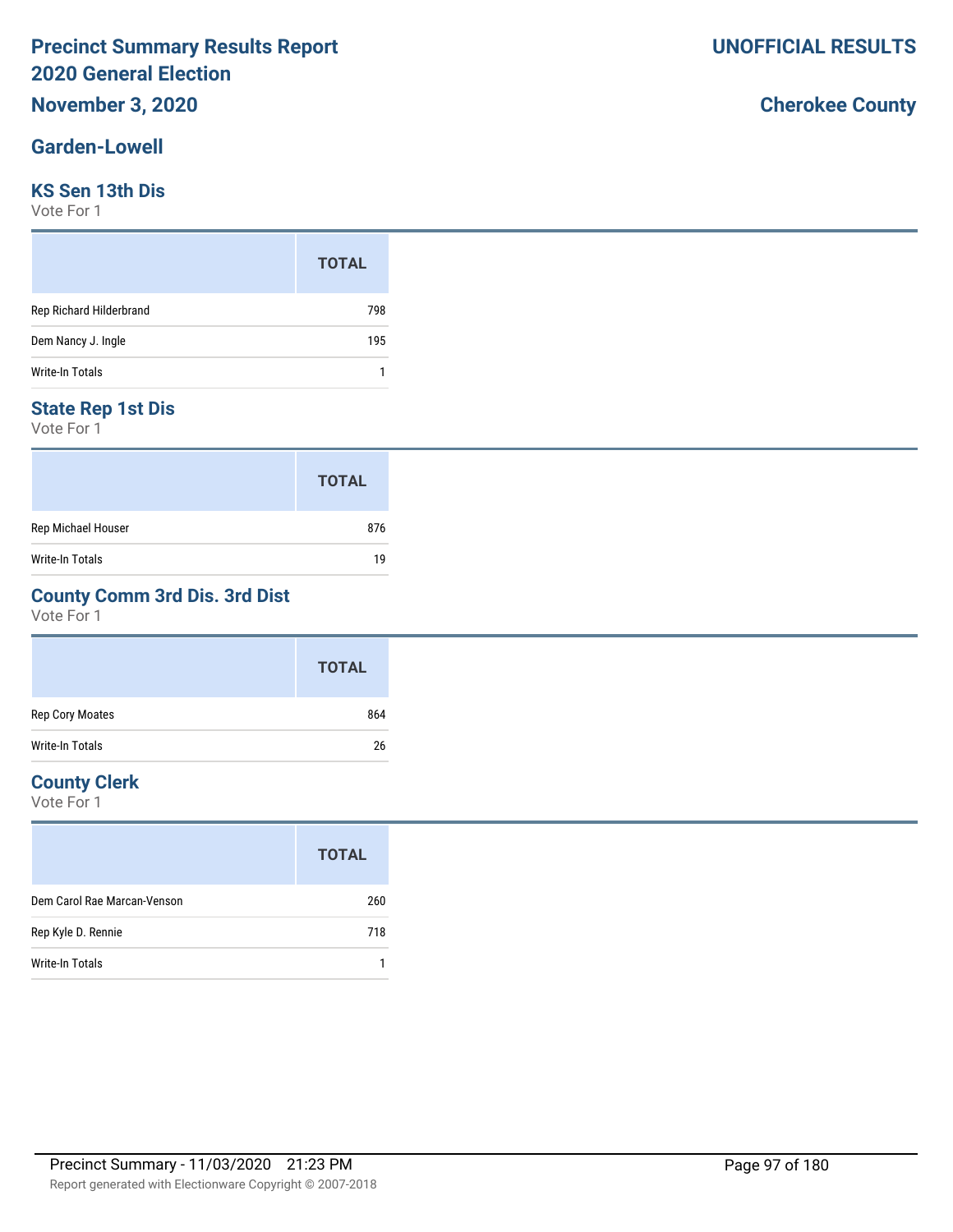#### **Garden-Lowell**

#### **County Trea**

Vote For 1

## **Reg of Deeds**

Vote For 1

|                      | <b>TOTAL</b> |
|----------------------|--------------|
| Rep Barbara S. Bilke | 900          |
| Write-In Totals      | q            |

### **County Atty**

Vote For 1

|                 | <b>TOTAL</b> |
|-----------------|--------------|
| Rep Jake Conard | 876          |
| Write-In Totals | 15           |

## **County Sher**

Vote For 1

|                        | <b>TOTAL</b> |
|------------------------|--------------|
| Dem David M. Groves    | 864          |
| <b>Write-In Totals</b> | 35           |

#### **Gar Township Trust GardenTownship Trustee**

Vote For 1

|                   | <b>TOTAL</b> |
|-------------------|--------------|
| Dem Betty L. Moss | 782          |
| Write-In Totals   | 49           |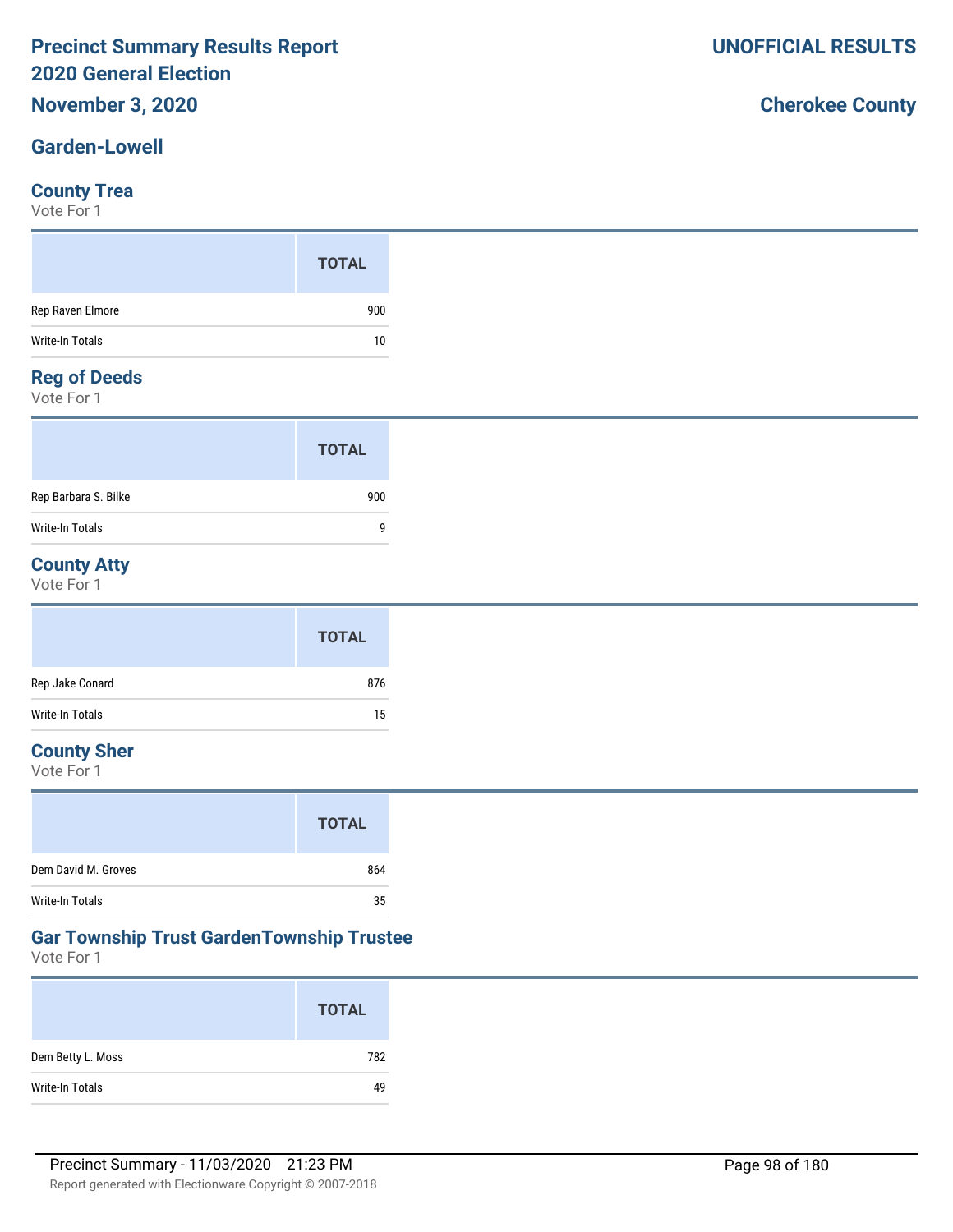**November 3, 2020**

#### **Garden-Lowell**

#### **Gar Township Trea GardenTownship Trustee**

Vote For 1

|                  | <b>TOTAL</b> |
|------------------|--------------|
| Dem Billy Gaines | 783          |
| Write-In Totals  | 50           |

#### **Supreme Court Justice Pos 4 Rosen**

Vote For 1

|     | <b>TOTAL</b> |
|-----|--------------|
| Yes | 583          |
| No  | 323          |

### **Court of Appeals Judgge Pos 4 Warner**

Vote For 1

|     | <b>TOTAL</b> |
|-----|--------------|
| Yes | 604          |
| No  | 296          |

#### **Court of Appeals Judgge Pos 6 Bruns**

Vote For 1

|     | <b>TOTAL</b> |
|-----|--------------|
| Yes | 610          |
| No  | 283          |

## **Court of Appeals Judgge Pos 8 Atcheson**

Vote For 1

| <b>TOTAL</b>  |     |
|---------------|-----|
| Yes           | 567 |
| $\mathsf{No}$ | 322 |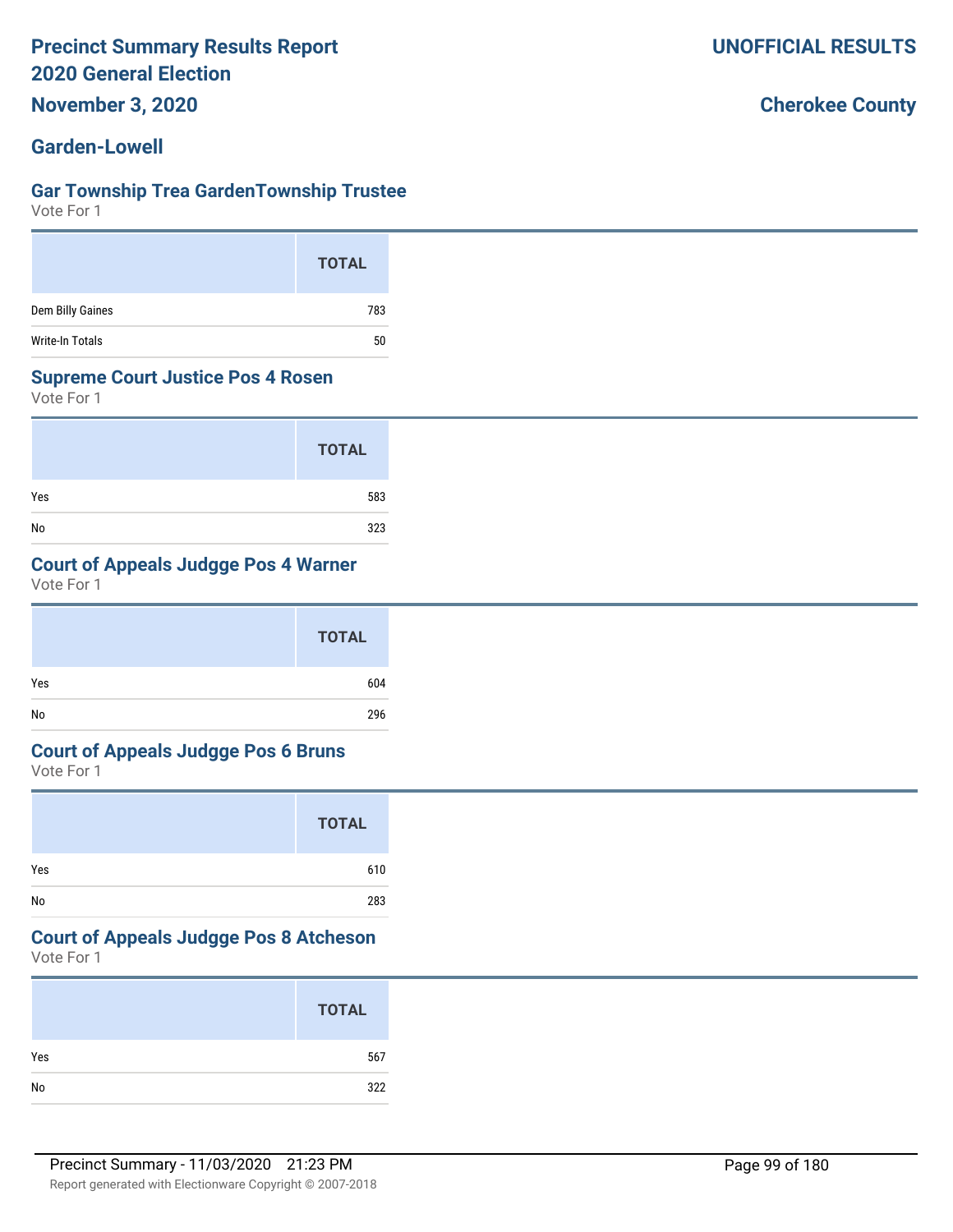**November 3, 2020**

#### **Garden-Lowell**

#### **Court of Appeals Judgge Pos 9 Burger**

Vote For 1

|     | <b>TOTAL</b> |
|-----|--------------|
| Yes | 554          |
| No  | 341          |

#### **Court of Appeals Judgge Pos 14 Gardner**

Vote For 1

|     | <b>TOTAL</b> |
|-----|--------------|
| Yes | 603          |
| No  | 292          |

## **Dist Court Judge Pos 11 Div 1 Brunetti**

Vote For 1

|     | <b>TOTAL</b> |
|-----|--------------|
| Yes | 628          |
| No  | 256          |

#### **Dist Mag Judge Pos 11 Marsh**

Vote For 1

|     | <b>TOTAL</b> |
|-----|--------------|
| Yes | 639          |
| No  | 273          |

# **Continuation of Sales Tax Revenue**

Vote For 1

|     | <b>TOTAL</b> |
|-----|--------------|
| Yes | 710          |
| No  | 268          |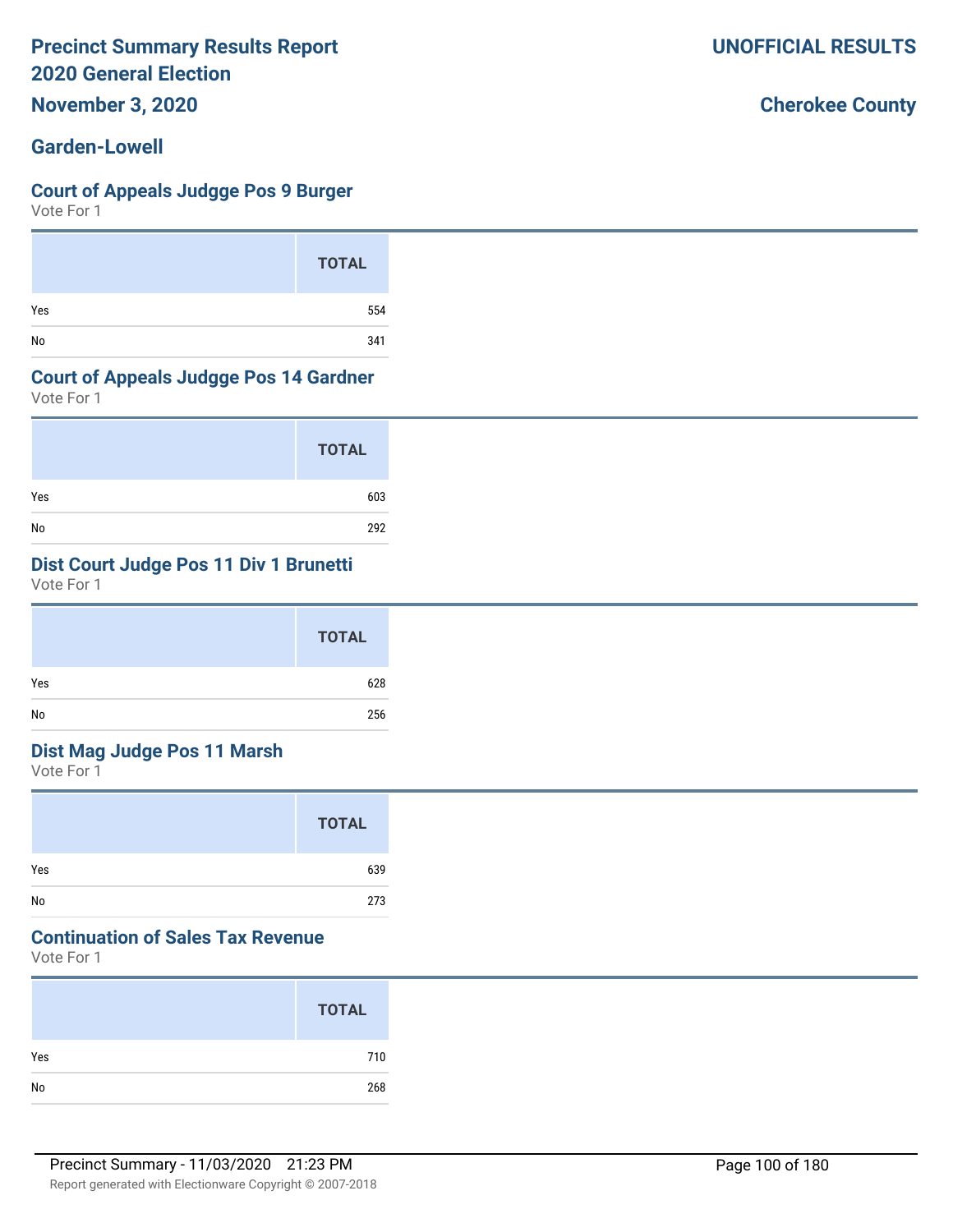## **Garden-Stanley Mines**

# **Cherokee County**

| 1311131103                  |              |
|-----------------------------|--------------|
|                             | <b>TOTAL</b> |
| Registered Voters - Total   | 504          |
| <b>Ballots Cast - Total</b> | 301          |
| Ballots Cast - Blank        | 0            |
| Voter Turnout - Total       | 59.72%       |
|                             |              |

#### **Pres/VP**

**STATISTICS** 

Vote For 1

|                         | <b>TOTAL</b> |
|-------------------------|--------------|
| Dem Biden and Harris    | 60           |
| Lib Jorgensen and Cohen | 3            |
| Rep Trump and Pence     |              |
| <b>Write-In Totals</b>  |              |

#### **US Senate**

Vote For 1

|                     | <b>TOTAL</b> |
|---------------------|--------------|
| Dem Barbara Bollier | 63           |
| Lib Jason Buckley   | 15           |
| Rep Roger Marshall  | 218          |
| Write-In Totals     |              |

### **US House Rep 2nd Dis**

Vote For 1

|                         | <b>TOTAL</b> |
|-------------------------|--------------|
| Dem Michelle De La Isla | 56           |
| Lib Robert Garrard      | 17           |
| Rep Jake LaTurner       | 226          |
| Write-In Totals         |              |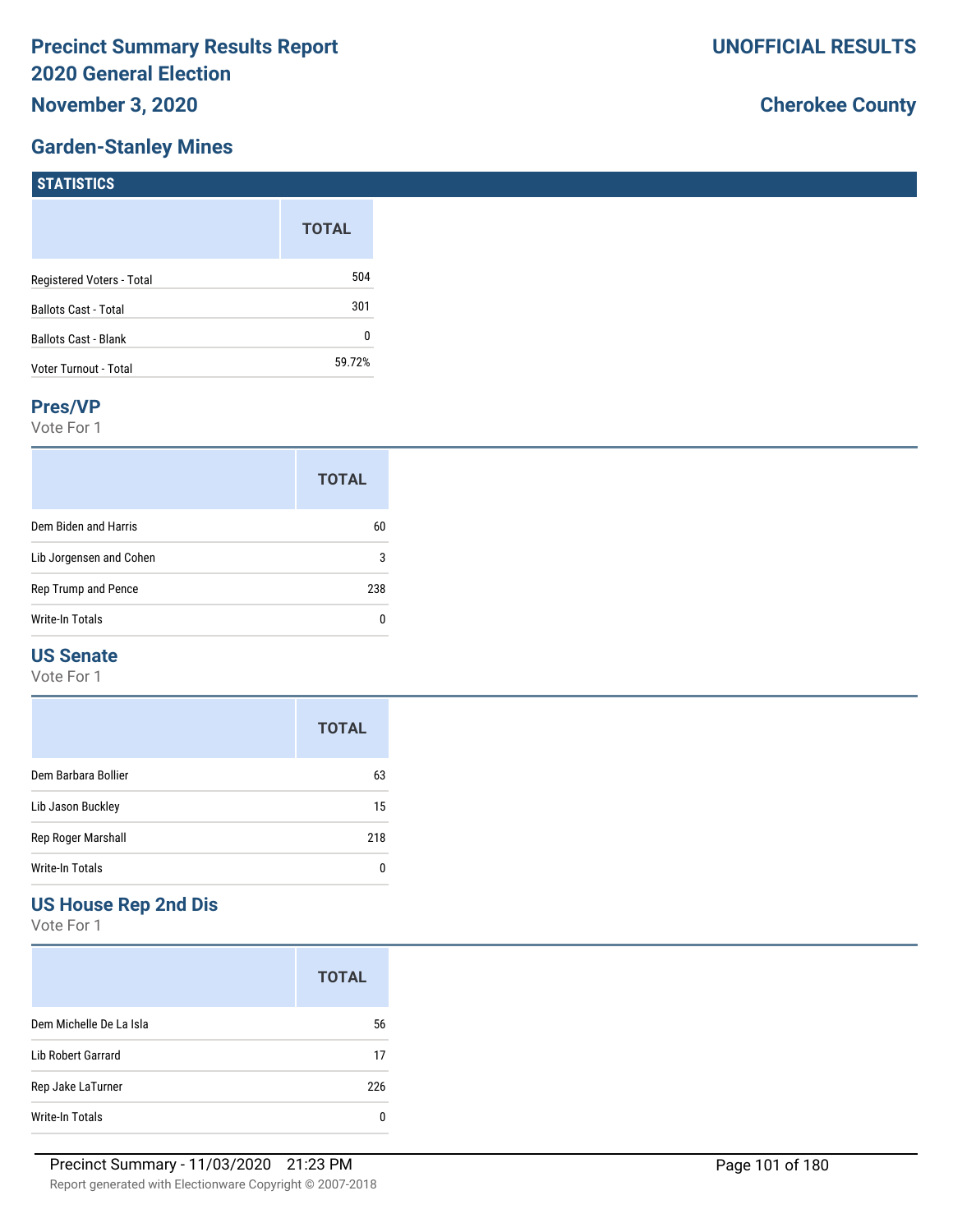## **November 3, 2020**

# **Garden-Stanley Mines**

### **KS Sen 13th Dis**

Vote For 1

|                         | <b>TOTAL</b> |
|-------------------------|--------------|
| Rep Richard Hilderbrand | 250          |
| Dem Nancy J. Ingle      | 50           |
| Write-In Totals         | 0            |

#### **State Rep 1st Dis**

Vote For 1

|                    | <b>TOTAL</b> |
|--------------------|--------------|
| Rep Michael Houser | 275          |
| Write-In Totals    | 5            |

#### **County Clerk**

Vote For 1

|                             | <b>TOTAL</b> |
|-----------------------------|--------------|
| Dem Carol Rae Marcan-Venson | 65           |
| Rep Kyle D. Rennie          | 230          |
| Write-In Totals             | 0            |

#### **County Trea**

Vote For 1

|                        | <b>TOTAL</b> |
|------------------------|--------------|
| Rep Raven Elmore       | 277          |
| <b>Write-In Totals</b> |              |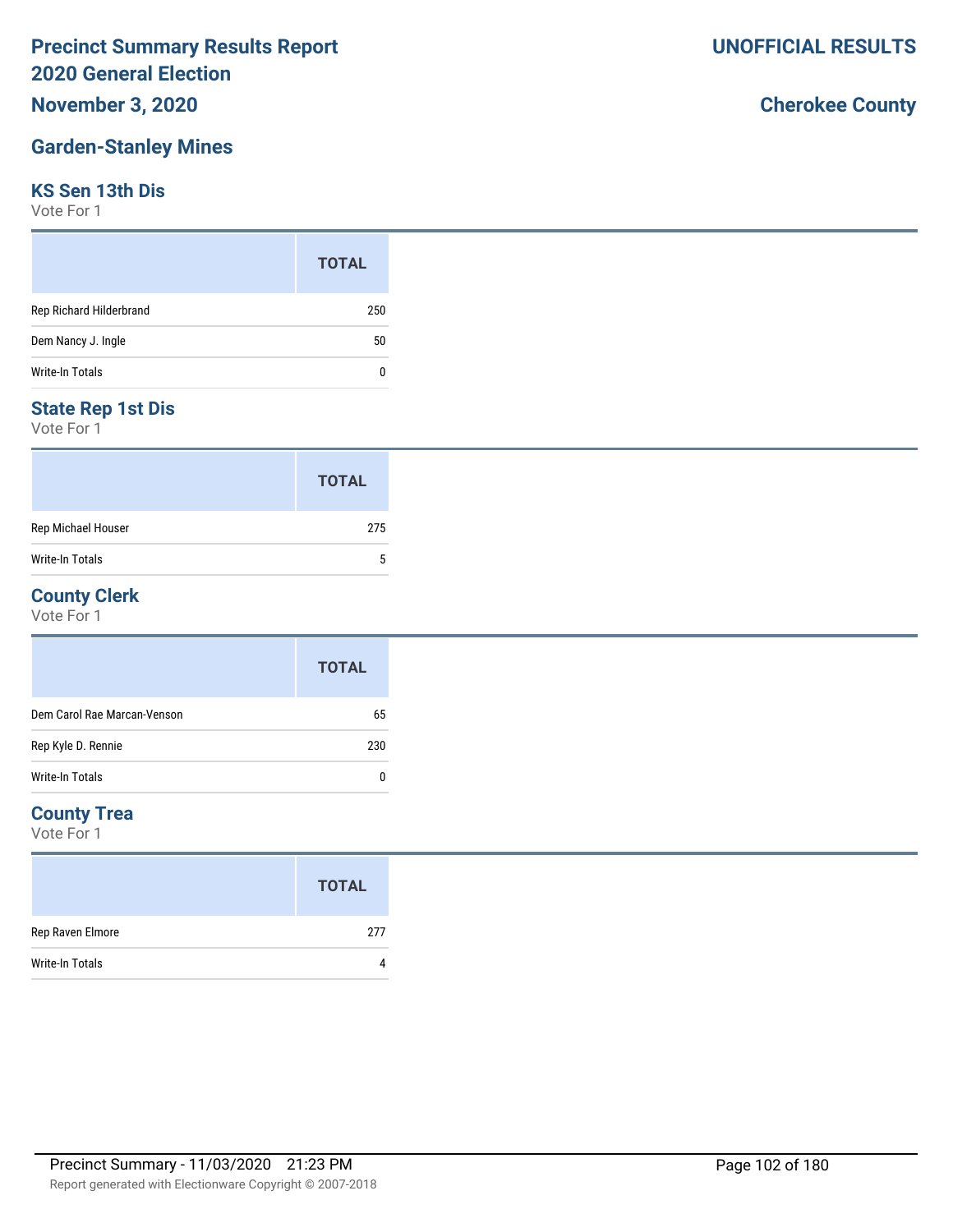### **November 3, 2020**

# **Garden-Stanley Mines**

# **Reg of Deeds**

Vote For 1

|                      | <b>TOTAL</b> |
|----------------------|--------------|
| Rep Barbara S. Bilke | 272          |
| Write-In Totals      | b            |
| Complete Address     |              |

#### **County Atty**

Vote For 1

|                 | <b>TOTAL</b> |  |
|-----------------|--------------|--|
| Rep Jake Conard | 273          |  |
| Write-In Totals | 3            |  |

### **County Sher**

Vote For 1

|                     | <b>TOTAL</b> |
|---------------------|--------------|
| Dem David M. Groves | 257          |
| Write-In Totals     | 10           |

#### **Gar Township Trust GardenTownship Trustee**

Vote For 1

|                   | <b>TOTAL</b> |
|-------------------|--------------|
| Dem Betty L. Moss | 231          |
| Write-In Totals   | 14           |

### **Gar Township Trea GardenTownship Trustee**

Vote For 1

|                  | <b>TOTAL</b> |
|------------------|--------------|
| Dem Billy Gaines | 234          |
| Write-In Totals  | 13           |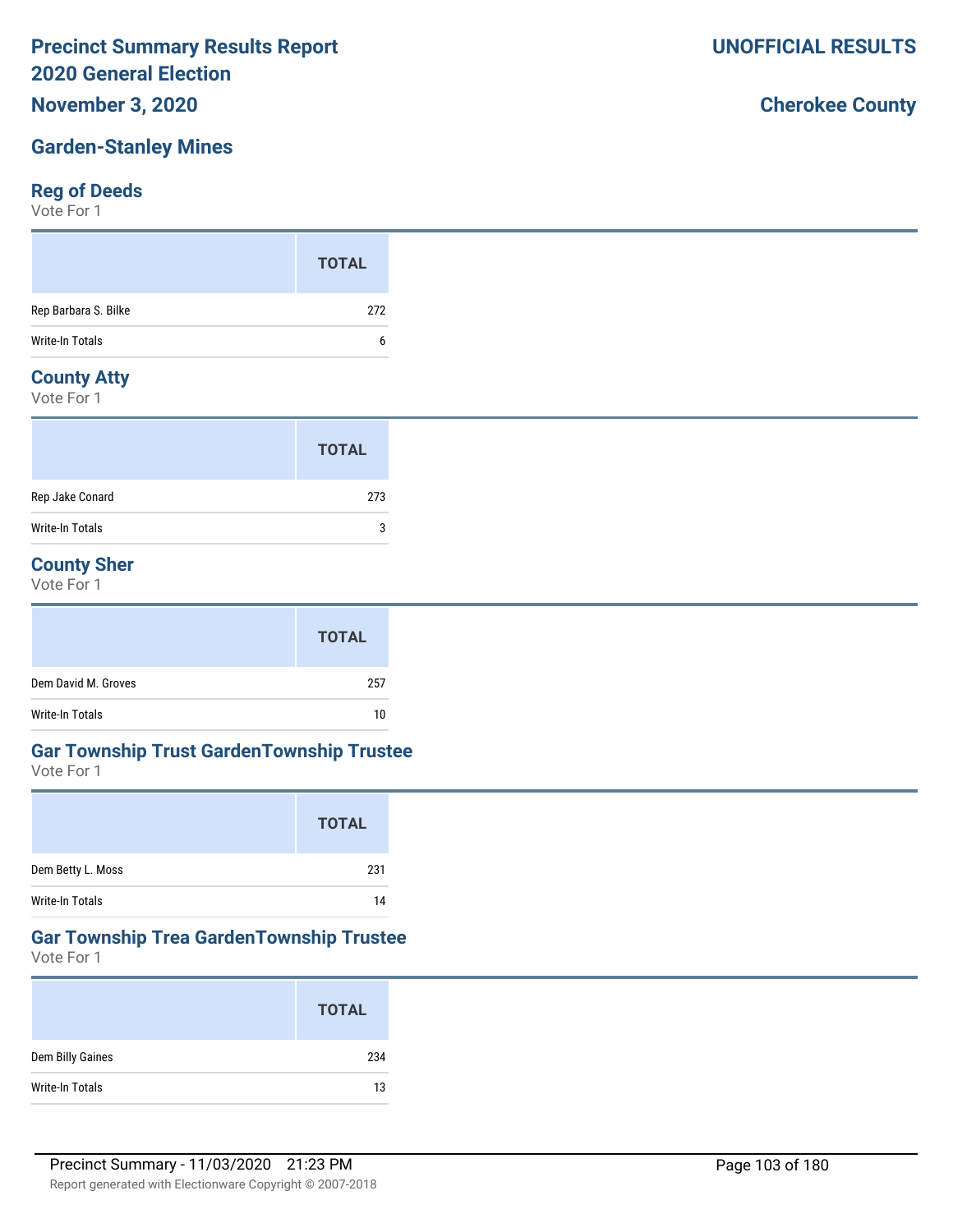**November 3, 2020**

#### **Garden-Stanley Mines**

#### **Supreme Court Justice Pos 4 Rosen**

Vote For 1

|     | <b>TOTAL</b> |
|-----|--------------|
| Yes | 178          |
| No  | 102          |

#### **Court of Appeals Judgge Pos 4 Warner**

Vote For 1

|     | <b>TOTAL</b> |
|-----|--------------|
| Yes | 192          |
| No  | 91           |

#### **Court of Appeals Judgge Pos 6 Bruns**

Vote For 1

|     | <b>TOTAL</b> |
|-----|--------------|
| Yes | 194          |
| No  | 87           |

# **Court of Appeals Judgge Pos 8 Atcheson**

Vote For 1

|     | <b>TOTAL</b> |
|-----|--------------|
| Yes | 176          |
| No  | 104          |

#### **Court of Appeals Judgge Pos 9 Burger**

Vote For 1

|     | <b>TOTAL</b> |
|-----|--------------|
| Yes | 179          |
|     | 100          |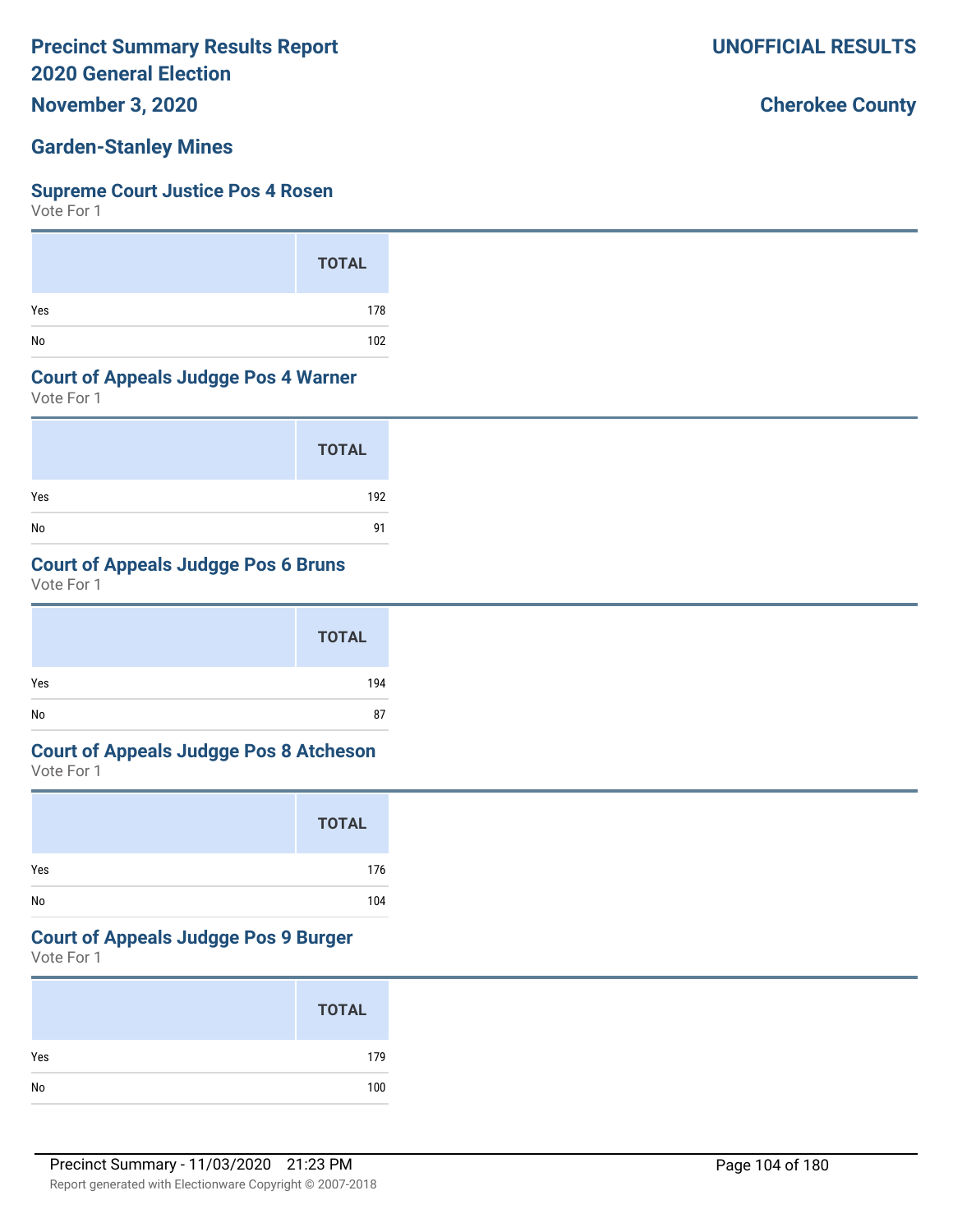**November 3, 2020**

#### **Garden-Stanley Mines**

#### **Court of Appeals Judgge Pos 14 Gardner**

Vote For 1

|     | <b>TOTAL</b> |
|-----|--------------|
| Yes | 191          |
| No  | 90           |

#### **Dist Court Judge Pos 11 Div 1 Brunetti**

Vote For 1

|     | <b>TOTAL</b> |
|-----|--------------|
| Yes | 198          |
| No  | 82           |

## **Dist Mag Judge Pos 11 Marsh**

Vote For 1

|     | <b>TOTAL</b> |
|-----|--------------|
| Yes | 201          |
| No  | 79           |

#### **Continuation of Sales Tax Revenue**

Vote For 1

|     | <b>TOTAL</b> |
|-----|--------------|
| Yes | 217          |
| No  | 79           |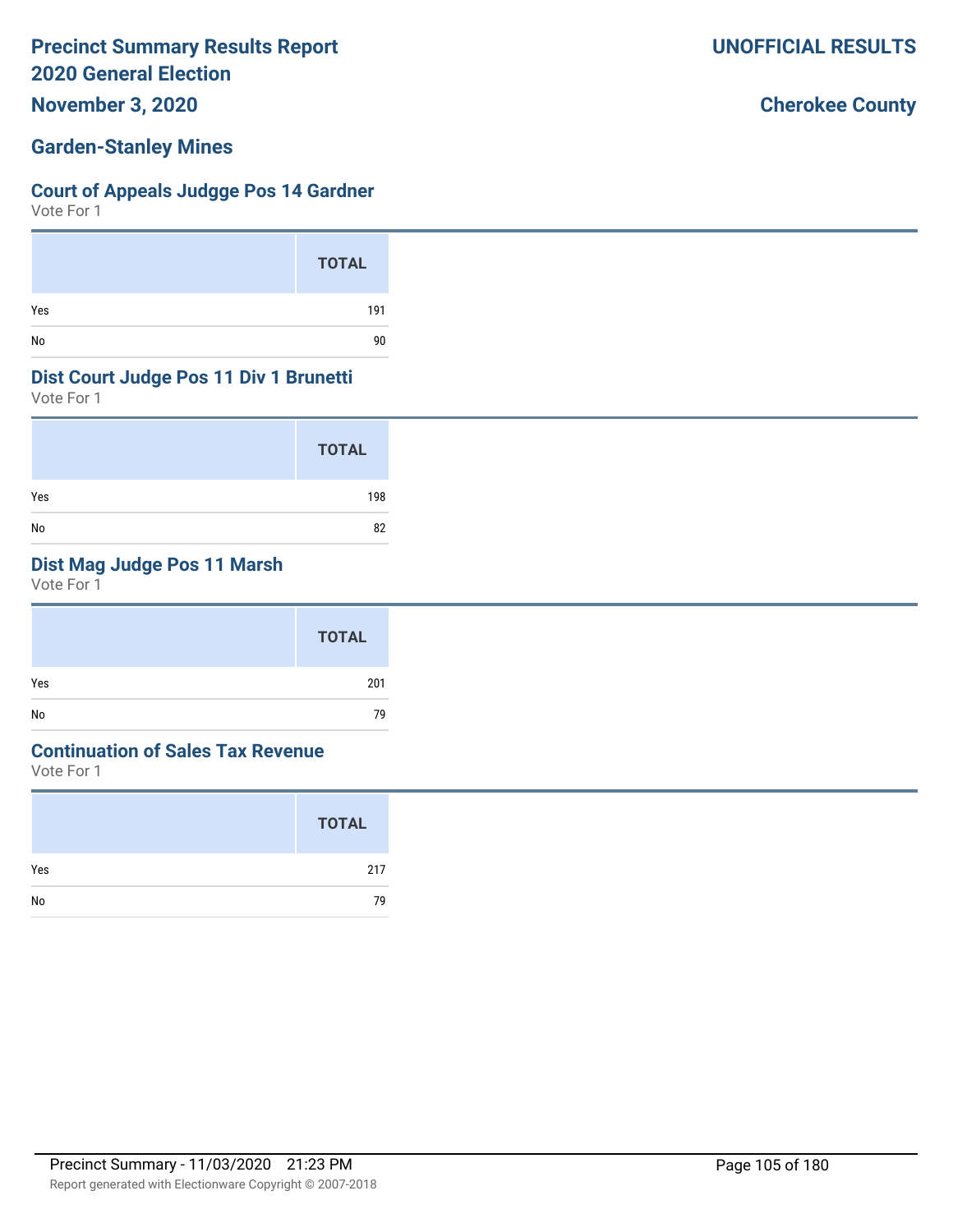#### **Lola**

**STATISTICS**

# **Cherokee County**

|                             | <b>TOTAL</b> |
|-----------------------------|--------------|
| Registered Voters - Total   | 215          |
| <b>Ballots Cast - Total</b> | 148          |
| <b>Ballots Cast - Blank</b> | 0            |
| Voter Turnout - Total       | 68.84%       |

#### **Pres/VP**

Vote For 1

|                         | <b>TOTAL</b> |
|-------------------------|--------------|
| Dem Biden and Harris    | 33           |
| Lib Jorgensen and Cohen |              |
| Rep Trump and Pence     | 114          |
| Write-In Totals         |              |

#### **US Senate**

Vote For 1

|                     | <b>TOTAL</b> |
|---------------------|--------------|
| Dem Barbara Bollier | 35           |
| Lib Jason Buckley   | 3            |
| Rep Roger Marshall  | 109          |
| Write-In Totals     |              |

# **US House Rep 2nd Dis**

Vote For 1

|                         | <b>TOTAL</b> |
|-------------------------|--------------|
| Dem Michelle De La Isla | 27           |
| Lib Robert Garrard      | 8            |
| Rep Jake LaTurner       | 111          |
| Write-In Totals         |              |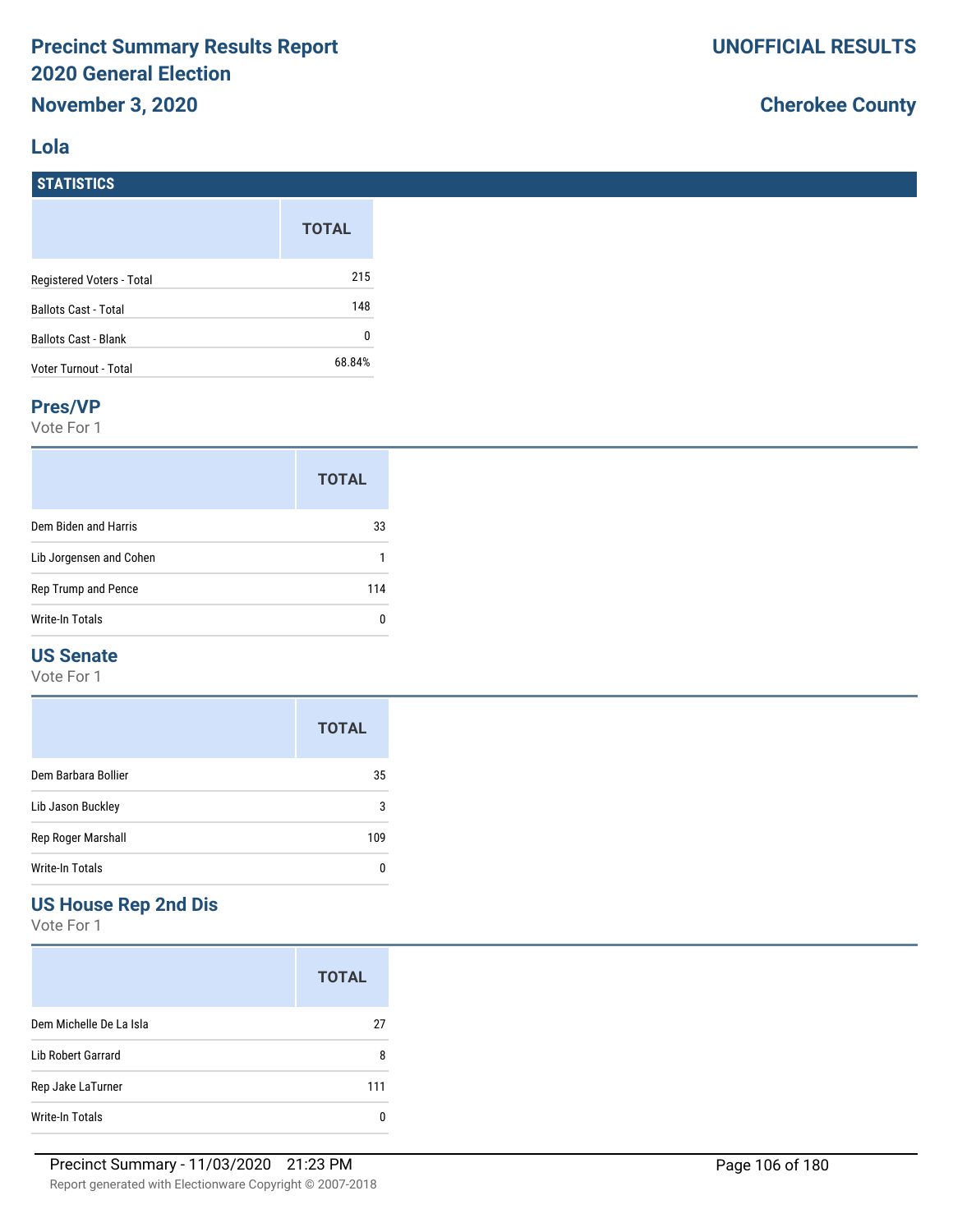#### **Lola**

#### **KS Sen 13th Dis**

Vote For 1

|                         | <b>TOTAL</b> |
|-------------------------|--------------|
| Rep Richard Hilderbrand | 116          |
| Dem Nancy J. Ingle      | 30           |
| <b>Write-In Totals</b>  | 0            |

#### **State Rep 1st Dis**

Vote For 1

|                    | <b>TOTAL</b> |
|--------------------|--------------|
| Rep Michael Houser | 126          |
| Write-In Totals    |              |

### **County Comm 2nd Dis 2nd Dist**

Vote For 1

|                      | <b>TOTAL</b> |
|----------------------|--------------|
| Dem Owen Tom Pryor   | 32           |
| Rep Lorie M. Johnson | 115          |
| Write-In Totals      | 0            |

#### **County Clerk**

Vote For 1

|                             | <b>TOTAL</b> |
|-----------------------------|--------------|
| Dem Carol Rae Marcan-Venson | 26           |
| Rep Kyle D. Rennie          | 118          |
| Write-In Totals             |              |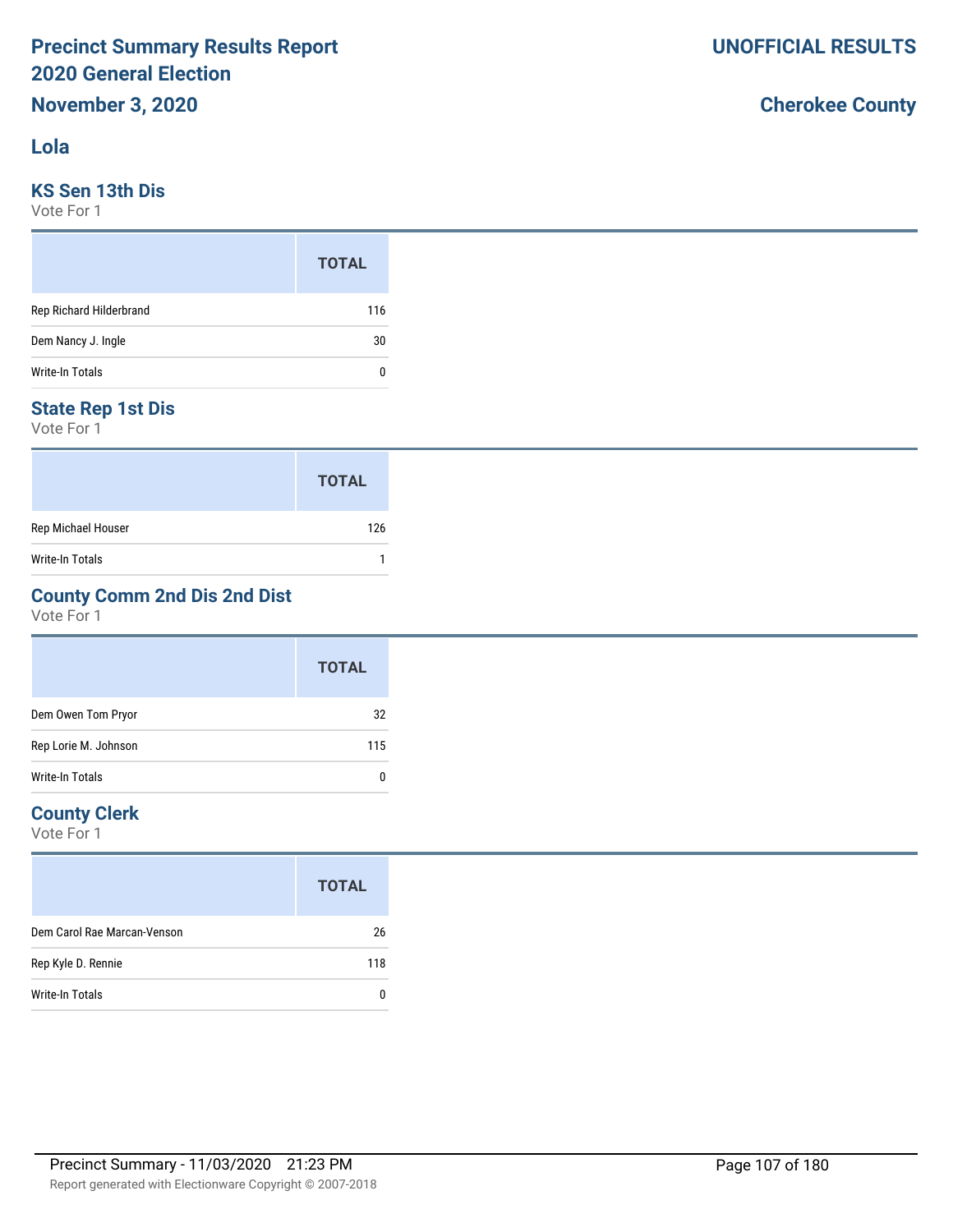#### **Lola**

#### **County Trea**

Vote For 1

|                    | <b>TOTAL</b> |
|--------------------|--------------|
| Rep Raven Elmore   | 131          |
| Write-In Totals    | 0            |
| <b>Designation</b> |              |

#### **Reg of Deeds**

Vote For 1

|                      | <b>TOTAL</b> |  |
|----------------------|--------------|--|
| Rep Barbara S. Bilke | 131          |  |
| Write-In Totals      | 0            |  |

# **County Atty**

Vote For 1

|                 | <b>TOTAL</b> |
|-----------------|--------------|
| Rep Jake Conard | 132          |
| Write-In Totals | $\mathbf{0}$ |

## **County Sher**

Vote For 1

|                     | <b>TOTAL</b> |
|---------------------|--------------|
| Dem David M. Groves | 123          |
| Write-In Totals     | າ            |
| .                   |              |

#### **Lola Township Trust Lola**

Vote For 1

|                 | <b>TOTAL</b> |
|-----------------|--------------|
| Write-In Totals | 14           |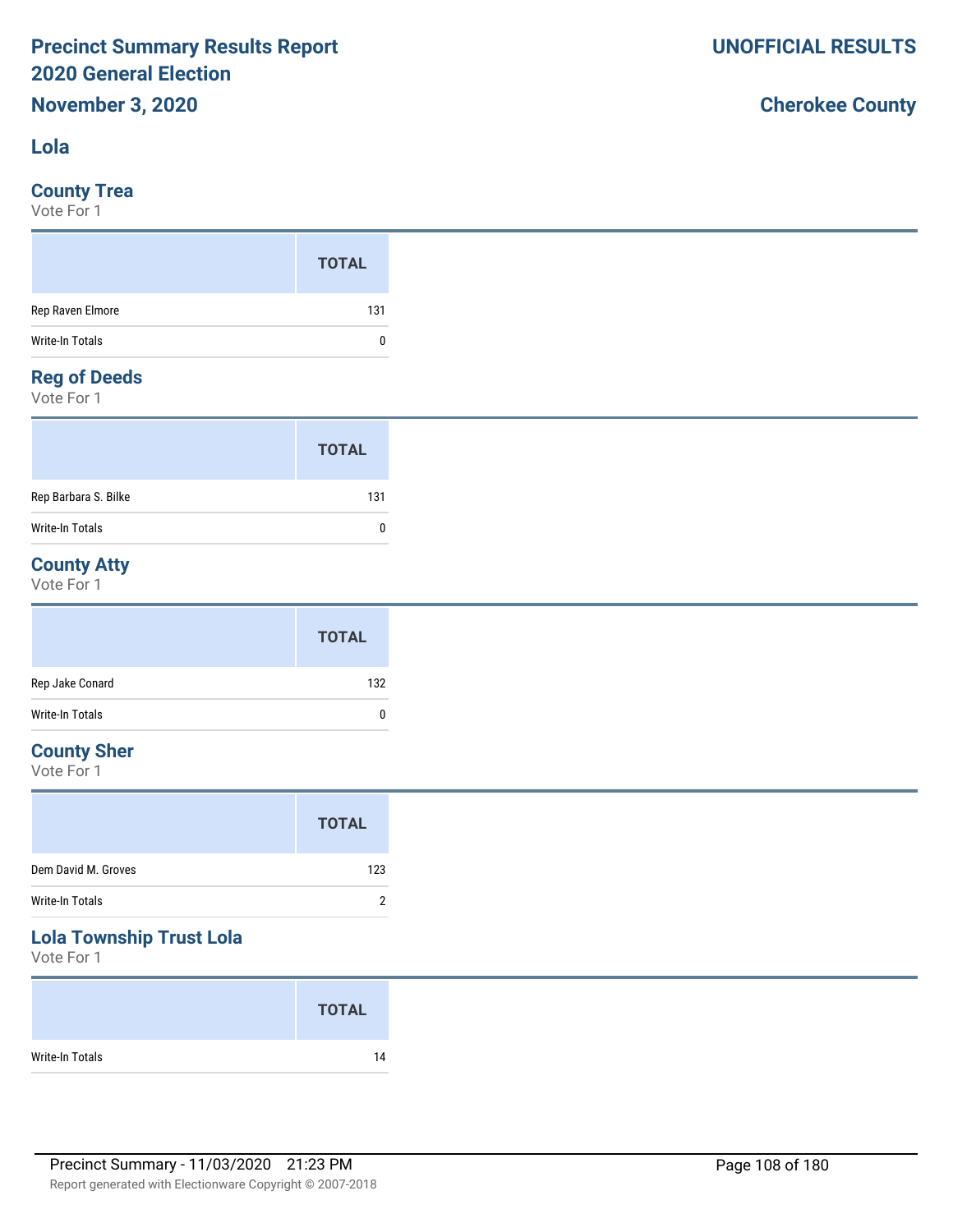#### **Lola**

### **Lola Township Trea Lola**

Vote For 1

#### **Supreme Court Justice Pos 4 Rosen**

Vote For 1

|     | <b>TOTAL</b> |
|-----|--------------|
| Yes | 78           |
| No  | 49           |

### **Court of Appeals Judgge Pos 4 Warner**

Vote For 1

|     | <b>TOTAL</b> |
|-----|--------------|
| Yes | 85           |
| No  | 41           |

### **Court of Appeals Judgge Pos 6 Bruns**

Vote For 1

|     | <b>TOTAL</b> |
|-----|--------------|
| Yes | 88           |
| No  | 37           |

#### Vote For 1 **Court of Appeals Judgge Pos 8 Atcheson**

|     | <b>TOTAL</b> |
|-----|--------------|
| Yes | 75           |
| No  | 51           |
|     |              |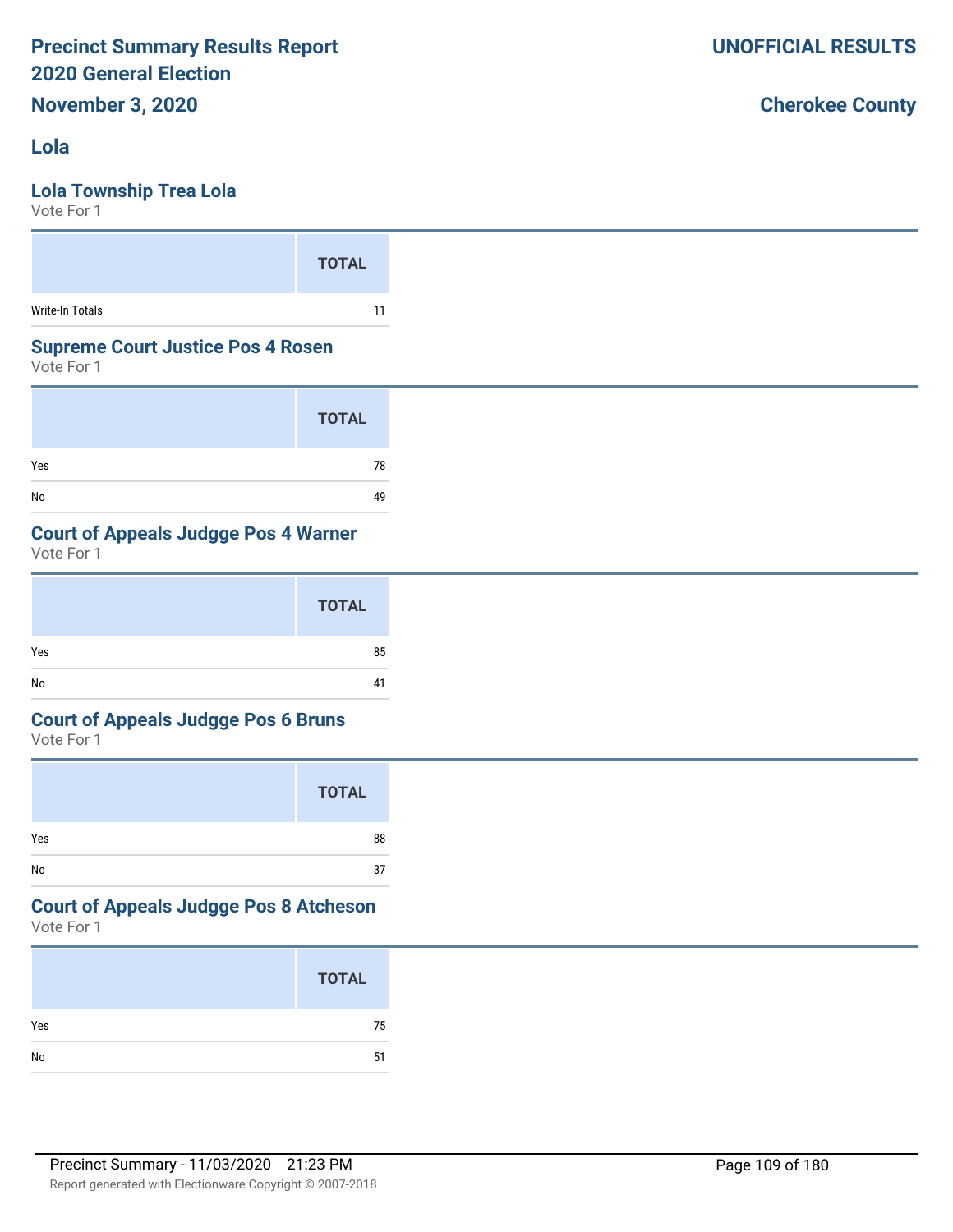**November 3, 2020**

# **Lola**

### **Court of Appeals Judgge Pos 9 Burger**

Vote For 1

|     | <b>TOTAL</b> |
|-----|--------------|
| Yes | 74           |
| No  | 50           |

### **Court of Appeals Judgge Pos 14 Gardner**

Vote For 1

|     | <b>TOTAL</b> |
|-----|--------------|
| Yes | 85           |
| No  | 42           |

# **Dist Court Judge Pos 11 Div 1 Brunetti**

Vote For 1

|     | <b>TOTAL</b> |
|-----|--------------|
| Yes | 86           |
| No  | 35           |

# **Dist Mag Judge Pos 11 Marsh**

Vote For 1

|     | <b>TOTAL</b> |
|-----|--------------|
| Yes | 101          |
| No  | 33           |

# **Continuation of Sales Tax Revenue**

Vote For 1

|            | <b>TOTAL</b> |
|------------|--------------|
| Yes        | 118          |
| ${\sf No}$ | 23           |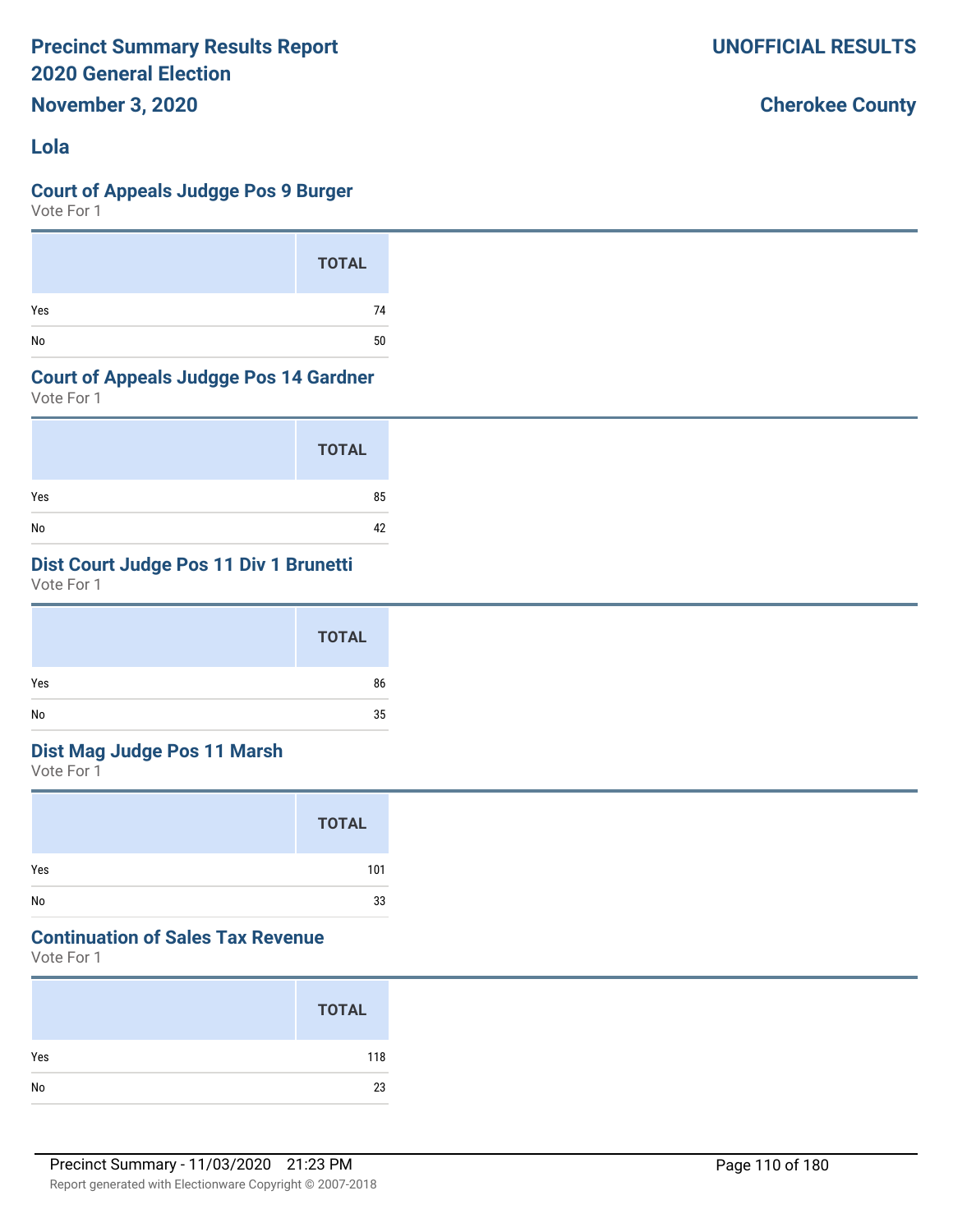#### **Lowell**

# **Cherokee County**

# **STATISTICS**

|                             | <b>TOTAL</b> |
|-----------------------------|--------------|
|                             |              |
| Registered Voters - Total   | 498          |
| <b>Ballots Cast - Total</b> | 325          |
| Ballots Cast - Blank        | 0            |
| Voter Turnout - Total       | 65.26%       |

#### **Pres/VP**

Vote For 1

|                         | <b>TOTAL</b> |
|-------------------------|--------------|
| Dem Biden and Harris    | 50           |
| Lib Jorgensen and Cohen |              |
| Rep Trump and Pence     | 272          |
| Write-In Totals         |              |

### **US Senate**

Vote For 1

|                           | <b>TOTAL</b> |
|---------------------------|--------------|
| Dem Barbara Bollier       | 69           |
| Lib Jason Buckley         | 12           |
| Rep Roger Marshall<br>238 |              |
| Write-In Totals           |              |

## **US House Rep 2nd Dis**

|                         | <b>TOTAL</b> |
|-------------------------|--------------|
| Dem Michelle De La Isla | 47           |
| Lib Robert Garrard      | 13           |
| Rep Jake LaTurner       | 262          |
| Write-In Totals         |              |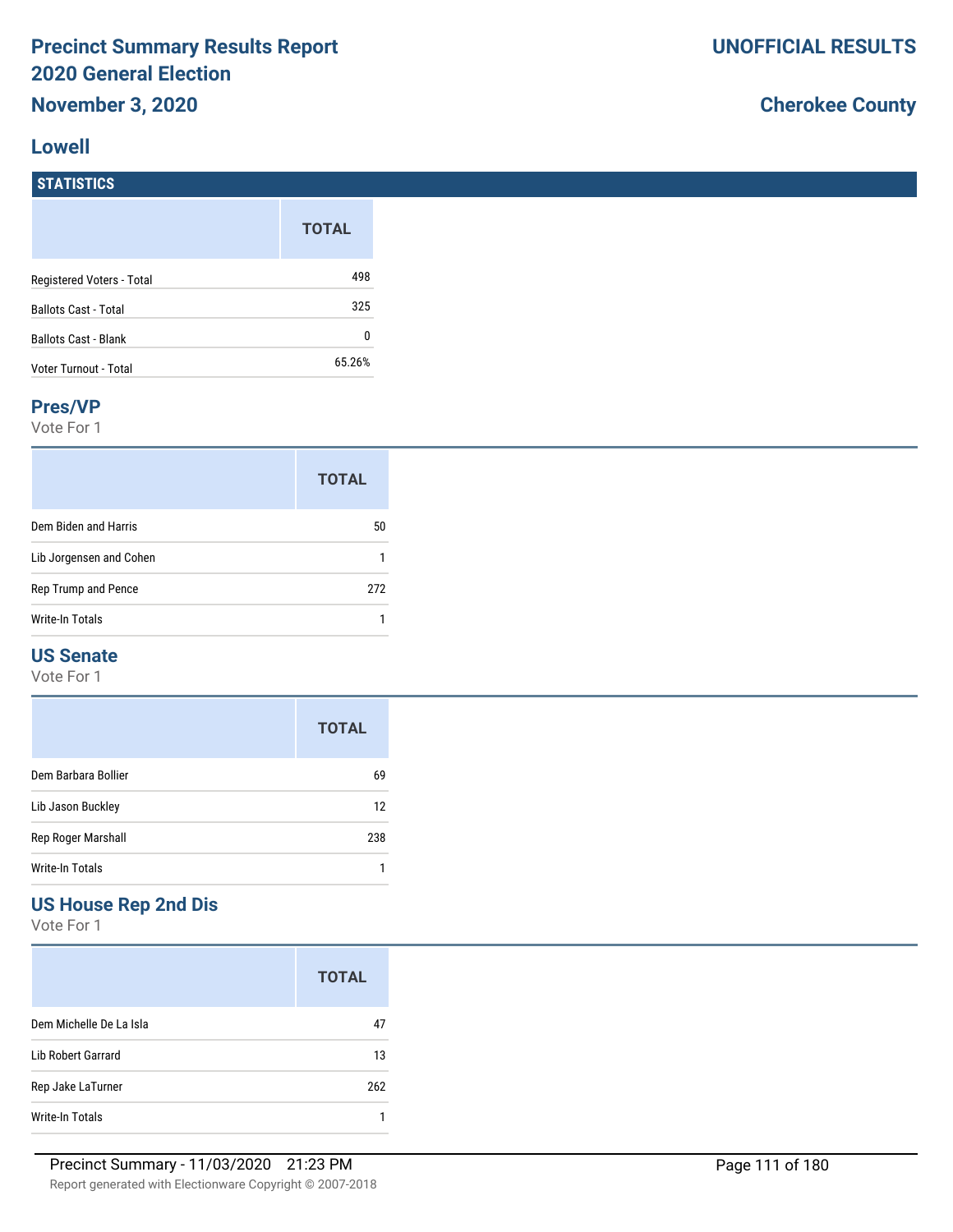#### **Lowell**

#### **KS Sen 13th Dis**

Vote For 1

|                         | <b>TOTAL</b> |
|-------------------------|--------------|
| Rep Richard Hilderbrand | 274          |
| Dem Nancy J. Ingle      | 45           |
| Write-In Totals         |              |

#### **State Rep 1st Dis**

Vote For 1

|                        | <b>TOTAL</b> |
|------------------------|--------------|
| Rep Michael Houser     | 295          |
| <b>Write-In Totals</b> | ঽ            |

#### **County Clerk**

Vote For 1

|                             | <b>TOTAL</b> |
|-----------------------------|--------------|
| Dem Carol Rae Marcan-Venson | 66           |
| Rep Kyle D. Rennie          | 248          |
| <b>Write-In Totals</b>      |              |

#### **County Trea**

Vote For 1

|                        | <b>TOTAL</b> |
|------------------------|--------------|
| Rep Raven Elmore       | 297          |
| <b>Write-In Totals</b> |              |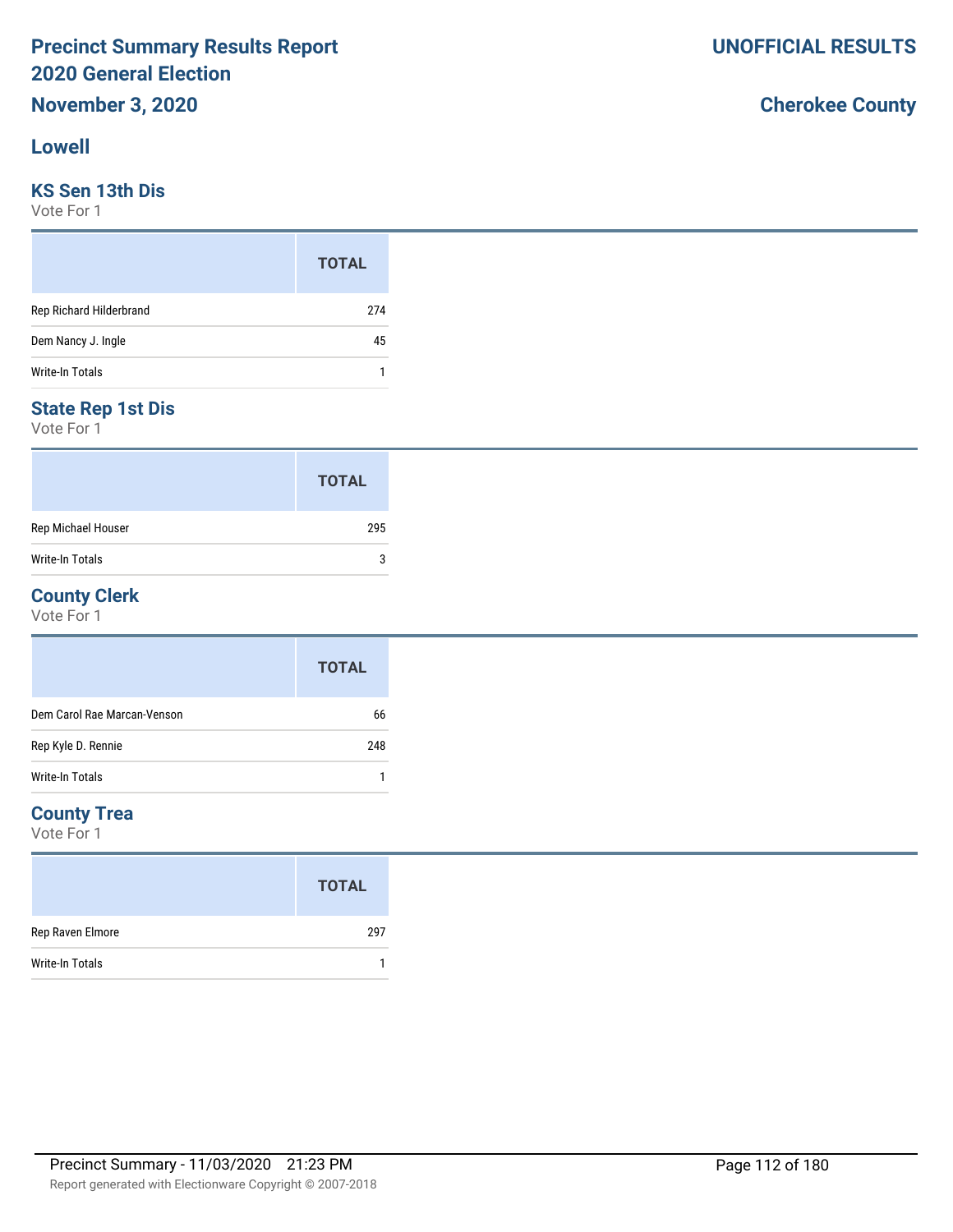#### **Lowell**

#### **Reg of Deeds**

Vote For 1

#### **County Atty**

Vote For 1

|                        | <b>TOTAL</b> |  |
|------------------------|--------------|--|
| Rep Jake Conard        | 286          |  |
| <b>Write-In Totals</b> | 3            |  |

## **County Sher**

Vote For 1

|                     | <b>TOTAL</b> |
|---------------------|--------------|
| Dem David M. Groves | 274          |
| Write-In Totals     | 17           |

# **Low Township Trust Lowell**

Vote For 1

|                 | <b>TOTAL</b> |
|-----------------|--------------|
| Dem Lee Howard  | 246          |
| Write-In Totals | 20           |

# **Low Township Trea Lowell**

Vote For 1

|                 | <b>TOTAL</b> |
|-----------------|--------------|
| Dem Sena Howard | 239          |
| Write-In Totals | 19           |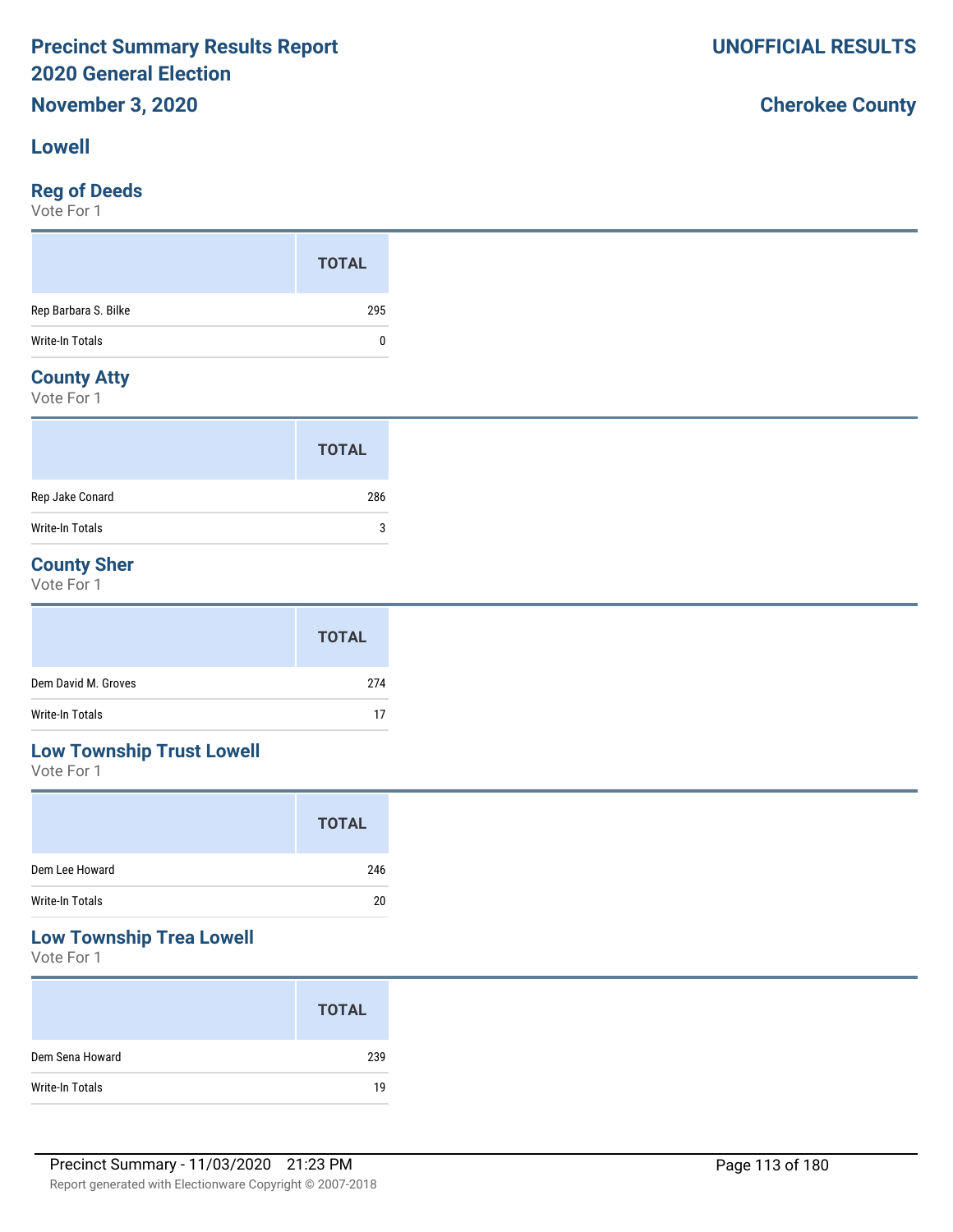**November 3, 2020**

#### **Lowell**

#### **Supreme Court Justice Pos 4 Rosen**

Vote For 1

|     | <b>TOTAL</b> |
|-----|--------------|
| Yes | 179          |
| No  | 120          |

#### **Court of Appeals Judgge Pos 4 Warner**

Vote For 1

|     | <b>TOTAL</b> |
|-----|--------------|
| Yes | 176          |
| No  | 120          |

### **Court of Appeals Judgge Pos 6 Bruns**

Vote For 1

|     | <b>TOTAL</b> |
|-----|--------------|
| Yes | 178          |
| No  | 118          |

# **Court of Appeals Judgge Pos 8 Atcheson**

Vote For 1

|     | <b>TOTAL</b> |
|-----|--------------|
| Yes | 163          |
| No  | 133          |

# **Court of Appeals Judgge Pos 9 Burger**

Vote For 1

|            | <b>TOTAL</b> |
|------------|--------------|
| Yes        | 159          |
| ${\sf No}$ | 134          |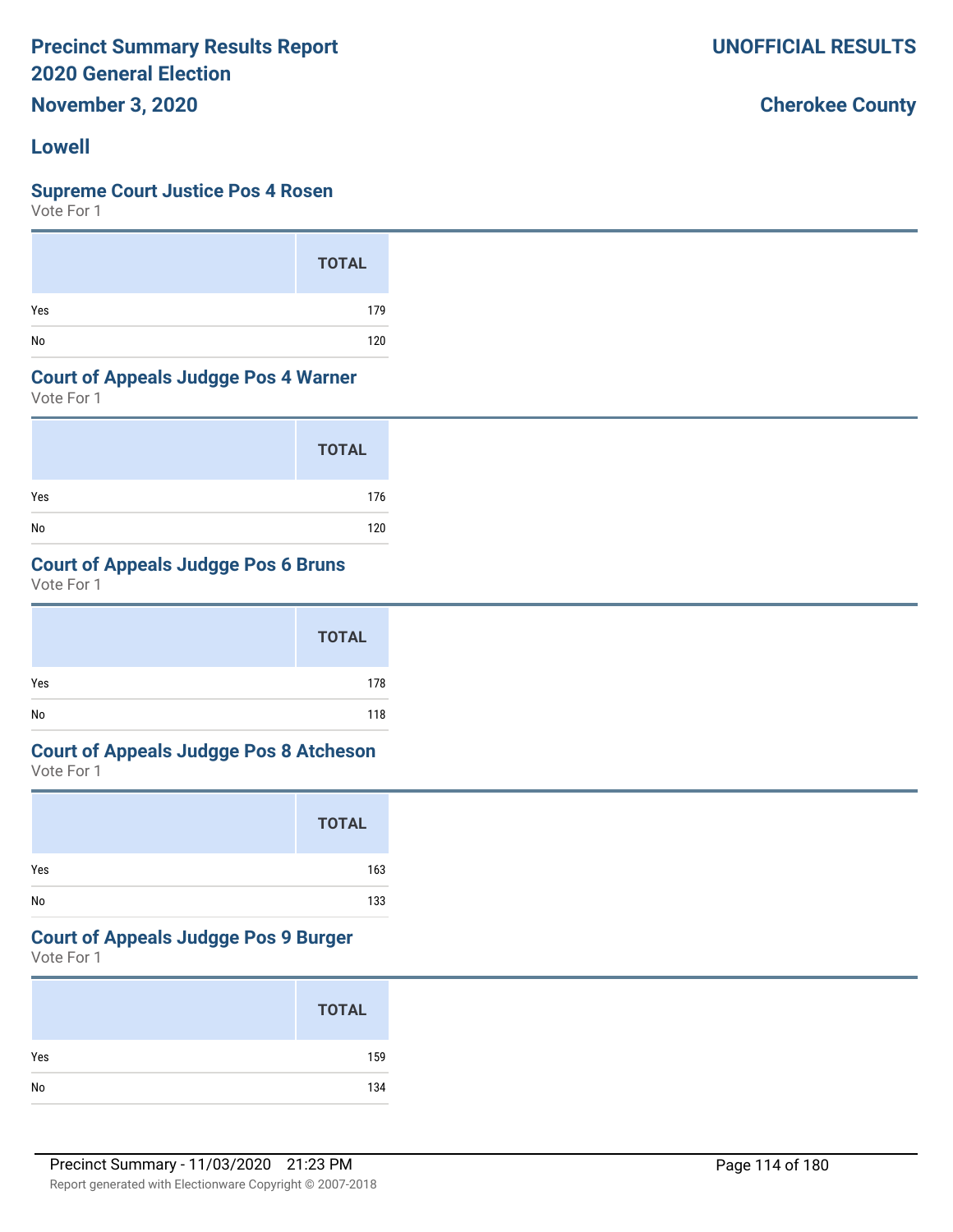**November 3, 2020**

#### **Lowell**

#### **Court of Appeals Judgge Pos 14 Gardner**

Vote For 1

|     | <b>TOTAL</b> |
|-----|--------------|
| Yes | 179          |
| No  | 116          |

#### **Dist Court Judge Pos 11 Div 1 Brunetti**

Vote For 1

|     | <b>TOTAL</b> |
|-----|--------------|
| Yes | 195          |
| No  | 100          |

## **Dist Mag Judge Pos 11 Marsh**

Vote For 1

|     | <b>TOTAL</b> |
|-----|--------------|
| Yes | 196          |
| No  | 104          |

#### **Continuation of Sales Tax Revenue**

Vote For 1

|     | <b>TOTAL</b> |
|-----|--------------|
| Yes | 214          |
| No  | 97           |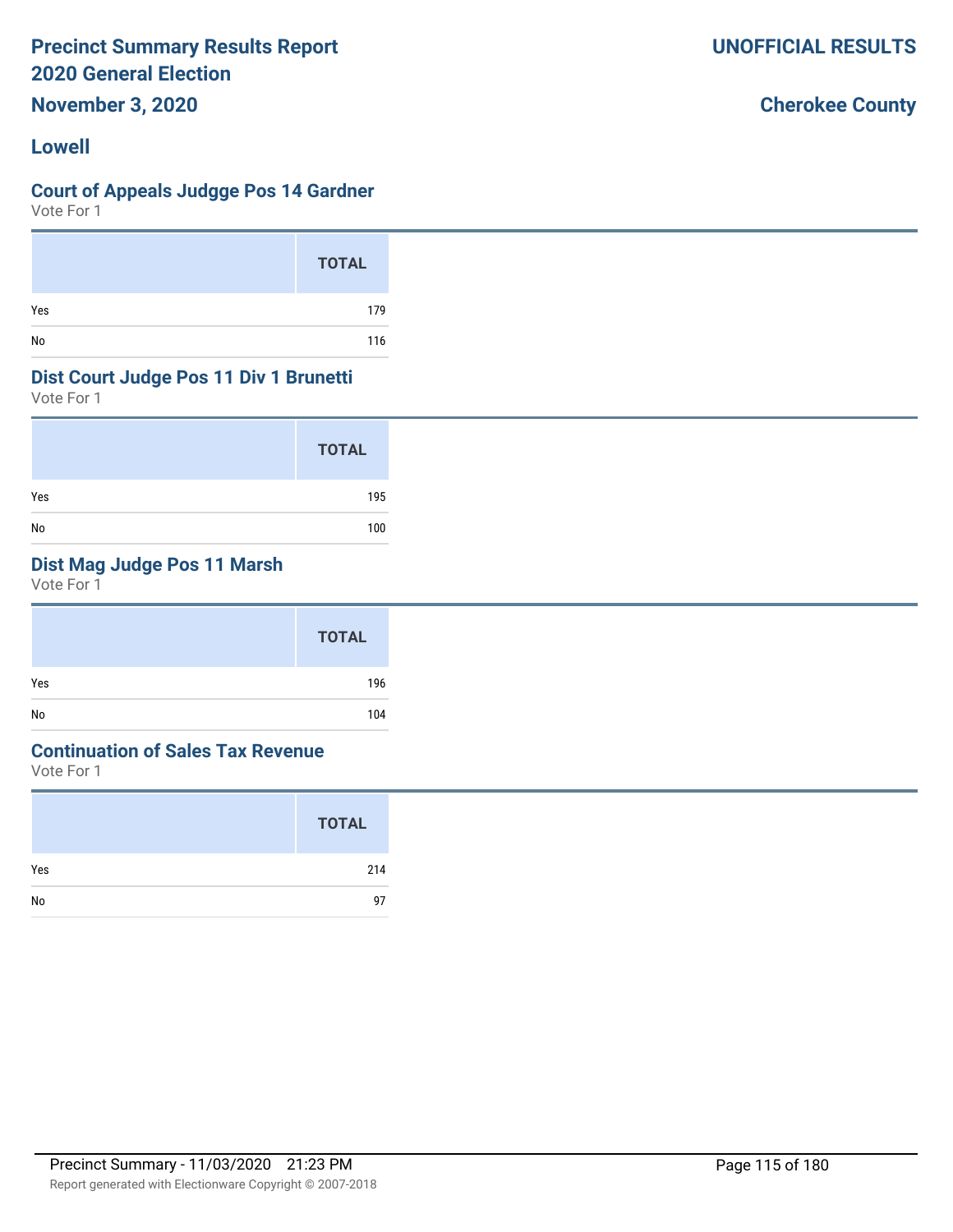### **Lyon-Lyon**

**STATISTICS**

# **Cherokee County**

|                           | <b>TOTAL</b> |
|---------------------------|--------------|
| Registered Voters - Total | 256          |
| Ballots Cast - Total      | 183          |
| Ballots Cast - Blank      | 0            |
| Voter Turnout - Total     | 71.48%       |

#### **Pres/VP**

Vote For 1

|                         | <b>TOTAL</b> |
|-------------------------|--------------|
| Dem Biden and Harris    | 26           |
| Lib Jorgensen and Cohen | 2            |
| Rep Trump and Pence     | 153          |
| Write-In Totals         | 2            |

#### **US Senate**

Vote For 1

|                     | <b>TOTAL</b> |
|---------------------|--------------|
| Dem Barbara Bollier | 28           |
| Lib Jason Buckley   | 11           |
| Rep Roger Marshall  | 144          |
| Write-In Totals     |              |

## **US House Rep 2nd Dis**

|                         | <b>TOTAL</b> |
|-------------------------|--------------|
| Dem Michelle De La Isla | 29           |
| Lib Robert Garrard      | 5            |
| Rep Jake LaTurner       | 149          |
| Write-In Totals         |              |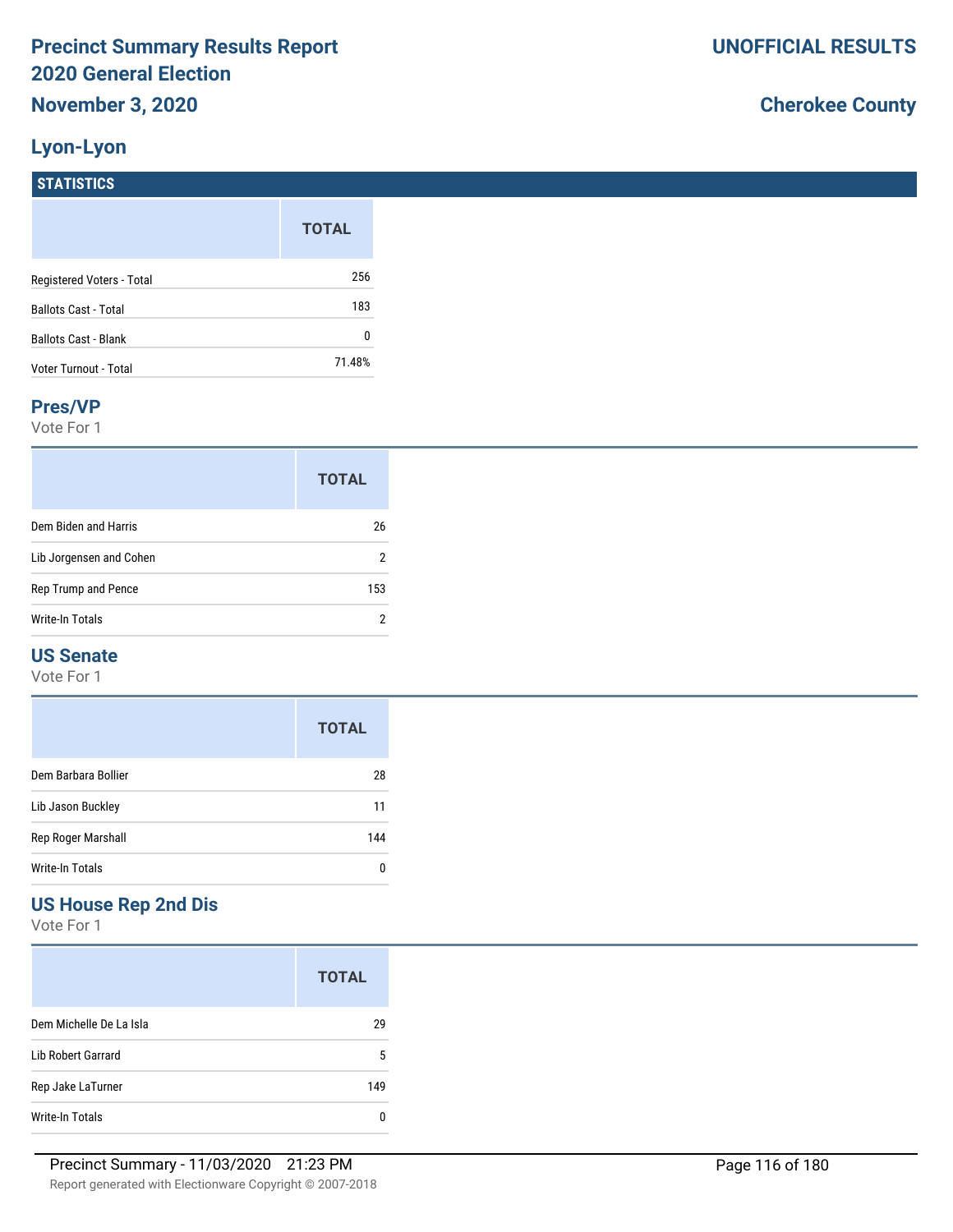### **Lyon-Lyon**

#### **KS Sen 13th Dis**

Vote For 1

|                         | <b>TOTAL</b> |
|-------------------------|--------------|
| Rep Richard Hilderbrand | 154          |
| Dem Nancy J. Ingle      | 26           |
| Write-In Totals         | 0            |

#### **State Rep 1st Dis**

Vote For 1

|                    | <b>TOTAL</b> |
|--------------------|--------------|
| Rep Michael Houser | 166          |
| Write-In Totals    | 3            |

### **County Comm 2nd Dis 2nd Dist**

Vote For 1

|                      | <b>TOTAL</b> |
|----------------------|--------------|
| Dem Owen Tom Pryor   | 48           |
| Rep Lorie M. Johnson | 134          |
| Write-In Totals      | 0            |

#### **County Clerk**

Vote For 1

|                             | <b>TOTAL</b> |
|-----------------------------|--------------|
| Dem Carol Rae Marcan-Venson | 37           |
| Rep Kyle D. Rennie          | 145          |
| Write-In Totals             |              |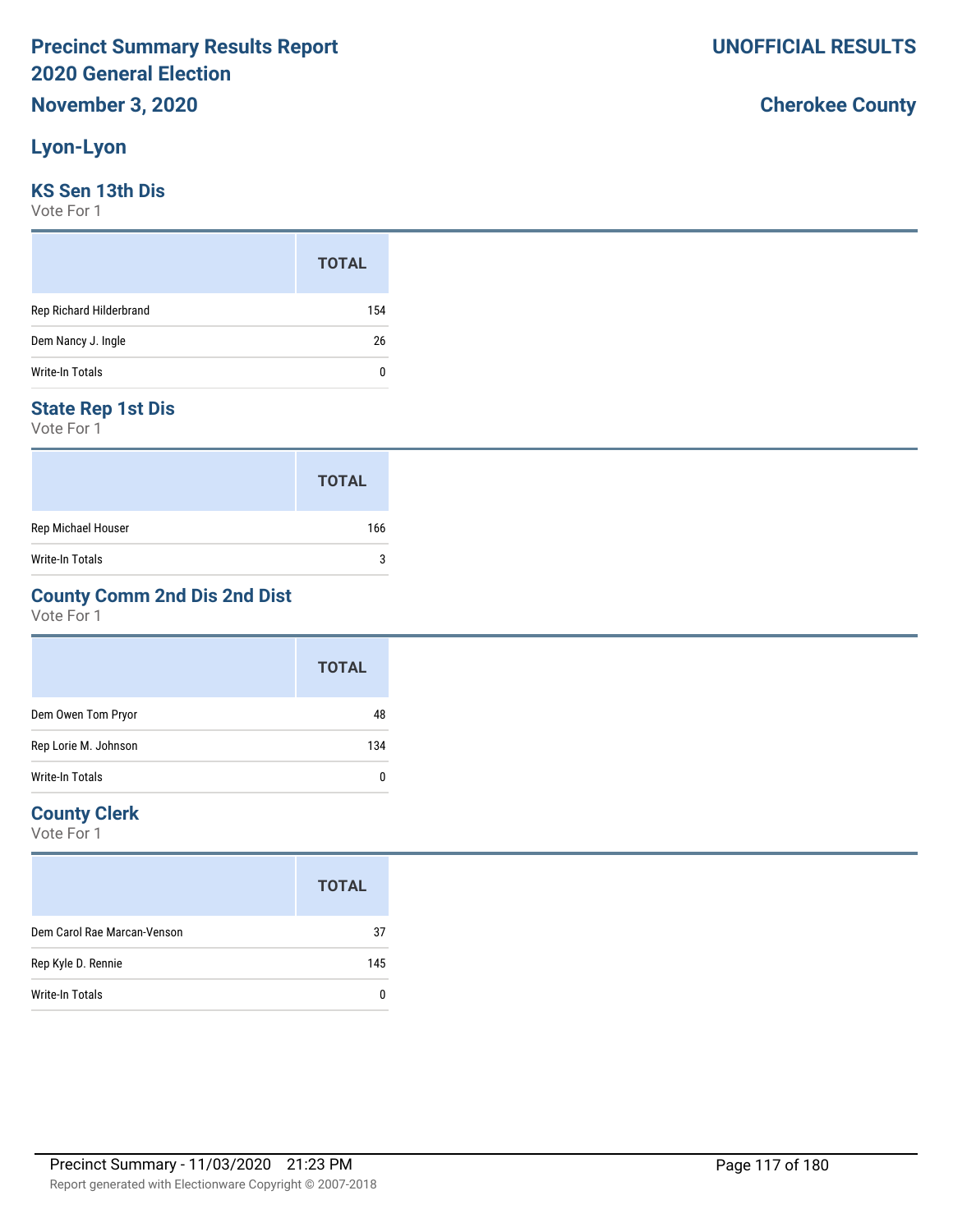### **Lyon-Lyon**

#### **County Trea**

Vote For 1

|                  | <b>TOTAL</b> |
|------------------|--------------|
| Rep Raven Elmore | 167          |
| Write-In Totals  | ົາ           |
| $\sim$<br>$\sim$ |              |

#### **Reg of Deeds**

Vote For 1

|                      | <b>TOTAL</b> |
|----------------------|--------------|
| Rep Barbara S. Bilke | 170          |
| Write-In Totals      |              |

### **County Atty**

Vote For 1

|                 | <b>TOTAL</b> |
|-----------------|--------------|
| Rep Jake Conard | 172          |
| Write-In Totals | 4            |

### **County Sher**

Vote For 1

## **Ly/Ly Township Trust Lyon Lyon**

Vote For 1

|                    | <b>TOTAL</b> |
|--------------------|--------------|
| Rep Susan D. Jones | 166          |
| Write-In Totals    | ົ            |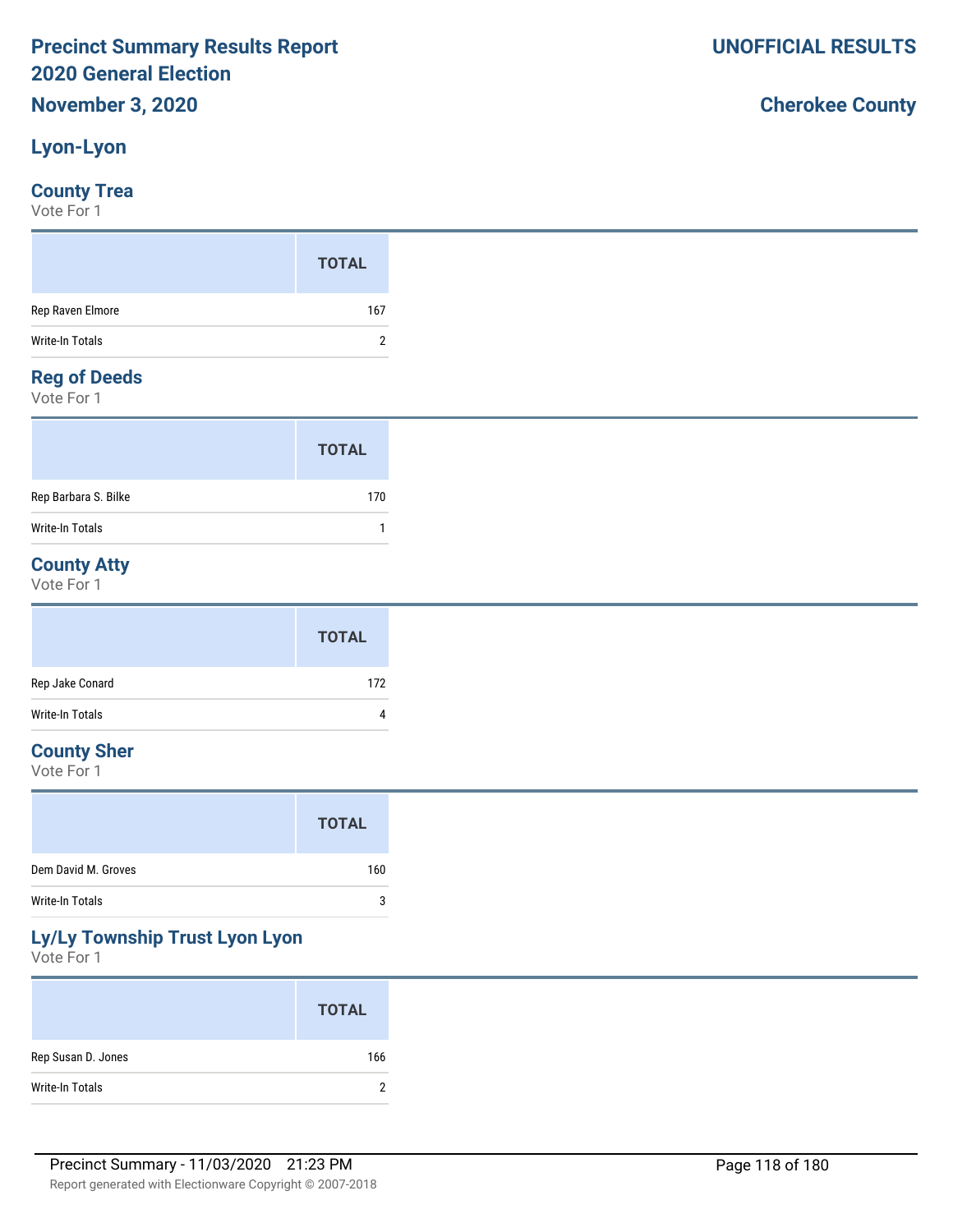**November 3, 2020**

# **Lyon-Lyon**

## **Ly/Ly Township Trea Lyon Lyon**

Vote For 1

|                         | <b>TOTAL</b> |
|-------------------------|--------------|
| Rep Allen Dale Moore II | 168          |
| <b>Write-In Totals</b>  |              |

### **Supreme Court Justice Pos 4 Rosen**

Vote For 1

|     | <b>TOTAL</b> |
|-----|--------------|
| Yes | 90           |
| No  | 76           |

## **Court of Appeals Judgge Pos 4 Warner**

Vote For 1

|     | <b>TOTAL</b> |
|-----|--------------|
| Yes | 99           |
| No  | 69           |

### **Court of Appeals Judgge Pos 6 Bruns**

Vote For 1

|     | <b>TOTAL</b> |
|-----|--------------|
| Yes | 106          |
| No  | 61           |

# **Court of Appeals Judgge Pos 8 Atcheson**

Vote For 1

|            | <b>TOTAL</b> |
|------------|--------------|
| Yes        | 87           |
| ${\sf No}$ | 80           |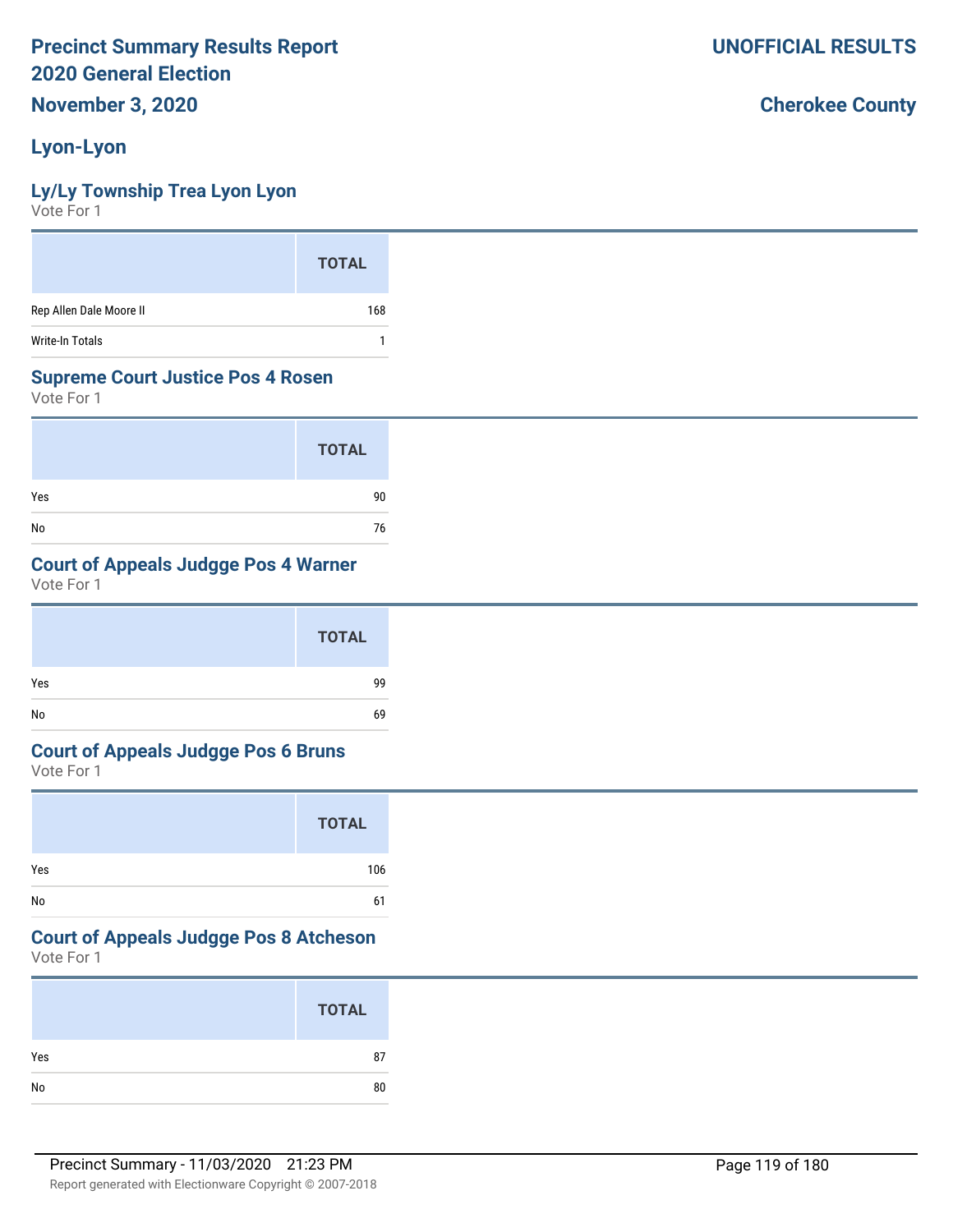**November 3, 2020**

# **Lyon-Lyon**

### **Court of Appeals Judgge Pos 9 Burger**

Vote For 1

|     | <b>TOTAL</b> |
|-----|--------------|
| Yes | 88           |
| No  | 76           |

### **Court of Appeals Judgge Pos 14 Gardner**

Vote For 1

|     | <b>TOTAL</b> |
|-----|--------------|
| Yes | 102          |
| No  | 61           |

# **Dist Court Judge Pos 11 Div 1 Brunetti**

Vote For 1

|     | TOTAL |
|-----|-------|
| Yes | 107   |
| No  | 57    |

# **Dist Mag Judge Pos 11 Marsh**

Vote For 1

|     | <b>TOTAL</b> |
|-----|--------------|
| Yes | 128          |
| No  | 42           |

# **Continuation of Sales Tax Revenue**

Vote For 1

|     | <b>TOTAL</b> |
|-----|--------------|
| Yes | 127          |
| No  | 51           |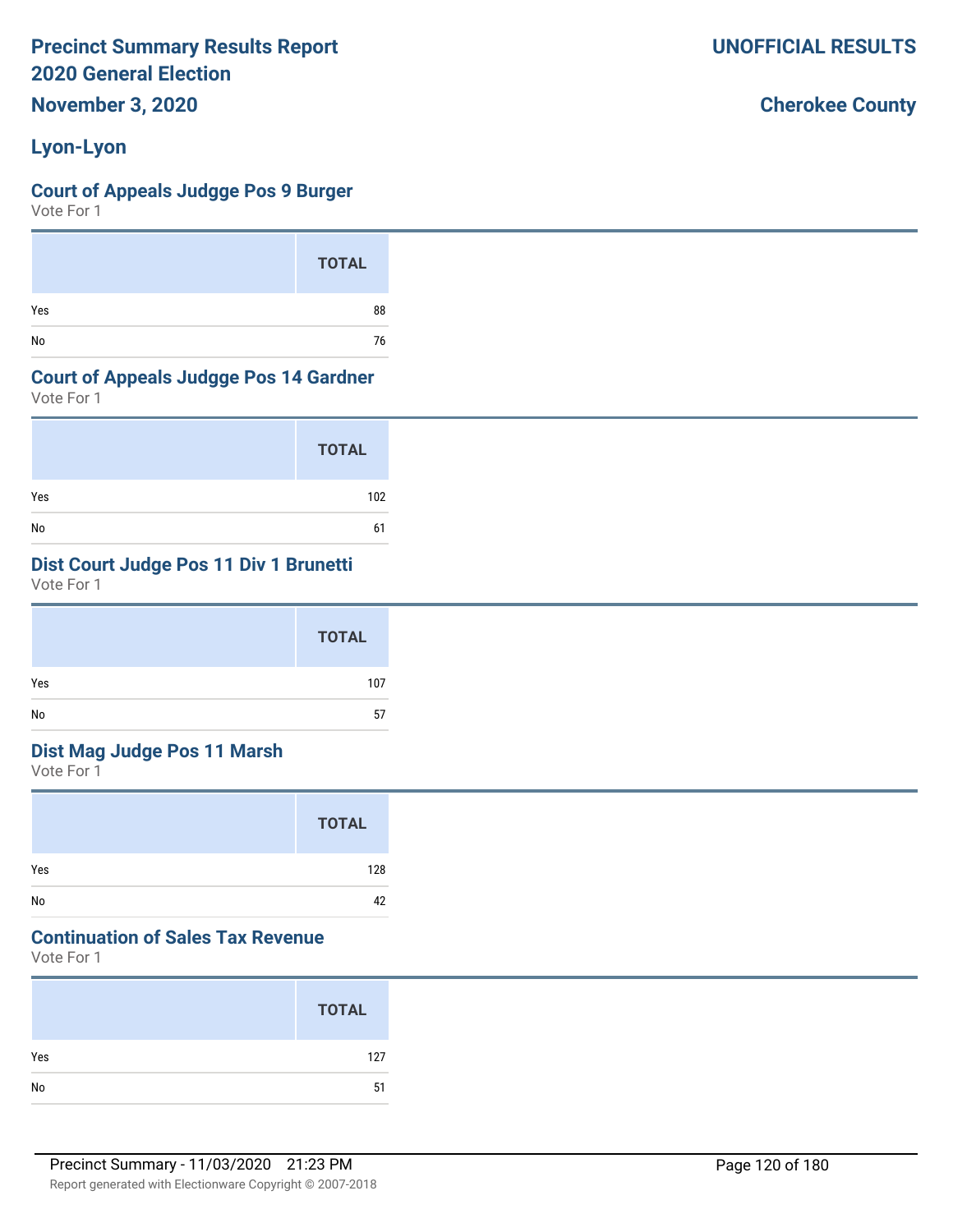### **Mineral**

# **Cherokee County**

| <b>STATISTICS</b>           |              |
|-----------------------------|--------------|
|                             | <b>TOTAL</b> |
| Registered Voters - Total   | 150          |
| <b>Ballots Cast - Total</b> | 107          |
| <b>Ballots Cast - Blank</b> | 0            |
| Voter Turnout - Total       | 71.33%       |

#### **Pres/VP**

Vote For 1

|                         | <b>TOTAL</b> |
|-------------------------|--------------|
| Dem Biden and Harris    | 21           |
| Lib Jorgensen and Cohen |              |
| Rep Trump and Pence     | 86           |
| Write-In Totals         |              |

#### **US Senate**

Vote For 1

|                     | <b>TOTAL</b> |
|---------------------|--------------|
| Dem Barbara Bollier | 21           |
| Lib Jason Buckley   | 5            |
| Rep Roger Marshall  | 78           |
| Write-In Totals     |              |

### **US House Rep 2nd Dis**

|                         | <b>TOTAL</b> |
|-------------------------|--------------|
| Dem Michelle De La Isla | 17           |
| Lib Robert Garrard      | n            |
| Rep Jake LaTurner       | 87           |
| Write-In Totals         |              |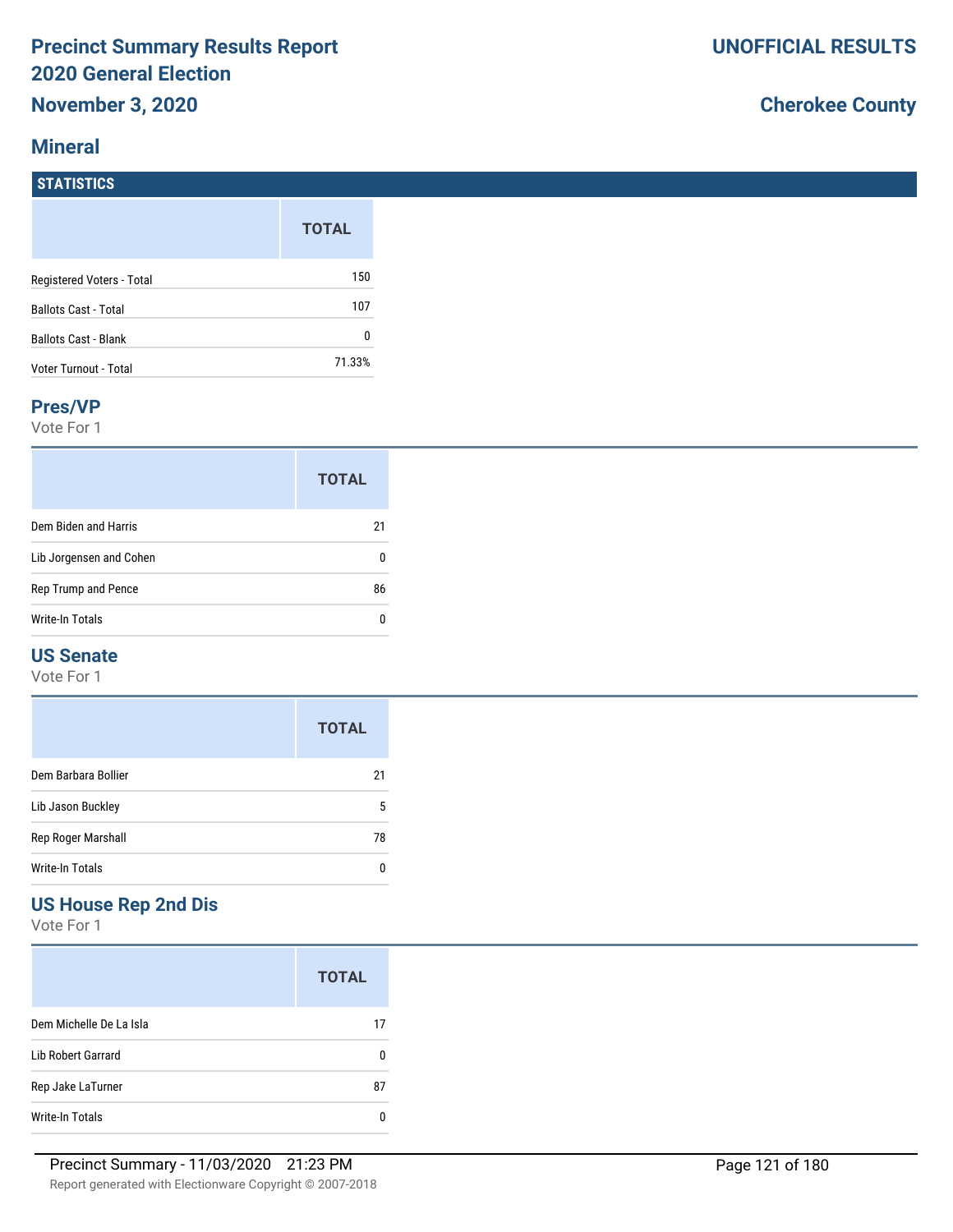#### **Mineral**

#### **KS Sen 13th Dis**

Vote For 1

|                         | <b>TOTAL</b> |  |
|-------------------------|--------------|--|
| Rep Richard Hilderbrand | 85           |  |
| Dem Nancy J. Ingle      | 17           |  |
| Write-In Totals         | 0            |  |

### **State Rep 1st Dis**

Vote For 1

|                        | <b>TOTAL</b> |
|------------------------|--------------|
| Rep Michael Houser     | 95           |
| <b>Write-In Totals</b> | ŋ            |

#### **County Clerk**

Vote For 1

|                             | <b>TOTAL</b> |
|-----------------------------|--------------|
| Dem Carol Rae Marcan-Venson | 20           |
| Rep Kyle D. Rennie          | 84           |
| Write-In Totals             | 0            |

#### **County Trea**

Vote For 1

|                  | <b>TOTAL</b> |
|------------------|--------------|
| Rep Raven Elmore | 95           |
| Write-In Totals  |              |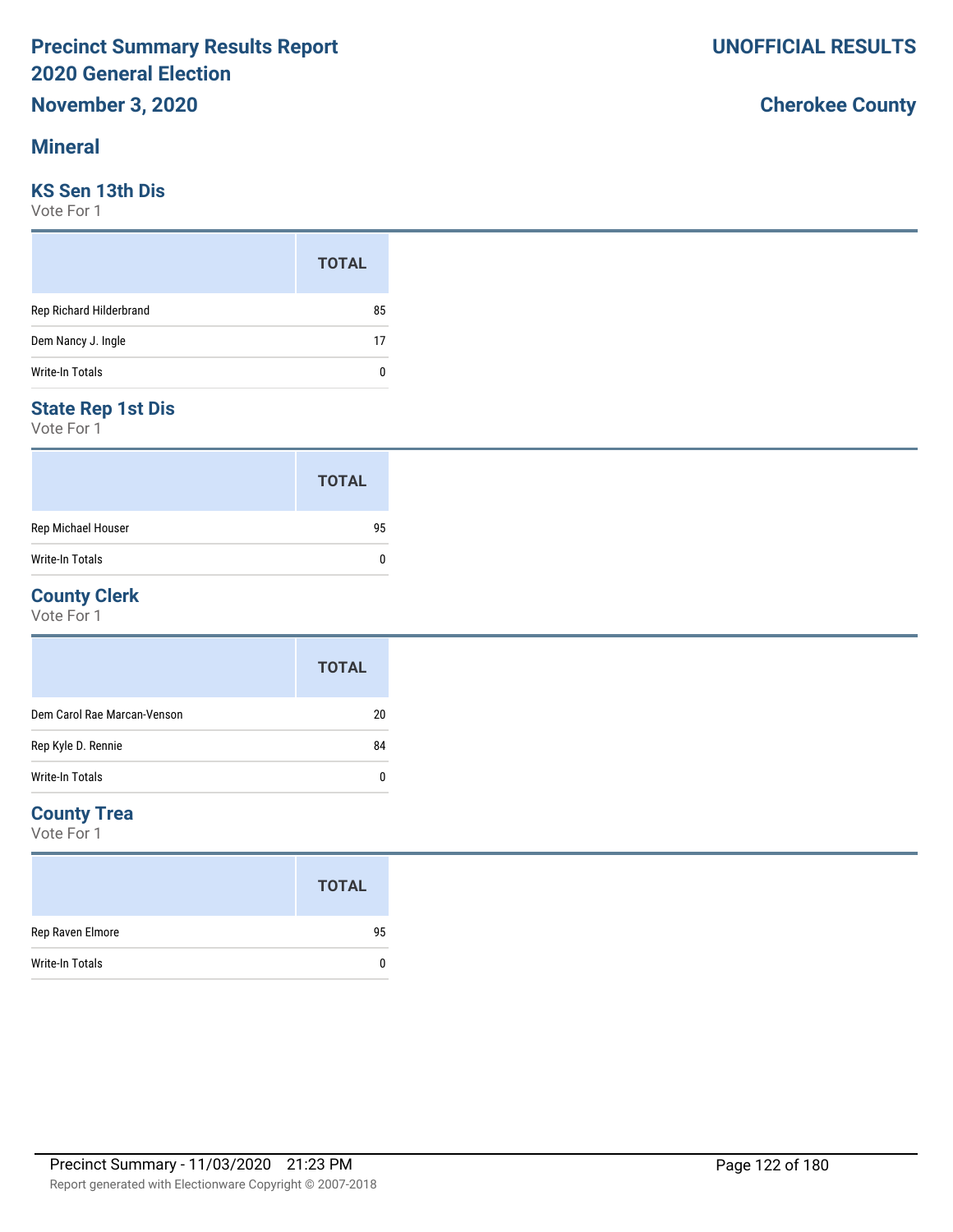#### **Mineral**

### **Reg of Deeds**

Vote For 1

### **County Atty**

Vote For 1

|                        | <b>TOTAL</b> |  |
|------------------------|--------------|--|
| Rep Jake Conard        | 97           |  |
| <b>Write-In Totals</b> | 0            |  |

### **County Sher**

Vote For 1

|                     | <b>TOTAL</b> |
|---------------------|--------------|
| Dem David M. Groves | 92           |
| Write-In Totals     | 3            |

# **Min Township Trust Mineral**

Vote For 1

| <b>TOTAL</b> |
|--------------|
| 90           |
| 0            |
|              |

### **Min Township Trea Mineral**

Vote For 1

|                     | <b>TOTAL</b> |
|---------------------|--------------|
| Rep Betty J. Martin | 98           |
| Write-In Totals     | 0            |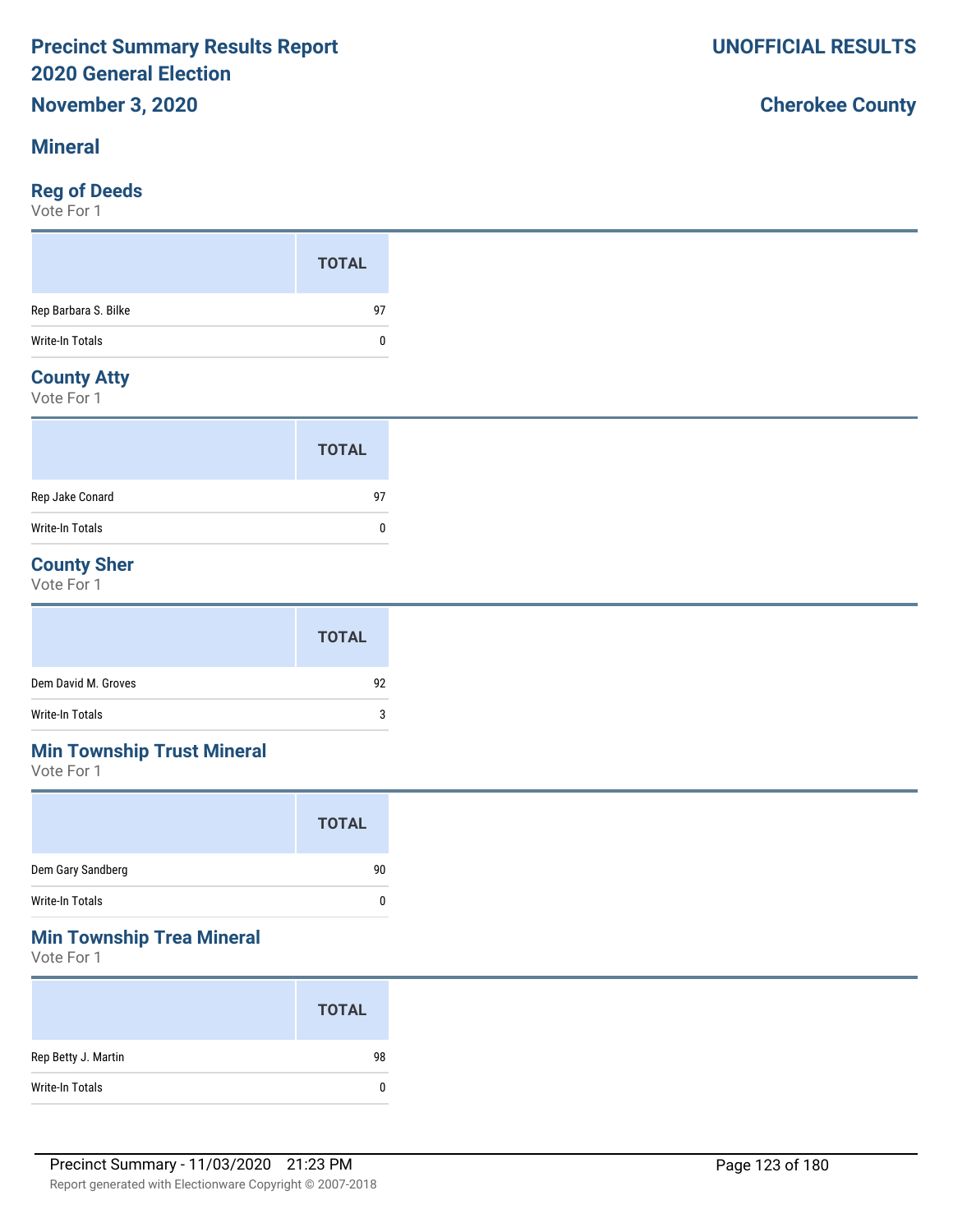**November 3, 2020**

### **Mineral**

#### **Supreme Court Justice Pos 4 Rosen**

Vote For 1

|     | <b>TOTAL</b> |
|-----|--------------|
| Yes | 45           |
| No  | 47           |

#### **Court of Appeals Judgge Pos 4 Warner**

Vote For 1

|     | <b>TOTAL</b> |
|-----|--------------|
| Yes | 46           |
| No  | 45           |

## **Court of Appeals Judgge Pos 6 Bruns**

Vote For 1

|     | <b>TOTAL</b> |  |
|-----|--------------|--|
| Yes | 46           |  |
| No  | 45           |  |

# **Court of Appeals Judgge Pos 8 Atcheson**

Vote For 1

|     | <b>TOTAL</b> |
|-----|--------------|
| Yes | 42           |
| No  | 47           |

#### **Court of Appeals Judgge Pos 9 Burger**

Vote For 1

|     | <b>TOTAL</b> |
|-----|--------------|
| Yes | 42           |
| No  | 49           |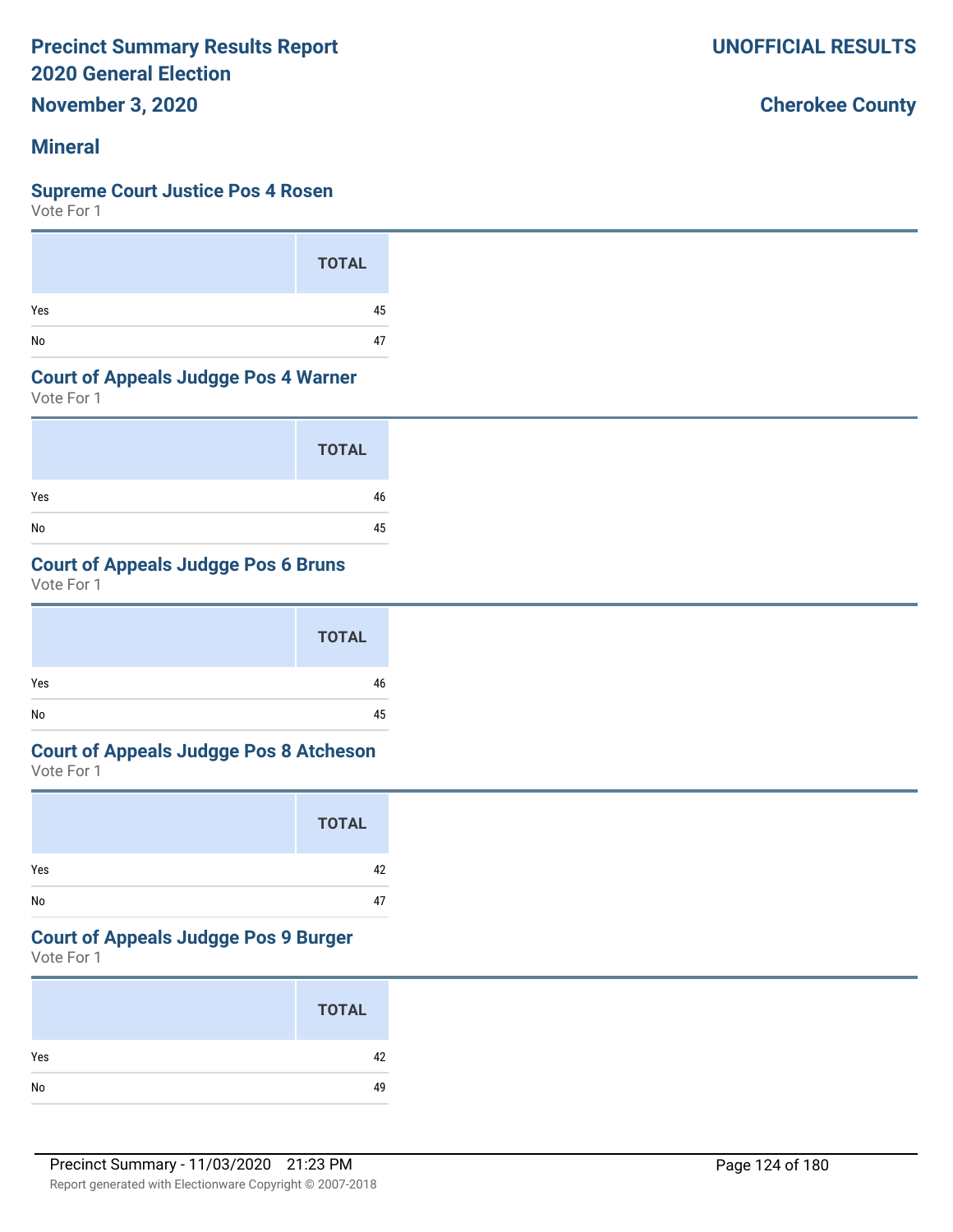**November 3, 2020**

### **Mineral**

#### **Court of Appeals Judgge Pos 14 Gardner**

Vote For 1

|     | <b>TOTAL</b> |
|-----|--------------|
| Yes | 49           |
| No  | 42           |

#### **Dist Court Judge Pos 11 Div 1 Brunetti**

Vote For 1

|     | <b>TOTAL</b> |  |
|-----|--------------|--|
| Yes | 52           |  |
| No  | 38           |  |

## **Dist Mag Judge Pos 11 Marsh**

Vote For 1

| Yes<br>63 |
|-----------|
| No<br>38  |

### **Continuation of Sales Tax Revenue**

Vote For 1

|     | <b>TOTAL</b> |
|-----|--------------|
| Yes | 73           |
| No  | 32           |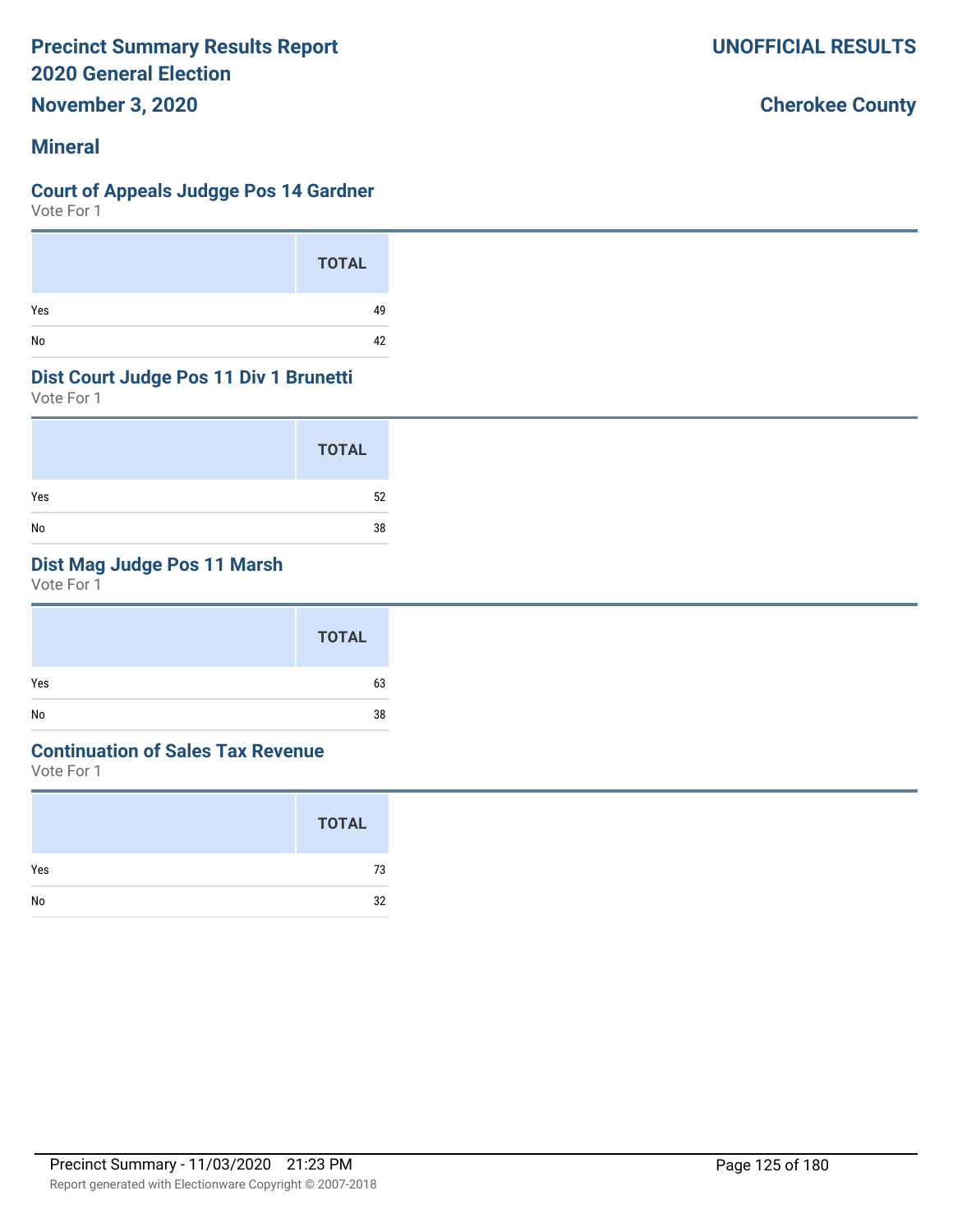## **Neosho-Faulkner**

# **Cherokee County**

#### **STATISTICS**

|                             | <b>TOTAL</b> |
|-----------------------------|--------------|
| Registered Voters - Total   | 74           |
| <b>Ballots Cast - Total</b> | 46           |
| <b>Ballots Cast - Blank</b> | N            |
| Voter Turnout - Total       | 62.16%       |

#### **Pres/VP**

Vote For 1

|                         | <b>TOTAL</b> |
|-------------------------|--------------|
| Dem Biden and Harris    | g            |
| Lib Jorgensen and Cohen | 0            |
| Rep Trump and Pence     | 37           |
| Write-In Totals         | n            |

#### **US Senate**

Vote For 1

|                     | <b>TOTAL</b> |
|---------------------|--------------|
| Dem Barbara Bollier |              |
| Lib Jason Buckley   | 2            |
| Rep Roger Marshall  | 36           |
| Write-In Totals     | O            |

### **US House Rep 2nd Dis**

|                         | <b>TOTAL</b> |
|-------------------------|--------------|
| Dem Michelle De La Isla | 6            |
| Lib Robert Garrard      | 2            |
| Rep Jake LaTurner       | 37           |
| <b>Write-In Totals</b>  |              |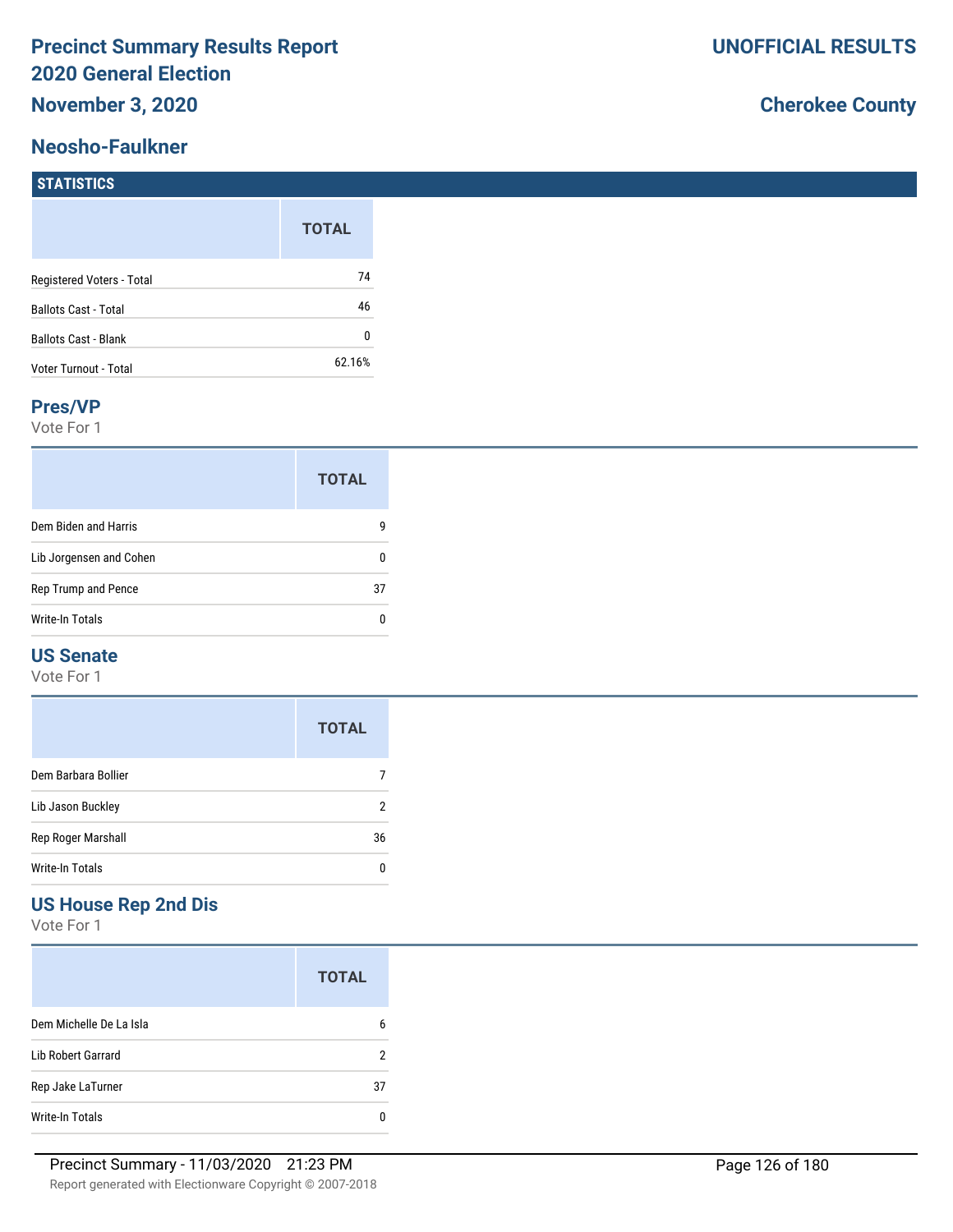# **November 3, 2020**

#### **Neosho-Faulkner**

#### **KS Sen 13th Dis**

Vote For 1

|                         | <b>TOTAL</b> |  |
|-------------------------|--------------|--|
| Rep Richard Hilderbrand | 39           |  |
| Dem Nancy J. Ingle      | 5            |  |
| <b>Write-In Totals</b>  |              |  |

#### **State Rep 1st Dis**

Vote For 1

|                    | <b>TOTAL</b> |
|--------------------|--------------|
| Rep Michael Houser | 40           |
| Write-In Totals    |              |

### **County Comm 2nd Dis 2nd Dist**

Vote For 1

|                      | <b>TOTAL</b> |
|----------------------|--------------|
| Dem Owen Tom Pryor   | 8            |
| Rep Lorie M. Johnson | 38           |
| Write-In Totals      |              |

#### **County Clerk**

|                             | <b>TOTAL</b> |
|-----------------------------|--------------|
| Dem Carol Rae Marcan-Venson |              |
| Rep Kyle D. Rennie          | 38           |
| Write-In Totals             |              |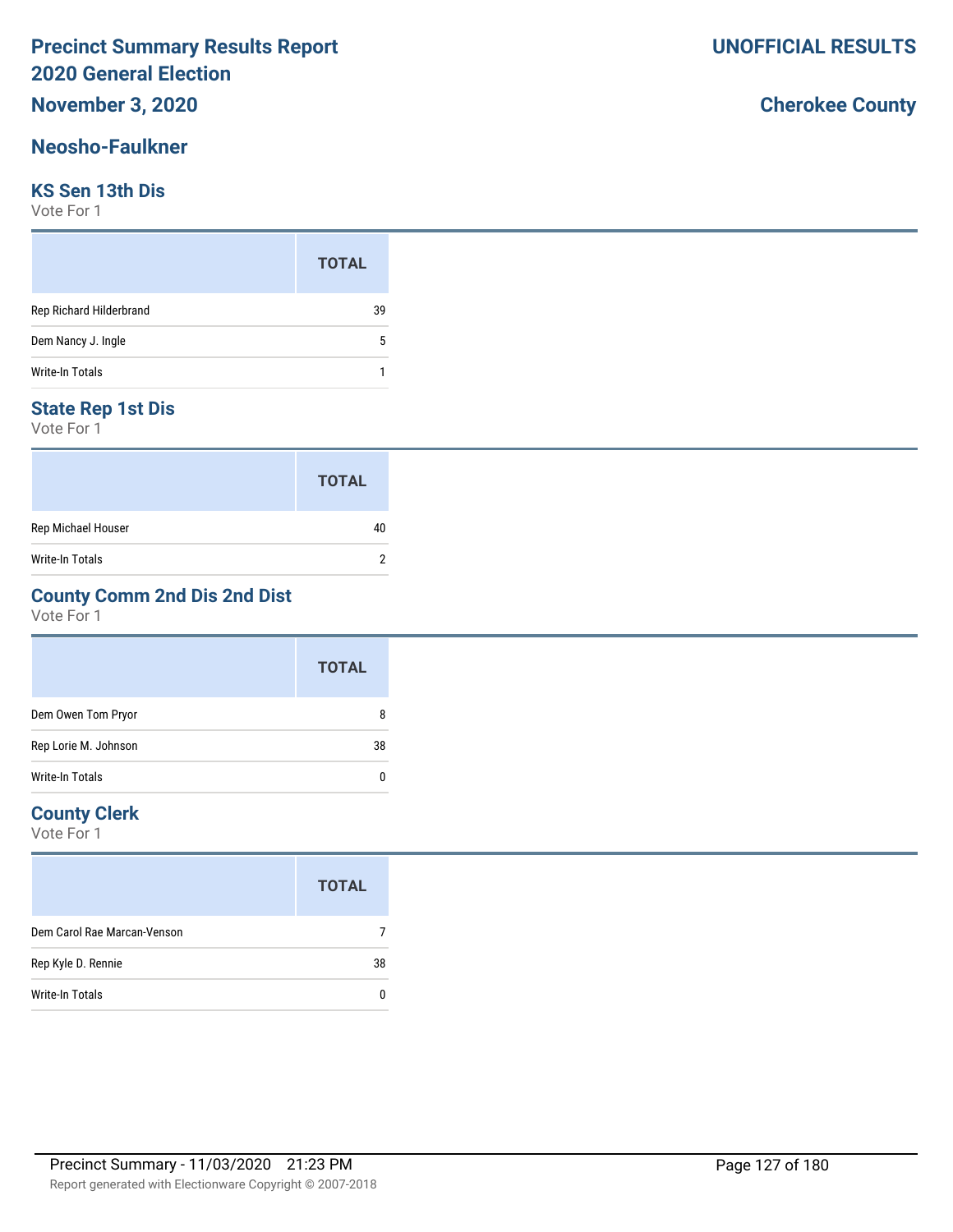### **November 3, 2020**

### **Neosho-Faulkner**

#### **County Trea**

Vote For 1

#### **Reg of Deeds**

Vote For 1

|                      | <b>TOTAL</b> |
|----------------------|--------------|
| Rep Barbara S. Bilke | 41           |
| Write-In Totals      |              |

### **County Atty**

Vote For 1

|                 | <b>TOTAL</b> |
|-----------------|--------------|
| Rep Jake Conard | 42           |
| Write-In Totals | $\mathbf{0}$ |

#### **County Sher**

Vote For 1

#### **Neo Township Trust Neosho**

Vote For 1

|                    | <b>TOTAL</b> |
|--------------------|--------------|
| Rep Vernon D. Hill | 38           |
| Write-In Totals    | 3            |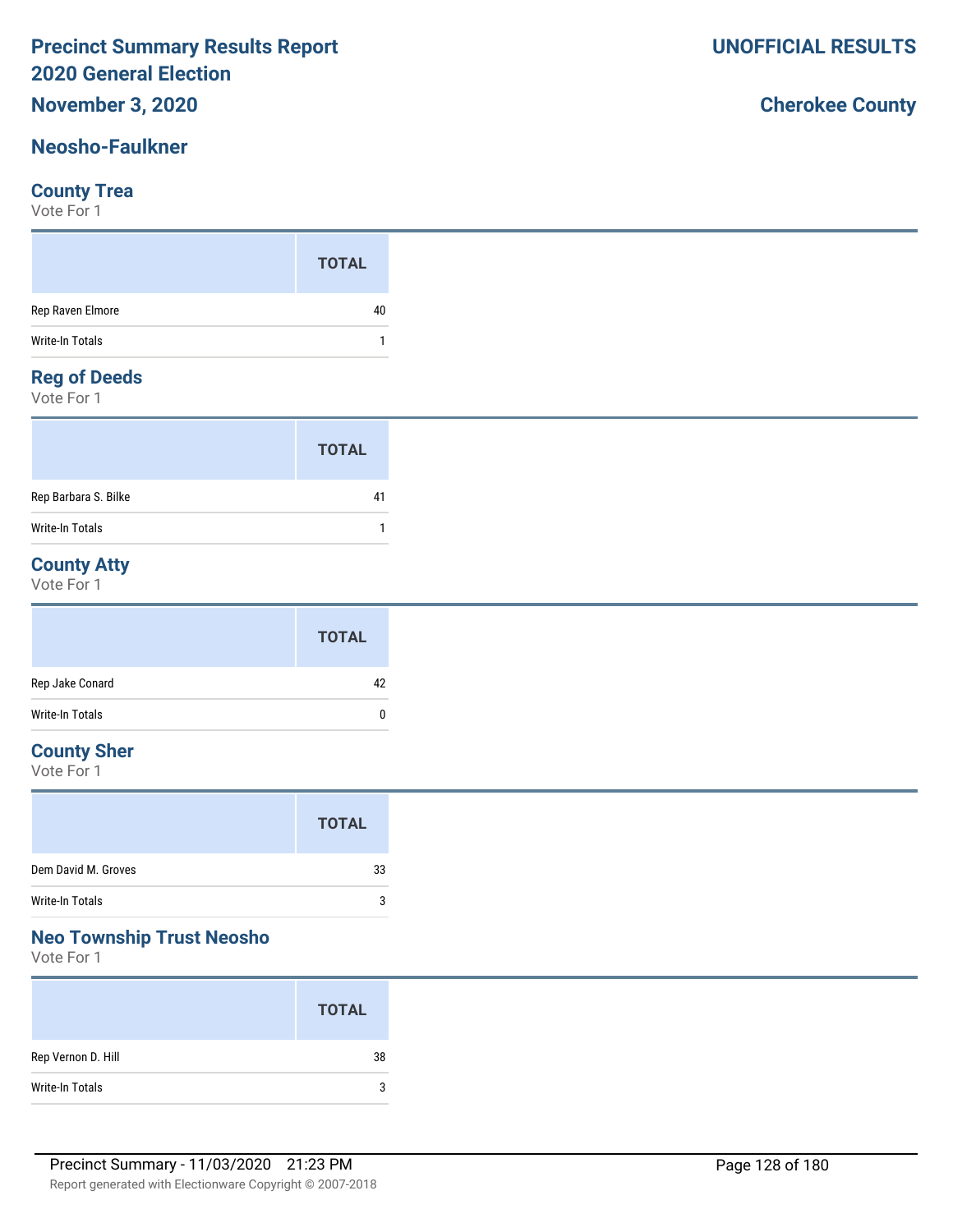**November 3, 2020**

#### **Neosho-Faulkner**

#### **Neo Township Trea Neosho**

Vote For 1

|                     | <b>TOTAL</b> |
|---------------------|--------------|
| Rep Alexis Lawellin | 39           |
| Write-In Totals     |              |

#### **Supreme Court Justice Pos 4 Rosen**

Vote For 1

|     | <b>TOTAL</b> |
|-----|--------------|
| Yes | 25           |
| No  | 15           |

### **Court of Appeals Judgge Pos 4 Warner**

Vote For 1

|     | <b>TOTAL</b> |
|-----|--------------|
| Yes | 26           |
| No  | 14           |

#### **Court of Appeals Judgge Pos 6 Bruns**

Vote For 1

|     | <b>TOTAL</b> |
|-----|--------------|
| Yes | 27           |
| No  | 12           |

# **Court of Appeals Judgge Pos 8 Atcheson**

Vote For 1

|     | <b>TOTAL</b> |
|-----|--------------|
| Yes | 22           |
|     | 17           |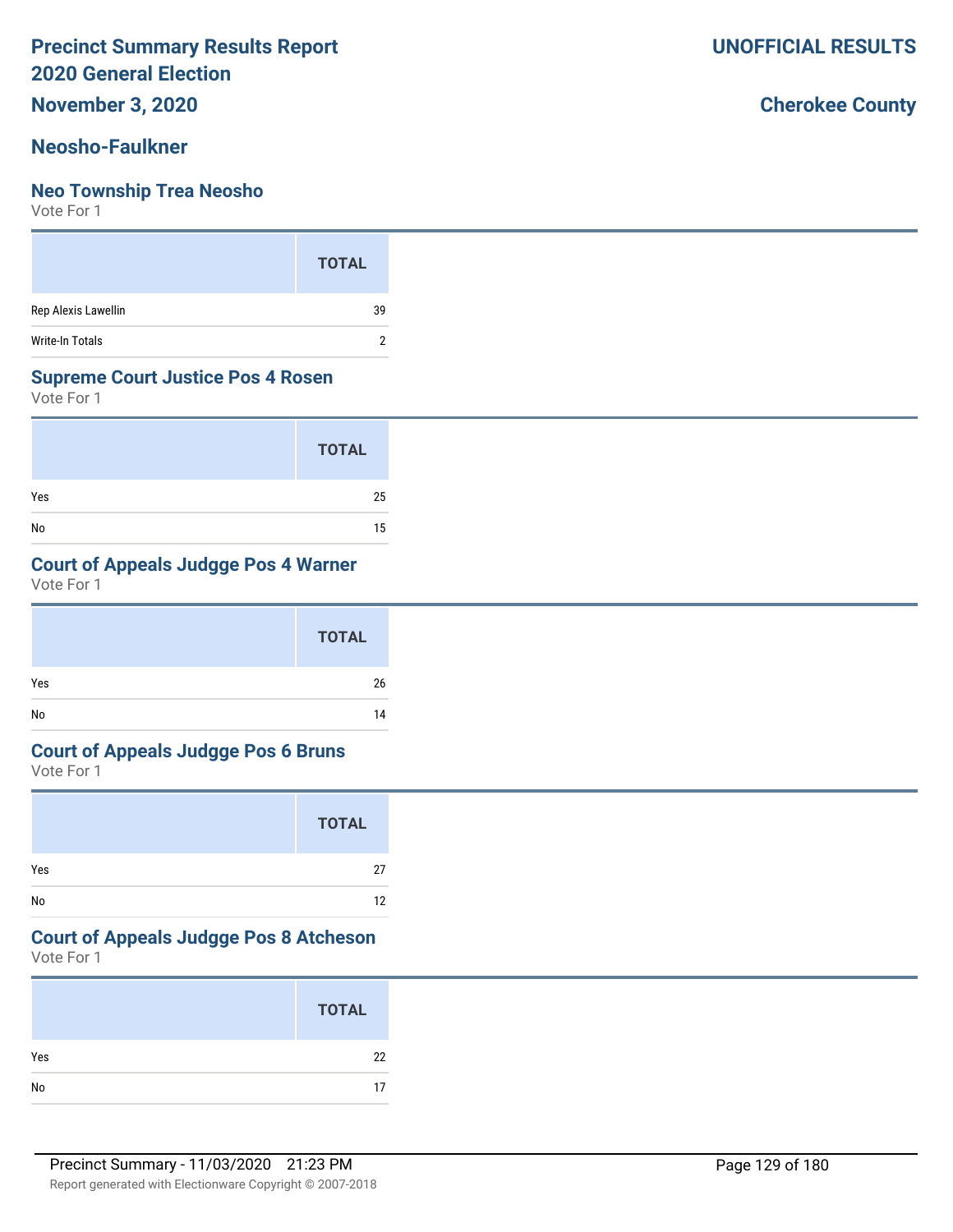**November 3, 2020**

### **Neosho-Faulkner**

#### **Court of Appeals Judgge Pos 9 Burger**

Vote For 1

|     | <b>TOTAL</b> |
|-----|--------------|
| Yes | 26           |
| No  | 14           |

#### **Court of Appeals Judgge Pos 14 Gardner**

Vote For 1

|     | <b>TOTAL</b> |
|-----|--------------|
| Yes | 28           |
| No  | 10           |

## **Dist Court Judge Pos 11 Div 1 Brunetti**

Vote For 1

|     | <b>TOTAL</b> |
|-----|--------------|
| Yes | 25           |
| No  | 14           |

### **Dist Mag Judge Pos 11 Marsh**

Vote For 1

|     | <b>TOTAL</b> |
|-----|--------------|
| Yes | 36           |
| No  | h            |

## **Continuation of Sales Tax Revenue**

Vote For 1

|     | <b>TOTAL</b> |
|-----|--------------|
| Yes | 30           |
| No  | 15           |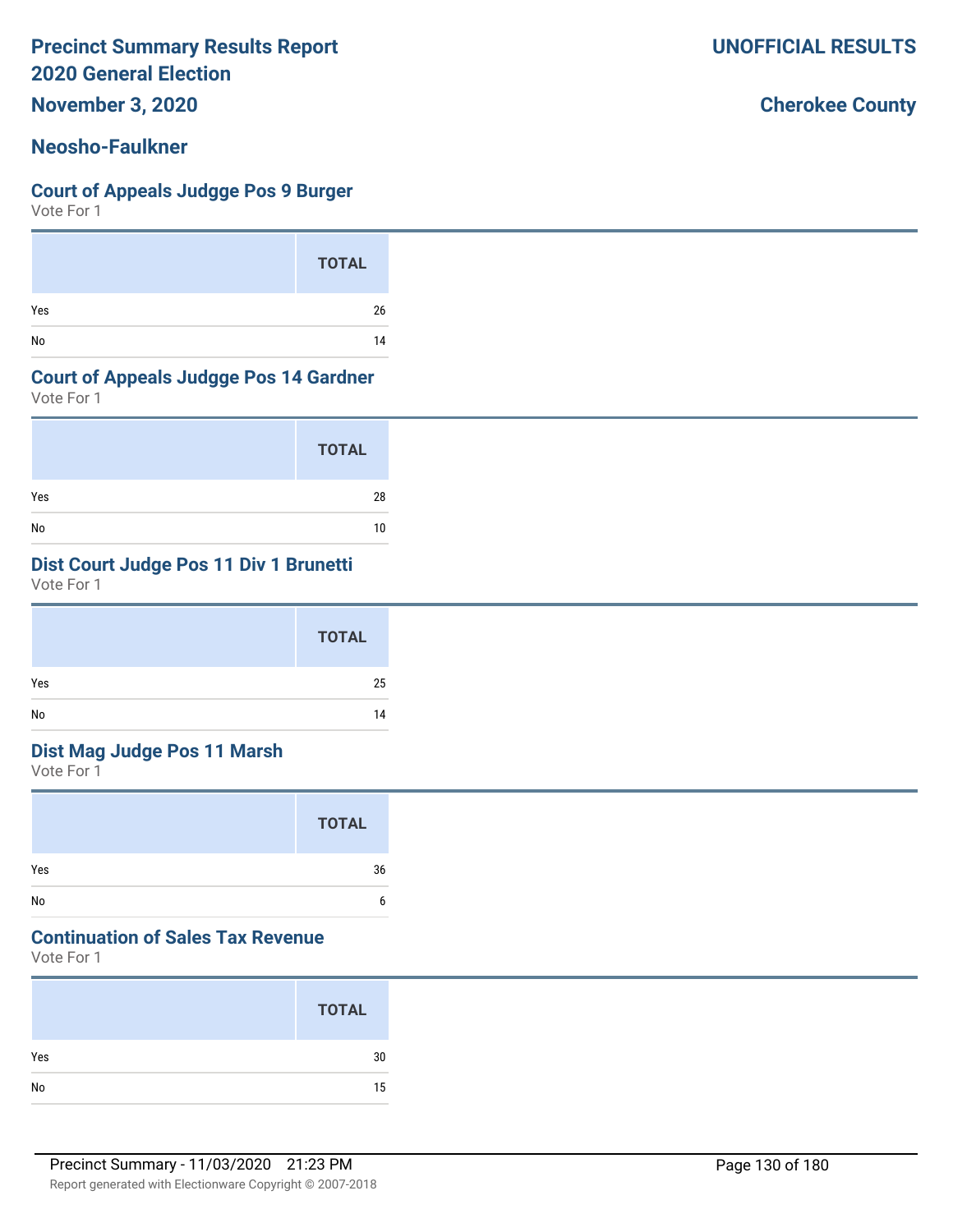#### **Neosho-Melrose**

# **Cherokee County**

|                              | <b>TOTAL</b> |
|------------------------------|--------------|
| Registered Voters - Total    | 120          |
| <b>Ballots Cast - Total</b>  | 83           |
| <b>Ballots Cast - Blank</b>  | O            |
| <b>Voter Turnout - Total</b> | 69.17%       |

#### **Pres/VP**

Vote For 1

|                         | <b>TOTAL</b> |
|-------------------------|--------------|
| Dem Biden and Harris    | 13           |
| Lib Jorgensen and Cohen |              |
| Rep Trump and Pence     | 68           |
| Write-In Totals         |              |

### **US Senate**

Vote For 1

|                        | <b>TOTAL</b> |
|------------------------|--------------|
| Dem Barbara Bollier    | 16           |
| Lib Jason Buckley      | 6            |
| Rep Roger Marshall     | 59           |
| <b>Write-In Totals</b> | O            |

## **US House Rep 2nd Dis**

|                         | <b>TOTAL</b> |
|-------------------------|--------------|
| Dem Michelle De La Isla | 13           |
| Lib Robert Garrard      |              |
| Rep Jake LaTurner       | 62           |
| Write-In Totals         |              |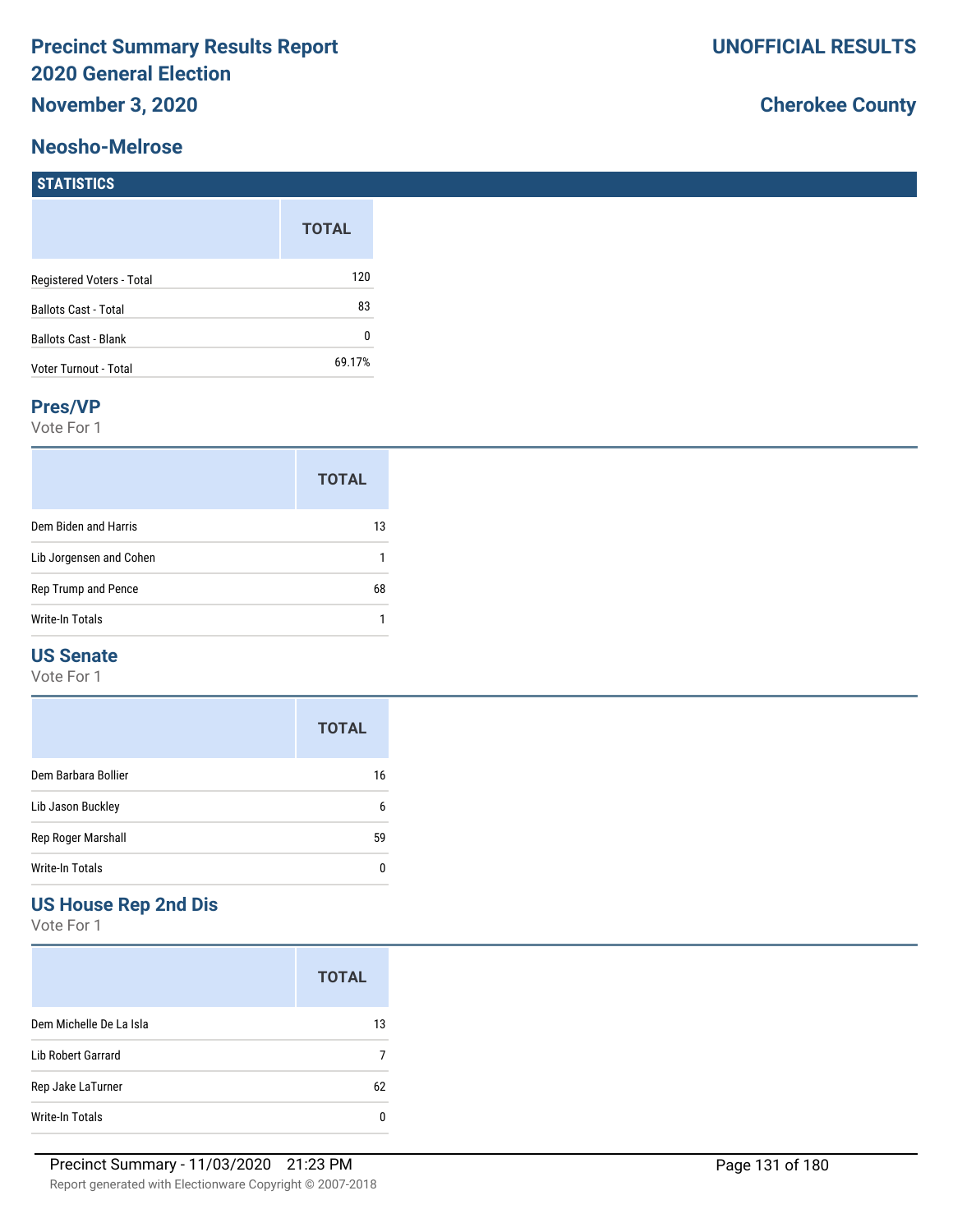# **November 3, 2020**

#### **Neosho-Melrose**

#### **KS Sen 13th Dis**

Vote For 1

|                         | <b>TOTAL</b> |  |
|-------------------------|--------------|--|
| Rep Richard Hilderbrand | 66           |  |
| Dem Nancy J. Ingle      | 15           |  |
| <b>Write-In Totals</b>  | n            |  |

#### **State Rep 1st Dis**

Vote For 1

|                    | <b>TOTAL</b> |
|--------------------|--------------|
| Rep Michael Houser | 72           |
| Write-In Totals    |              |

### **County Comm 2nd Dis 2nd Dist**

Vote For 1

|                      | <b>TOTAL</b> |
|----------------------|--------------|
| Dem Owen Tom Pryor   | 12           |
| Rep Lorie M. Johnson | 67           |
| Write-In Totals      |              |

#### **County Clerk**

Vote For 1

|                             | <b>TOTAL</b> |
|-----------------------------|--------------|
| Dem Carol Rae Marcan-Venson | 10           |
| Rep Kyle D. Rennie          | 69           |
| Write-In Totals             |              |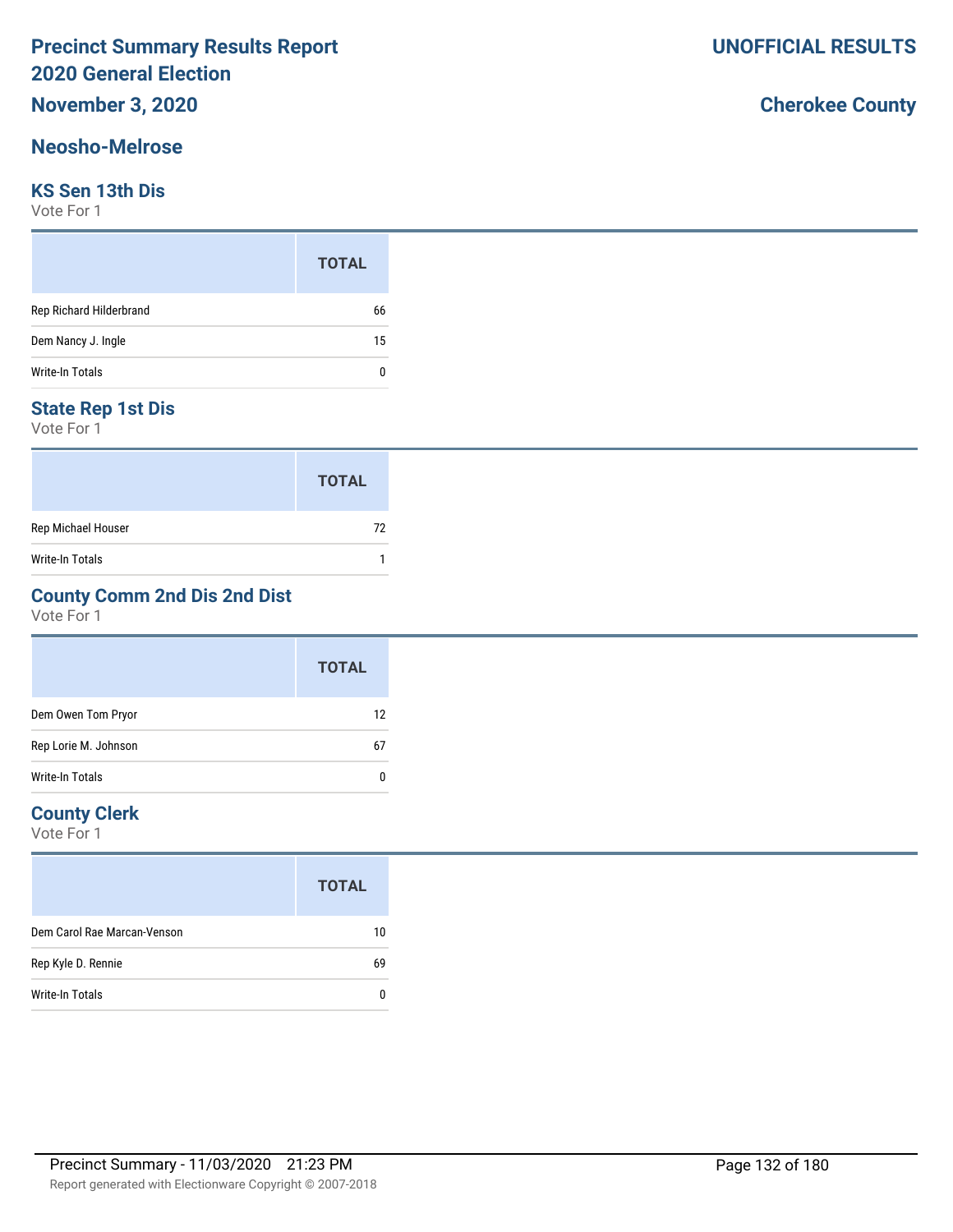# **November 3, 2020**

### **Neosho-Melrose**

#### **County Trea**

Vote For 1

#### **Reg of Deeds**

Vote For 1

|                      | <b>TOTAL</b> |  |
|----------------------|--------------|--|
| Rep Barbara S. Bilke | 73           |  |
| Write-In Totals      | n            |  |

### **County Atty**

Vote For 1

|                 | <b>TOTAL</b> |
|-----------------|--------------|
| Rep Jake Conard | 74           |
| Write-In Totals | 0            |

### **County Sher**

Vote For 1

## **Neo Township Trust Neosho**

Vote For 1

|                    | <b>TOTAL</b> |
|--------------------|--------------|
| Rep Vernon D. Hill | 73           |
| Write-In Totals    | 0            |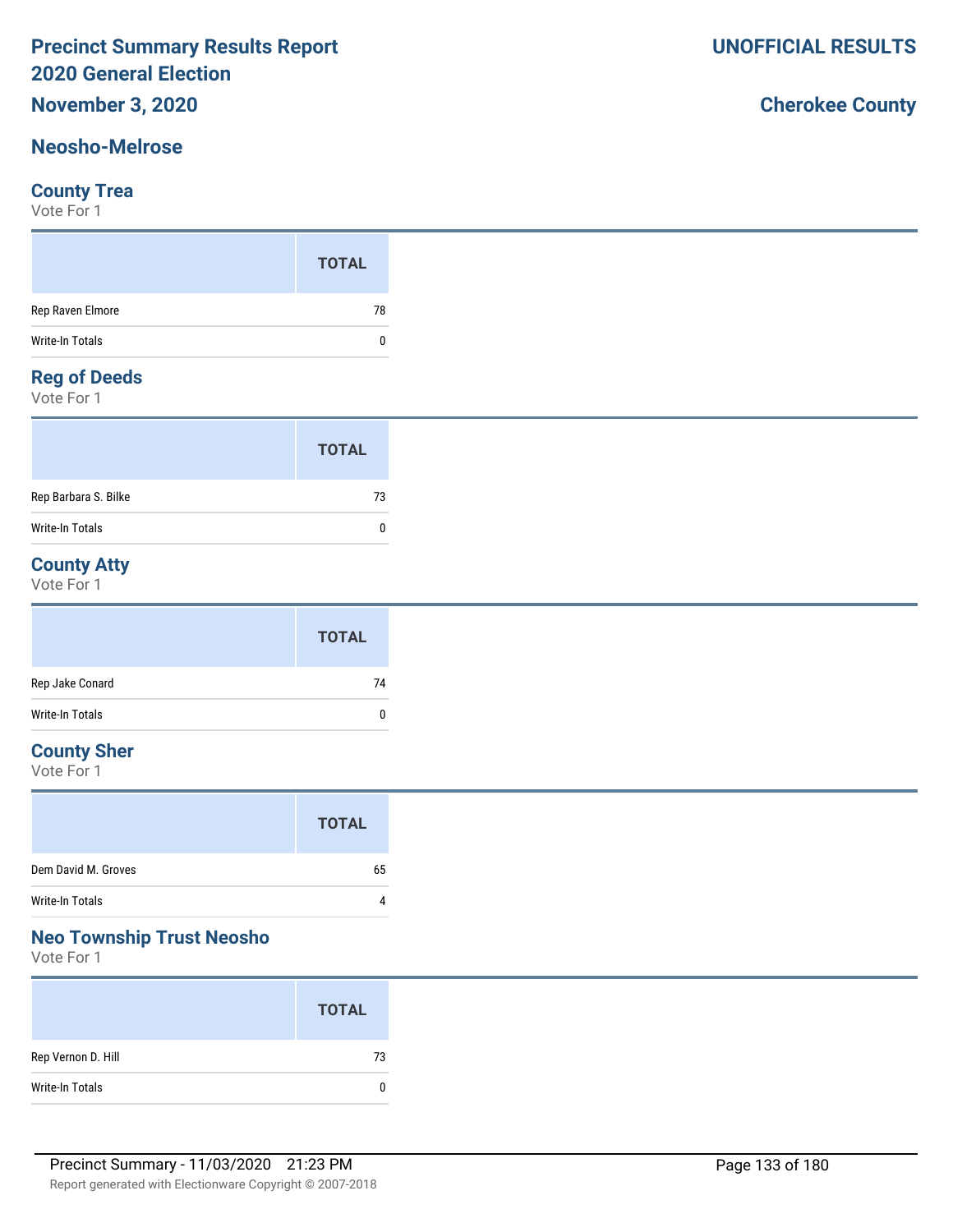**November 3, 2020**

#### **Neosho-Melrose**

#### **Neo Township Trea Neosho**

Vote For 1

|                        | <b>TOTAL</b> |
|------------------------|--------------|
| Rep Alexis Lawellin    | 75           |
| <b>Write-In Totals</b> |              |

#### **Supreme Court Justice Pos 4 Rosen**

Vote For 1

|     | <b>TOTAL</b> |
|-----|--------------|
| Yes | 44           |
| No  | 30           |

### **Court of Appeals Judgge Pos 4 Warner**

Vote For 1

|     | <b>TOTAL</b> |
|-----|--------------|
| Yes | 44           |
| No  | 30           |

#### **Court of Appeals Judgge Pos 6 Bruns**

Vote For 1

|     | <b>TOTAL</b> |
|-----|--------------|
| Yes | 40           |
| No  | 32           |

# **Court of Appeals Judgge Pos 8 Atcheson**

Vote For 1

|     | <b>TOTAL</b> |
|-----|--------------|
| Yes | 38           |
| No  | 34           |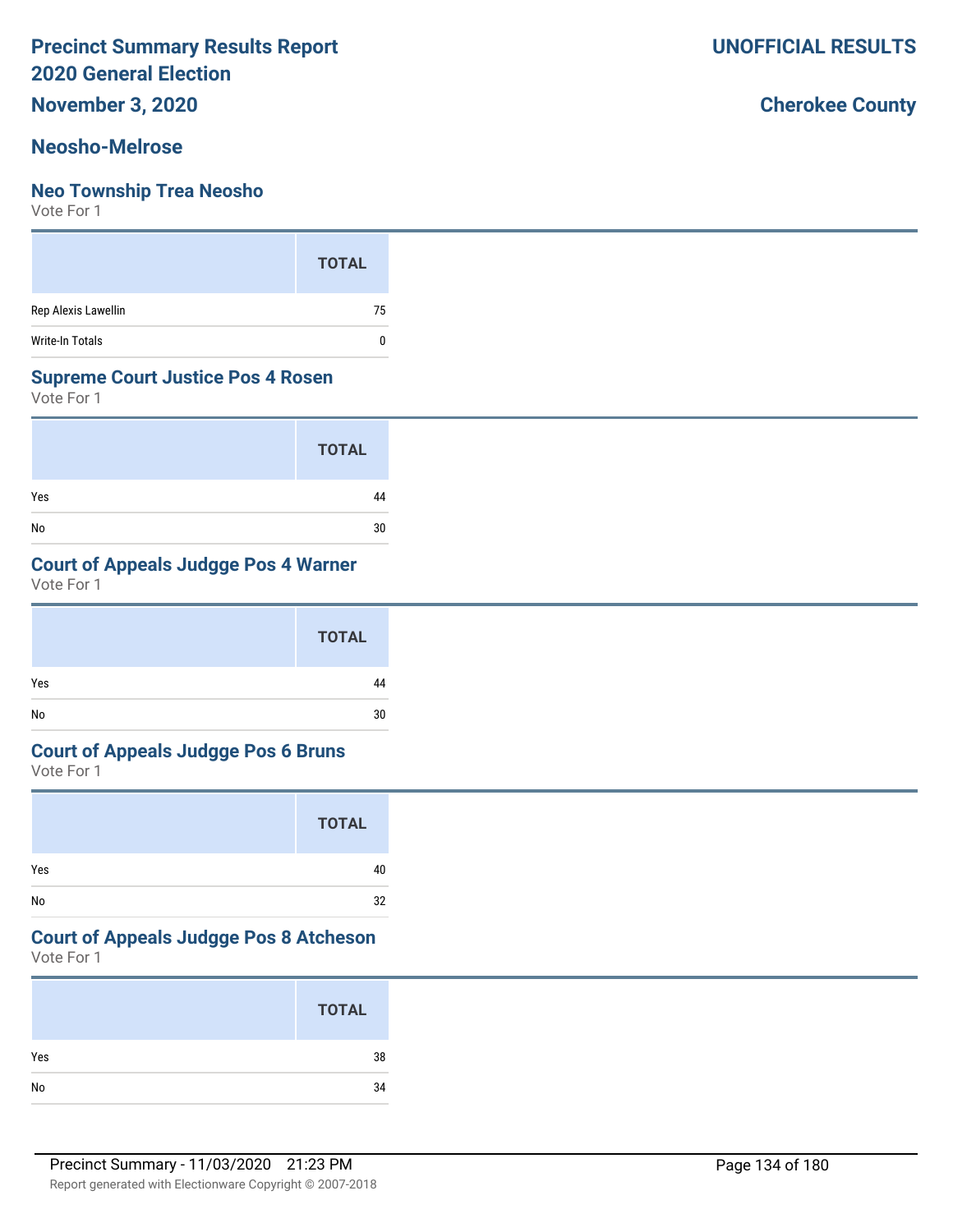**November 3, 2020**

#### **Neosho-Melrose**

#### **Court of Appeals Judgge Pos 9 Burger**

Vote For 1

|     | <b>TOTAL</b> |
|-----|--------------|
| Yes | 40           |
| No  | 30           |

#### **Court of Appeals Judgge Pos 14 Gardner**

Vote For 1

|     | <b>TOTAL</b> |
|-----|--------------|
| Yes | 45           |
| No  | 27           |

### **Dist Court Judge Pos 11 Div 1 Brunetti**

Vote For 1

|     | <b>TOTAL</b> |
|-----|--------------|
| Yes | 47           |
| No  | 23           |

### **Dist Mag Judge Pos 11 Marsh**

Vote For 1

|     | <b>TOTAL</b> |
|-----|--------------|
| Yes | 59           |
| No  | 15           |

## **Continuation of Sales Tax Revenue**

Vote For 1

|     | <b>TOTAL</b> |
|-----|--------------|
| Yes | 54           |
| No  | 24           |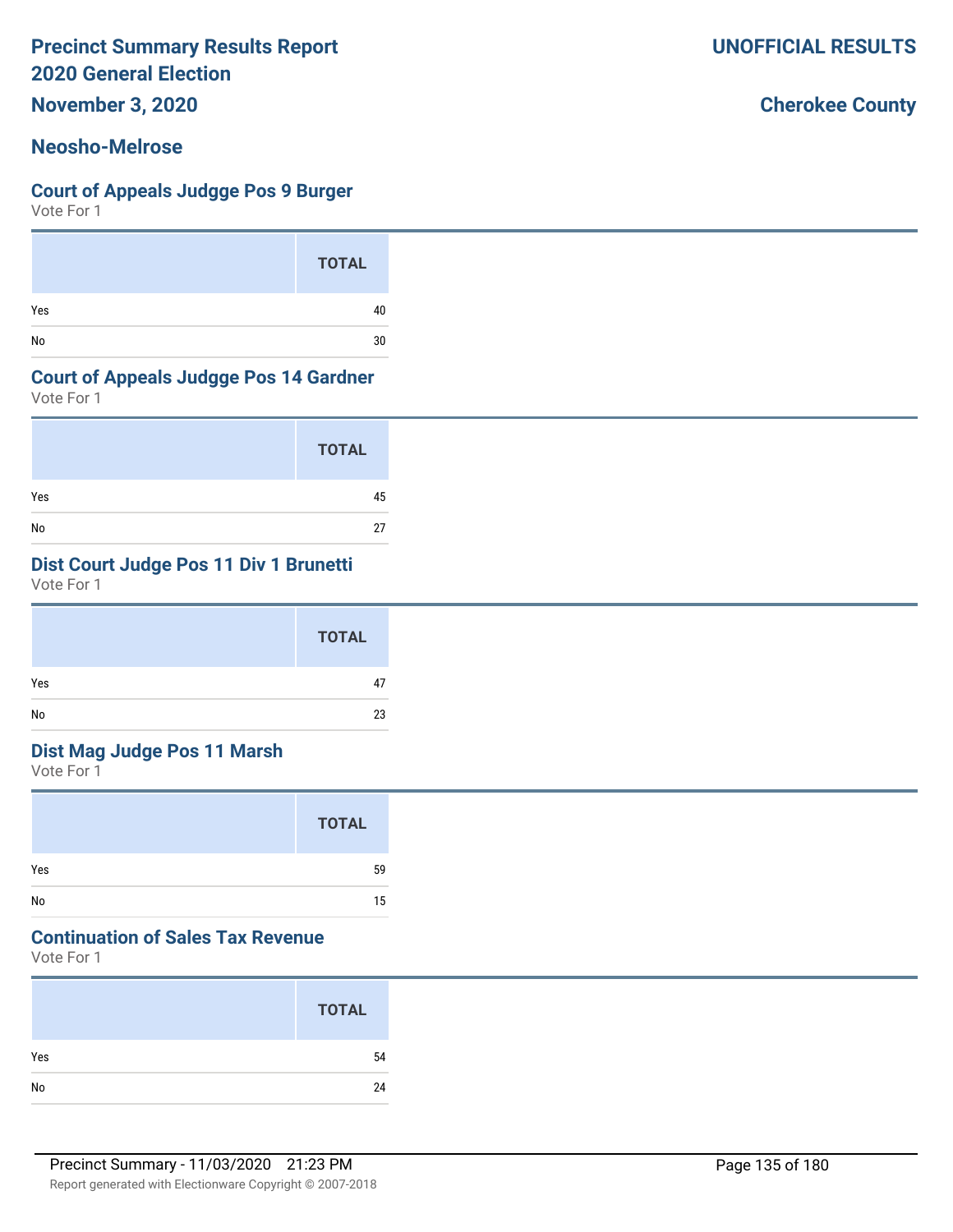#### **Pleasant View**

# **Cherokee County**

| <b>STATISTICS</b>           |              |
|-----------------------------|--------------|
|                             | <b>TOTAL</b> |
| Registered Voters - Total   | 435          |
| <b>Ballots Cast - Total</b> | 324          |
| <b>Ballots Cast - Blank</b> | $\mathbf{0}$ |
| Voter Turnout - Total       | 74.48%       |

#### **Pres/VP**

Vote For 1

|                         | <b>TOTAL</b> |
|-------------------------|--------------|
| Dem Biden and Harris    | 62           |
| Lib Jorgensen and Cohen | 5            |
| Rep Trump and Pence     | 254          |
| Write-In Totals         | n            |

#### **US Senate**

Vote For 1

|                     | <b>TOTAL</b> |
|---------------------|--------------|
| Dem Barbara Bollier | 69           |
| Lib Jason Buckley   | 15           |
| Rep Roger Marshall  | 237          |
| Write-In Totals     |              |

# **US House Rep 2nd Dis**

|                         | <b>TOTAL</b> |
|-------------------------|--------------|
| Dem Michelle De La Isla | 63           |
| Lib Robert Garrard      | 16           |
| Rep Jake LaTurner       | 241          |
| Write-In Totals         |              |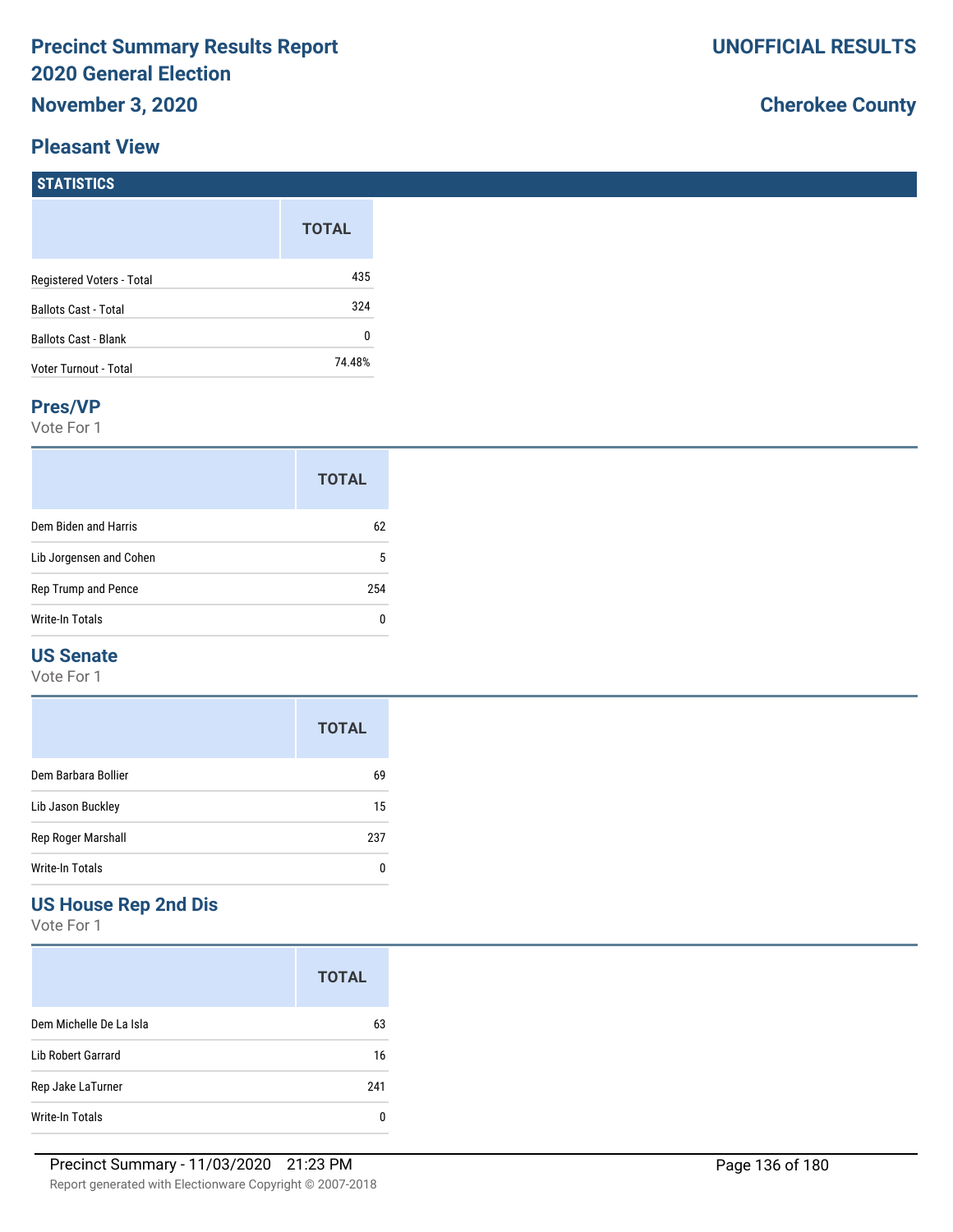#### **Pleasant View**

#### **KS Sen 13th Dis**

Vote For 1

|                         | <b>TOTAL</b> |
|-------------------------|--------------|
| Rep Richard Hilderbrand | 248          |
| Dem Nancy J. Ingle      | 71           |
| <b>Write-In Totals</b>  | 0            |

#### **State Rep 1st Dis**

Vote For 1

|                        | <b>TOTAL</b> |
|------------------------|--------------|
| Rep Michael Houser     | 284          |
| <b>Write-In Totals</b> |              |

#### **County Clerk**

Vote For 1

|                             | <b>TOTAL</b> |
|-----------------------------|--------------|
| Dem Carol Rae Marcan-Venson | 59           |
| Rep Kyle D. Rennie          | 260          |
| Write-In Totals             | 0            |

#### **County Trea**

Vote For 1

|                        | <b>TOTAL</b> |
|------------------------|--------------|
| Rep Raven Elmore       | 291          |
| <b>Write-In Totals</b> | 3            |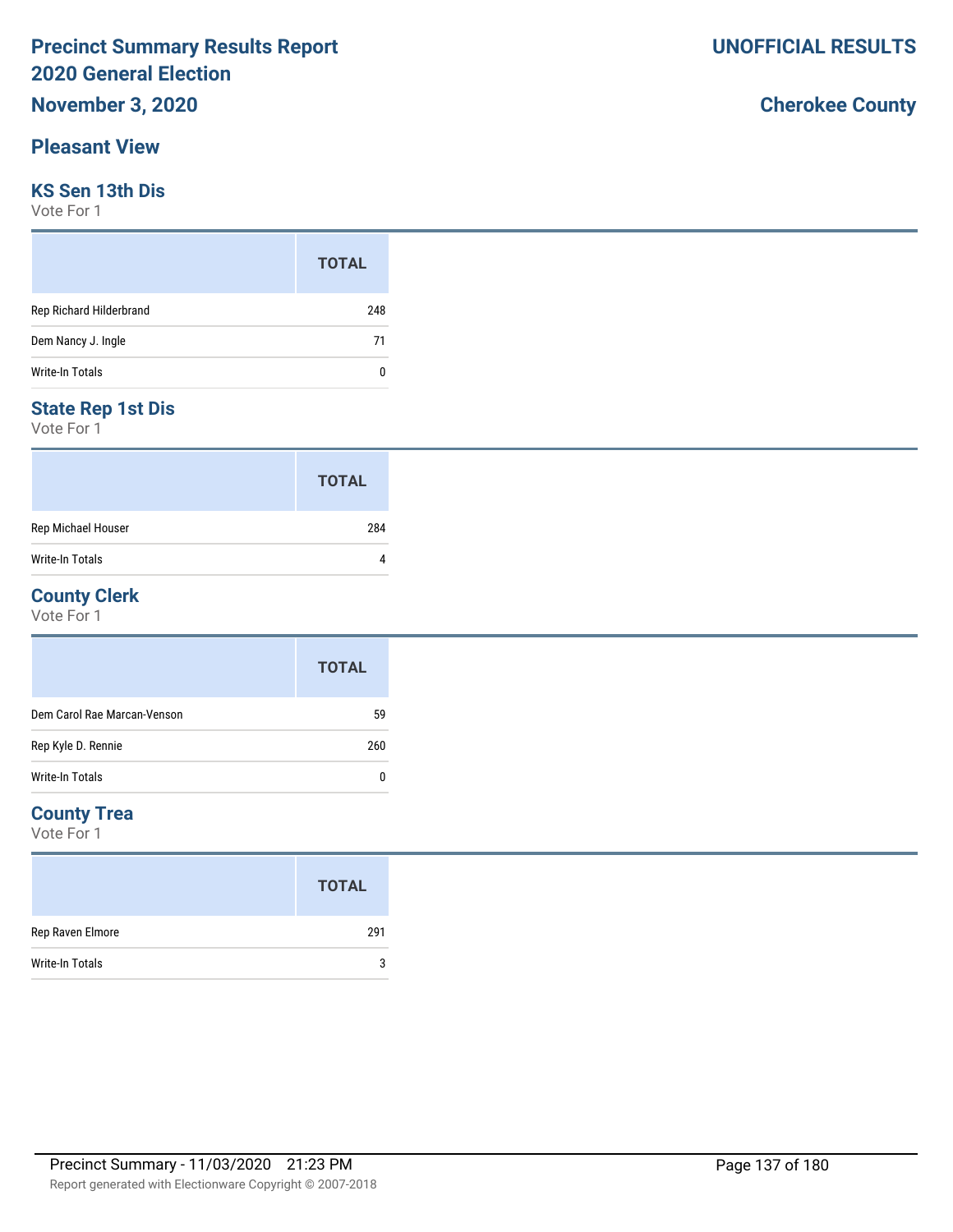#### **Pleasant View**

#### **Reg of Deeds**

Vote For 1

|                      | <b>TOTAL</b> |
|----------------------|--------------|
| Rep Barbara S. Bilke | 285          |
| Write-In Totals      | 3            |
|                      |              |

### **County Atty**

Vote For 1

|                 | <b>TOTAL</b> |
|-----------------|--------------|
| Rep Jake Conard | 276          |
| Write-In Totals | 4            |

#### **County Sher**

Vote For 1

|                     | <b>TOTAL</b> |
|---------------------|--------------|
| Dem David M. Groves | 248          |
| Write-In Totals     | 17           |

### **PleaV Township Trust Pleasant View**

Vote For 1

|                  | <b>TOTAL</b> |  |
|------------------|--------------|--|
| Rep Elita Alford | 279          |  |
| Write-In Totals  |              |  |

#### **PleaV Township Trea Pleasant View**

Vote For 1

|                 | <b>TOTAL</b> |
|-----------------|--------------|
| Rep Eddy Alford | 280          |
| Write-In Totals | b            |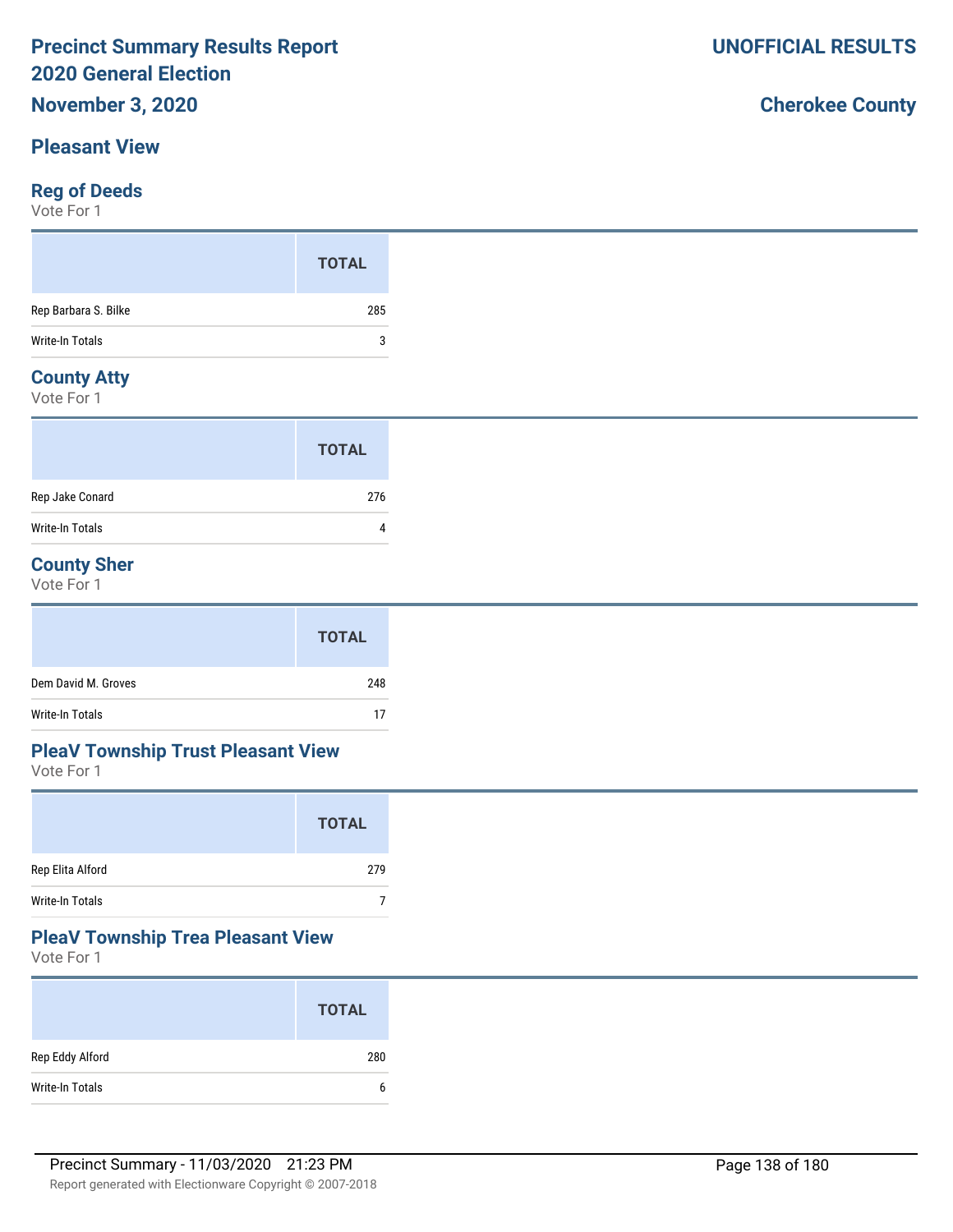**November 3, 2020**

## **Pleasant View**

#### **Supreme Court Justice Pos 4 Rosen**

Vote For 1

|     | <b>TOTAL</b> |
|-----|--------------|
| Yes | 173          |
| No  | 114          |

### **Court of Appeals Judgge Pos 4 Warner**

Vote For 1

|     | <b>TOTAL</b> |
|-----|--------------|
| Yes | 190          |
| No  | 98           |

# **Court of Appeals Judgge Pos 6 Bruns**

Vote For 1

|     | <b>TOTAL</b> |
|-----|--------------|
| Yes | 191          |
| No  | 90           |

# **Court of Appeals Judgge Pos 8 Atcheson**

Vote For 1

|     | <b>TOTAL</b> |
|-----|--------------|
| Yes | 166          |
| No  | 115          |

### **Court of Appeals Judgge Pos 9 Burger**

Vote For 1

|     | <b>TOTAL</b> |
|-----|--------------|
| Yes | 164          |
| No  | 120          |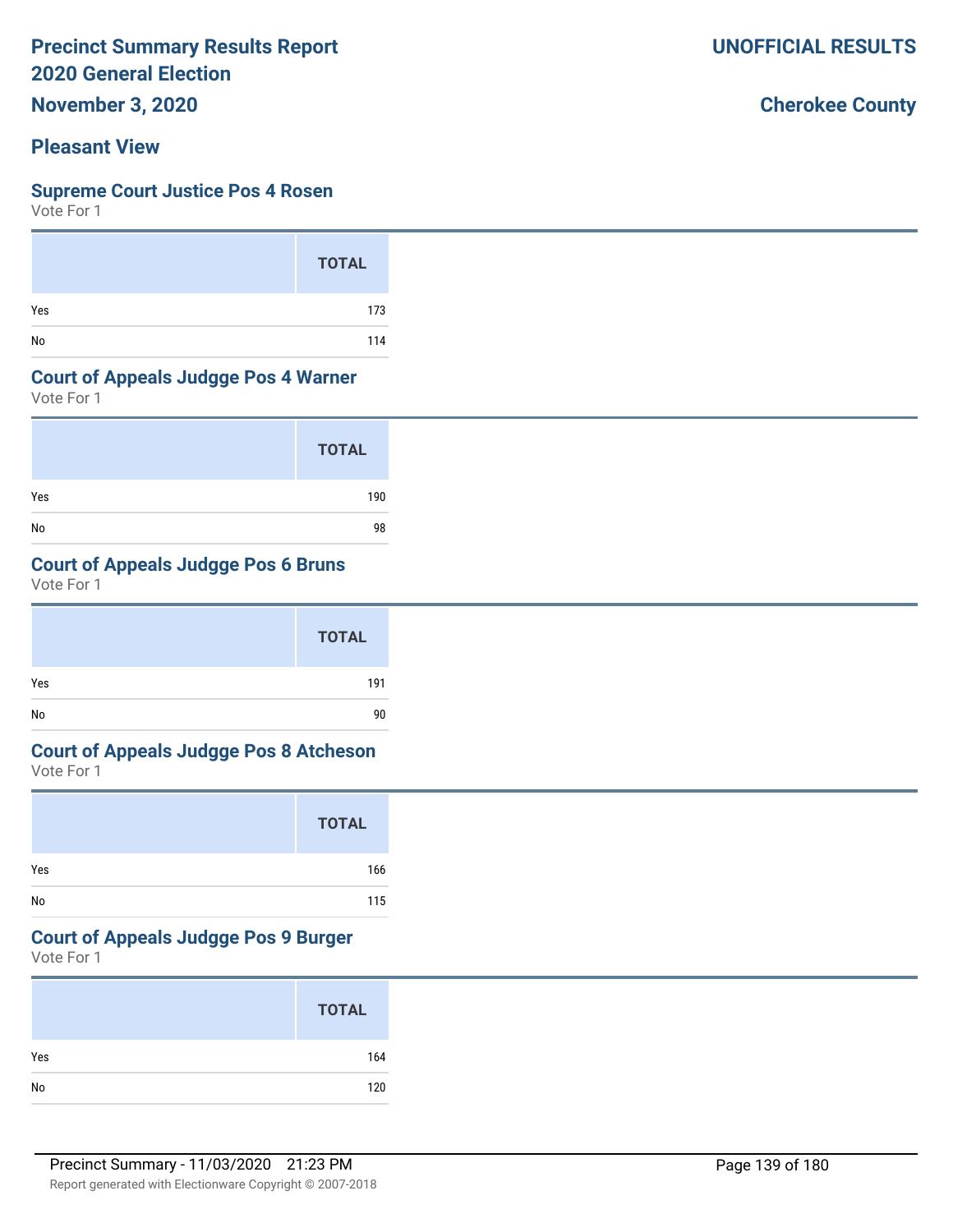**November 3, 2020**

#### **Pleasant View**

#### **Court of Appeals Judgge Pos 14 Gardner**

Vote For 1

|     | <b>TOTAL</b> |
|-----|--------------|
| Yes | 195          |
| No  | 88           |

#### **Dist Court Judge Pos 11 Div 1 Brunetti**

Vote For 1

|     | <b>TOTAL</b> |
|-----|--------------|
| Yes | 208          |
| No  | 88           |

## **Dist Mag Judge Pos 11 Marsh**

Vote For 1

|     | <b>TOTAL</b> |
|-----|--------------|
| Yes | 203          |
| No  | 93           |

#### **Continuation of Sales Tax Revenue**

Vote For 1

|     | <b>TOTAL</b> |
|-----|--------------|
| Yes | 245          |
| No  | 70           |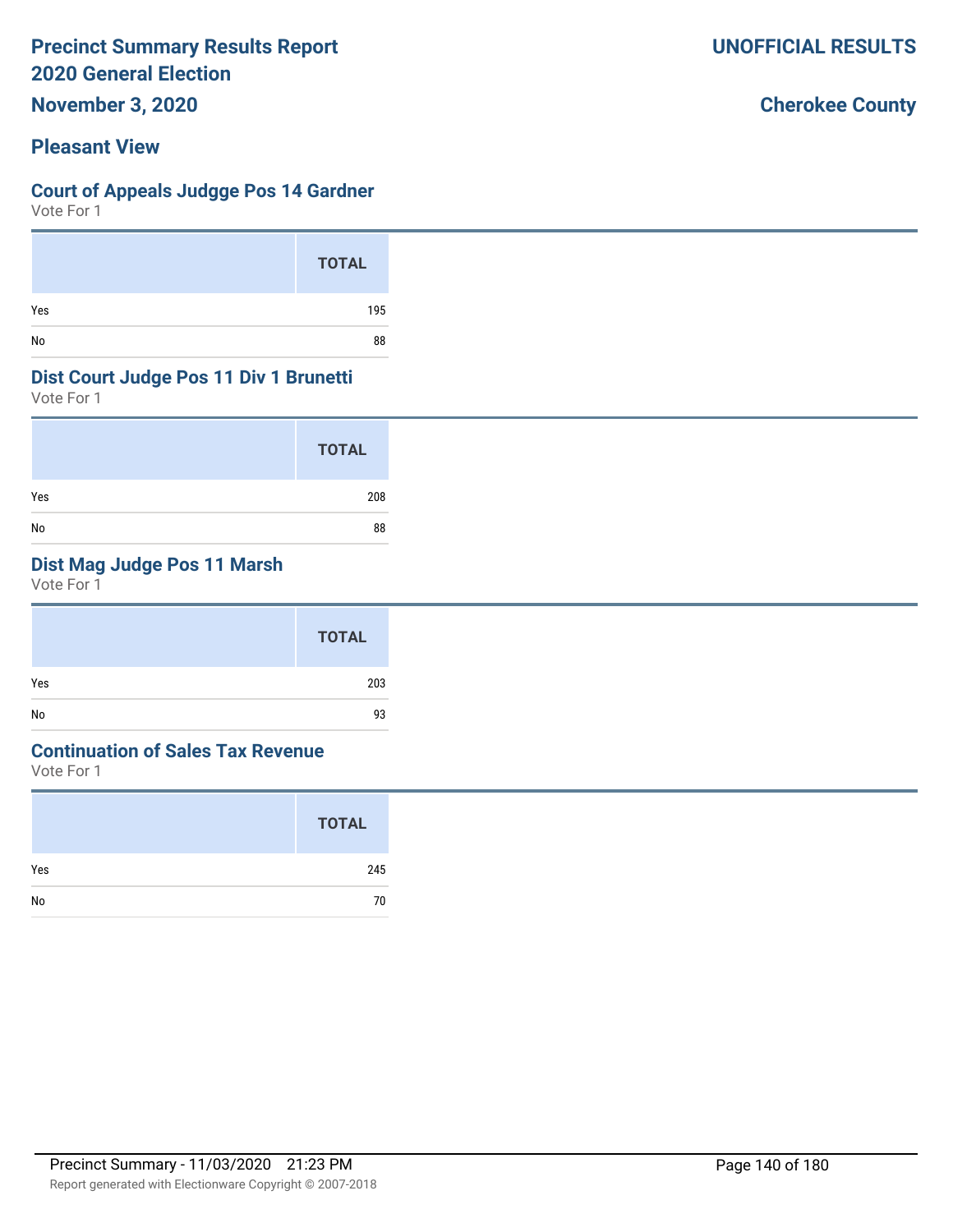#### **Ross-Belleview**

# **Cherokee County**

#### **STATISTICS**

|                             | <b>TOTAL</b> |
|-----------------------------|--------------|
| Registered Voters - Total   | 129          |
| <b>Ballots Cast - Total</b> | 103          |
| <b>Ballots Cast - Blank</b> |              |
| Voter Turnout - Total       | 79.84%       |

#### **Pres/VP**

Vote For 1

|                         | <b>TOTAL</b> |
|-------------------------|--------------|
| Dem Biden and Harris    | 18           |
| Lib Jorgensen and Cohen |              |
| Rep Trump and Pence     | 83           |
| Write-In Totals         |              |

#### **US Senate**

Vote For 1

|                     | <b>TOTAL</b> |
|---------------------|--------------|
| Dem Barbara Bollier | 17           |
| Lib Jason Buckley   | 6            |
| Rep Roger Marshall  | 77           |
| Write-In Totals     |              |

## **US House Rep 2nd Dis**

|                           | <b>TOTAL</b> |
|---------------------------|--------------|
| Dem Michelle De La Isla   | 17           |
| <b>Lib Robert Garrard</b> |              |
| Rep Jake LaTurner         | 78           |
| Write-In Totals           |              |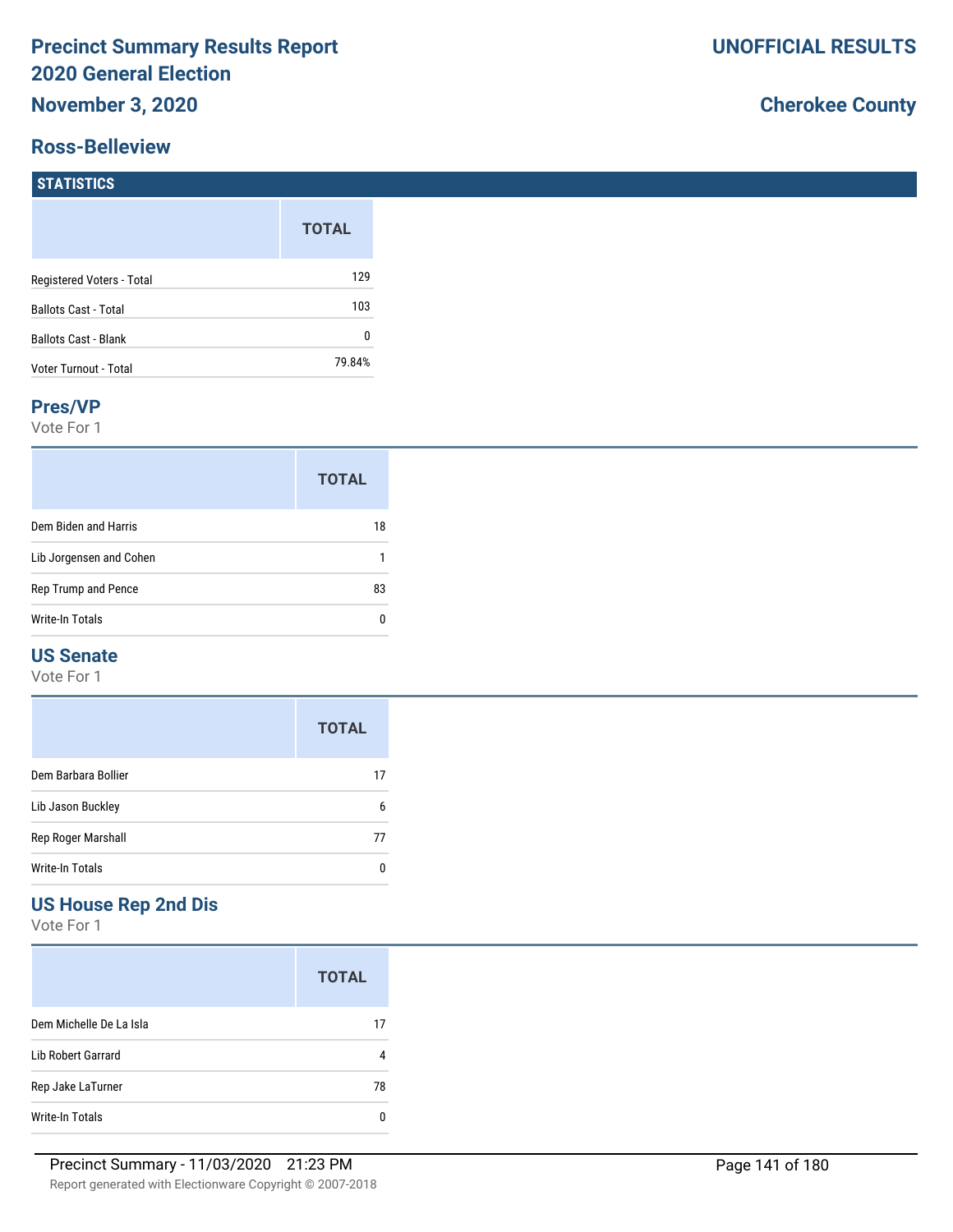#### **Ross-Belleview**

#### **KS Sen 13th Dis**

Vote For 1

|                         | <b>TOTAL</b> |
|-------------------------|--------------|
| Rep Richard Hilderbrand | 79           |
| Dem Nancy J. Ingle      | 19           |
| Write-In Totals         | 0            |

#### **State Rep 1st Dis**

Vote For 1

|                    | <b>TOTAL</b> |
|--------------------|--------------|
| Rep Michael Houser | 92           |
| Write-In Totals    | O            |

### **County Comm 2nd Dis 2nd Dist**

Vote For 1

|                      | <b>TOTAL</b> |
|----------------------|--------------|
| Dem Owen Tom Pryor   | 23           |
| Rep Lorie M. Johnson | 79           |
| Write-In Totals      | Ω            |

#### **County Clerk**

|                             | <b>TOTAL</b> |
|-----------------------------|--------------|
| Dem Carol Rae Marcan-Venson | 24           |
| Rep Kyle D. Rennie          | 78           |
| Write-In Totals             |              |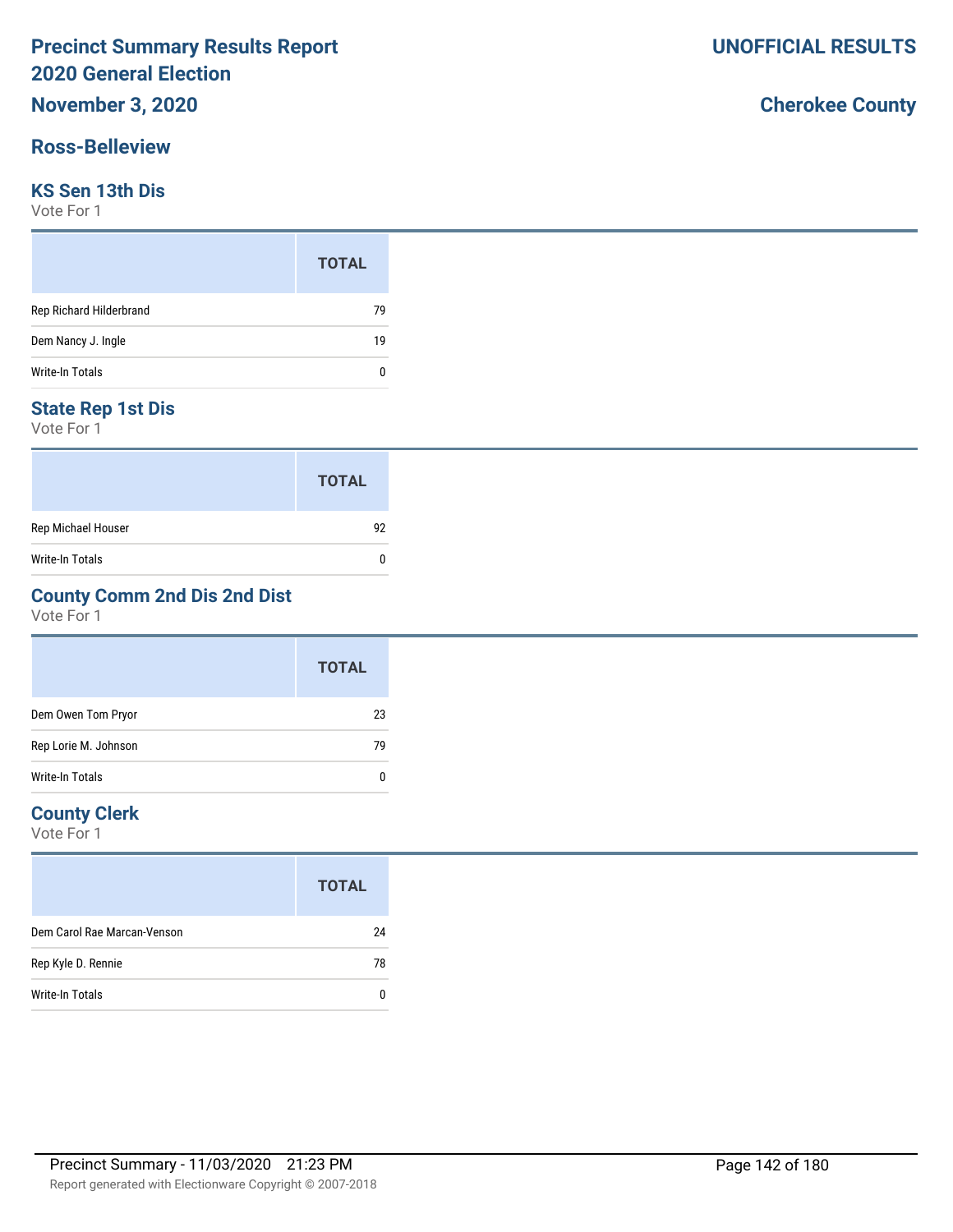# **November 3, 2020**

### **Ross-Belleview**

#### **County Trea**

Vote For 1

#### **Reg of Deeds**

Vote For 1

|                      | <b>TOTAL</b> |  |
|----------------------|--------------|--|
| Rep Barbara S. Bilke | 91           |  |
| Write-In Totals      | 2            |  |

### **County Atty**

Vote For 1

|                 | <b>TOTAL</b> |
|-----------------|--------------|
| Rep Jake Conard | 90           |
| Write-In Totals | ົ<br>∸       |

### **County Sher**

Vote For 1

### **Ross/Bell Township Trus Ross**

Vote For 1

|                    | <b>TOTAL</b> |
|--------------------|--------------|
| Dem Dixie L. Perry | 84           |
| Write-In Totals    |              |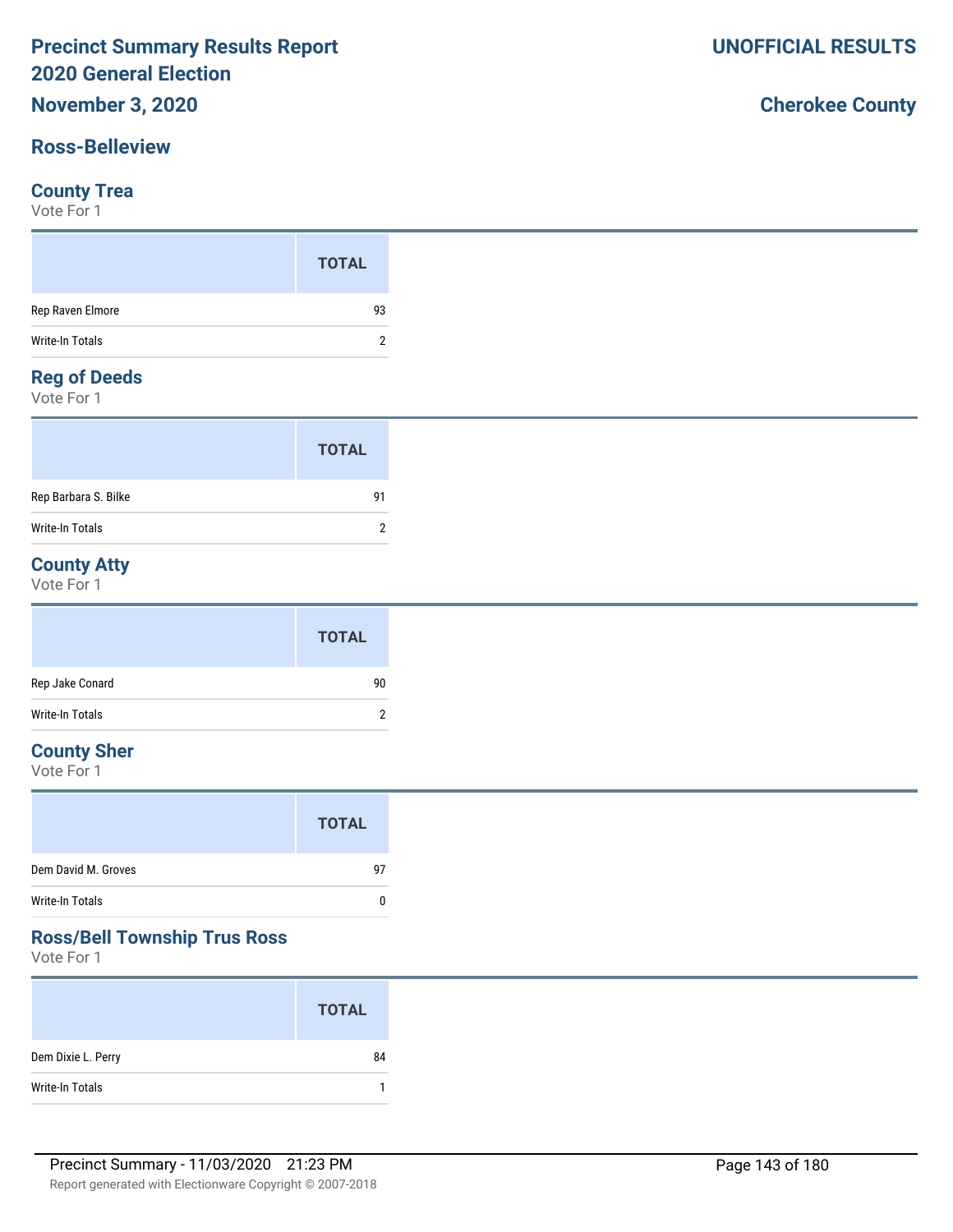**November 3, 2020**

#### **Ross-Belleview**

#### **Ross Township Trea Ross**

Vote For 1

|                        | <b>TOTAL</b> |
|------------------------|--------------|
| Dem Jeannie M. Johnson | 83           |
| <b>Write-In Totals</b> |              |

#### **Supreme Court Justice Pos 4 Rosen**

Vote For 1

|     | <b>TOTAL</b> |
|-----|--------------|
| Yes | 56           |
| No  | 37           |

### **Court of Appeals Judgge Pos 4 Warner**

Vote For 1

|     | <b>TOTAL</b> |
|-----|--------------|
| Yes | 59           |
| No  | 33           |

#### **Court of Appeals Judgge Pos 6 Bruns**

Vote For 1

|     | <b>TOTAL</b> |
|-----|--------------|
| Yes | 61           |
| No  | 30           |

## **Court of Appeals Judgge Pos 8 Atcheson**

Vote For 1

|     | <b>TOTAL</b> |
|-----|--------------|
| Yes | 56           |
| No  | 36           |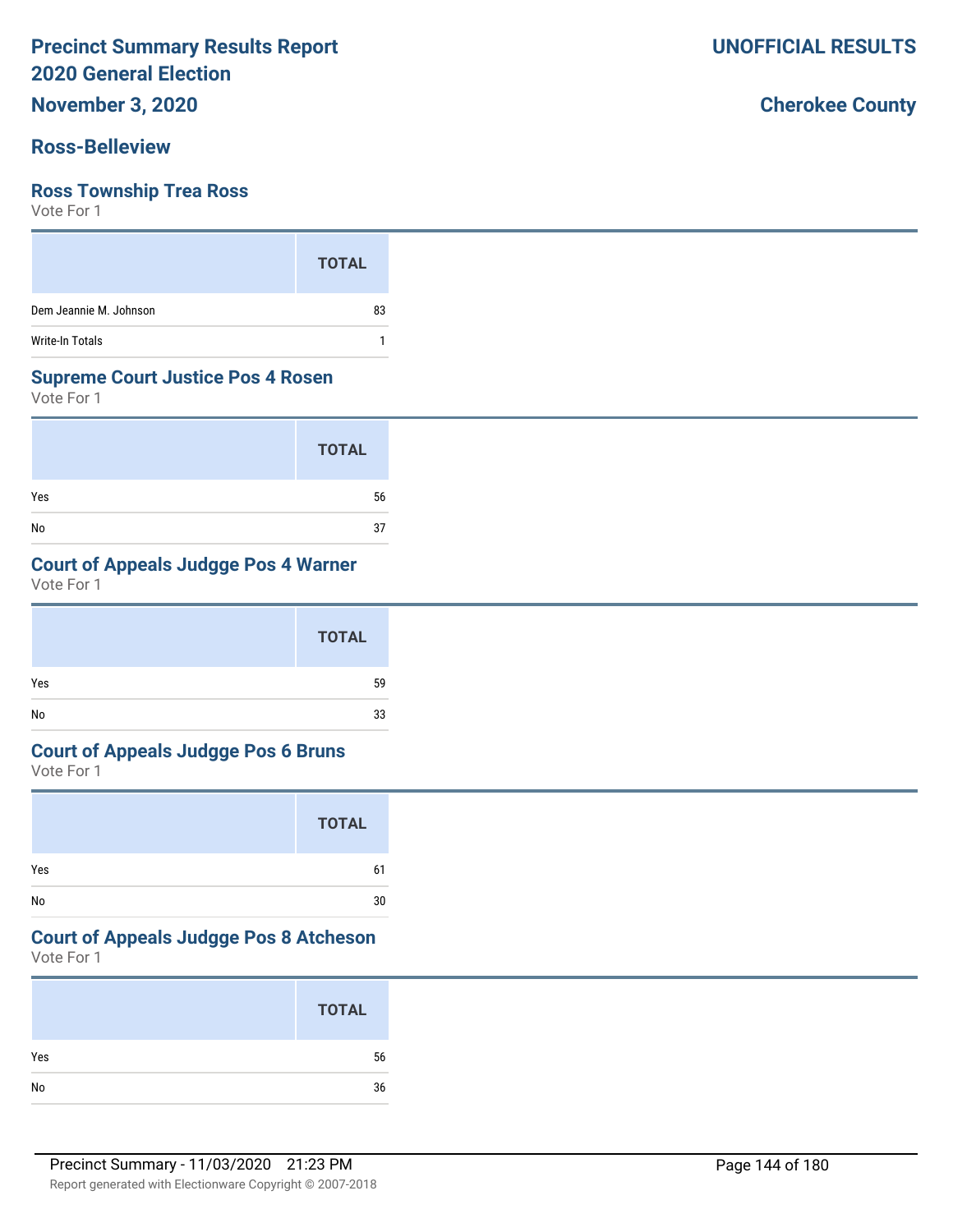**November 3, 2020**

## **Ross-Belleview**

#### **Court of Appeals Judgge Pos 9 Burger**

Vote For 1

|     | <b>TOTAL</b> |
|-----|--------------|
| Yes | 53           |
| No  | 37           |

#### **Court of Appeals Judgge Pos 14 Gardner**

Vote For 1

|     | <b>TOTAL</b> |
|-----|--------------|
| Yes | 58           |
| No  | 31           |

## **Dist Court Judge Pos 11 Div 1 Brunetti**

Vote For 1

|                              | <b>TOTAL</b> |
|------------------------------|--------------|
| Yes                          | 63           |
| $\operatorname{\mathsf{No}}$ | 30           |

## **Dist Mag Judge Pos 11 Marsh**

Vote For 1

|     | <b>TOTAL</b> |
|-----|--------------|
| Yes | 75           |
| No  | 20           |

## **Continuation of Sales Tax Revenue**

Vote For 1

|     | <b>TOTAL</b> |
|-----|--------------|
| Yes | 78           |
| No  | 23           |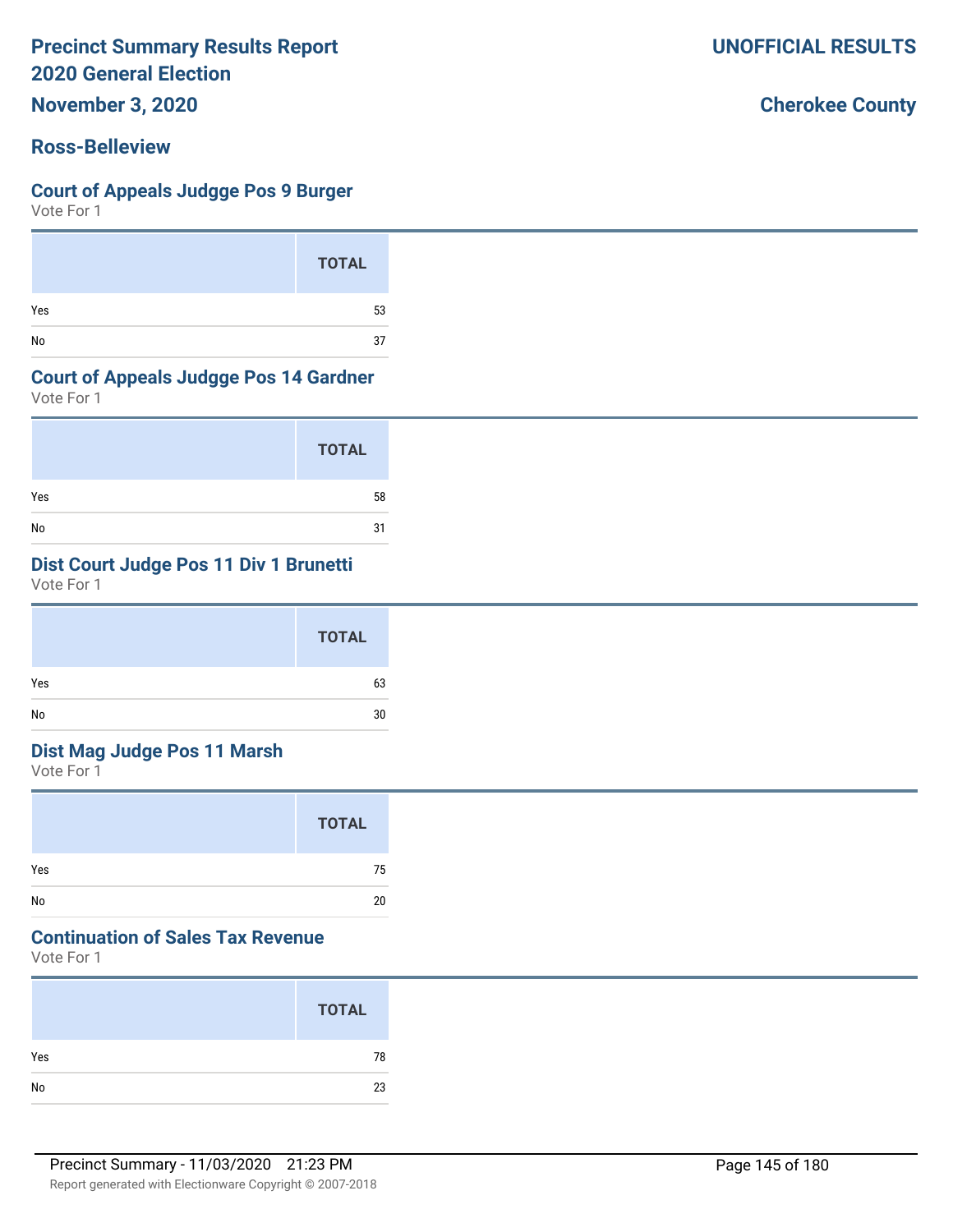### **Ross-Roseland**

## **Cherokee County**

#### **STATISTICS**

|                             | <b>TOTAL</b> |
|-----------------------------|--------------|
| Registered Voters - Total   | 179          |
| <b>Ballots Cast - Total</b> | 119          |
| <b>Ballots Cast - Blank</b> | 0            |
| Voter Turnout - Total       | 66.48%       |

#### **Pres/VP**

Vote For 1

|                         | <b>TOTAL</b> |
|-------------------------|--------------|
| Dem Biden and Harris    |              |
| Lib Jorgensen and Cohen |              |
| Rep Trump and Pence     | 79           |
| Write-In Totals         |              |

### **US Senate**

Vote For 1

|                     | <b>TOTAL</b> |
|---------------------|--------------|
| Dem Barbara Bollier | 42           |
| Lib Jason Buckley   |              |
| Rep Roger Marshall  | 71           |
| Write-In Totals     |              |

## **US House Rep 2nd Dis**

|                         | <b>TOTAL</b> |
|-------------------------|--------------|
| Dem Michelle De La Isla | 36           |
| Lib Robert Garrard      | 2            |
| Rep Jake LaTurner       | 78           |
| Write-In Totals         |              |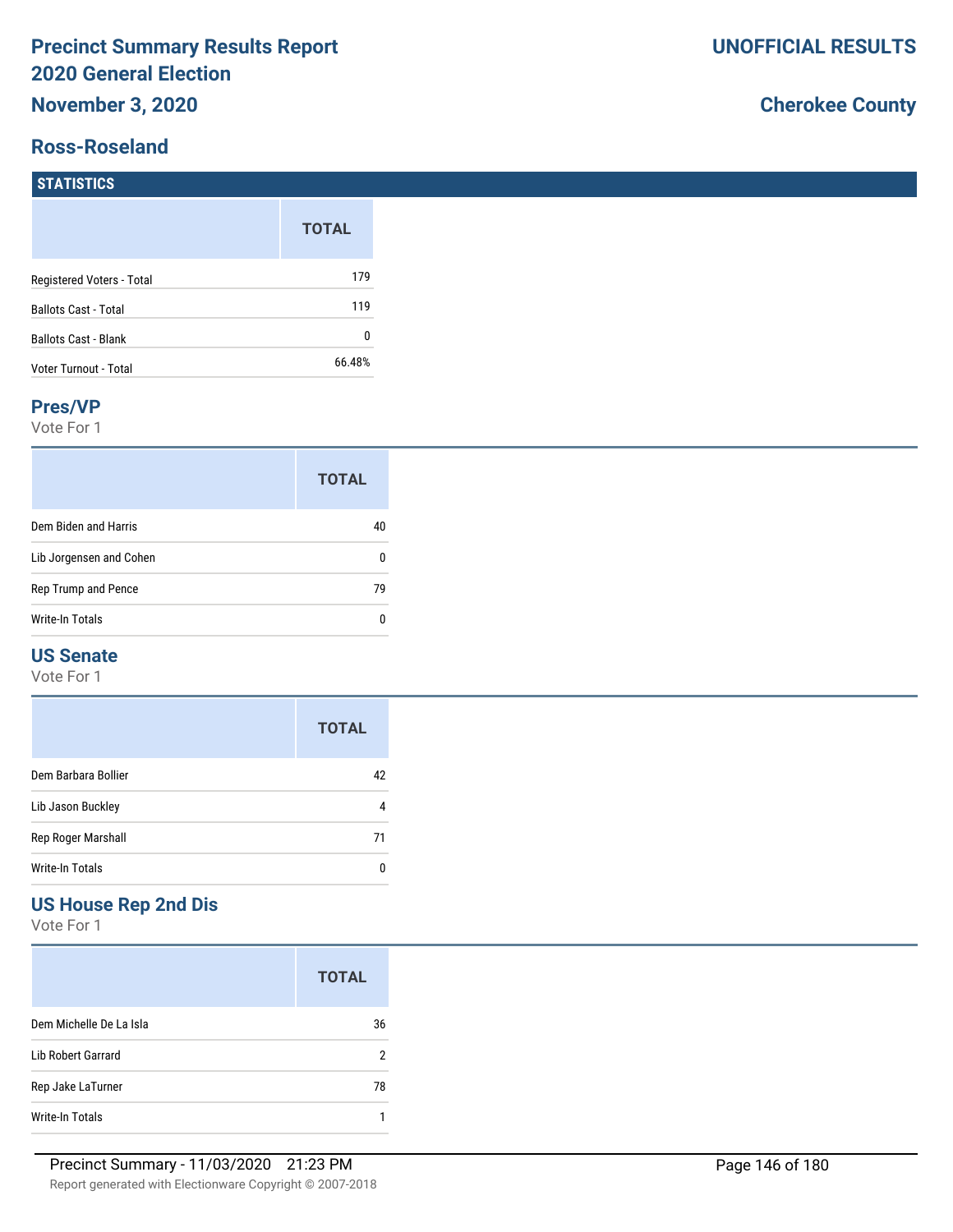## **Ross-Roseland**

### **KS Sen 13th Dis**

Vote For 1

|                         | <b>TOTAL</b> |  |
|-------------------------|--------------|--|
| Rep Richard Hilderbrand | 73           |  |
| Dem Nancy J. Ingle      | 43           |  |
| Write-In Totals         | ſ            |  |

### **State Rep 1st Dis**

Vote For 1

|                    | <b>TOTAL</b> |
|--------------------|--------------|
| Rep Michael Houser | 93           |
| Write-In Totals    |              |

## **County Comm 2nd Dis 2nd Dist**

Vote For 1

|                      | <b>TOTAL</b> |  |
|----------------------|--------------|--|
| Dem Owen Tom Pryor   | 45           |  |
| Rep Lorie M. Johnson | 72           |  |
| Write-In Totals      | 0            |  |

#### **County Clerk**

Vote For 1

|                             | <b>TOTAL</b> |
|-----------------------------|--------------|
| Dem Carol Rae Marcan-Venson | 39           |
| Rep Kyle D. Rennie          | 78           |
| Write-In Totals             |              |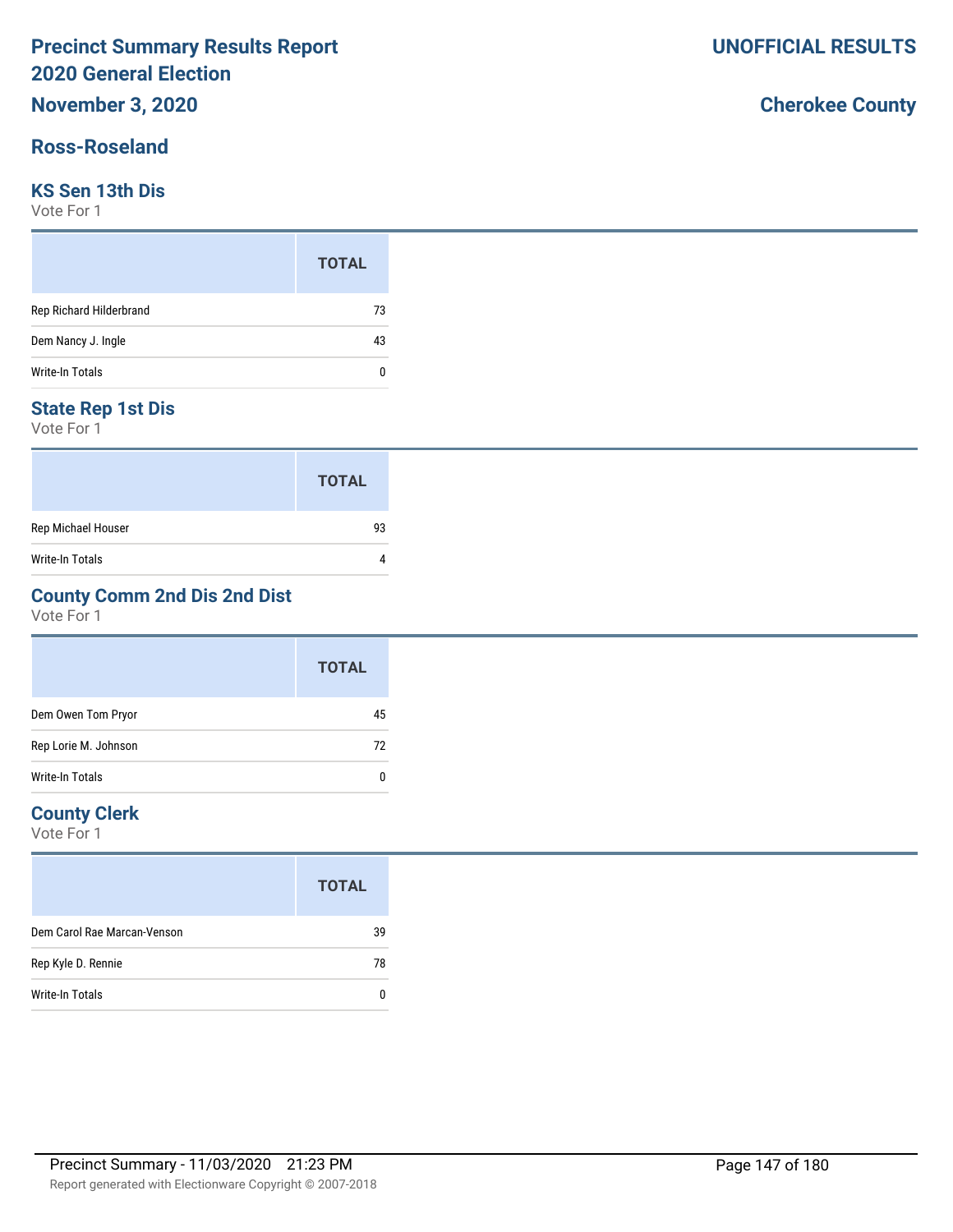## **Ross-Roseland**

#### **County Trea**

Vote For 1

#### **Reg of Deeds**

Vote For 1

|                      | <b>TOTAL</b> |
|----------------------|--------------|
| Rep Barbara S. Bilke | 96           |
| Write-In Totals      | ാ            |

## **County Atty**

Vote For 1

|                 | <b>TOTAL</b> |
|-----------------|--------------|
| Rep Jake Conard | 94           |
| Write-In Totals | 3            |

## **County Sher**

Vote For 1

|                     | <b>TOTAL</b> |
|---------------------|--------------|
| Dem David M. Groves | 101          |
| Write-In Totals     | $\Lambda$    |

## **Ross/Bell Township Trus Ross**

Vote For 1

|                    | <b>TOTAL</b> |
|--------------------|--------------|
| Dem Dixie L. Perry | 101          |
| Write-In Totals    | $5^{\circ}$  |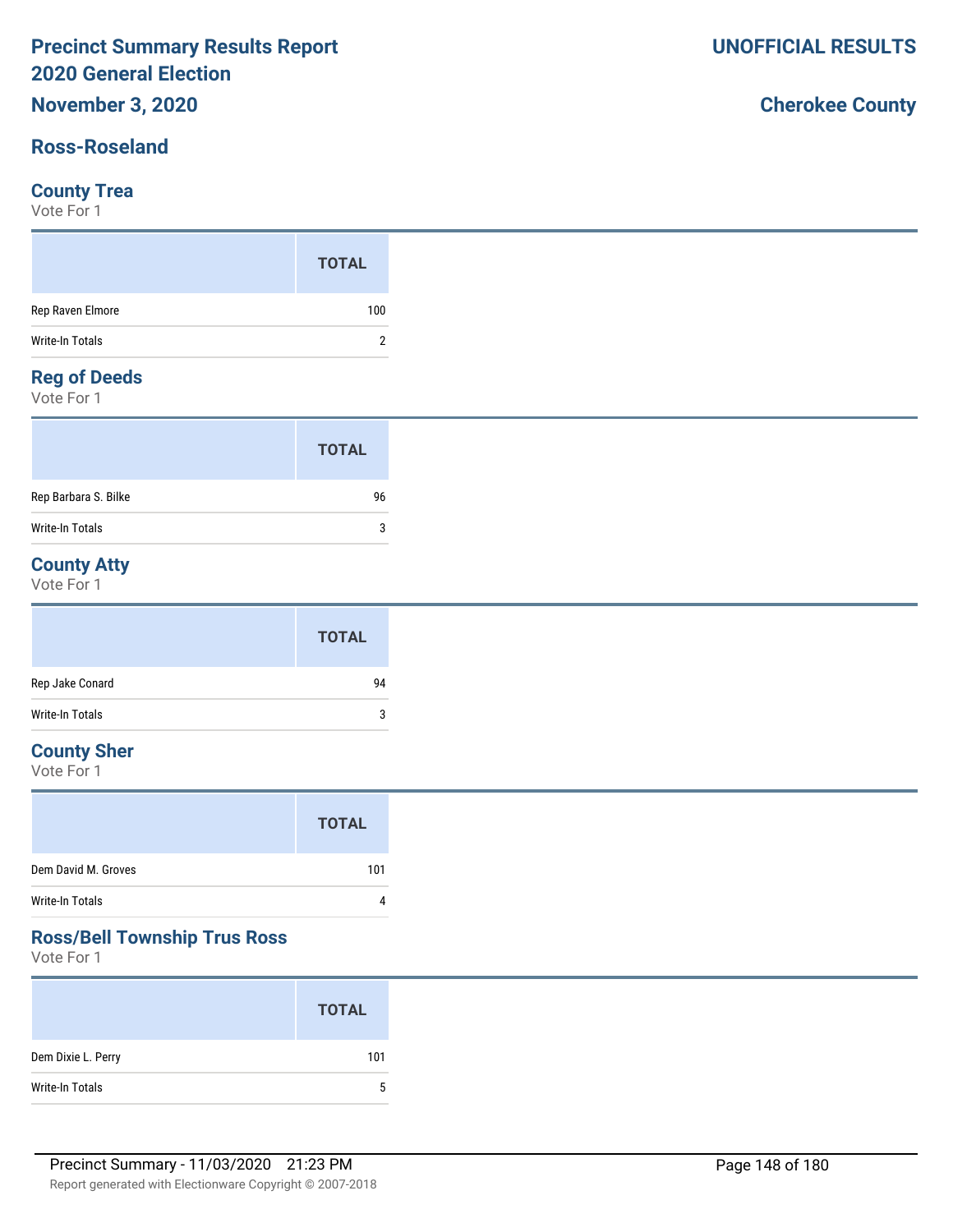**November 3, 2020**

## **Ross-Roseland**

#### **Ross Township Trea Ross**

Vote For 1

|                        | <b>TOTAL</b> |
|------------------------|--------------|
| Dem Jeannie M. Johnson | 101          |
| <b>Write-In Totals</b> |              |

#### **Supreme Court Justice Pos 4 Rosen**

Vote For 1

|     | <b>TOTAL</b> |
|-----|--------------|
| Yes | 66           |
| No  | 35           |

## **Court of Appeals Judgge Pos 4 Warner**

Vote For 1

|     | <b>TOTAL</b> |
|-----|--------------|
| Yes | 77           |
| No  | 25           |

#### **Court of Appeals Judgge Pos 6 Bruns**

Vote For 1

|     | <b>TOTAL</b> |
|-----|--------------|
| Yes | 68           |
| No  | 32           |

## **Court of Appeals Judgge Pos 8 Atcheson**

Vote For 1

| <b>TOTAL</b> |    |
|--------------|----|
| Yes          | 67 |
|              | 34 |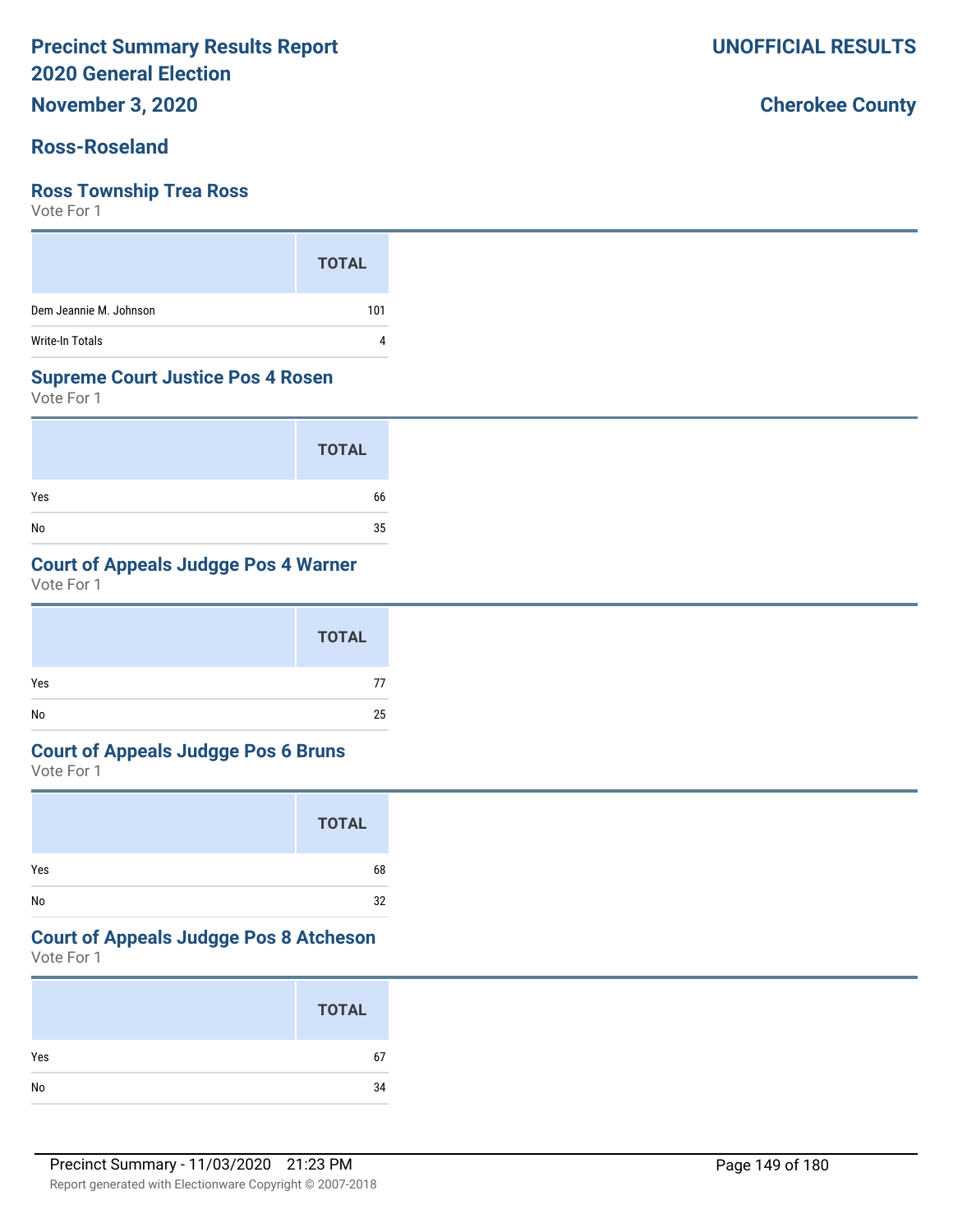**November 3, 2020**

## **Ross-Roseland**

#### **Court of Appeals Judgge Pos 9 Burger**

Vote For 1

|     | <b>TOTAL</b> |
|-----|--------------|
| Yes | 72           |
| No  | 31           |

#### **Court of Appeals Judgge Pos 14 Gardner**

Vote For 1

|     | <b>TOTAL</b> |
|-----|--------------|
| Yes | 75           |
| No  | 27           |

## **Dist Court Judge Pos 11 Div 1 Brunetti**

Vote For 1

|     | <b>TOTAL</b> |
|-----|--------------|
| Yes | 85           |
| No  | 22           |

## **Dist Mag Judge Pos 11 Marsh**

Vote For 1

|     | <b>TOTAL</b> |
|-----|--------------|
| Yes | 82           |
| No  | 26           |

## **Continuation of Sales Tax Revenue**

Vote For 1

|     | <b>TOTAL</b> |
|-----|--------------|
| Yes | 83           |
| No  | 28           |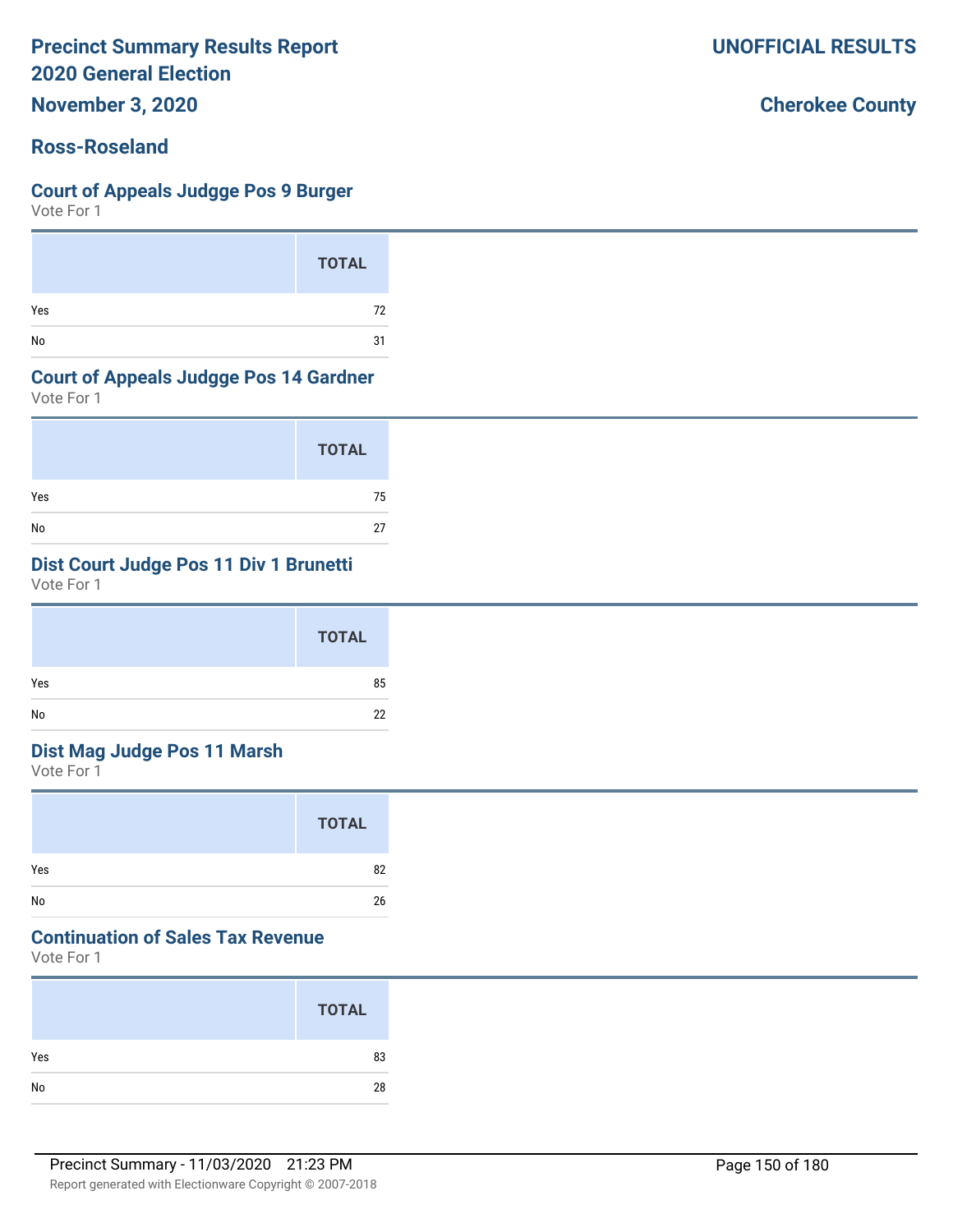#### **Ross-West Mineral**

## **Cherokee County**

| <b>STATISTICS</b>           |              |
|-----------------------------|--------------|
|                             | <b>TOTAL</b> |
| Registered Voters - Total   | 167          |
| Ballots Cast - Total        | 123          |
| <b>Ballots Cast - Blank</b> | 0            |
| Voter Turnout - Total       | 73.65%       |

#### **Pres/VP**

Vote For 1

|                         | <b>TOTAL</b> |
|-------------------------|--------------|
| Dem Biden and Harris    | 38           |
| Lib Jorgensen and Cohen |              |
| Rep Trump and Pence     | 82           |
| Write-In Totals         |              |

## **US Senate**

Vote For 1

|                     | <b>TOTAL</b> |
|---------------------|--------------|
| Dem Barbara Bollier | 41           |
| Lib Jason Buckley   |              |
| Rep Roger Marshall  | 73           |
| Write-In Totals     |              |

## **US House Rep 2nd Dis**

|                         | <b>TOTAL</b> |
|-------------------------|--------------|
| Dem Michelle De La Isla | 39           |
| Lib Robert Garrard      |              |
| Rep Jake LaTurner       | 74           |
| Write-In Totals         |              |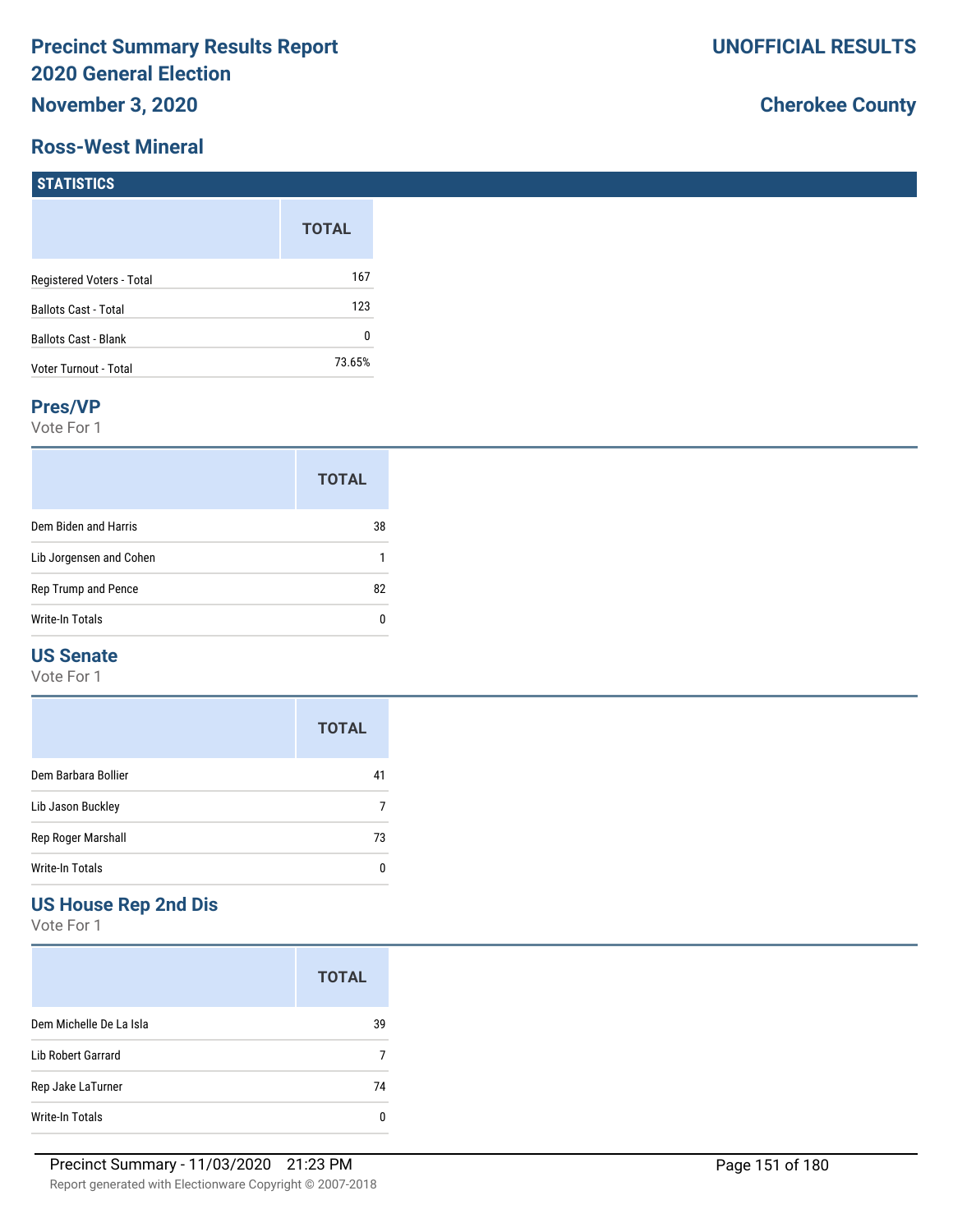## **November 3, 2020**

## **Ross-West Mineral**

#### **KS Sen 13th Dis**

Vote For 1

|                         | <b>TOTAL</b> |  |
|-------------------------|--------------|--|
| Rep Richard Hilderbrand | 77           |  |
| Dem Nancy J. Ingle      | 40           |  |
| <b>Write-In Totals</b>  | n            |  |

### **State Rep 1st Dis**

Vote For 1

|                    | <b>TOTAL</b> |
|--------------------|--------------|
| Rep Michael Houser | 96           |
| Write-In Totals    |              |

## **County Comm 2nd Dis 2nd Dist**

Vote For 1

|                      | <b>TOTAL</b> |
|----------------------|--------------|
| Dem Owen Tom Pryor   | 37           |
| Rep Lorie M. Johnson | 83           |
| Write-In Totals      | 0            |

### **County Clerk**

|                             | <b>TOTAL</b> |
|-----------------------------|--------------|
| Dem Carol Rae Marcan-Venson | 43           |
| Rep Kyle D. Rennie          | 78           |
| Write-In Totals             |              |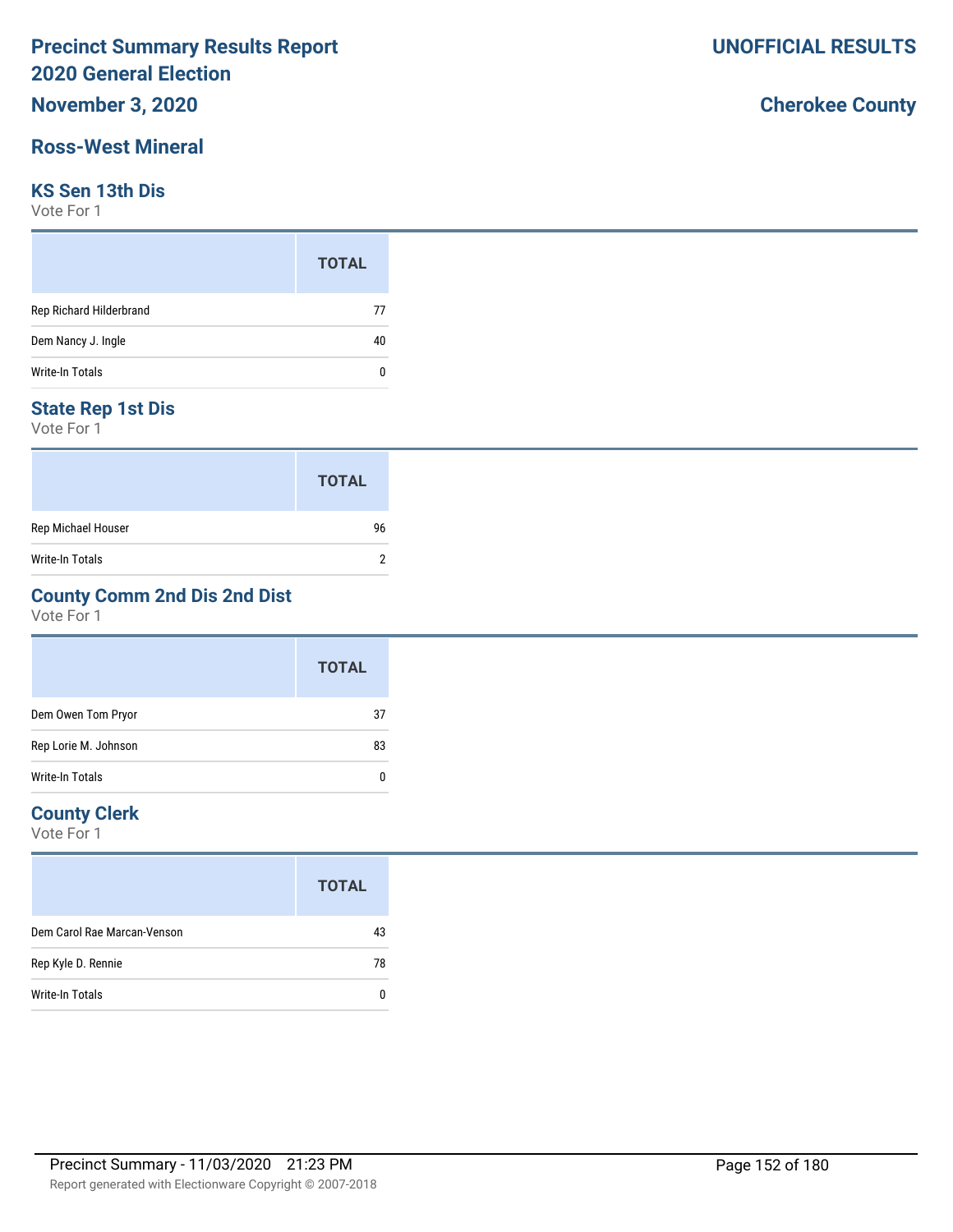## **November 3, 2020**

## **Ross-West Mineral**

#### **County Trea**

Vote For 1

|                                       | <b>TOTAL</b> |
|---------------------------------------|--------------|
| Rep Raven Elmore                      | 102          |
| Write-In Totals<br><b>Designation</b> | າ            |

## **Reg of Deeds**

Vote For 1

|                      | <b>TOTAL</b> |  |
|----------------------|--------------|--|
| Rep Barbara S. Bilke | 95           |  |
| Write-In Totals      | 2            |  |

## **County Atty**

Vote For 1

|                 | <b>TOTAL</b> |
|-----------------|--------------|
| Rep Jake Conard | 97           |
| Write-In Totals |              |

## **County Sher**

Vote For 1

|                     | <b>TOTAL</b> |
|---------------------|--------------|
| Dem David M. Groves | 111          |
| Write-In Totals     | n            |

## **Ross/Bell Township Trus Ross**

Vote For 1

|                    | <b>TOTAL</b> |
|--------------------|--------------|
| Dem Dixie L. Perry | 105          |
| Write-In Totals    | 3            |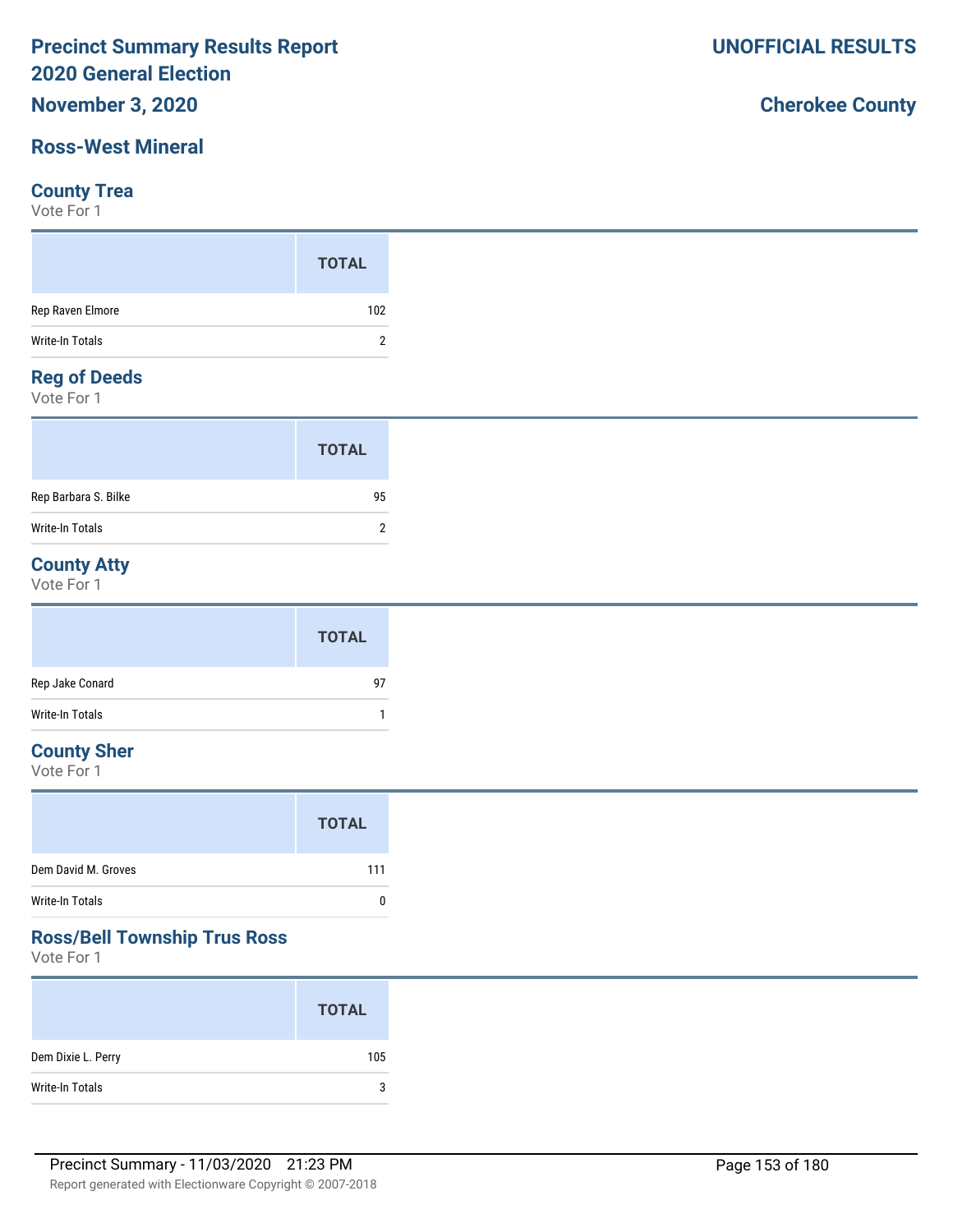## **November 3, 2020**

## **Ross-West Mineral**

#### **Ross Township Trea Ross**

Vote For 1

|                        | <b>TOTAL</b> |
|------------------------|--------------|
| Dem Jeannie M. Johnson | 104          |
| <b>Write-In Totals</b> | 3            |

#### **Supreme Court Justice Pos 4 Rosen**

Vote For 1

|     | <b>TOTAL</b> |
|-----|--------------|
| Yes | 56           |
| No  | 44           |

## **Court of Appeals Judgge Pos 4 Warner**

Vote For 1

|     | <b>TOTAL</b> |
|-----|--------------|
| Yes | 64           |
| No  | 37           |

#### **Court of Appeals Judgge Pos 6 Bruns**

Vote For 1

|     | <b>TOTAL</b> |
|-----|--------------|
| Yes | 59           |
| No  | 42           |

## **Court of Appeals Judgge Pos 8 Atcheson**

Vote For 1

|     | <b>TOTAL</b> |
|-----|--------------|
| Yes | 54           |
| No  | 46           |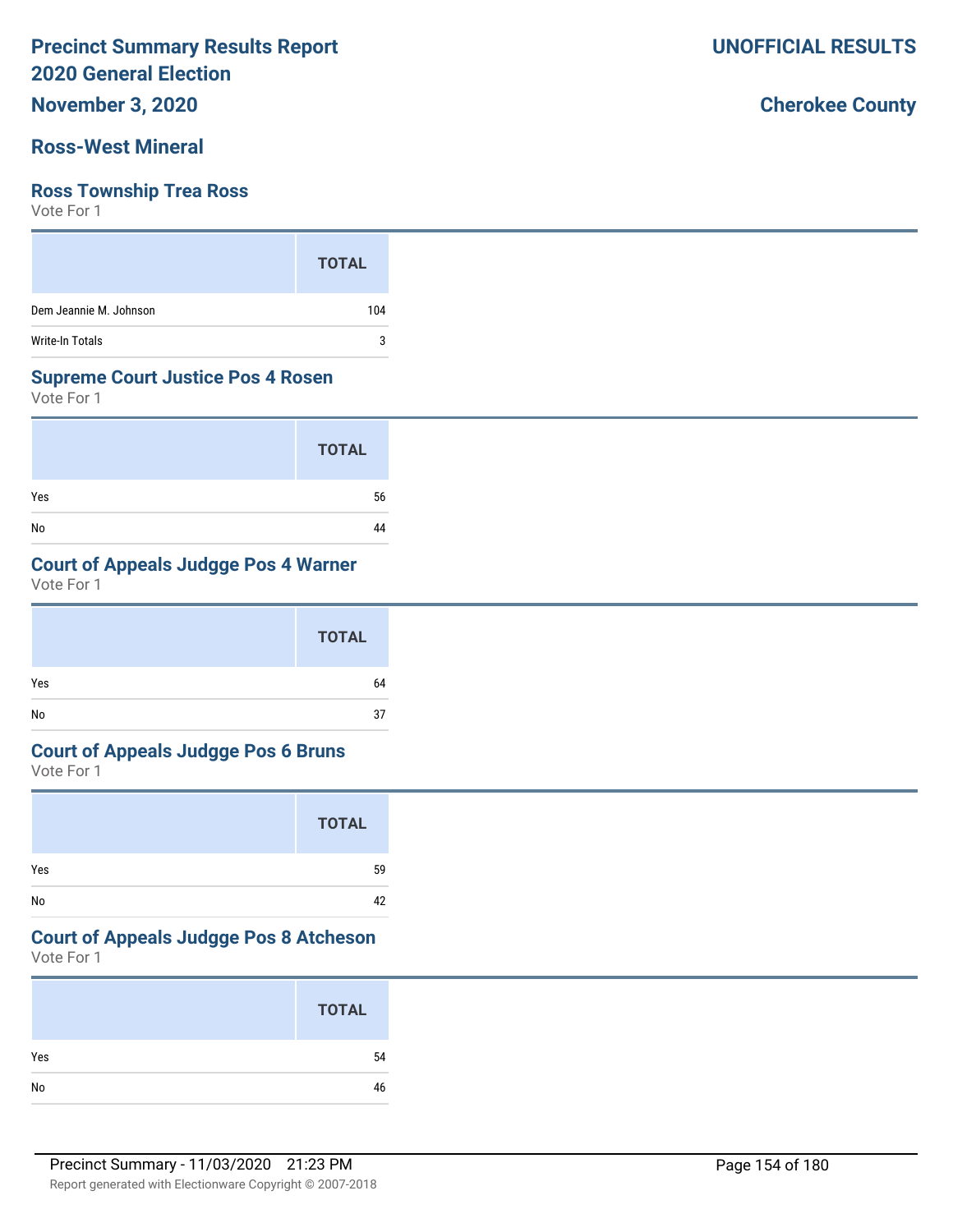**November 3, 2020**

### **Ross-West Mineral**

#### **Court of Appeals Judgge Pos 9 Burger**

Vote For 1

|     | <b>TOTAL</b> |
|-----|--------------|
| Yes | 56           |
| No  | 45           |

#### **Court of Appeals Judgge Pos 14 Gardner**

Vote For 1

|     | <b>TOTAL</b> |
|-----|--------------|
| Yes | 63           |
| No  | 37           |

## **Dist Court Judge Pos 11 Div 1 Brunetti**

Vote For 1

## **Dist Mag Judge Pos 11 Marsh**

Vote For 1

| Yes<br>73 | <b>TOTAL</b> |
|-----------|--------------|
|           |              |

## **Continuation of Sales Tax Revenue**

Vote For 1

|     | <b>TOTAL</b> |
|-----|--------------|
| Yes | 76           |
| No  | 40           |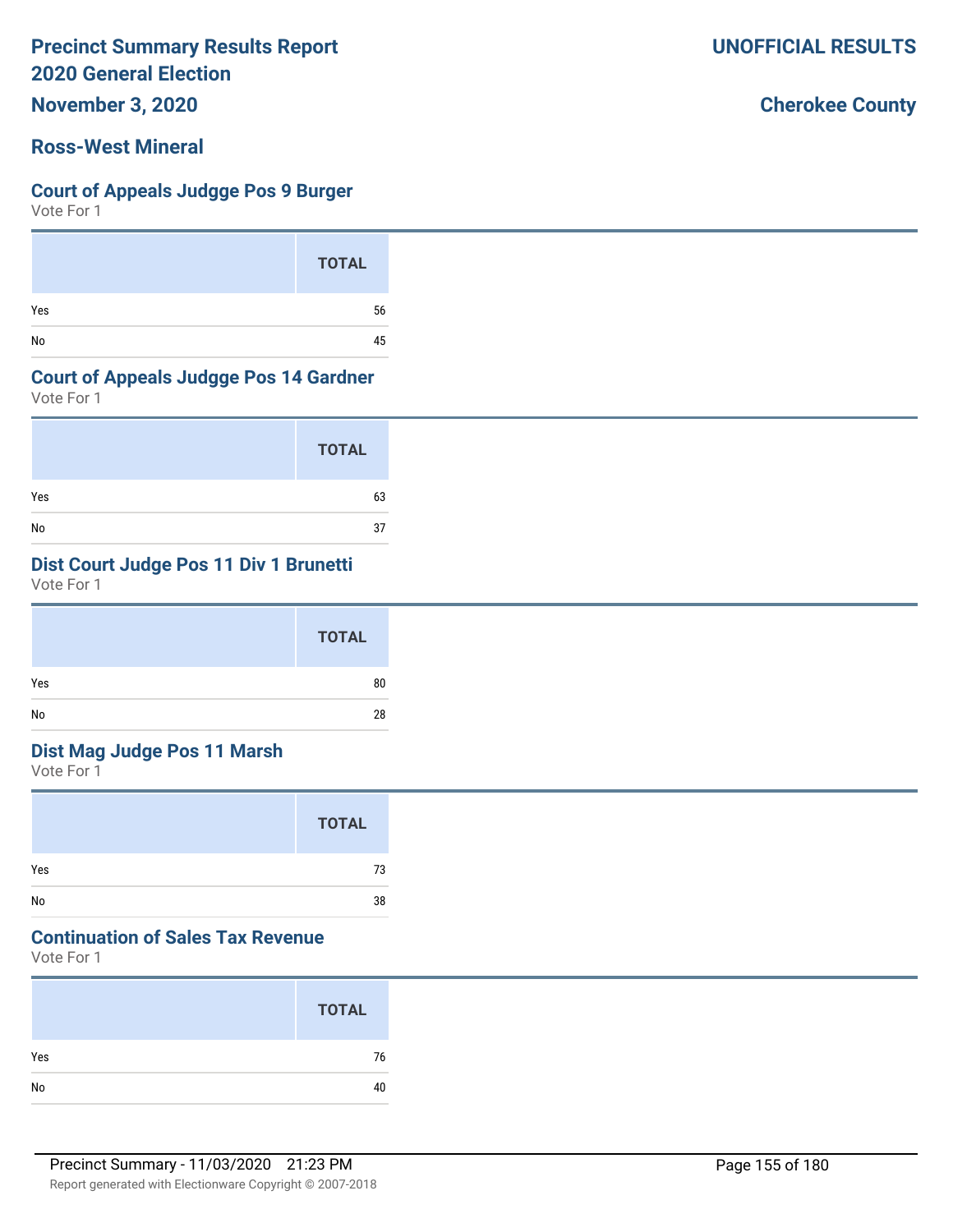### **Salamanca**

**STATISTICS**

## **Cherokee County**

|                              | <b>TOTAL</b> |
|------------------------------|--------------|
| Registered Voters - Total    | 398          |
| <b>Ballots Cast - Total</b>  | 311          |
| <b>Ballots Cast - Blank</b>  | O            |
| <b>Voter Turnout - Total</b> | 78.14%       |

#### **Pres/VP**

Vote For 1

|                         | <b>TOTAL</b> |
|-------------------------|--------------|
| Dem Biden and Harris    | 58           |
| Lib Jorgensen and Cohen | 3            |
| Rep Trump and Pence     | 248          |
| Write-In Totals         | 2            |

### **US Senate**

Vote For 1

|                     | <b>TOTAL</b> |
|---------------------|--------------|
| Dem Barbara Bollier | 75           |
| Lib Jason Buckley   | 6            |
| Rep Roger Marshall  | 225          |
| Write-In Totals     |              |

## **US House Rep 2nd Dis**

|                         | <b>TOTAL</b> |
|-------------------------|--------------|
| Dem Michelle De La Isla | 63           |
| Lib Robert Garrard      | 11           |
| Rep Jake LaTurner       | 235          |
| Write-In Totals         |              |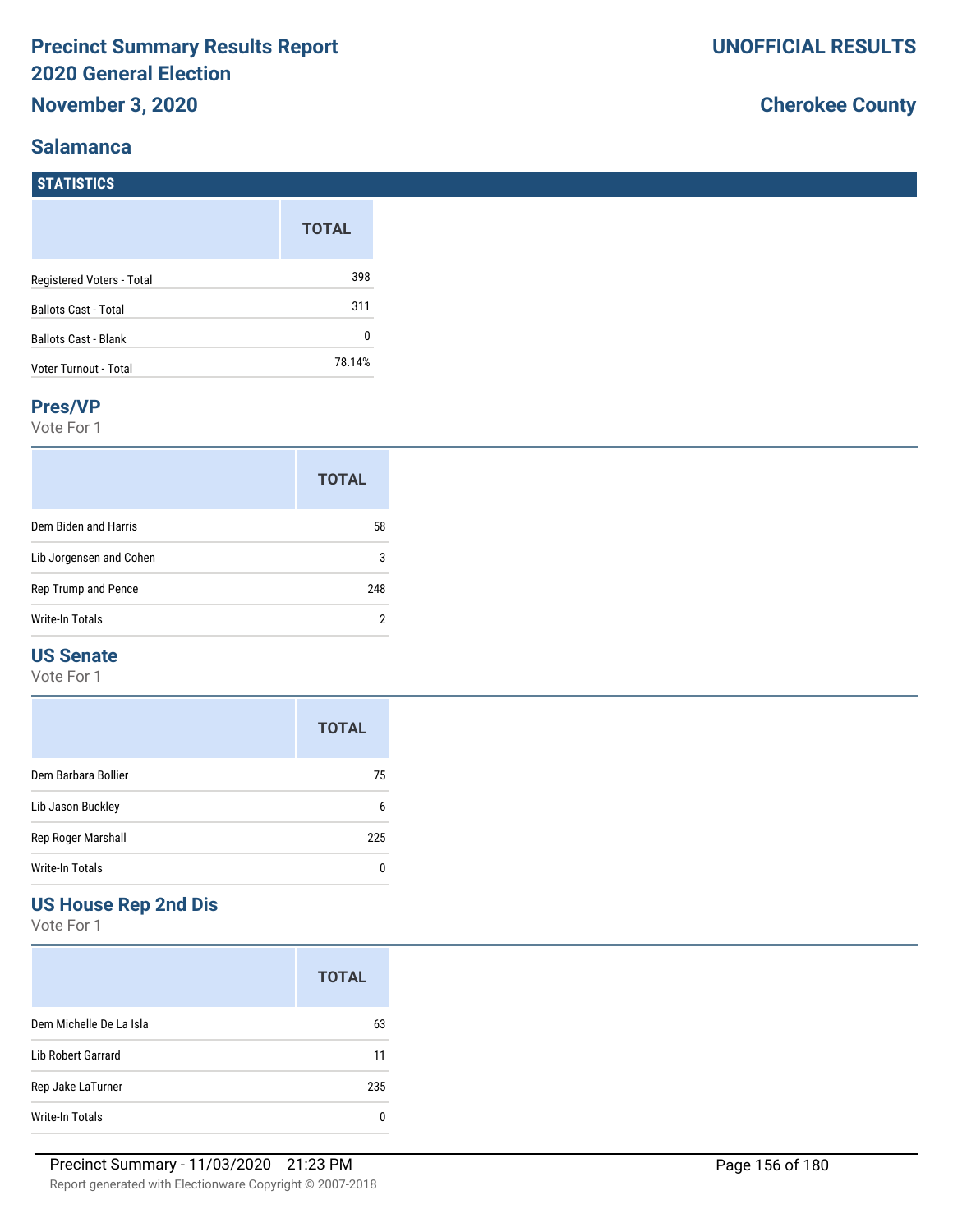#### **Salamanca**

#### **KS Sen 13th Dis**

Vote For 1

|                         | <b>TOTAL</b> |
|-------------------------|--------------|
| Rep Richard Hilderbrand | 248          |
| Dem Nancy J. Ingle      | 61           |
| Write-In Totals         | 0            |

### **State Rep 1st Dis**

Vote For 1

|                    | <b>TOTAL</b> |
|--------------------|--------------|
| Rep Michael Houser | 259          |
| Write-In Totals    | 8            |

## **County Comm 2nd Dis 2nd Dist**

Vote For 1

|                      | <b>TOTAL</b> |
|----------------------|--------------|
| Dem Owen Tom Pryor   | 82           |
| Rep Lorie M. Johnson | 229          |
| Write-In Totals      | 0            |

#### **County Clerk**

|                             | <b>TOTAL</b> |
|-----------------------------|--------------|
| Dem Carol Rae Marcan-Venson | 62           |
| Rep Kyle D. Rennie          | 244          |
| Write-In Totals             |              |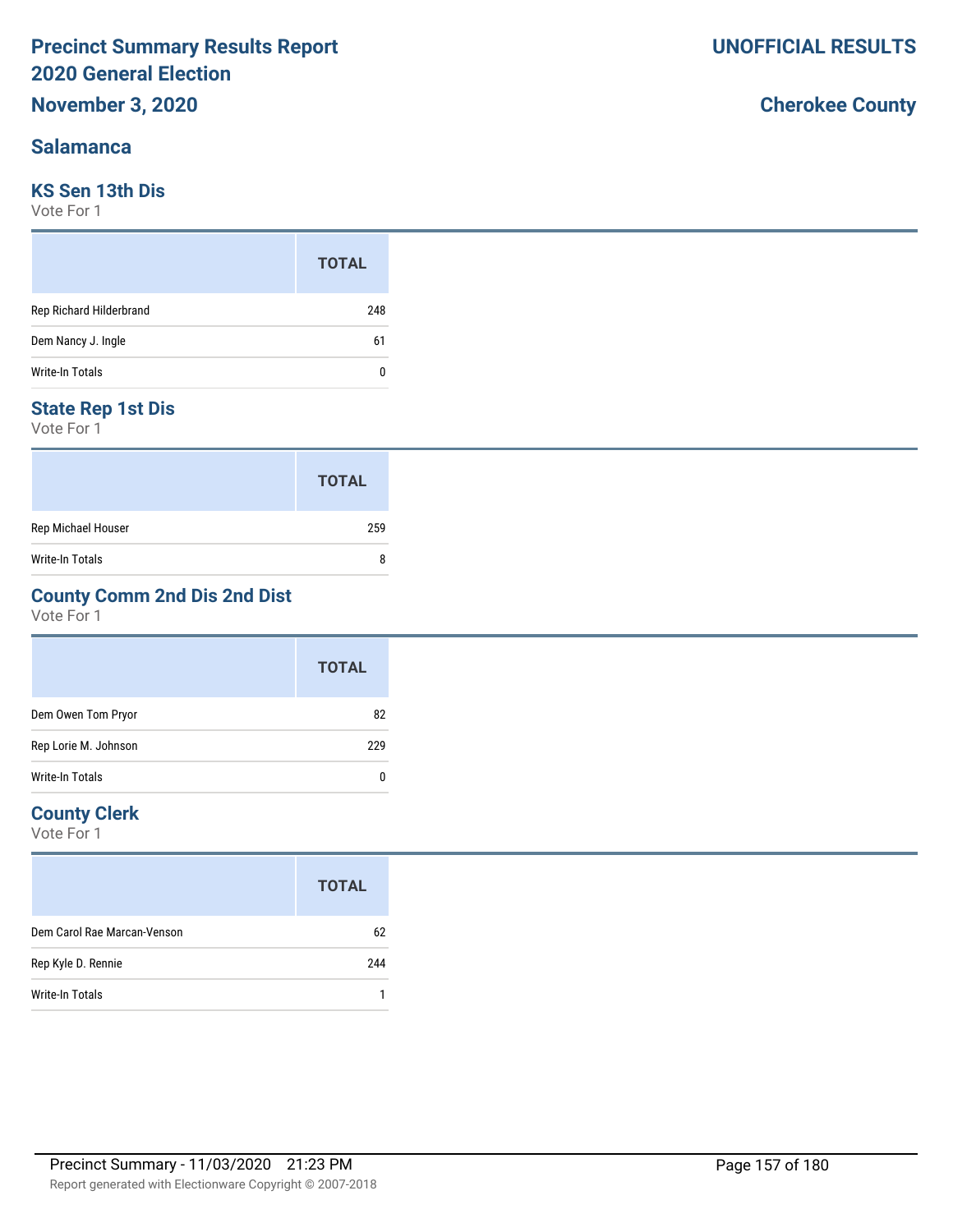### **Salamanca**

#### **County Trea**

Vote For 1

#### **Reg of Deeds**

Vote For 1

|                        | <b>TOTAL</b> |  |
|------------------------|--------------|--|
| Rep Barbara S. Bilke   | 270          |  |
| <b>Write-In Totals</b> | 4            |  |

## **County Atty**

Vote For 1

|                 | <b>TOTAL</b> |
|-----------------|--------------|
| Rep Jake Conard | 274          |
| Write-In Totals | 3            |

## **County Sher**

Vote For 1

#### **Sal Township Trust Salamanca**

Vote For 1

|                  | <b>TOTAL</b> |
|------------------|--------------|
| Dem Brenda Grant | 254          |
| Write-In Totals  | 3            |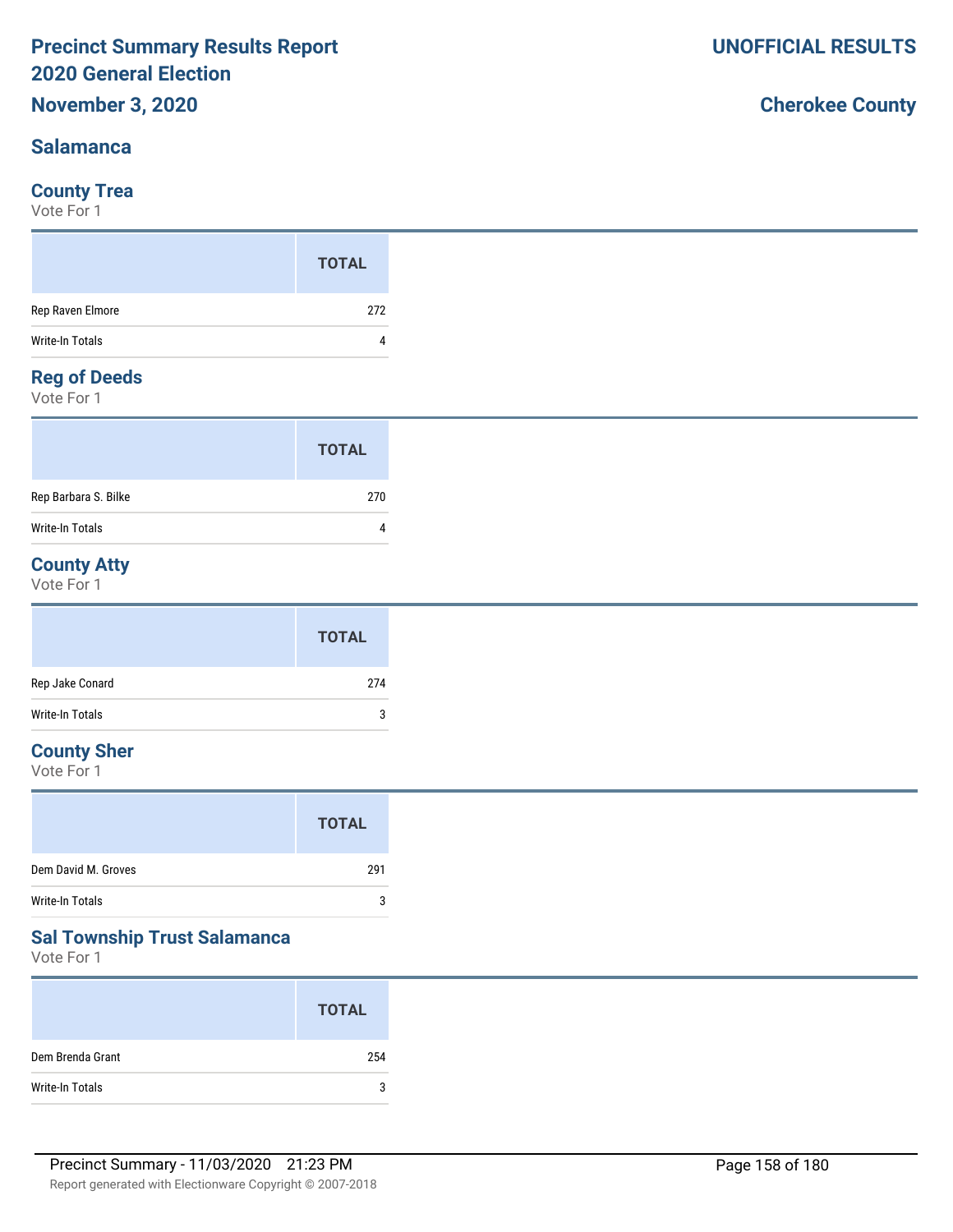## **November 3, 2020**

## **Salamanca**

## **Sal Township Trea Salamanca**

Vote For 1

|                    | <b>TOTAL</b> |
|--------------------|--------------|
| Rep Bobby Brassart | 259          |
| Write-In Totals    | 3            |

## **Supreme Court Justice Pos 4 Rosen**

Vote For 1

|     | <b>TOTAL</b> |
|-----|--------------|
| Yes | 162          |
| No  | 126          |

## **Court of Appeals Judgge Pos 4 Warner**

Vote For 1

## **Court of Appeals Judgge Pos 6 Bruns**

Vote For 1

|     | <b>TOTAL</b> |
|-----|--------------|
| Yes | 166          |
| No  | 115          |

## **Court of Appeals Judgge Pos 8 Atcheson**

Vote For 1

|     | <b>TOTAL</b> |
|-----|--------------|
| Yes | 150          |
| No  | 131          |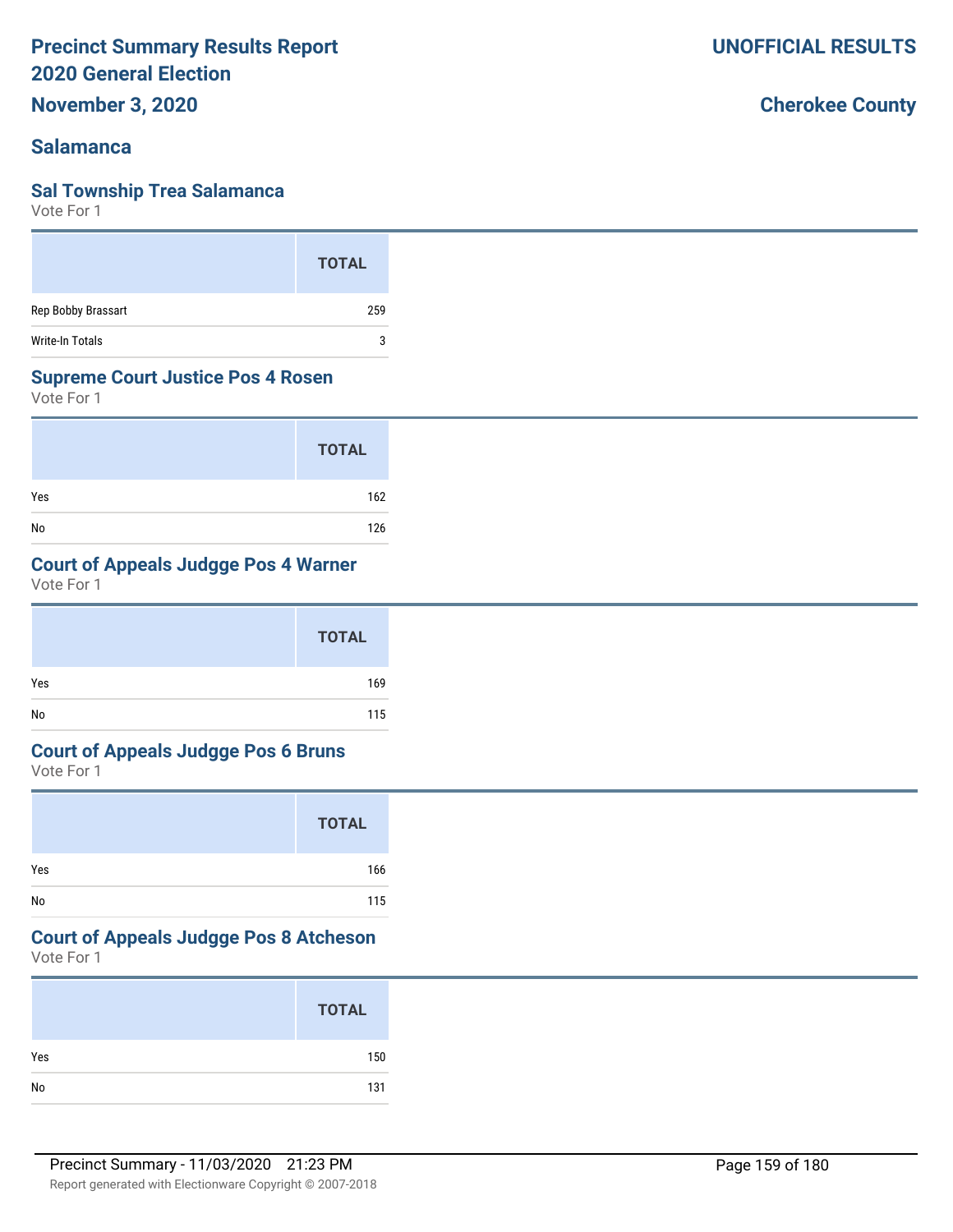**November 3, 2020**

## **Salamanca**

#### **Court of Appeals Judgge Pos 9 Burger**

Vote For 1

|     | <b>TOTAL</b> |
|-----|--------------|
| Yes | 151          |
| No  | 132          |

#### **Court of Appeals Judgge Pos 14 Gardner**

Vote For 1

|     | <b>TOTAL</b> |
|-----|--------------|
| Yes | 167          |
| No  | 116          |

## **Dist Court Judge Pos 11 Div 1 Brunetti**

Vote For 1

|     | <b>TOTAL</b> |
|-----|--------------|
| Yes | 185          |
| No  | 101          |

## **Dist Mag Judge Pos 11 Marsh**

Vote For 1

|     | <b>TOTAL</b> |
|-----|--------------|
| Yes | 222          |
| No  | 73           |

## **Continuation of Sales Tax Revenue**

Vote For 1

|     | <b>TOTAL</b> |
|-----|--------------|
| Yes | 245          |
| No  | 58           |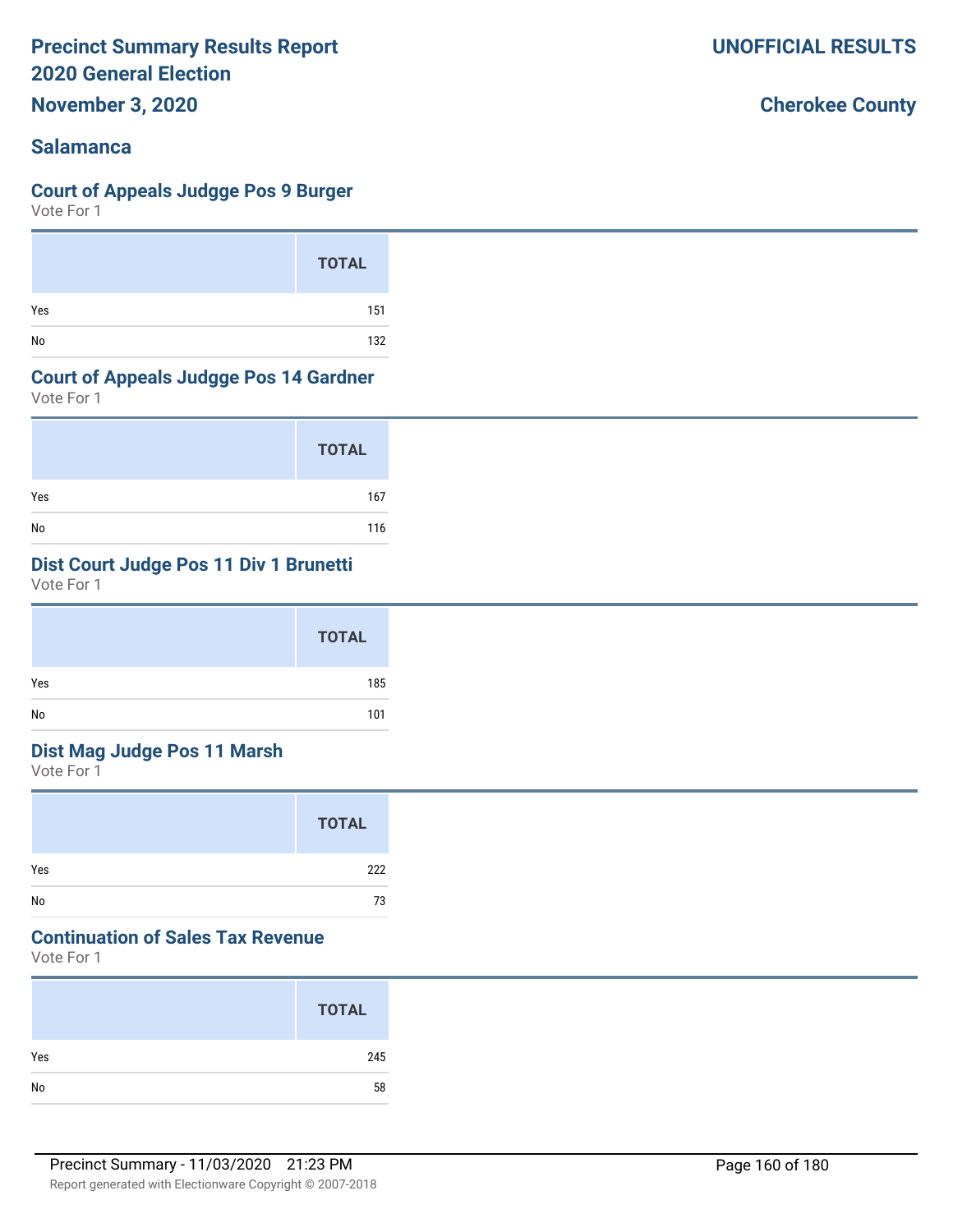#### **Shawnee**

**STATISTICS**

## **Cherokee County**

| .                           |              |
|-----------------------------|--------------|
|                             | <b>TOTAL</b> |
| Registered Voters - Total   | 356          |
| <b>Ballots Cast - Total</b> | 259          |
| <b>Ballots Cast - Blank</b> | 0            |
| Voter Turnout - Total       | 72.75%       |

#### **Pres/VP**

Vote For 1

|                         | <b>TOTAL</b> |
|-------------------------|--------------|
| Dem Biden and Harris    | 47           |
| Lib Jorgensen and Cohen | 3            |
| Rep Trump and Pence     | 208          |
| Write-In Totals         | n            |

### **US Senate**

Vote For 1

|                     | <b>TOTAL</b> |
|---------------------|--------------|
| Dem Barbara Bollier | 52           |
| Lib Jason Buckley   | g            |
| Rep Roger Marshall  | 195          |
| Write-In Totals     |              |

## **US House Rep 2nd Dis**

|                         | <b>TOTAL</b> |
|-------------------------|--------------|
| Dem Michelle De La Isla | 43           |
| Lib Robert Garrard      | 14           |
| Rep Jake LaTurner       | 201          |
| Write-In Totals         | n            |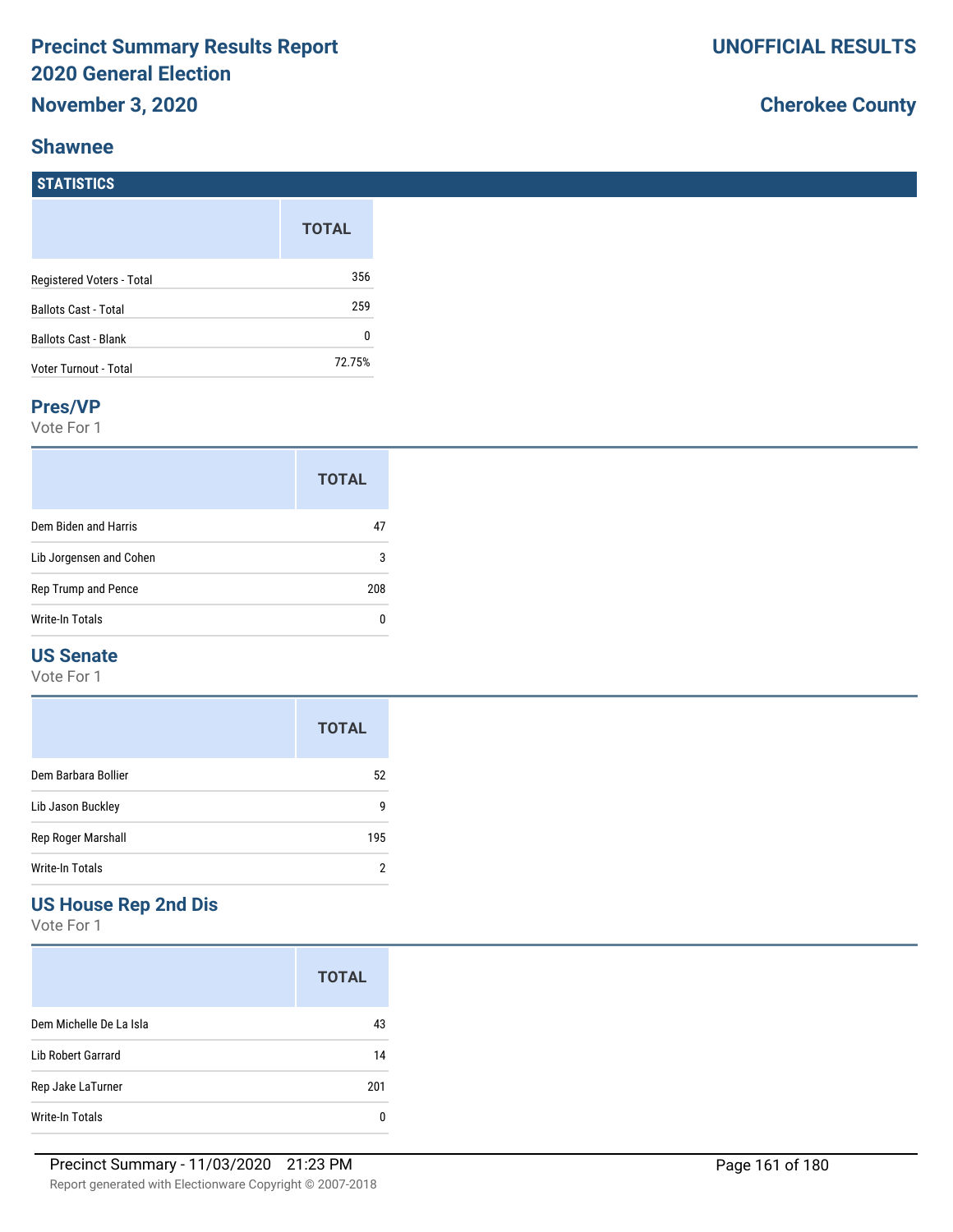#### **Shawnee**

### **KS Sen 13th Dis**

Vote For 1

|                         | <b>TOTAL</b> |
|-------------------------|--------------|
| Rep Richard Hilderbrand | 215          |
| Dem Nancy J. Ingle      | 43           |
| <b>Write-In Totals</b>  |              |

#### **State Rep 1st Dis**

Vote For 1

|                    | <b>TOTAL</b> |
|--------------------|--------------|
| Rep Michael Houser | 230          |
| Write-In Totals    |              |

#### **County Clerk**

Vote For 1

|                             | <b>TOTAL</b> |
|-----------------------------|--------------|
| Dem Carol Rae Marcan-Venson | 52           |
| Rep Kyle D. Rennie          | 202          |
| Write-In Totals             | 0            |

### **County Trea**

Vote For 1

|                        | <b>TOTAL</b> |
|------------------------|--------------|
| Rep Raven Elmore       | 227          |
| <b>Write-In Totals</b> | 5            |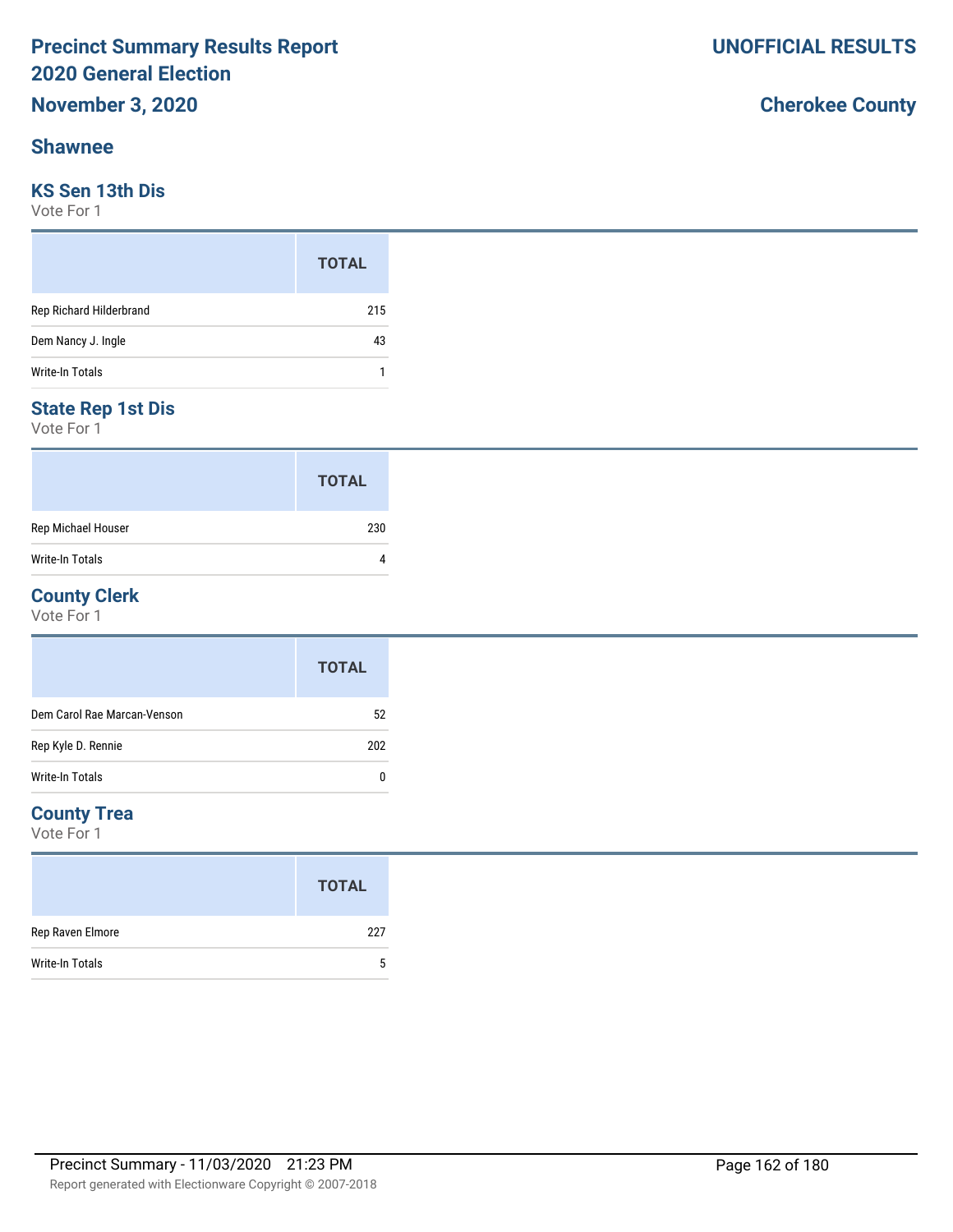#### **Shawnee**

## **Reg of Deeds**

Vote For 1

|                                    | <b>TOTAL</b> |
|------------------------------------|--------------|
| Rep Barbara S. Bilke               | 227          |
| Write-In Totals                    | 3            |
| $\sim$ $\sim$ $\sim$ $\sim$ $\sim$ |              |

#### **County Atty**

Vote For 1

|                 | <b>TOTAL</b> |
|-----------------|--------------|
| Rep Jake Conard | 221          |
| Write-In Totals | 5            |

## **County Sher**

Vote For 1

|                     | <b>TOTAL</b> |
|---------------------|--------------|
| Dem David M. Groves | 213          |
| Write-In Totals     | 10           |

## **Shaw Township Trust Shawnee**

Vote For 1

|                        | <b>TOTAL</b> |
|------------------------|--------------|
| Rep Elijah Ferguson    | 225          |
| <b>Write-In Totals</b> | 3            |

### **Shaw Township Treasurer Shawnee**

Vote For 1

|                 | <b>TOTAL</b> |
|-----------------|--------------|
| Rep Misty Moore | 229          |
| Write-In Totals | 3            |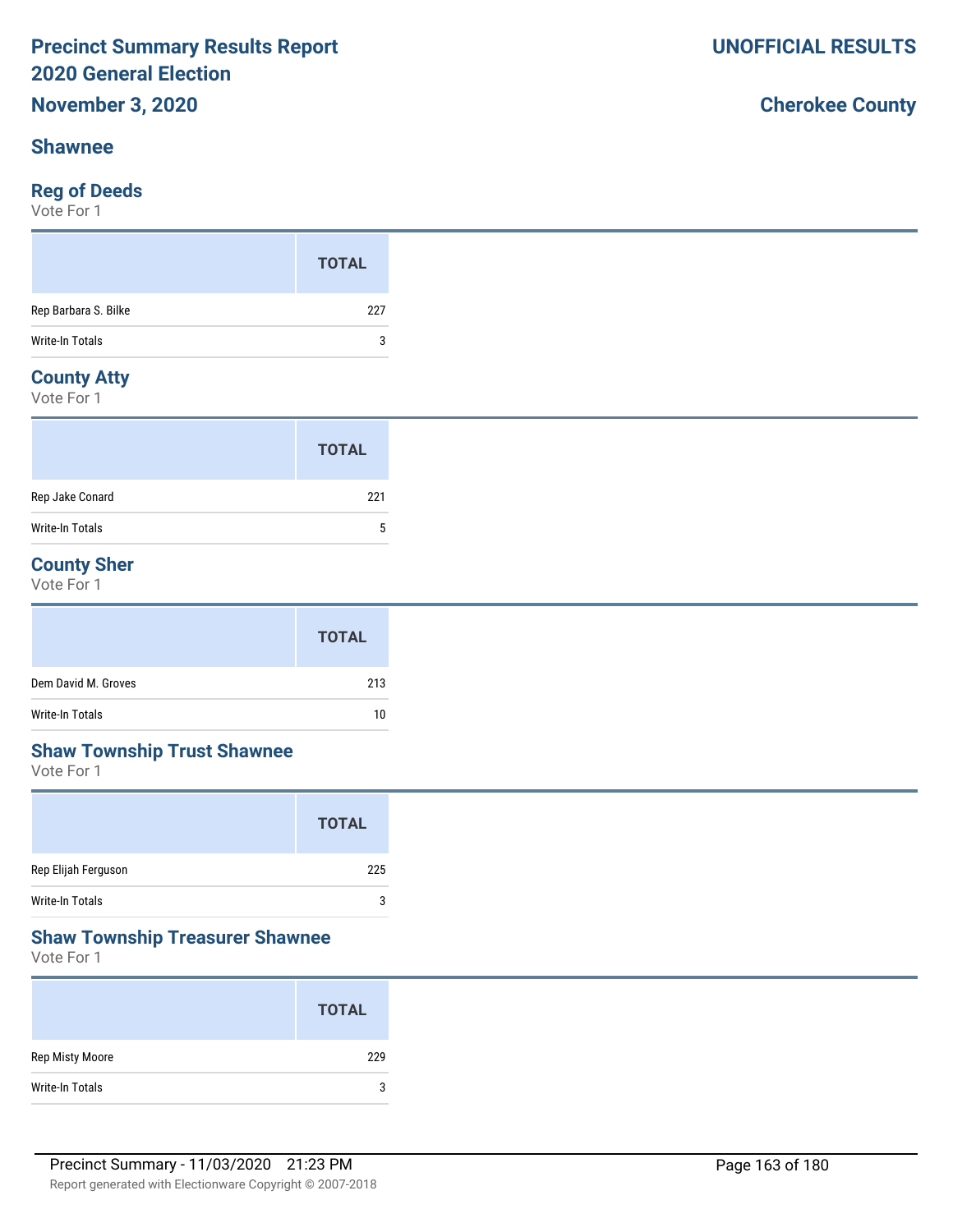**November 3, 2020**

### **Shawnee**

#### **Supreme Court Justice Pos 4 Rosen**

Vote For 1

|     | <b>TOTAL</b> |
|-----|--------------|
| Yes | 107          |
| No  | 118          |

#### **Court of Appeals Judgge Pos 4 Warner**

Vote For 1

|     | <b>TOTAL</b> |
|-----|--------------|
| Yes | 135          |
| No  | 88           |

## **Court of Appeals Judgge Pos 6 Bruns**

Vote For 1

|     | <b>TOTAL</b> |
|-----|--------------|
| Yes | 136          |
| No  | 83           |

## **Court of Appeals Judgge Pos 8 Atcheson**

Vote For 1

|     | <b>TOTAL</b> |
|-----|--------------|
| Yes | 104          |
| No  | 115          |

## **Court of Appeals Judgge Pos 9 Burger**

Vote For 1

|               | <b>TOTAL</b> |
|---------------|--------------|
| Yes           | 104          |
| $\mathsf{No}$ | 115          |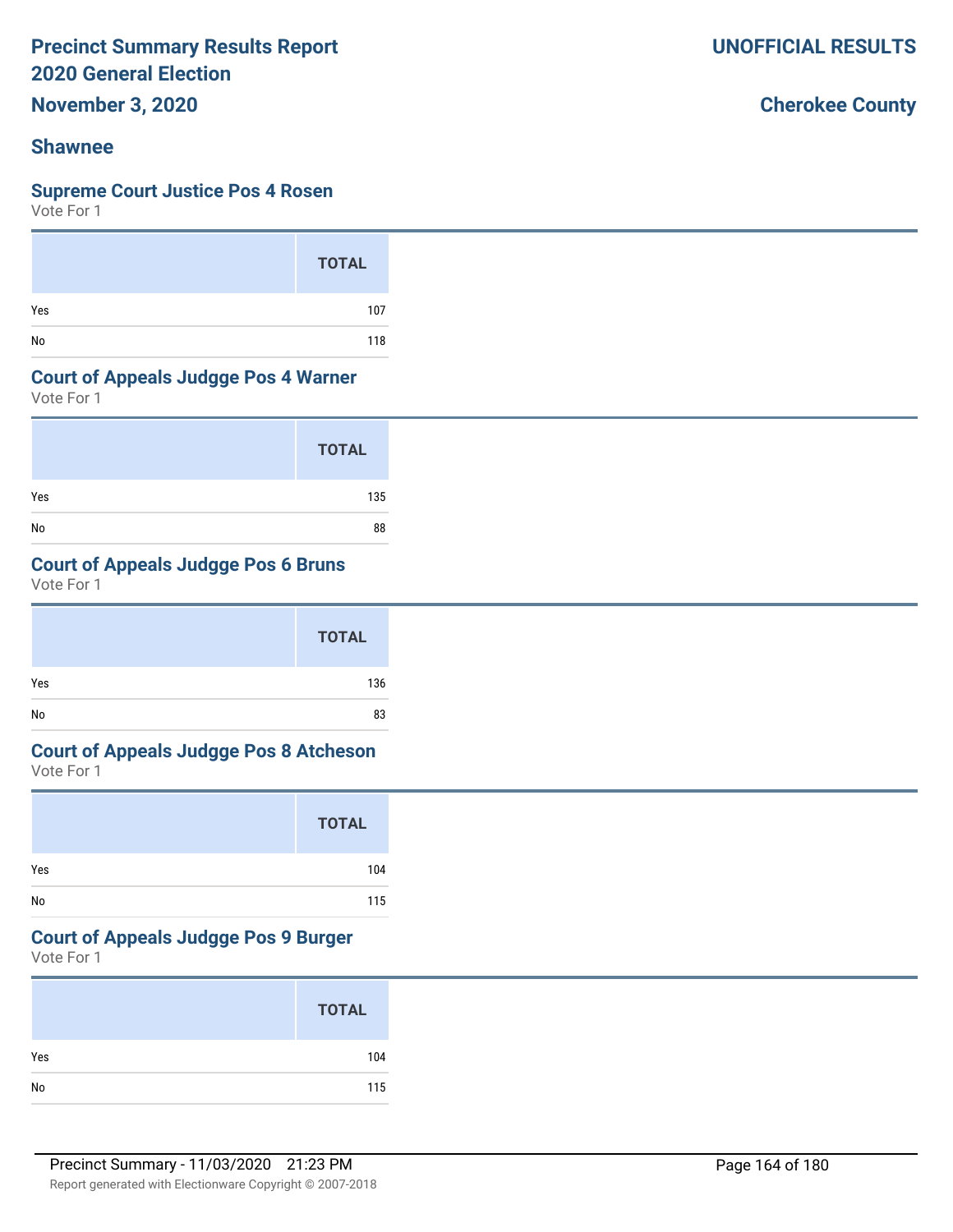**November 3, 2020**

## **Shawnee**

### **Court of Appeals Judgge Pos 14 Gardner**

Vote For 1

|     | <b>TOTAL</b> |
|-----|--------------|
| Yes | 137          |
| No  | 85           |

#### **Dist Court Judge Pos 11 Div 1 Brunetti**

Vote For 1

|     | <b>TOTAL</b> |
|-----|--------------|
| Yes | 140          |
| No  | 84           |

## **Dist Mag Judge Pos 11 Marsh**

Vote For 1

|     | <b>TOTAL</b> |
|-----|--------------|
| Yes | 151          |
| No  | 78           |

#### **Continuation of Sales Tax Revenue**

Vote For 1

|     | <b>TOTAL</b> |
|-----|--------------|
| Yes | 174          |
| No  | 73           |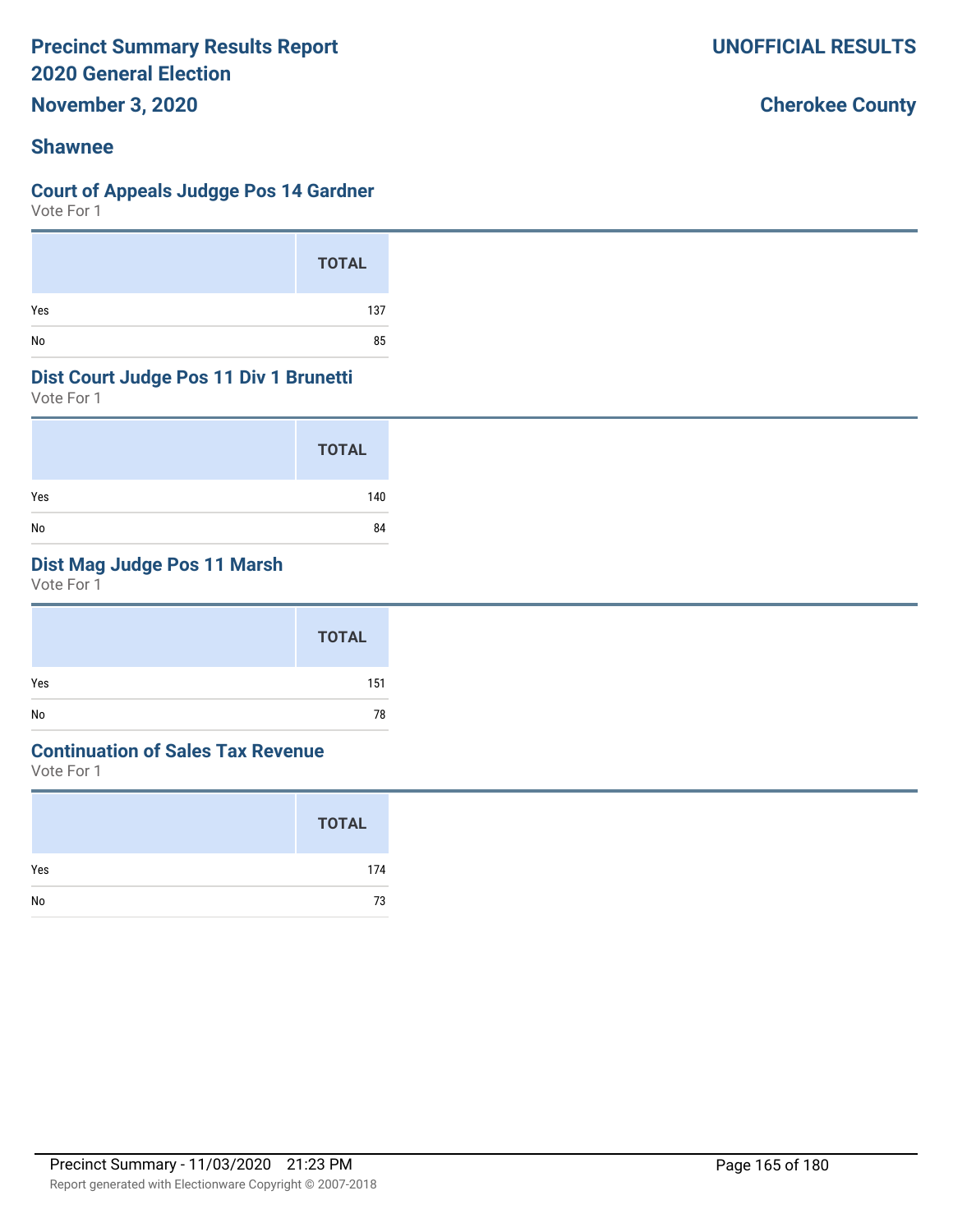## **Sheridan**

## **Cherokee County**

| <b>STATISTICS</b>            |              |
|------------------------------|--------------|
|                              | <b>TOTAL</b> |
| Registered Voters - Total    | 157          |
| <b>Ballots Cast - Total</b>  | 120          |
| <b>Ballots Cast - Blank</b>  | 0            |
| <b>Voter Turnout - Total</b> | 76.43%       |

#### **Pres/VP**

Vote For 1

|                         | <b>TOTAL</b> |
|-------------------------|--------------|
| Dem Biden and Harris    | 19           |
| Lib Jorgensen and Cohen |              |
| Rep Trump and Pence     | 100          |
| Write-In Totals         |              |

### **US Senate**

Vote For 1

|                     | <b>TOTAL</b> |
|---------------------|--------------|
| Dem Barbara Bollier | 21           |
| Lib Jason Buckley   | 6            |
| Rep Roger Marshall  | 89           |
| Write-In Totals     |              |

## **US House Rep 2nd Dis**

|                         | <b>TOTAL</b> |
|-------------------------|--------------|
| Dem Michelle De La Isla | 17           |
| Lib Robert Garrard      | 5            |
| Rep Jake LaTurner       | 95           |
| Write-In Totals         |              |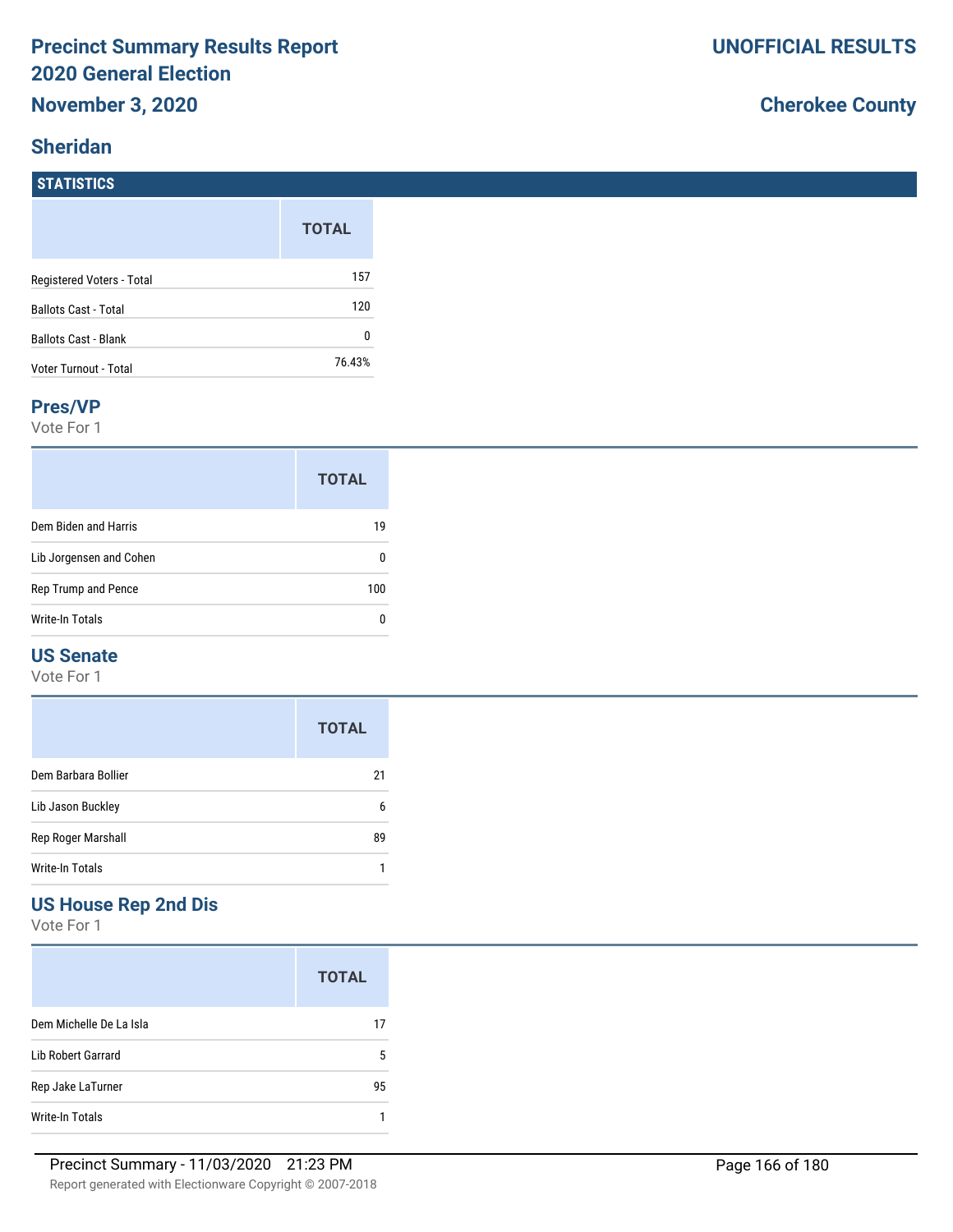### **Sheridan**

### **KS Sen 13th Dis**

Vote For 1

|                         | <b>TOTAL</b> |
|-------------------------|--------------|
| Rep Richard Hilderbrand | 97           |
| Dem Nancy J. Ingle      | 19           |
| <b>Write-In Totals</b>  |              |

#### **State Rep 1st Dis**

Vote For 1

|                    | <b>TOTAL</b> |
|--------------------|--------------|
| Rep Michael Houser | 111          |
| Write-In Totals    | O            |

## **County Comm 2nd Dis 2nd Dist**

Vote For 1

|                      | <b>TOTAL</b> |
|----------------------|--------------|
| Dem Owen Tom Pryor   | 20           |
| Rep Lorie M. Johnson | 97           |
| Write-In Totals      |              |

#### **County Clerk**

Vote For 1

|                             | <b>TOTAL</b> |
|-----------------------------|--------------|
| Dem Carol Rae Marcan-Venson | 14           |
| Rep Kyle D. Rennie          | 104          |
| Write-In Totals             |              |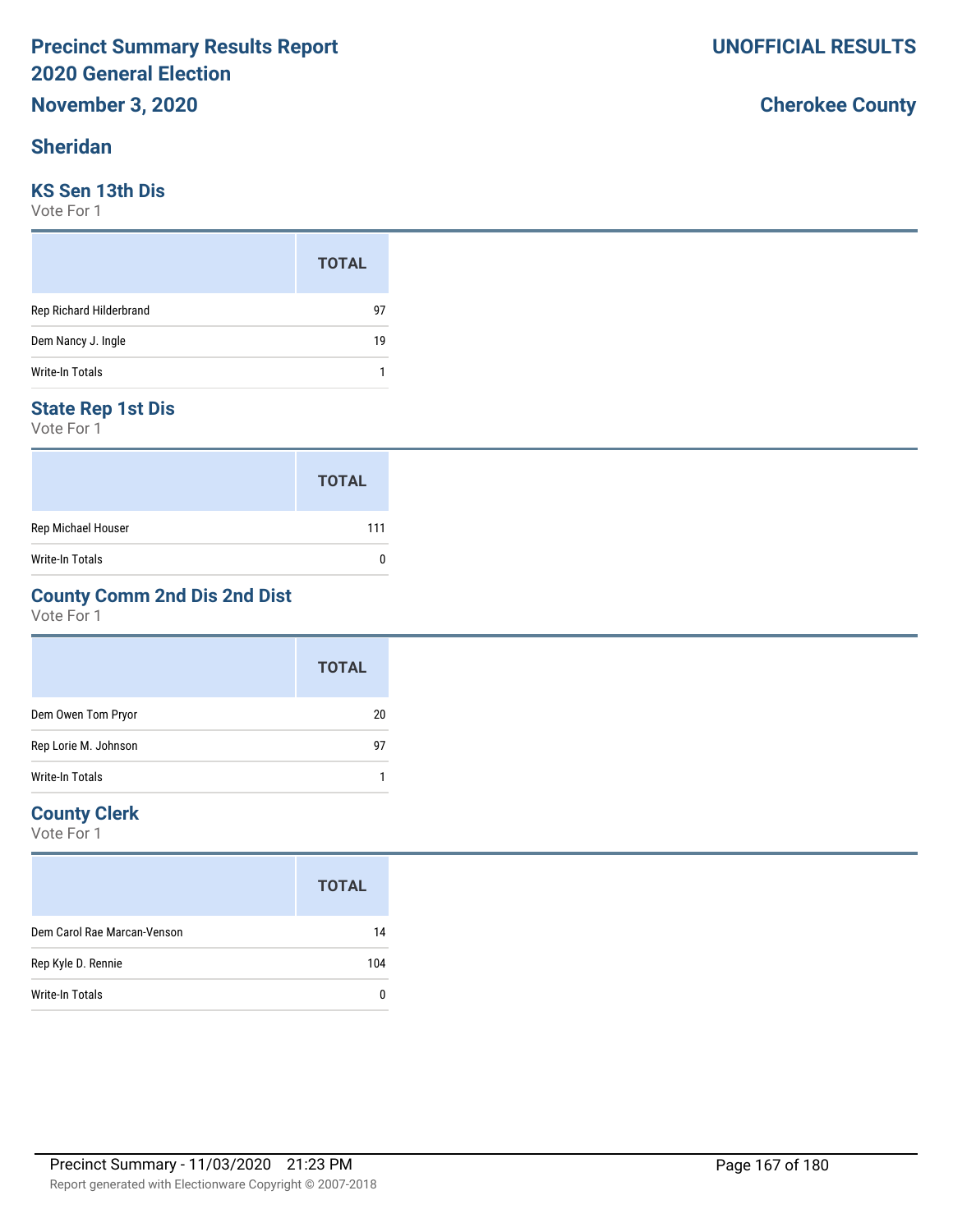### **Sheridan**

#### **County Trea**

Vote For 1

#### **Reg of Deeds**

Vote For 1

|                      | <b>TOTAL</b> |
|----------------------|--------------|
| Rep Barbara S. Bilke | 109          |
| Write-In Totals      |              |

## **County Atty**

Vote For 1

|                 | <b>TOTAL</b> |
|-----------------|--------------|
| Rep Jake Conard | 109          |
| Write-In Totals | $\mathbf{0}$ |

## **County Sher**

Vote For 1

| Dem David M. Groves | 99      |
|---------------------|---------|
| Write-In Totals     | ্ব<br>J |

#### **Sher Township Trust Sheridan**

Vote For 1

|                 | <b>TOTAL</b> |
|-----------------|--------------|
| Rep Aaron Bowin | 111          |
| Write-In Totals | ∩            |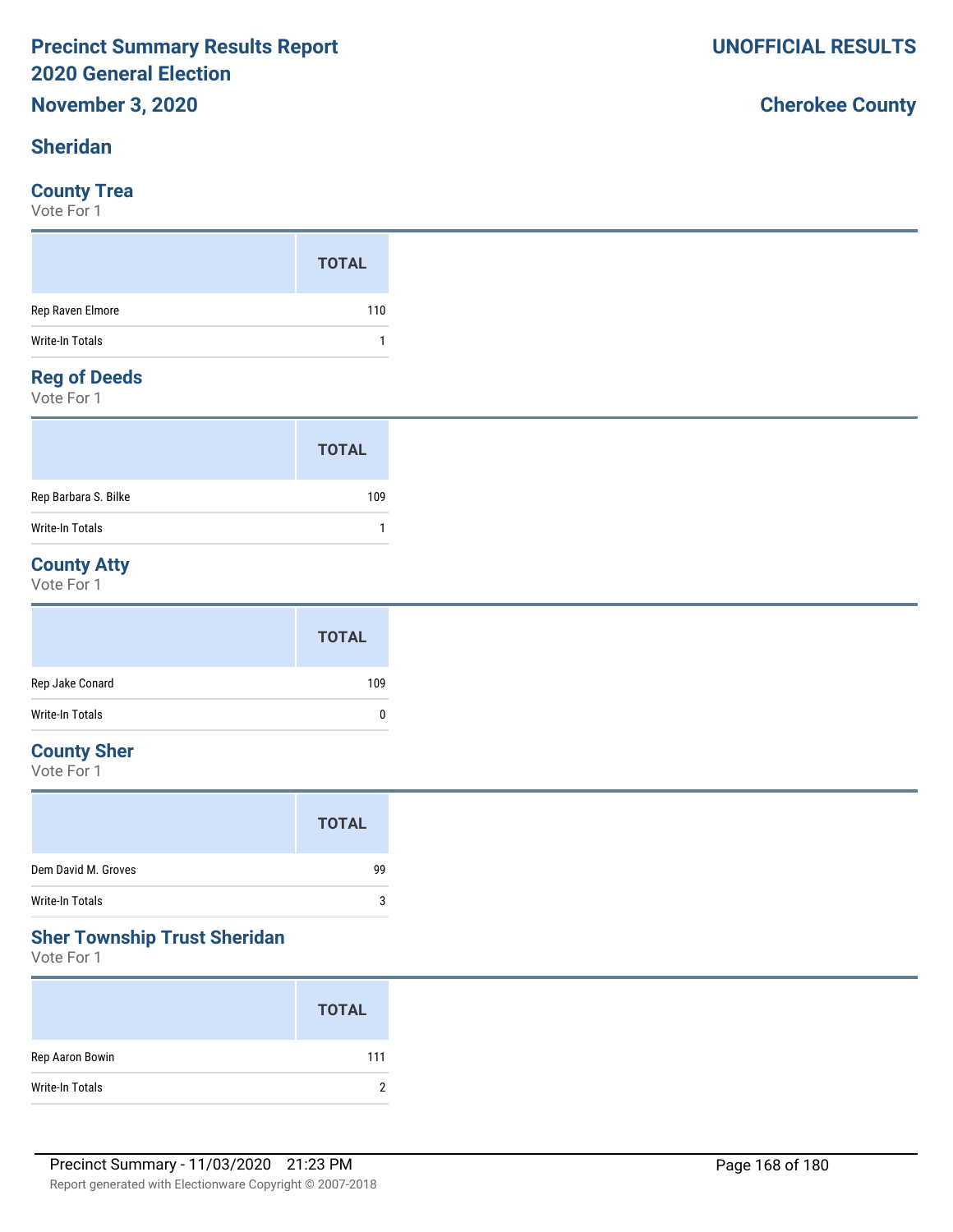**November 3, 2020**

### **Sheridan**

#### **Sher Township Trea Sheridan**

Vote For 1

|                  | <b>TOTAL</b> |
|------------------|--------------|
| Rep Sherry Bowin | 111          |
| Write-In Totals  |              |

#### **Supreme Court Justice Pos 4 Rosen**

Vote For 1

|     | <b>TOTAL</b> |
|-----|--------------|
| Yes | 52           |
| No  | 55           |

## **Court of Appeals Judgge Pos 4 Warner**

Vote For 1

|     | <b>TOTAL</b> |  |
|-----|--------------|--|
| Yes | 63           |  |
| No  | 44           |  |

#### **Court of Appeals Judgge Pos 6 Bruns**

Vote For 1

|     | <b>TOTAL</b> |
|-----|--------------|
| Yes | 60           |
| No  | 46           |

## **Court of Appeals Judgge Pos 8 Atcheson**

Vote For 1

|     | <b>TOTAL</b> |
|-----|--------------|
| Yes | 49           |
| No  | 58           |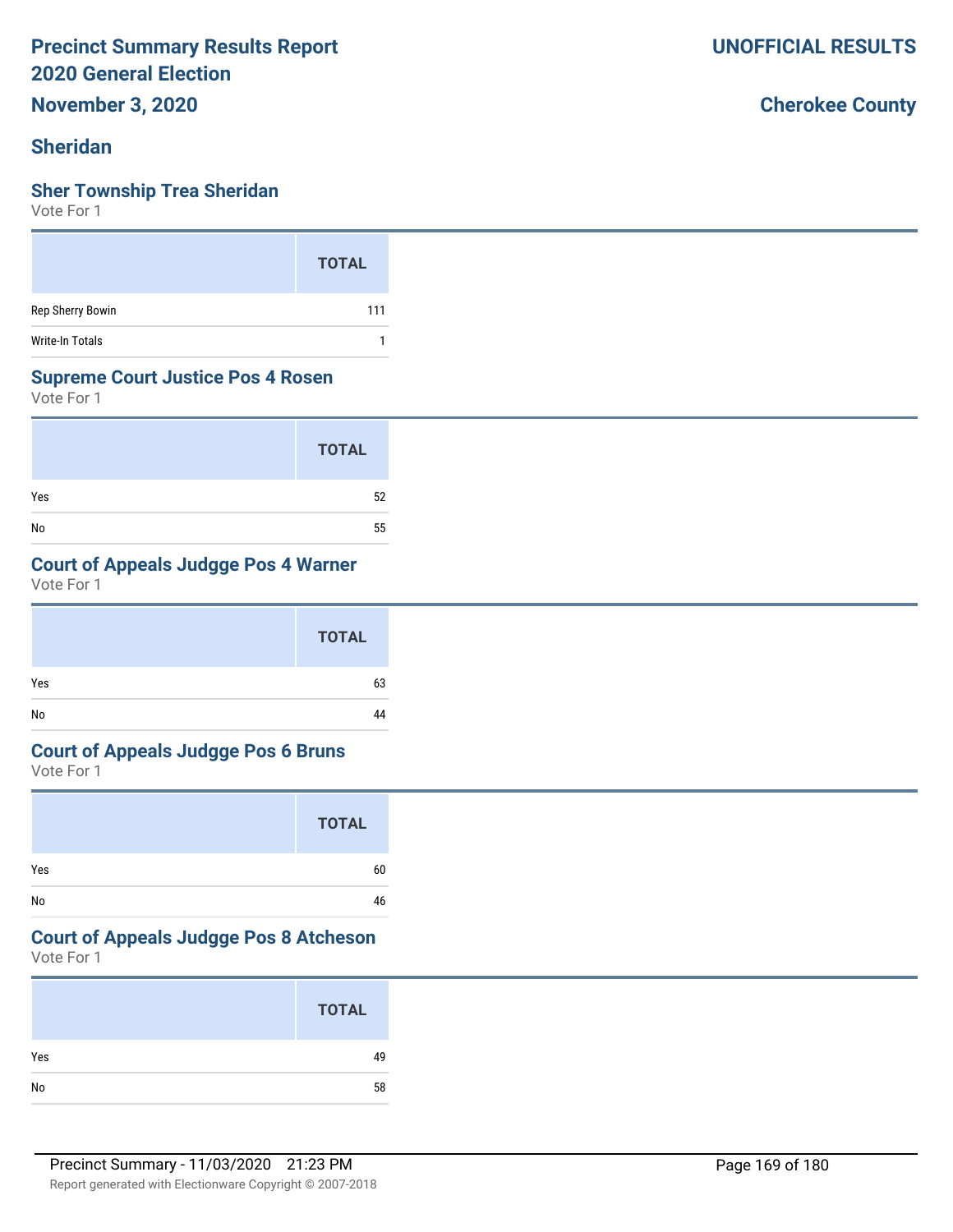**November 3, 2020**

## **Sheridan**

#### **Court of Appeals Judgge Pos 9 Burger**

Vote For 1

|     | <b>TOTAL</b> |
|-----|--------------|
| Yes | 49           |
| No  | 58           |

#### **Court of Appeals Judgge Pos 14 Gardner**

Vote For 1

|     | <b>TOTAL</b> |
|-----|--------------|
| Yes | 66           |
| No  | 42           |

## **Dist Court Judge Pos 11 Div 1 Brunetti**

Vote For 1

|     | <b>TOTAL</b> |
|-----|--------------|
| Yes | 65           |
| No  | 41           |

## **Dist Mag Judge Pos 11 Marsh**

Vote For 1

| <b>TOTAL</b> |
|--------------|
| 69           |
| 39           |

## **Continuation of Sales Tax Revenue**

Vote For 1

|     | <b>TOTAL</b> |
|-----|--------------|
| Yes | 85           |
| No  | 28           |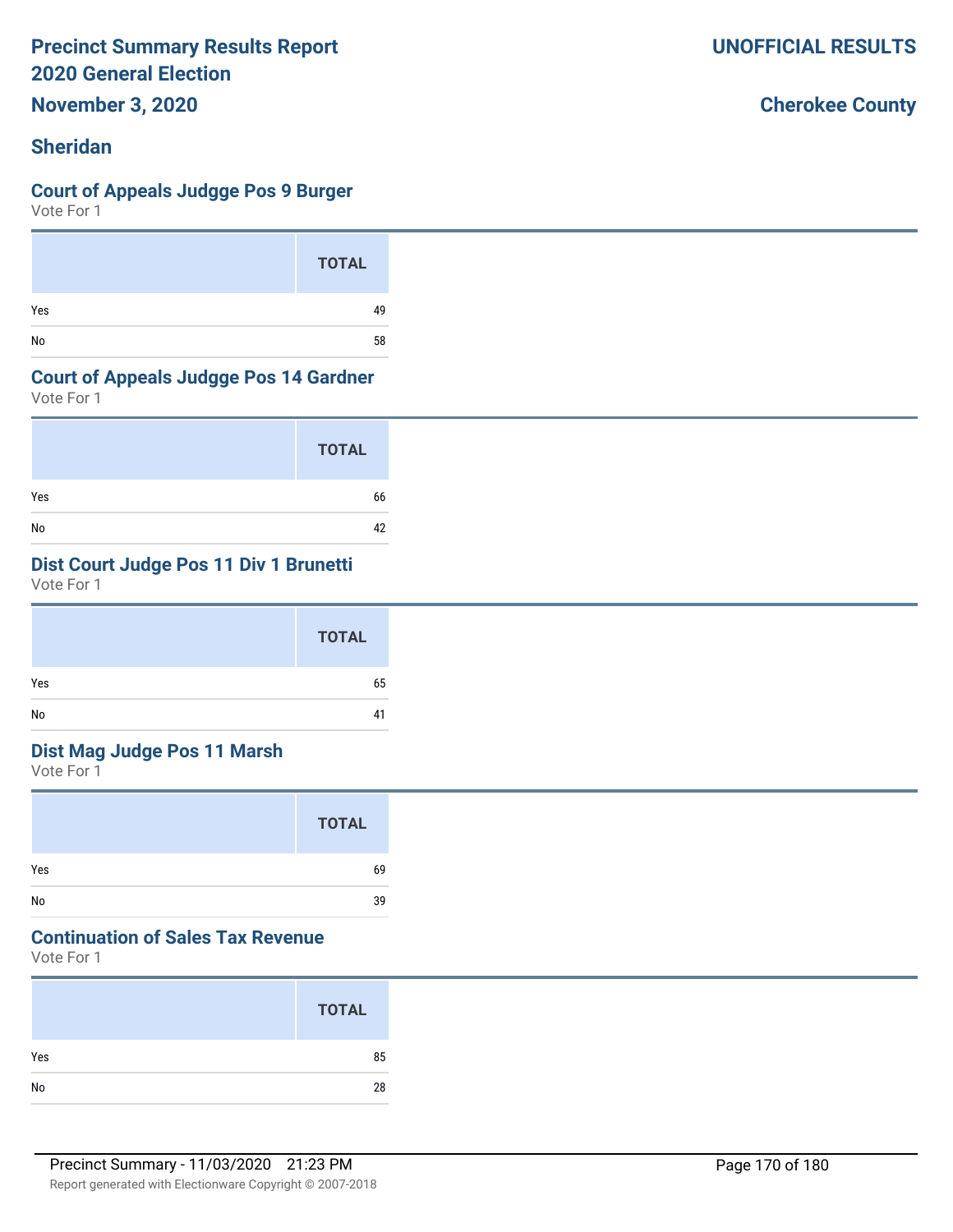## **Spring Valley-Neutral**

## **Cherokee County**

| $1311131103$                |              |
|-----------------------------|--------------|
|                             | <b>TOTAL</b> |
| Registered Voters - Total   | 484          |
| <b>Ballots Cast - Total</b> | 346          |
| Ballots Cast - Blank        | 0            |
| Voter Turnout - Total       | 71.49%       |

#### **Pres/VP**

**STATISTICS** 

Vote For 1

|                         | <b>TOTAL</b> |
|-------------------------|--------------|
| Dem Biden and Harris    | 77           |
| Lib Jorgensen and Cohen | 5            |
| Rep Trump and Pence     | 262          |
| Write-In Totals         |              |

## **US Senate**

Vote For 1

|                     | <b>TOTAL</b> |
|---------------------|--------------|
| Dem Barbara Bollier | 84           |
| Lib Jason Buckley   | 16           |
| Rep Roger Marshall  | 243          |
| Write-In Totals     |              |

## **US House Rep 2nd Dis**

|                         | <b>TOTAL</b> |
|-------------------------|--------------|
| Dem Michelle De La Isla | 73           |
| Lib Robert Garrard      | 8            |
| Rep Jake LaTurner       | 261          |
| Write-In Totals         |              |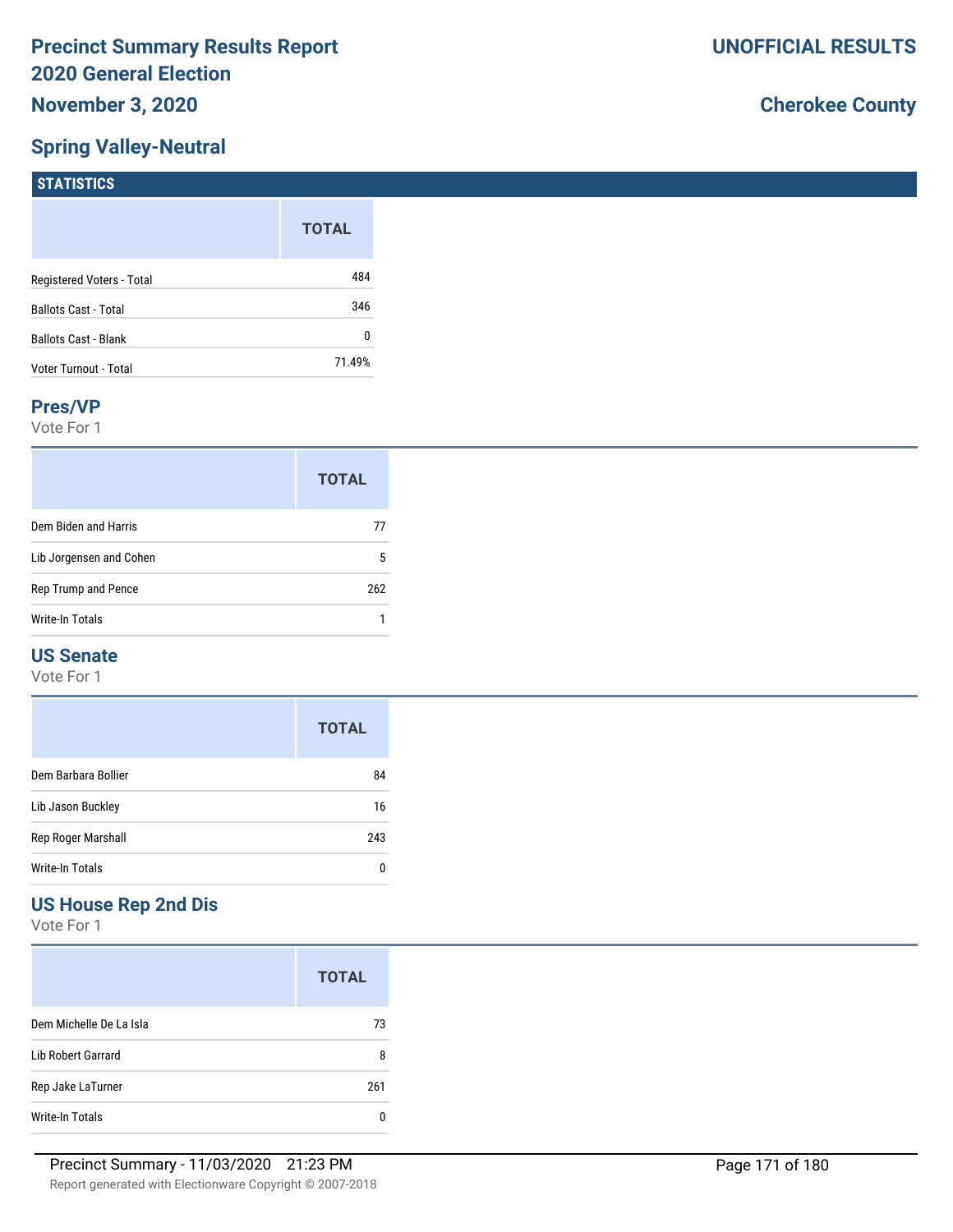## **November 3, 2020**

## **Spring Valley-Neutral**

#### **KS Sen 13th Dis**

Vote For 1

|                         | <b>TOTAL</b> |
|-------------------------|--------------|
| Rep Richard Hilderbrand | 262          |
| Dem Nancy J. Ingle      | 81           |
| Write-In Totals         | 0            |

### **State Rep 1st Dis**

Vote For 1

|                        | <b>TOTAL</b> |
|------------------------|--------------|
| Rep Michael Houser     | 297          |
| <b>Write-In Totals</b> | q            |

## **County Comm 2nd Dis 2nd Dist**

Vote For 1

|                        | <b>TOTAL</b> |
|------------------------|--------------|
| Dem Owen Tom Pryor     | 106          |
| Rep Lorie M. Johnson   | 236          |
| <b>Write-In Totals</b> | 0            |

### **County Clerk**

|                             | <b>TOTAL</b> |
|-----------------------------|--------------|
| Dem Carol Rae Marcan-Venson | 81           |
| Rep Kyle D. Rennie          | 259          |
| Write-In Totals             |              |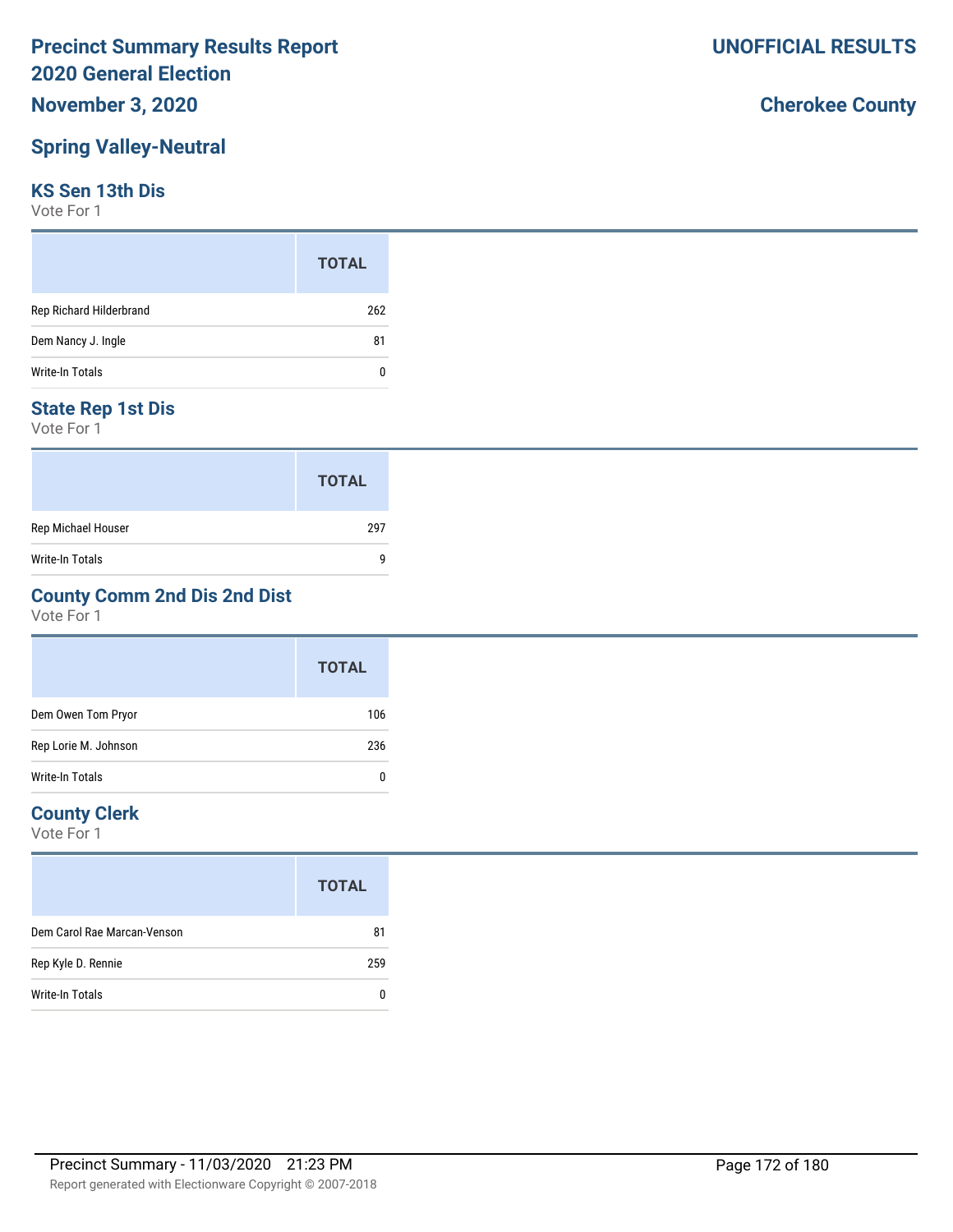## **November 3, 2020**

## **Spring Valley-Neutral**

## **County Trea**

Vote For 1

#### **Reg of Deeds**

Vote For 1

|                      | <b>TOTAL</b> |  |
|----------------------|--------------|--|
| Rep Barbara S. Bilke | 296          |  |
| Write-In Totals      |              |  |

## **County Atty**

Vote For 1

|                 | <b>TOTAL</b> |
|-----------------|--------------|
| Rep Jake Conard | 290          |
| Write-In Totals | າ<br>∸       |

## **County Sher**

Vote For 1

|                     | <b>TOTAL</b> |
|---------------------|--------------|
| Dem David M. Groves | 304          |
| Write-In Totals     | 11           |
|                     |              |

## **SpV Township Trust Spring Valley**

Vote For 1

|                   | <b>TOTAL</b> |
|-------------------|--------------|
| Rep Clark D. Hall | 300          |
| Write-In Totals   |              |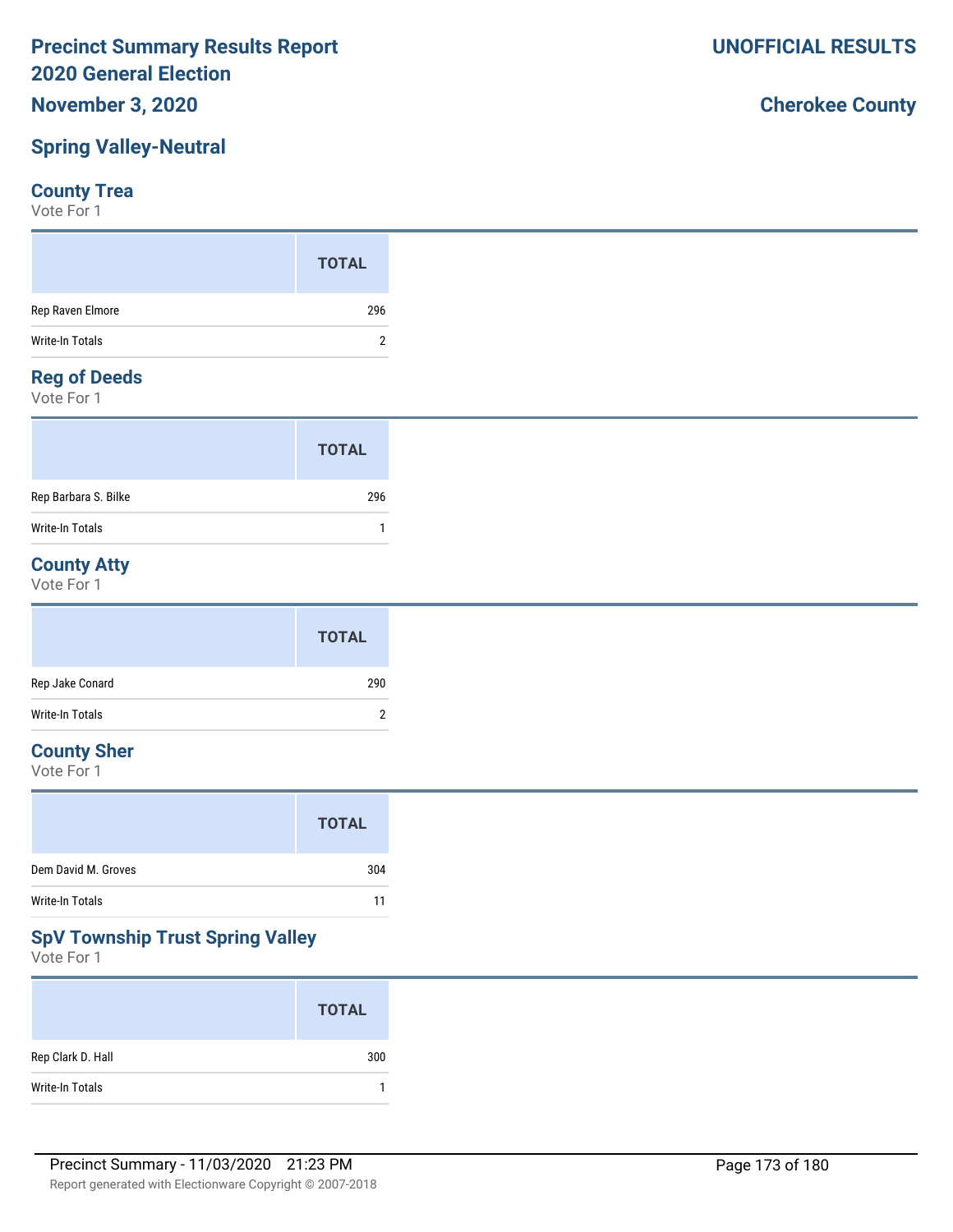**November 3, 2020**

## **Spring Valley-Neutral**

#### **SpV Township Treasurer Spring Valley**

Vote For 1

|                        | <b>TOTAL</b> |
|------------------------|--------------|
| Rep Nancy King         | 305          |
| <b>Write-In Totals</b> | 3            |

#### **Supreme Court Justice Pos 4 Rosen**

Vote For 1

|     | <b>TOTAL</b> |
|-----|--------------|
| Yes | 166          |
| No  | 135          |

## **Court of Appeals Judgge Pos 4 Warner**

Vote For 1

|     | <b>TOTAL</b> |  |
|-----|--------------|--|
| Yes | 165          |  |
| No  | 132          |  |

#### **Court of Appeals Judgge Pos 6 Bruns**

Vote For 1

|     | <b>TOTAL</b> |
|-----|--------------|
| Yes | 152          |
| No  | 142          |

### **Court of Appeals Judgge Pos 8 Atcheson**

Vote For 1

| <b>TOTAL</b> |     |
|--------------|-----|
| Yes          | 151 |
| No           | 145 |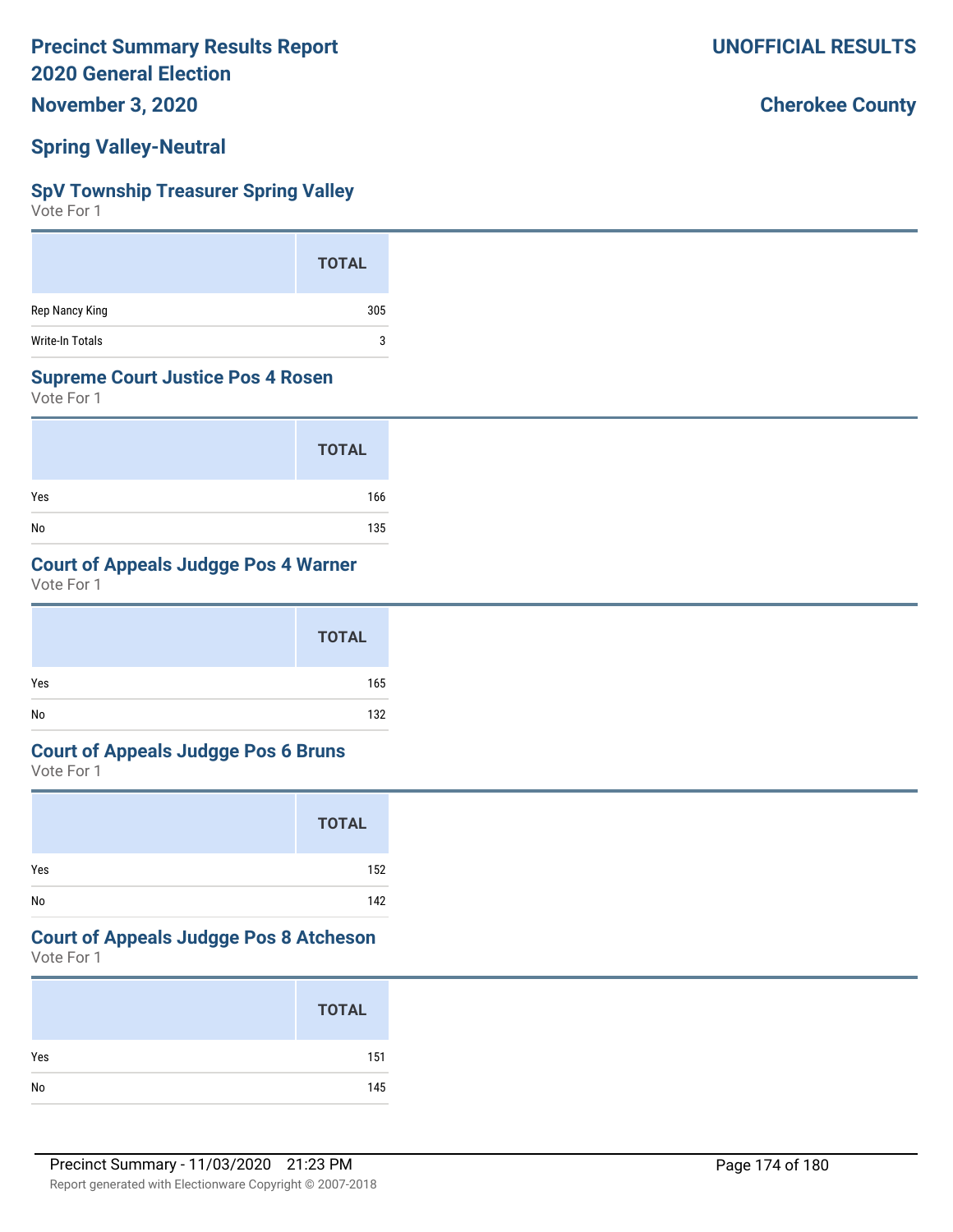**November 3, 2020**

## **Spring Valley-Neutral**

#### **Court of Appeals Judgge Pos 9 Burger**

Vote For 1

|     | <b>TOTAL</b> |
|-----|--------------|
| Yes | 141          |
| No  | 154          |

#### **Court of Appeals Judgge Pos 14 Gardner**

Vote For 1

|     | <b>TOTAL</b> |
|-----|--------------|
| Yes | 160          |
| No  | 136          |

## **Dist Court Judge Pos 11 Div 1 Brunetti**

Vote For 1

|     | <b>TOTAL</b> |
|-----|--------------|
| Yes | 178          |
| No  | 122          |

## **Dist Mag Judge Pos 11 Marsh**

Vote For 1

|     | <b>TOTAL</b> |  |
|-----|--------------|--|
| Yes | 185          |  |
| No  | 127          |  |

## **Continuation of Sales Tax Revenue**

Vote For 1

|     | <b>TOTAL</b> |
|-----|--------------|
| Yes | 249          |
| No  | 85           |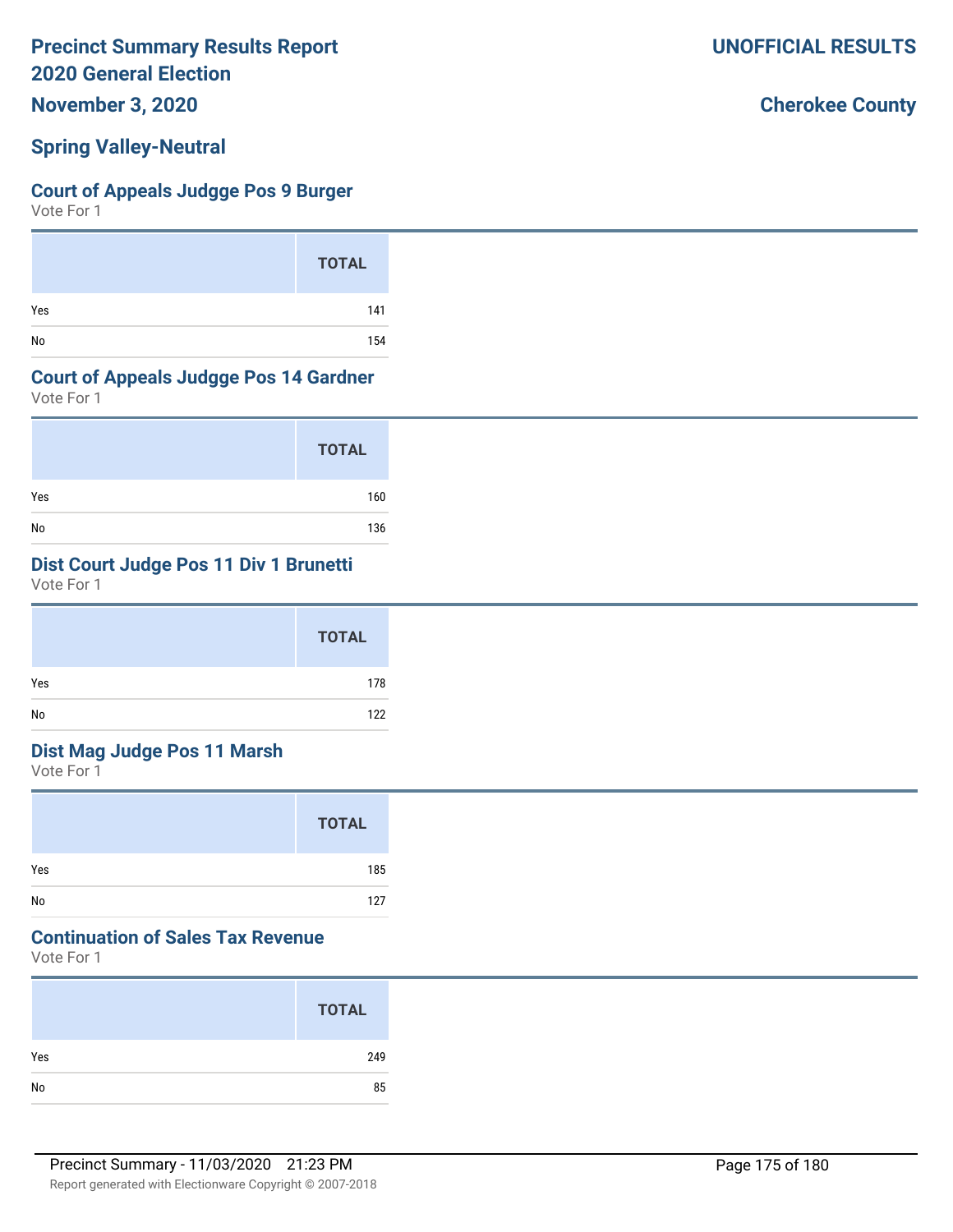## **Spring Valley-Spring Valley**

## **Cherokee County**

| $1311131103$                |              |
|-----------------------------|--------------|
|                             | <b>TOTAL</b> |
| Registered Voters - Total   | 330          |
| <b>Ballots Cast - Total</b> | 213          |
| Ballots Cast - Blank        | 0            |
| Voter Turnout - Total       | 64.55%       |
|                             |              |

#### **Pres/VP**

**STATISTICS**

Vote For 1

|                         | <b>TOTAL</b> |
|-------------------------|--------------|
| Dem Biden and Harris    | 43           |
| Lib Jorgensen and Cohen | 2            |
| Rep Trump and Pence     | 166          |
| Write-In Totals         | n            |

## **US Senate**

Vote For 1

|                     | <b>TOTAL</b> |
|---------------------|--------------|
| Dem Barbara Bollier | 50           |
| Lib Jason Buckley   | 10           |
| Rep Roger Marshall  | 151          |
| Write-In Totals     |              |

## **US House Rep 2nd Dis**

|                           | <b>TOTAL</b> |
|---------------------------|--------------|
| Dem Michelle De La Isla   | 44           |
| <b>Lib Robert Garrard</b> | g            |
| Rep Jake LaTurner         | 158          |
| Write-In Totals           |              |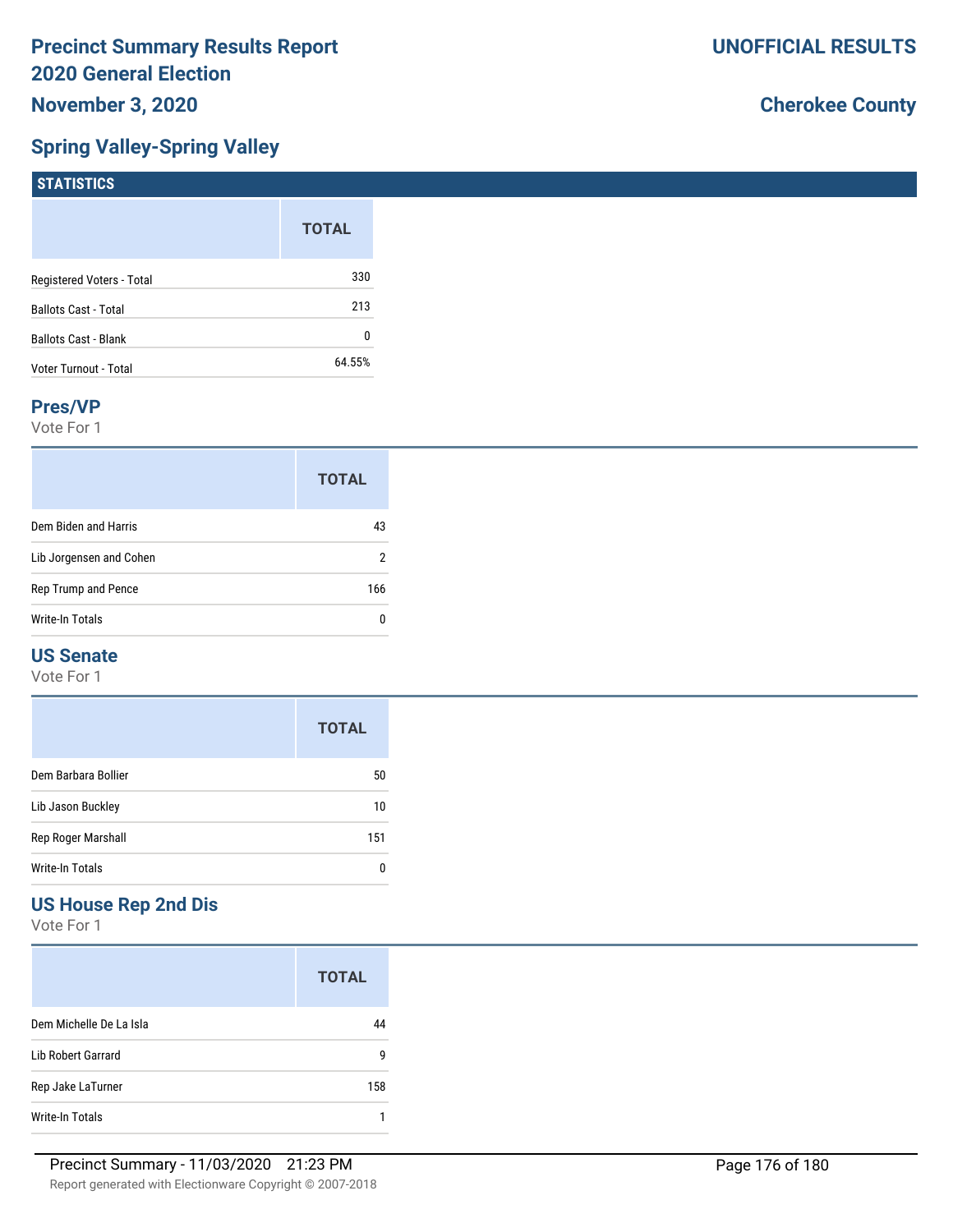## **Spring Valley-Spring Valley**

#### **KS Sen 13th Dis**

Vote For 1

|                         | <b>TOTAL</b> |
|-------------------------|--------------|
| Rep Richard Hilderbrand | 172          |
| Dem Nancy J. Ingle      | 39           |
| Write-In Totals         | 0            |

#### **State Rep 1st Dis**

Vote For 1

|                    | <b>TOTAL</b> |
|--------------------|--------------|
| Rep Michael Houser | 189          |
| Write-In Totals    |              |

#### **County Comm 3rd Dis. 3rd Dist**

Vote For 1

|                        | <b>TOTAL</b> |
|------------------------|--------------|
| Rep Cory Moates        | 177          |
| <b>Write-In Totals</b> | 6            |

### **County Clerk**

Vote For 1

| <b>TOTAL</b>                      |
|-----------------------------------|
| Dem Carol Rae Marcan-Venson<br>44 |
| Rep Kyle D. Rennie<br>160         |
| Write-In Totals<br>0              |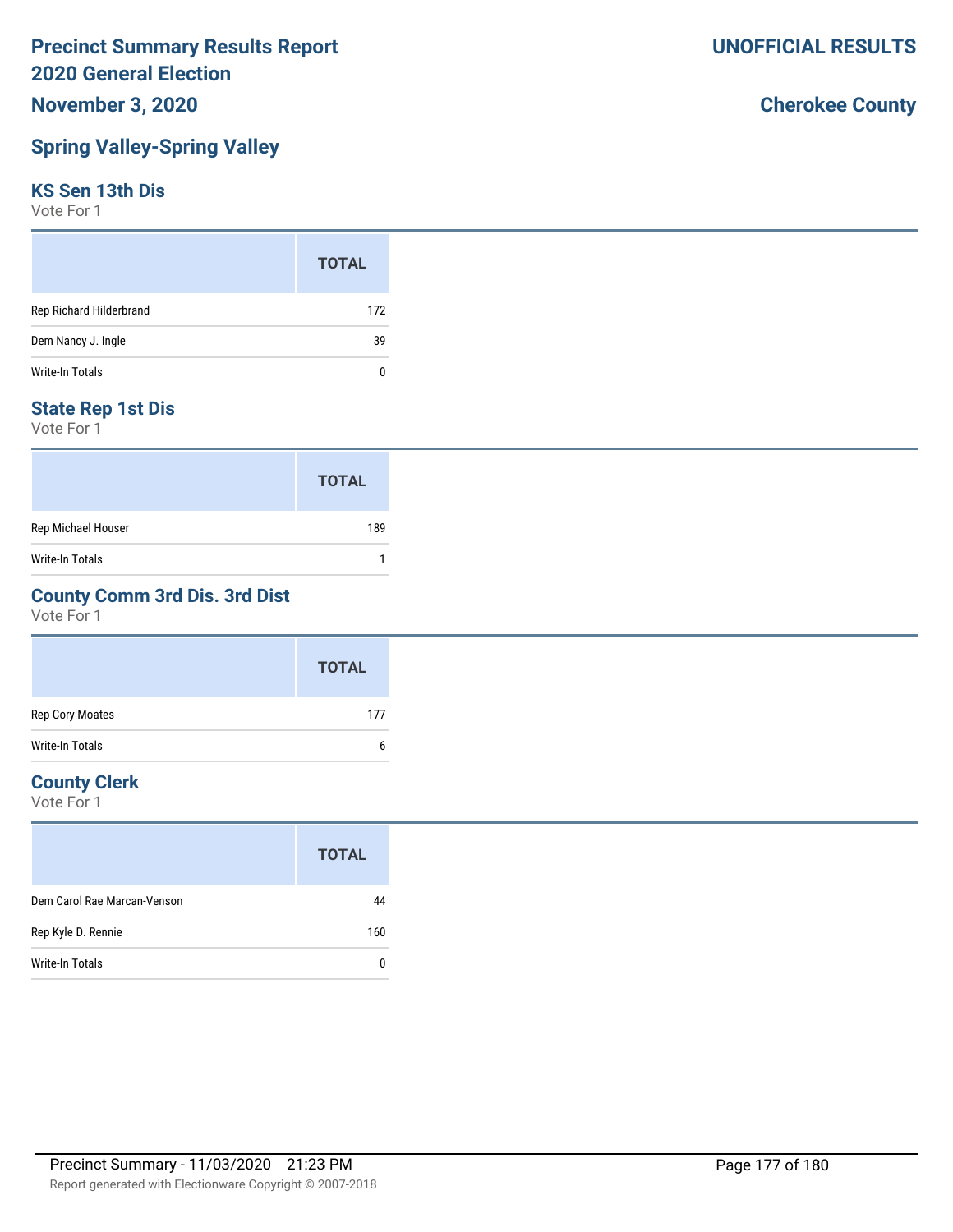## **Spring Valley-Spring Valley**

#### **County Trea**

Vote For 1

|                  | <b>TOTAL</b> |
|------------------|--------------|
| Rep Raven Elmore | 187          |
| Write-In Totals  |              |
| Demof Deede      |              |

#### **Reg of Deeds**

Vote For 1

|                      | <b>TOTAL</b> |
|----------------------|--------------|
| Rep Barbara S. Bilke | 192          |
| Write-In Totals      | n            |

## **County Atty**

Vote For 1

|                 | <b>TOTAL</b> |
|-----------------|--------------|
| Rep Jake Conard | 187          |
| Write-In Totals |              |

## **County Sher**

Vote For 1

## **SpV Township Trust Spring Valley**

Vote For 1

|                   | <b>TOTAL</b> |
|-------------------|--------------|
| Rep Clark D. Hall | 195          |
| Write-In Totals   | 0            |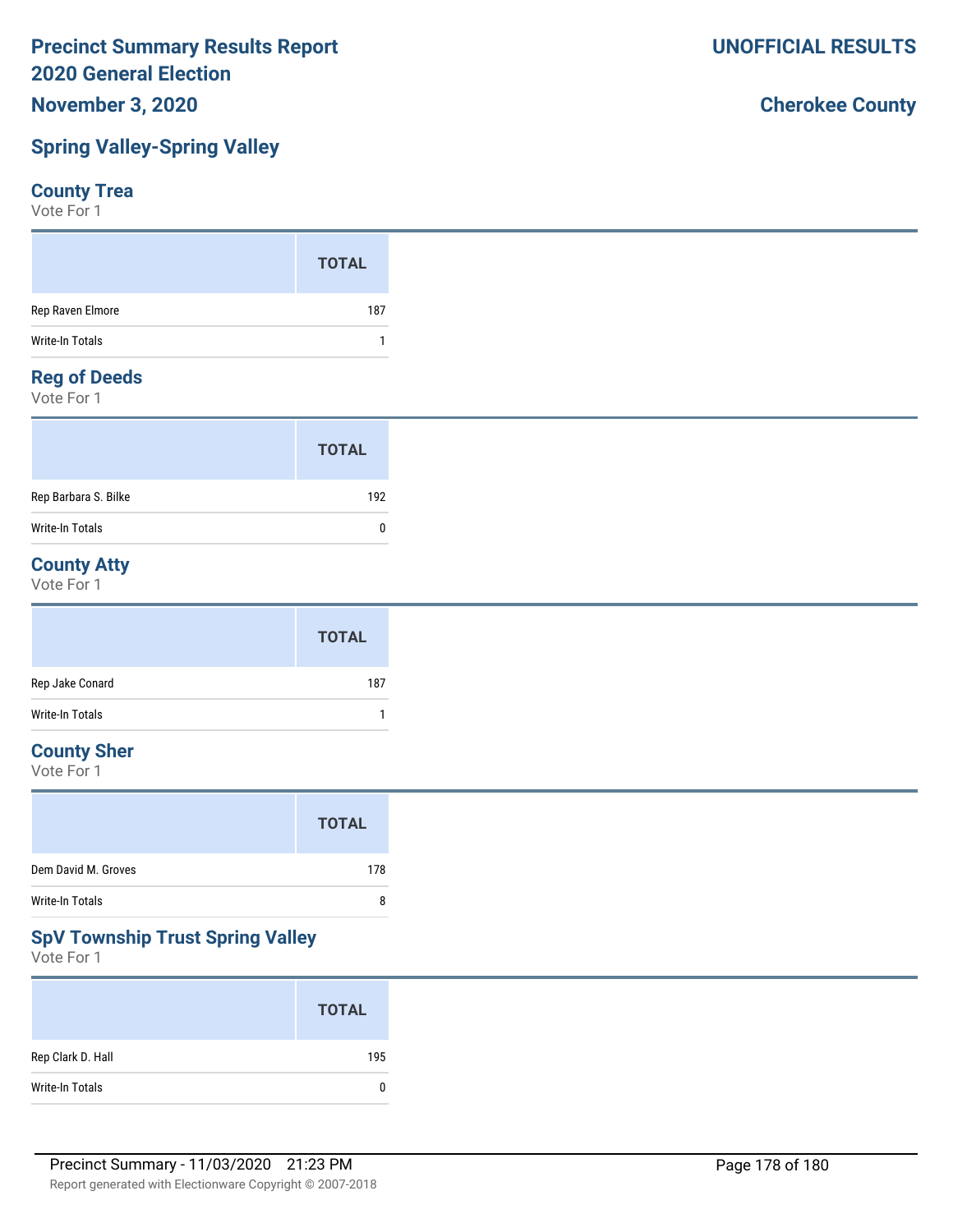**November 3, 2020**

### **Spring Valley-Spring Valley**

#### **SpV Township Treasurer Spring Valley**

Vote For 1

|                        | <b>TOTAL</b> |
|------------------------|--------------|
| Rep Nancy King         | 190          |
| <b>Write-In Totals</b> |              |

#### **Supreme Court Justice Pos 4 Rosen**

Vote For 1

|     | <b>TOTAL</b> |
|-----|--------------|
| Yes | 119          |
| No  | 68           |

## **Court of Appeals Judgge Pos 4 Warner**

Vote For 1

|     | <b>TOTAL</b> |  |
|-----|--------------|--|
| Yes | 120          |  |
| No  | 66           |  |

#### **Court of Appeals Judgge Pos 6 Bruns**

Vote For 1

|     | <b>TOTAL</b> |
|-----|--------------|
| Yes | 121          |
| No  | 62           |

### **Court of Appeals Judgge Pos 8 Atcheson**

Vote For 1

|     | <b>TOTAL</b> |
|-----|--------------|
| Yes | 108          |
| No  | 72           |